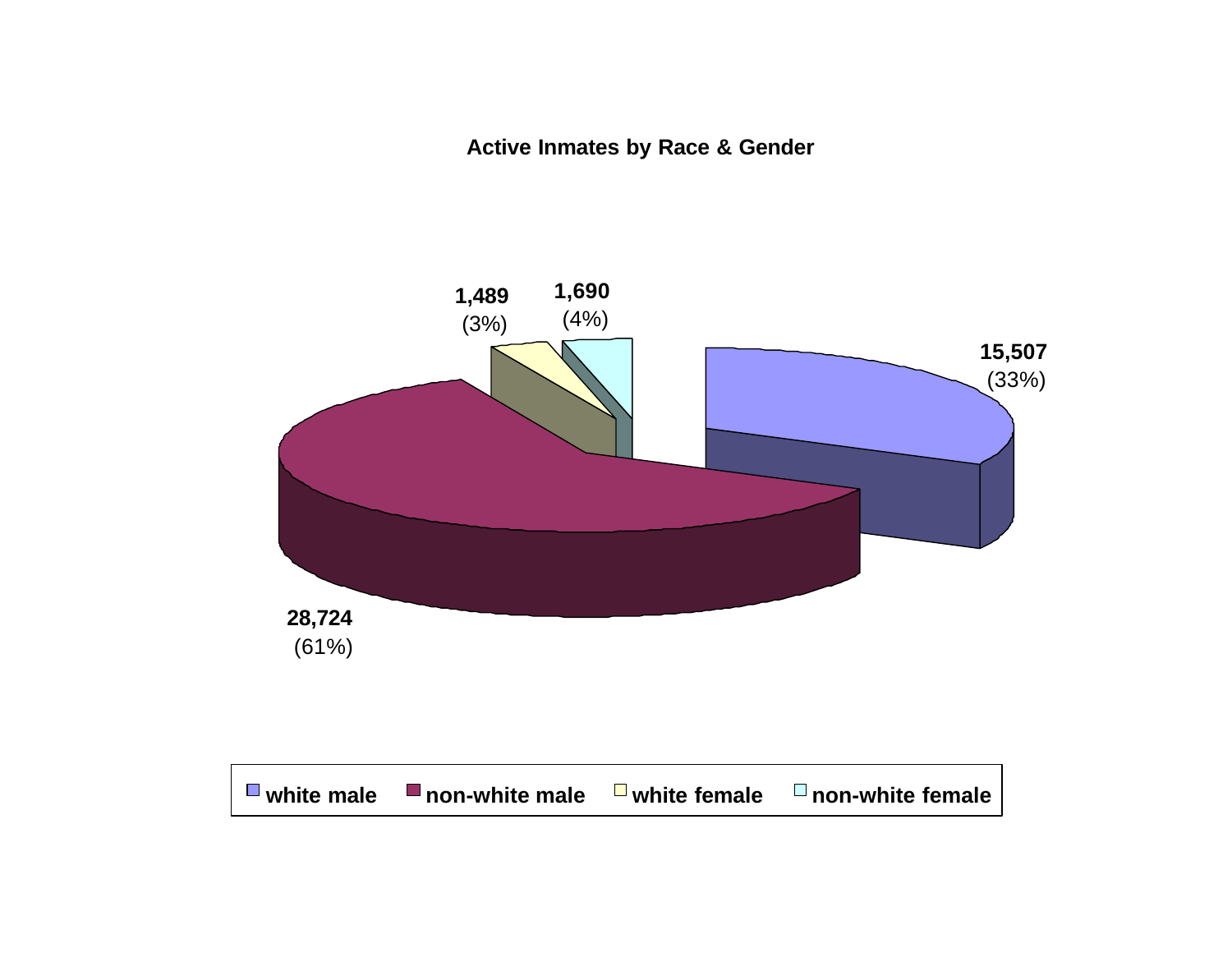**Active Inmates By Security Levels**

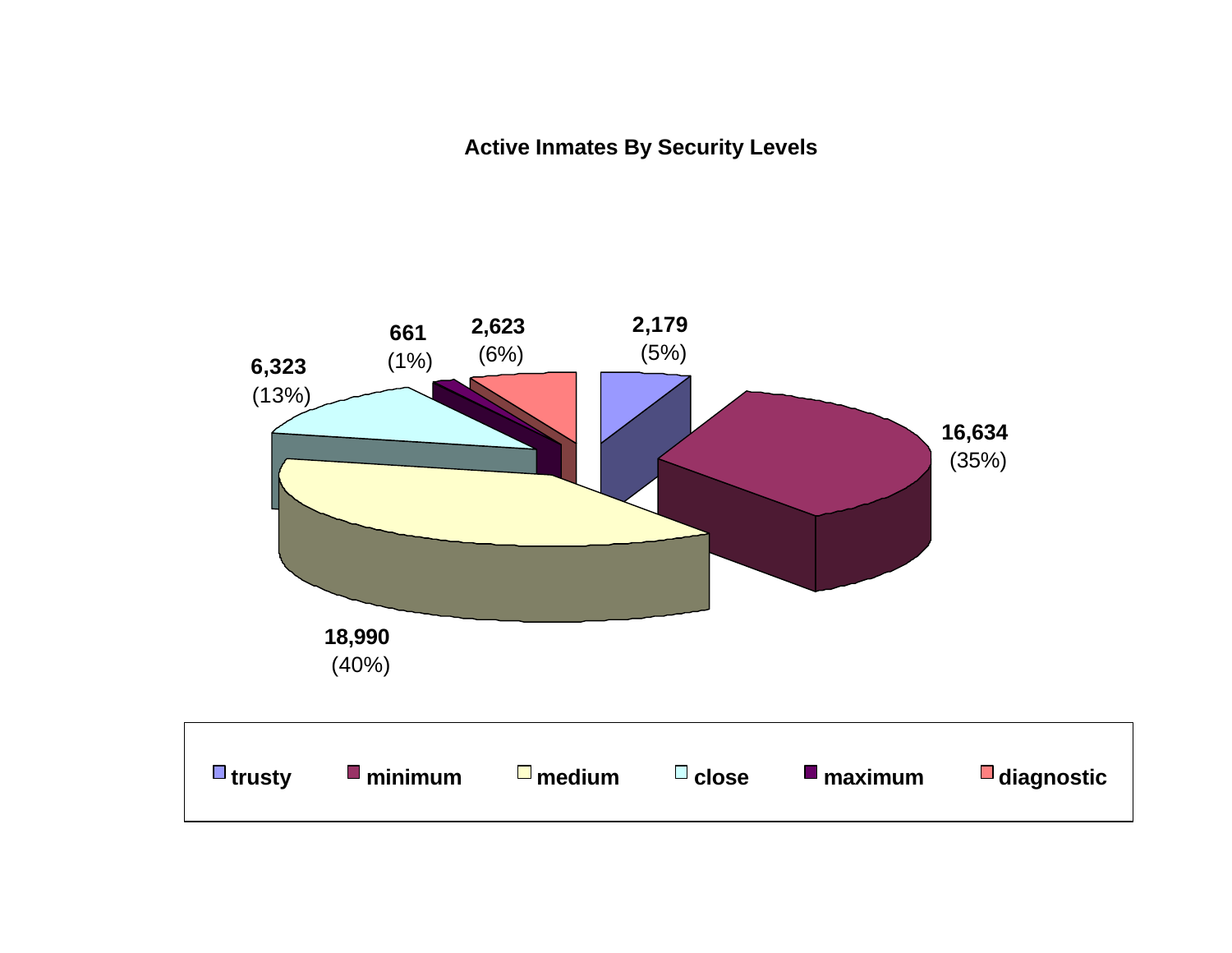#### **Active Inmates by Sentence Length**

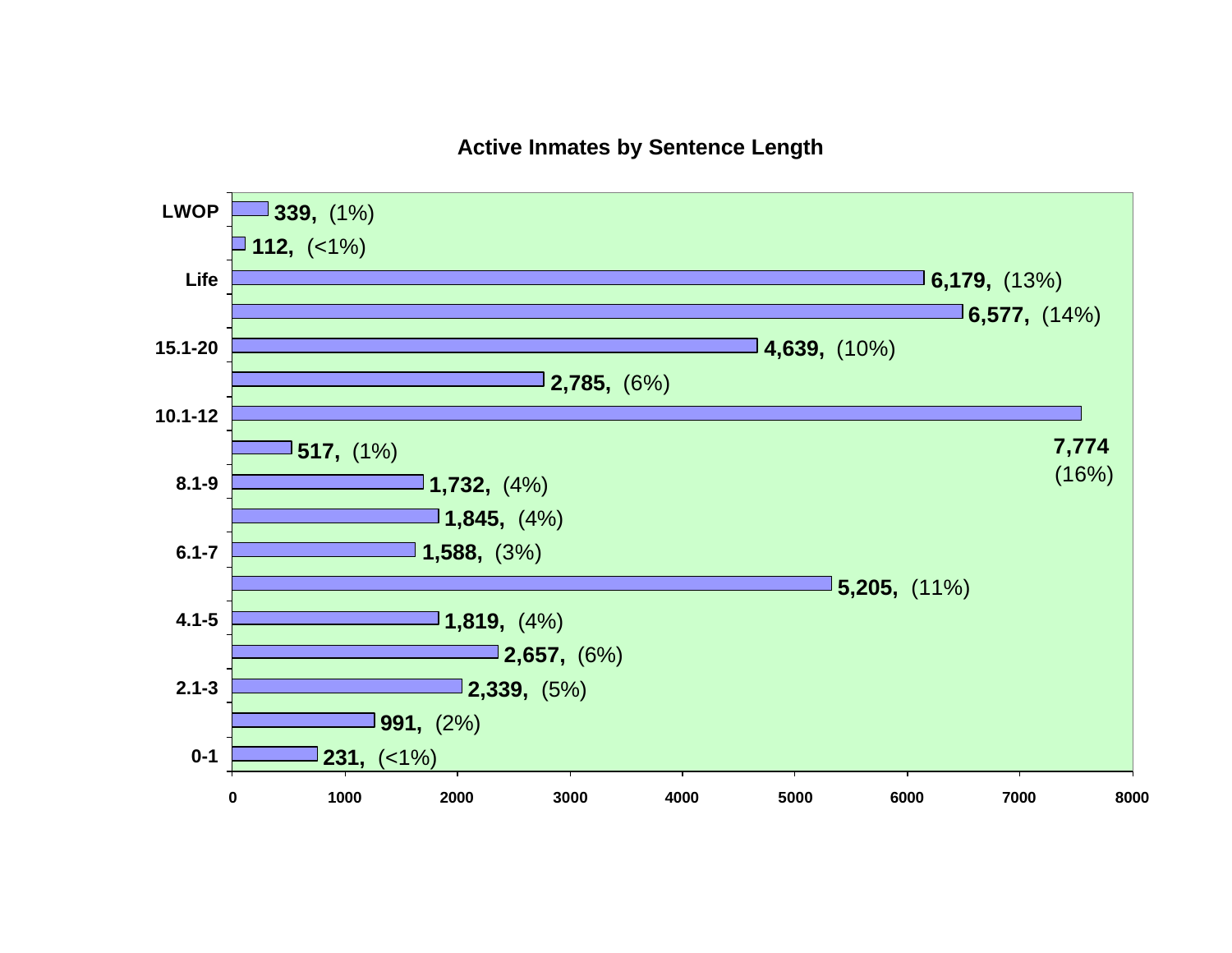**Active Inmates who have Probation to follow Prison**



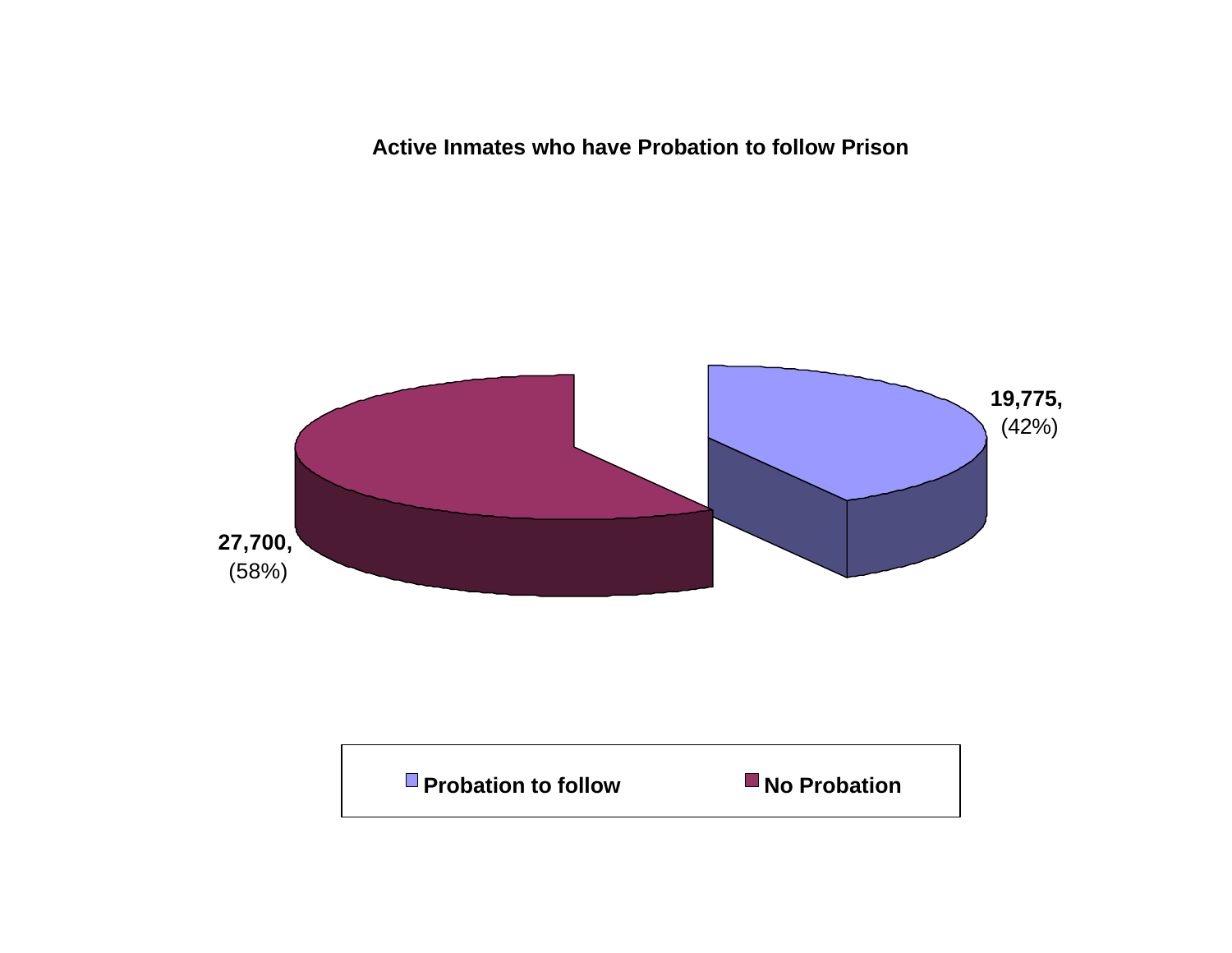#### **Active Inmates by Institution**

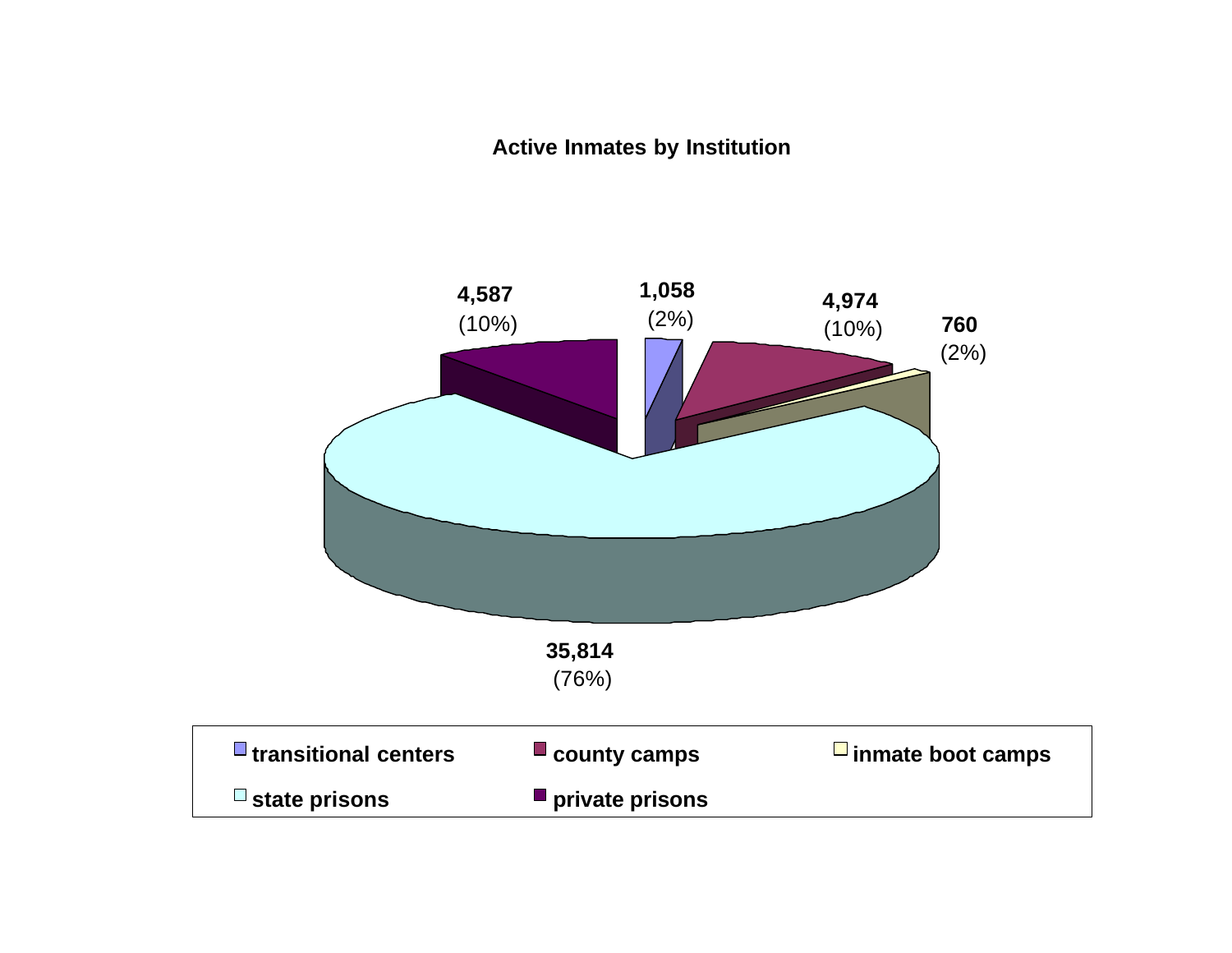#### **Active Inmates by Crime Type**

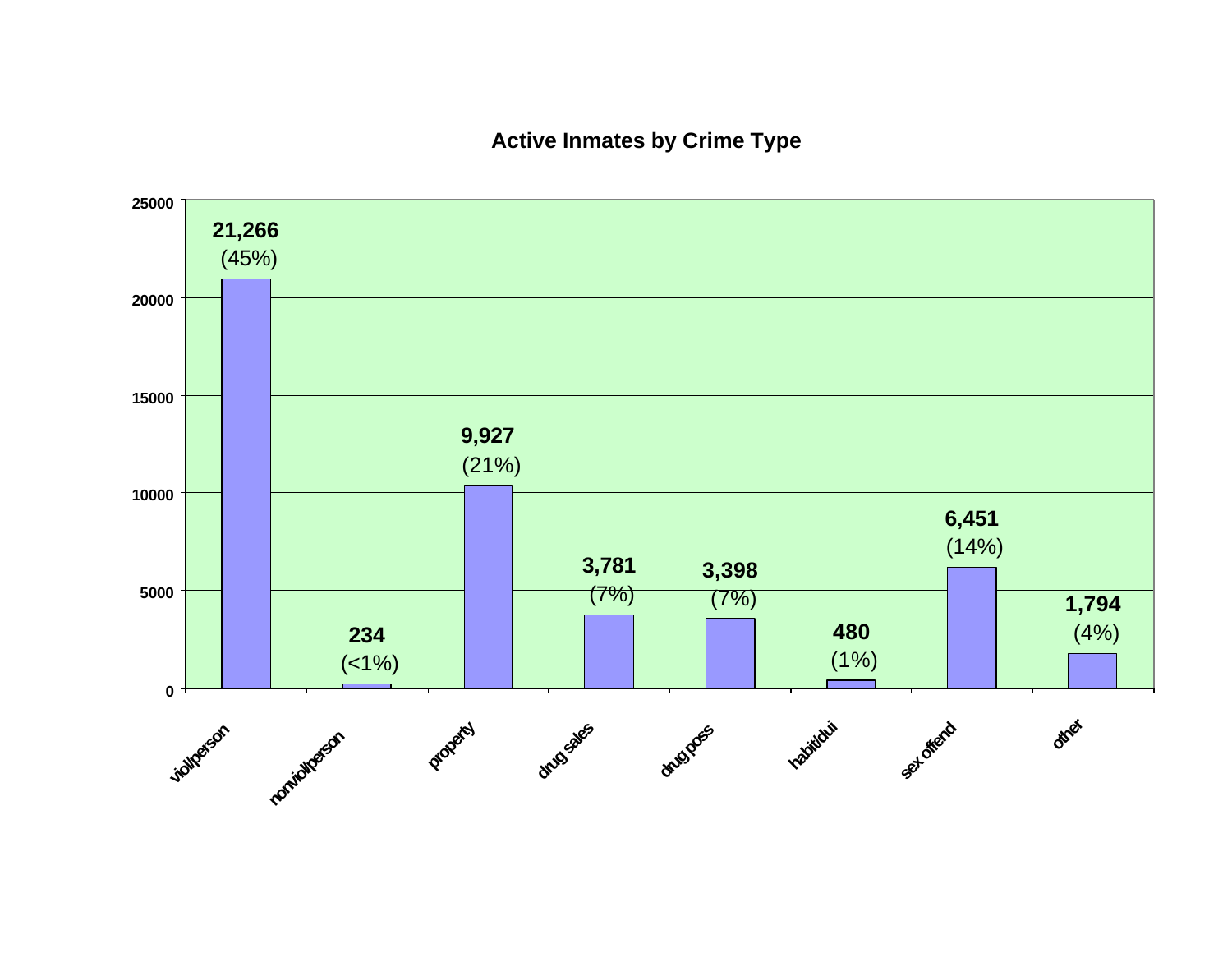Georgia Department of Corrections Page 1 Run  $11/18/03$  12:08 pm Decision Support

#### Inmate statistical profile

TABLE OF CONTENTS FOR ACTIVE PRISONERS EXCLUDING JAIL

Title PAGE ----- ---- RACE AND SEX............................ 2 Culture Fair IQ Scores.................. 3 Self-Rpt Socioeconomic Class............ 4 Self-Rpt Environment To Age 16.......... 5 Self-Rpt Education Level................ 6 Functional Reading Level (WRAT Scores).. 7 Functional Math Level (WRAT Scores)..... 8 Functional Spelling Level (WRAT Scores). 9 Self-Rpt Guardian Status To Age 16......10 Self-Rpt Employment Status Before Prison11 Self-Rpt Marital Status At Admission....12 Self-Rpt Number Of Children At Admission13 Self-Rpt Religious Affiliation..........14 Self-Rpt Family Behavior Patterns \*.....15 Inmate Diagnostic Behavior Problem \*....16 Physical Profile (General Condition)....17 Security Status............................18 Number Of Sentences.....................19 Number Of Disciplinaries................20 Number Of Escapes.........................21 Number Of Prior Georgia Incarcerations \*22 Number Of Transfers.....................23 County Of Conviction....................24 Circ Of Conviction........................29 Home County.................................31 Prison Sentence In Years................36 Probation To Follow Prison..............37 Admission Type..............................38 Release Type................................39 Inst By Group.............................40 Institution.............................41 Misdemeanors And Felonies...............44 Crimes By Group...........................45 Most Serious Offense....................46 Most Serious Crime Type.................52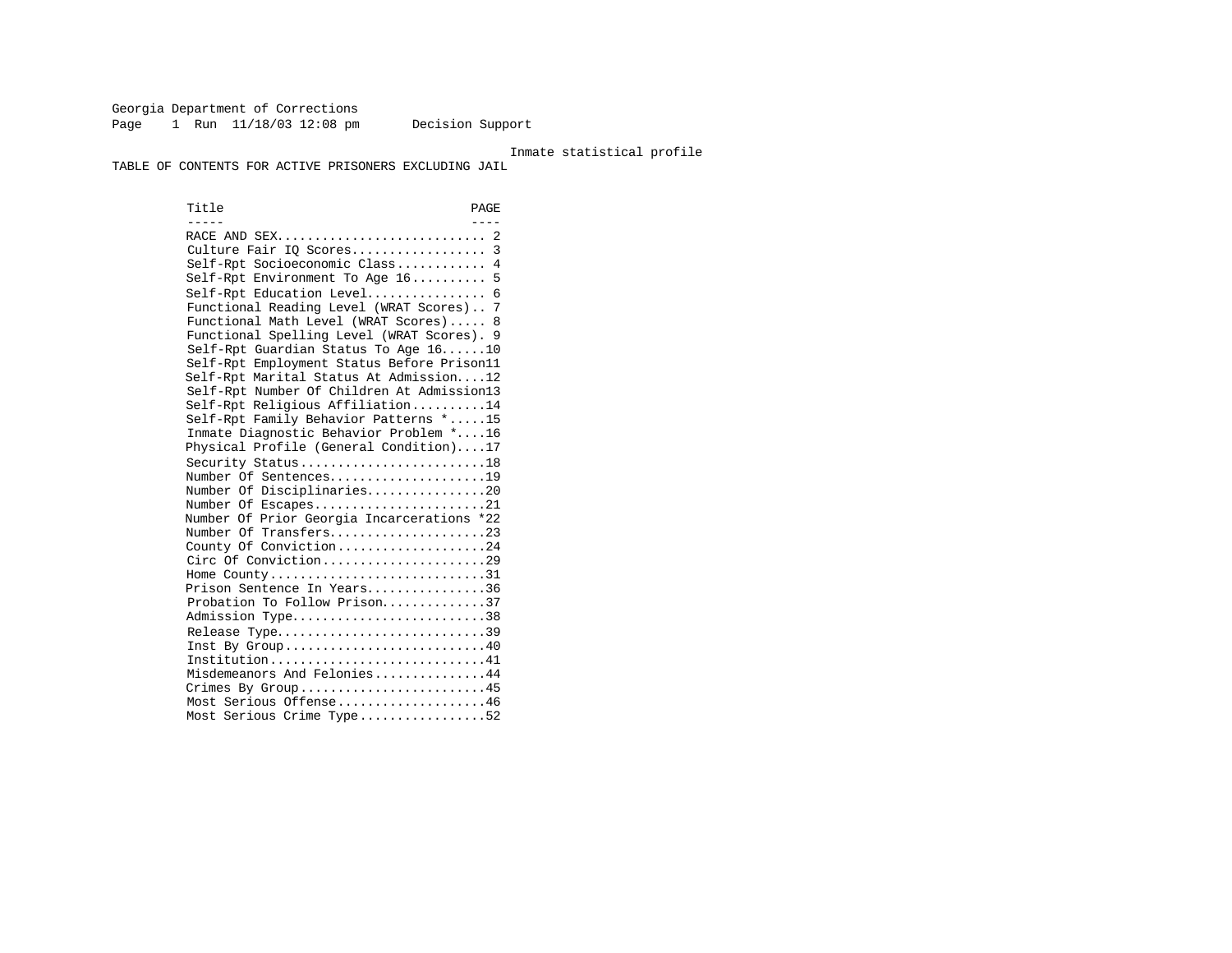Page 2 Run 11/18/03 12:08 pm Decision Support

#### Inmate statistical profile

Sample: ACTIVE PRISONERS EXCLUDING JAIL **Requestor: DECISION SUPPORT** Active inmates 11/18/2003

RACE AND SEX by current age & sex

|                                                                  |                                                                |                                                                                          | M E N                                               |                                 |                                                                                   |                                                      |                                             | <b>WOMEN</b>                     |                           |                                           |                                            |
|------------------------------------------------------------------|----------------------------------------------------------------|------------------------------------------------------------------------------------------|-----------------------------------------------------|---------------------------------|-----------------------------------------------------------------------------------|------------------------------------------------------|---------------------------------------------|----------------------------------|---------------------------|-------------------------------------------|--------------------------------------------|
| RACE AND SEX                                                     | Age<br>$ 00-21 $                                               | Age<br>$ 22-39 $                                                                         | Age<br>$ 40-54 $                                    | Age<br>$ 55-99 $                | Men<br>% Total                                                                    | Age<br>$8   00 - 21$                                 | Age<br>$ 22-39 $                            | Age<br>$ 40-54 $                 | Age<br>$8155 - 99$        | Women<br>% Total<br>°≈                    | Grand<br>Total<br>°≈                       |
| WHITE MALE<br>NON WHITE MALE<br>WHITE FEMALE<br>NON WHITE FEMALE | 880<br>27<br>2321<br>$\Omega$<br>$\Omega$<br>$\mathbf{0}$<br>0 | 8523<br>32<br>73 18005<br>68<br>$\Omega$<br>$\mathbf 0$<br>$\mathbf 0$<br>0 <sup>1</sup> | 4909<br>40<br>7494<br>60<br>0<br>$\Omega$<br>0<br>0 | 1195<br>904<br>0<br>0<br>0<br>0 | 57 15507<br>35<br>43 28724<br>65<br>$\Omega$<br>$\mathbf{0}$<br>$\mathbf{0}$<br>0 | $\Omega$<br>$\mathbf 0$<br>0<br>44<br>75<br>56<br>96 | $\mathbf 0$<br>0<br>898<br>47<br>1017<br>53 | 0<br>0<br>468<br>46<br>542<br>54 | 0<br>48<br>58<br>42<br>35 | $\Omega$<br>0<br>1489<br>47<br>1690<br>53 | 15507<br>33<br>28724<br>61<br>1489<br>1690 |
| Total reported                                                   |                                                                | 3201 100 26528 100 12403 100                                                             |                                                     |                                 | 2099 100 44231 100                                                                | 171 100                                              | 1915 100                                    | 1010 100                         | 83 100                    | 3179 100                                  | 47410 100                                  |
| Percent reported                                                 | 100.0                                                          | 100.0                                                                                    | 100.0                                               | 100.0                           | 100.0                                                                             | 100.0                                                | 100.0                                       | 100.0                            | 100.0                     | 100.0                                     | 100.0                                      |
| NOT REPORTED                                                     | 0                                                              | $\mathbf 0$                                                                              | $\mathbf 0$                                         | $\mathbf 0$                     | $\mathbf 0$                                                                       | $\mathbf 0$                                          | $\Omega$                                    | $\mathbf 0$                      | $\mathbf 0$               | $\mathbf 0$                               | $\Omega$                                   |
| Total                                                            | 26528<br>3201                                                  |                                                                                          | 12403                                               | 2099                            | 44231                                                                             | 171                                                  | 1915                                        | 1010                             | 83                        | 3179                                      | 47410                                      |
| AVERAGE AGE                                                      | 19.93                                                          | 30.05                                                                                    | 45.30                                               | 60.42                           | 35.04                                                                             | 20.06                                                | 30.94                                       | 44.83                            | 60.01                     | 35.53                                     | 35.07                                      |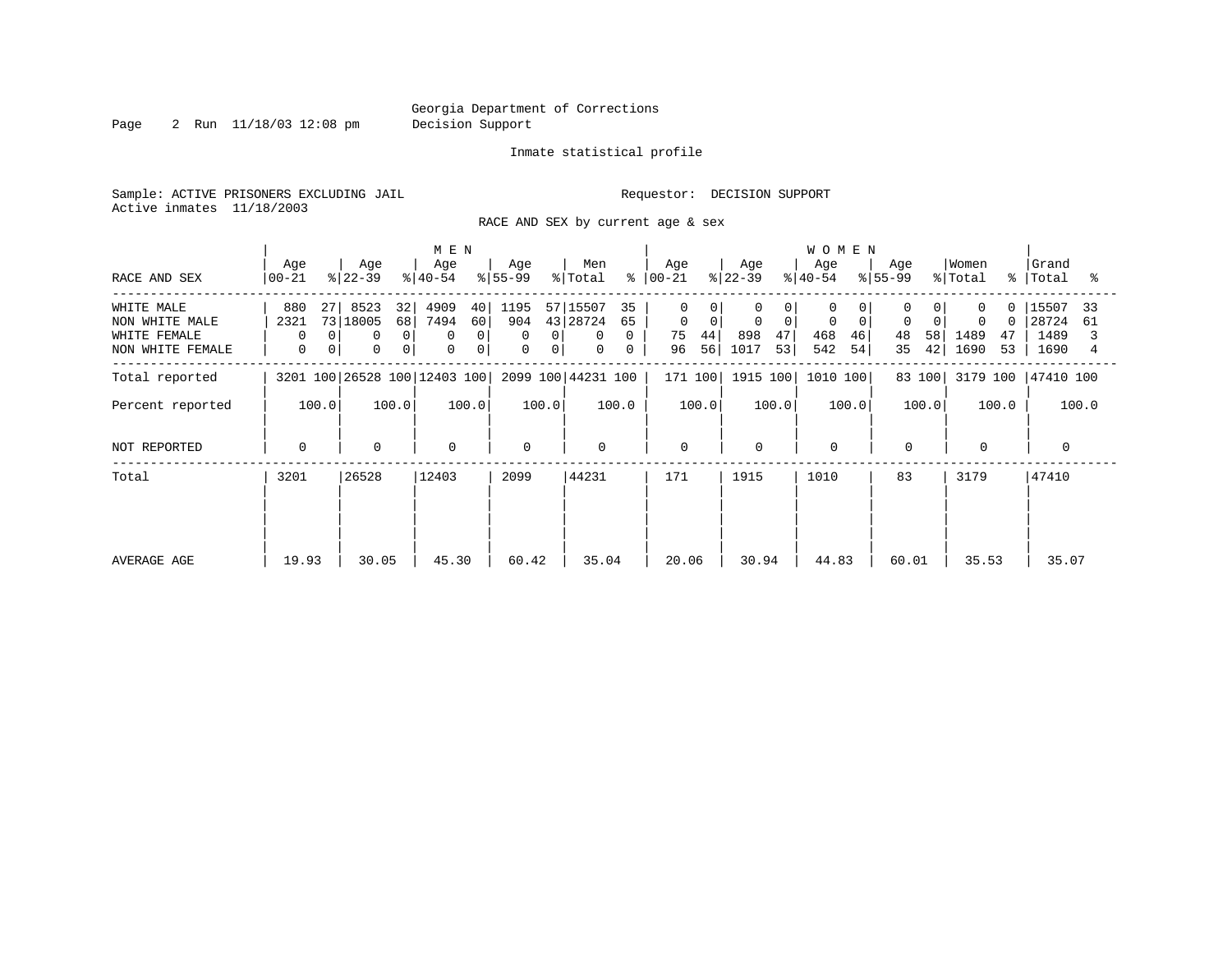Page 3 Run 11/18/03 12:08 pm Decision Support

Inmate statistical profile

Sample: ACTIVE PRISONERS EXCLUDING JAIL **Requestor: DECISION SUPPORT** Active inmates 11/18/2003

Culture Fair IQ Scores by current age & sex

|                           |                  |                       | M E N                        |                     |                               |                      |                         | <b>WOMEN</b>           |                      |                         |                      |
|---------------------------|------------------|-----------------------|------------------------------|---------------------|-------------------------------|----------------------|-------------------------|------------------------|----------------------|-------------------------|----------------------|
| IQ Score                  | Age<br>$00 - 21$ | Age<br>$ 22-39 $      | Age<br>$ 40-54 $             | Age<br>$ 55-99$     | Men<br>% Total                | Age<br>$8   00 - 21$ | Age<br>$ 22-39 $        | Age<br>$ 40-54 $       | Age<br>$ 55-99 $     | Women<br>% Total<br>°≈  | Grand<br>Total<br>°≈ |
| LESS THAN 70<br>70 AND UP | 3<br>77<br>2719  | 779<br>3 <br>97 23584 | 785<br>97 10528              | 122<br>7<br>93 1740 | 1763<br>4<br>93   38571<br>96 | 99<br>147            | 150<br>9 <br>1567<br>91 | 220<br>24<br>76<br>715 | 26<br>36<br>47<br>64 | 397<br>14<br>2476<br>86 | 2160<br> 41047 95    |
| Total reported            |                  |                       | 2796 100 24363 100 11313 100 |                     | 1862 100 40334 100            | 148 100              | 1717 100                | 935 100                | 73 100               | 2873 100                | 43207 100            |
| Percent reported          | 87.3             | 91.8                  | 91.2                         | 88.7                | 91.2                          | 86.5                 | 89.7                    | 92.6                   | 88.0                 | 90.4                    | 91.1                 |
| NOT REPORTED              | 405              | 2165                  | 1090                         | 237                 | 3897                          | 23                   | 198                     | 75                     | 10                   | 306                     | 4203                 |
| Total                     | 3201             | 26528                 | 12403                        | 2099                | 44231                         | 171                  | 1915                    | 1010                   | 83                   | 3179                    | 47410                |
|                           |                  |                       |                              |                     |                               |                      |                         |                        |                      |                         |                      |
|                           |                  |                       |                              |                     |                               |                      |                         |                        |                      |                         |                      |
| AVERAGE IQ                | 98.71            | 100.04                | 96.48                        | 94.52               | 98.69                         | 101.57               | 95.56                   | 86.30                  | 79.27                | 92.44                   | 98.28                |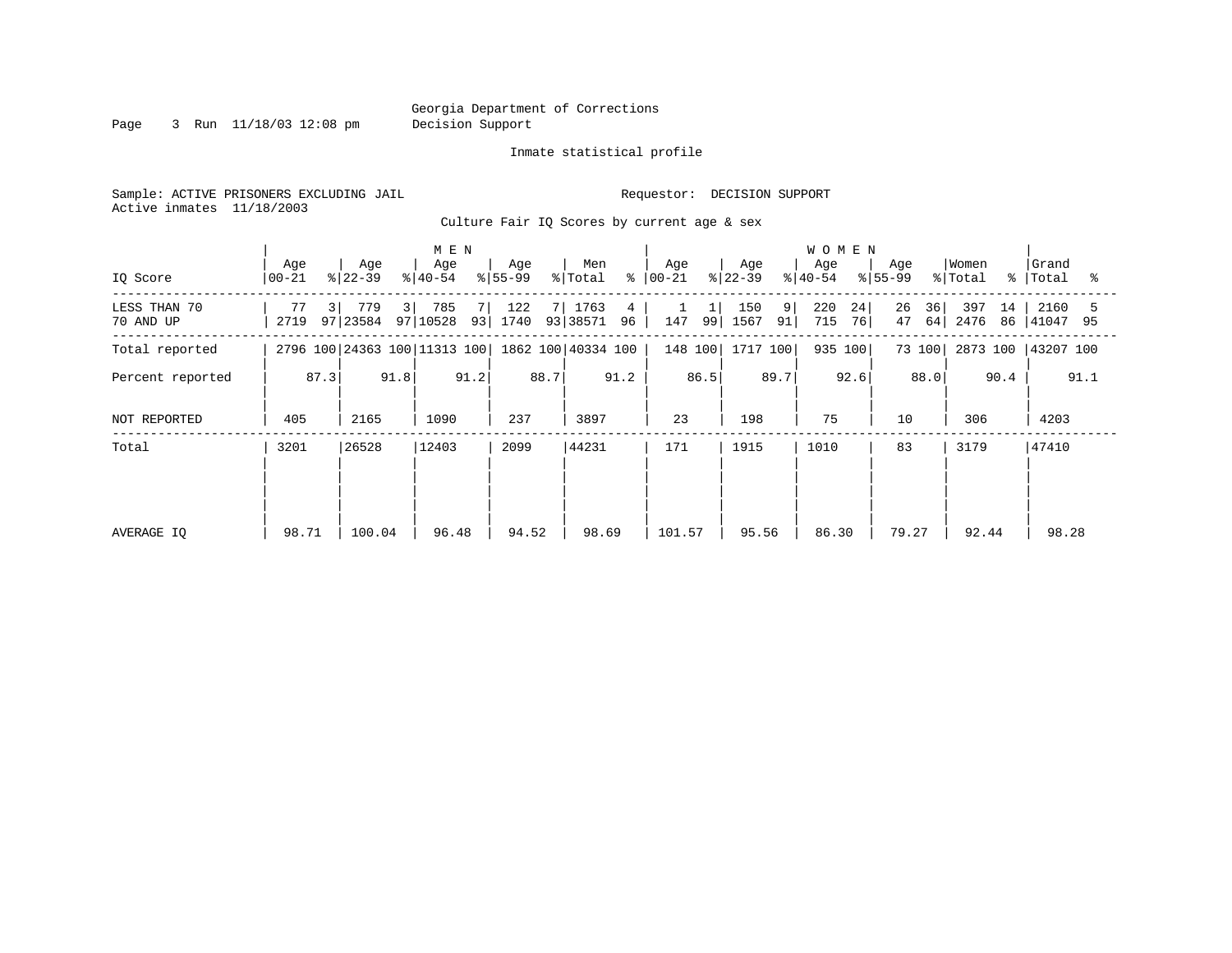Page 4 Run 11/18/03 12:08 pm Decision Support

#### Inmate statistical profile

Sample: ACTIVE PRISONERS EXCLUDING JAIL **Requestor: DECISION SUPPORT** Active inmates 11/18/2003

Self-Rpt Socioeconomic Class by current age & sex

|                     |                  |      |                         |                | M E N            |      |                  |                |                    |      |                   |                |                  |                | <b>WOMEN</b>     |      |                    |        |                  |             |                 |      |
|---------------------|------------------|------|-------------------------|----------------|------------------|------|------------------|----------------|--------------------|------|-------------------|----------------|------------------|----------------|------------------|------|--------------------|--------|------------------|-------------|-----------------|------|
| Socioeconomic Class | Age<br>$ 00-21 $ |      | Age<br>$8 22-39$        |                | Age<br>$8 40-54$ |      | Age<br>$8 55-99$ |                | Men<br>% Total     | ి    | Age<br>$ 00 - 21$ |                | Age<br>$8 22-39$ |                | Age<br>$8 40-54$ |      | Age<br>$8155 - 99$ |        | Women<br>% Total | $\approx$ 1 | Grand<br> Total | ႜ    |
| WELFARE             | 339              | 11   | 2032                    | 8 <sup>1</sup> | 846              |      | 112              | 6              | 3329               | 8    | 20                | 12             | 253              | 14             | 91               | 9    |                    |        | 365              | 12          | 3694            | 8    |
| OCC EMPLOY          | 233              | 8    | 1845                    |                | 526              | 4    | 55               | $\overline{3}$ | 2659               | 6    | 2                 |                |                  | 0              | 6                |      | 2                  |        | 15               |             | 2674            | h    |
| MINIMUM STD         | 1374             |      | 45 11105                | 43             | 5183             | 43   | 958              |                | 47 18620           | 44   | 47                | 28             | 544              | 29             | 369              | 37   | 41                 | 52     | 1001             | 32          | 19621           | 43   |
| MIDDLE              | 1023             |      | 34 10519                | 41             | 5316             | 44   | 881              |                | 44 17739           | 41   | 95                | 57             | 1030             | 55             | 519              | 52   | 31                 | 39     | 1675             | 54          | 19414           | 42   |
| OTHER               | 64               | 2    | 253                     |                | 116              |      | 17               |                | 450                |      | 3                 | $\overline{2}$ | 36               | $\overline{2}$ | 13               |      | 4                  | 5      | 56               | 2           | 506             |      |
| Total reported      | 3033             |      | 100 25754 100 11987 100 |                |                  |      |                  |                | 2023 100 42797 100 |      | 167 100           |                | 1868 100         |                | 998              | 100  |                    | 79 100 | 3112 100         |             | 45909 100       |      |
| Percent reported    |                  | 94.8 |                         | 97.1           |                  | 96.6 |                  | 96.4           |                    | 96.8 |                   | 97.7           |                  | 97.5           |                  | 98.8 |                    | 95.2   |                  | 97.9        |                 | 96.8 |
| NOT RPTD            | 168              |      | 774                     |                | 416              |      | 76               |                | 1434               |      | 4                 |                | 47               |                | 12               |      | 4                  |        | 67               |             | 1501            |      |
| Total               | 3201             |      | 26528                   |                | 12403            |      | 2099             |                | 44231              |      | 171               |                | 1915             |                | 1010             |      | 83                 |        | 3179             |             | 47410           |      |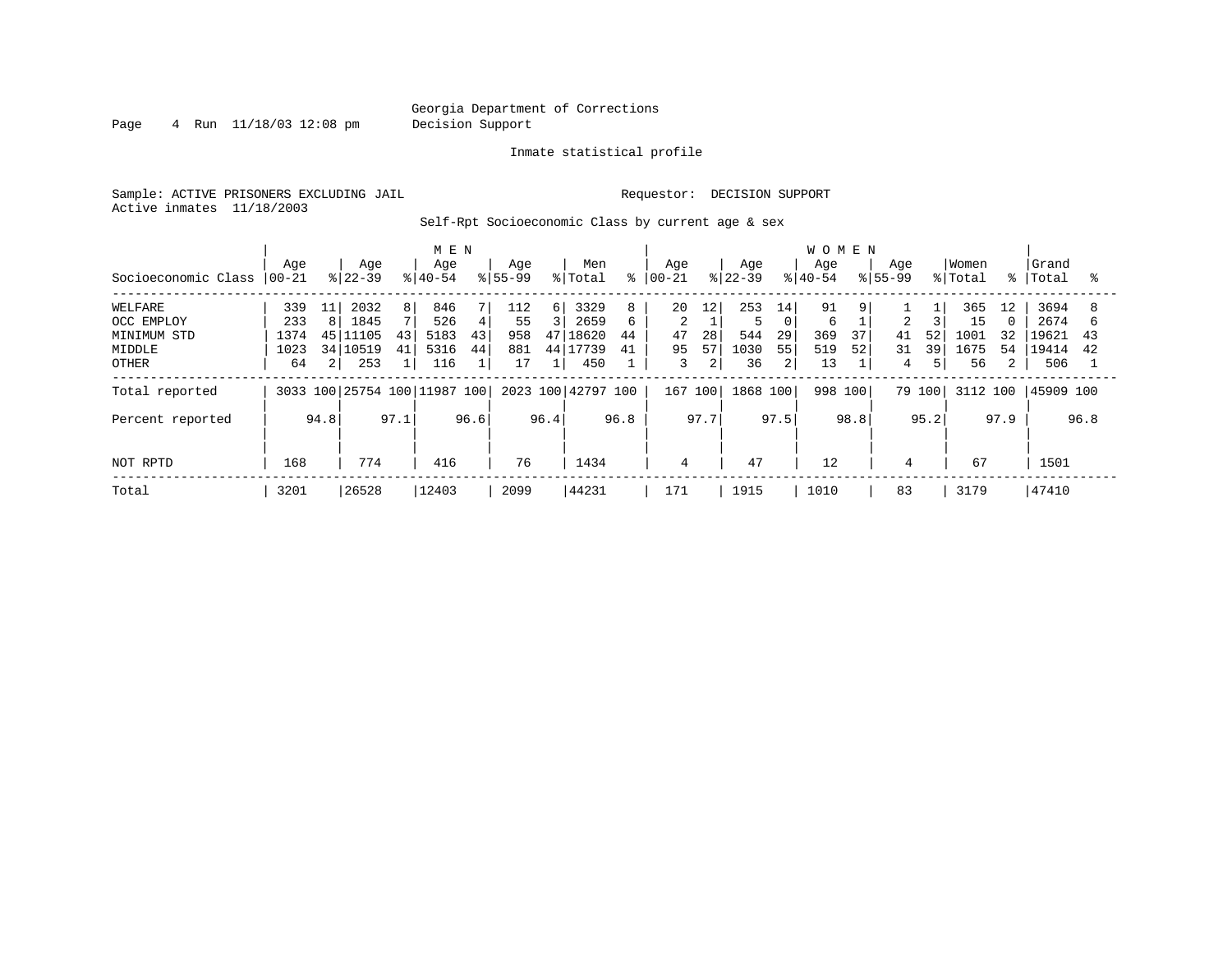Page 5 Run 11/18/03 12:08 pm Decision Support

Inmate statistical profile

Sample: ACTIVE PRISONERS EXCLUDING JAIL **Requestor: DECISION SUPPORT** Active inmates 11/18/2003

Self-Rpt Environment To Age 16 by current age & sex

|                  |                  |                |                  |      | MEN                          |      |                    |      |                |      |                  |             |                  |      | <b>WOMEN</b>    |                |                    |        |                  |             |                |      |
|------------------|------------------|----------------|------------------|------|------------------------------|------|--------------------|------|----------------|------|------------------|-------------|------------------|------|-----------------|----------------|--------------------|--------|------------------|-------------|----------------|------|
| Environment      | Age<br>$00 - 21$ |                | Age<br>$ 22-39 $ |      | Age<br>$ 40-54 $             |      | Age<br>$8155 - 99$ |      | Men<br>% Total | ి    | Aqe<br>$00 - 21$ |             | Age<br>$ 22-39 $ |      | Age<br>$ 40-54$ |                | Age<br>$8155 - 99$ |        | Women<br>% Total | $\approx$ 1 | Grand<br>Total | °    |
| RURAL/FARM       | 29               |                | 547              | 2    | 655                          | 5    | 318                | 16   | 1549           |      |                  |             | 41               | 2    | 31              | 3 <sup>1</sup> | 17                 | 22     | 90               | 3           | 1639           | 4    |
| RURAL/NFARM      | 79               |                | 1257             |      | 764                          | 6    | 156                | 8    | 2256           |      | 28               | 17          | 295              | 16   | 137             | 14             | 5                  | 6      | 465              | 15          | 2721           | 6    |
| S.M.S.A          | 973              | 31             | 8709             | 33   | 3867                         | 32   | 568                | 28   | 14117          | 33   | 31               | 19          | 215              | 12   | 144             | 14             | 13                 | 16     | 403              | 13          | L4520          | 31   |
| URBAN            | 816              | 26             | 5515             | 21   | 2262                         | 19   | 266                | 13   | 8859           | 20   | 73               | 44          | 743              | 40   | 401             | 40             | 18                 | 23     | 1235             | 40          | 10094          | 22   |
| SMALL TOWN       | 1186             | 38             | 9845             | 38   | 4464                         | 37   | 726                | 36   | 16221          | 38   | 33               | 20          | 565              | 30   | 283             | 28             | 25                 | 32     | 906              | 29          | 17127          | 37   |
| OTHER            | 12               | 0 <sup>1</sup> | 138              |      | 75                           |      | 11                 |      | 236            |      | 0                | $\mathbf 0$ | 10               |      | 5               |                |                    |        | 16               |             | 252            |      |
| Total reported   |                  |                |                  |      | 3095 100 26011 100 12087 100 |      | 2045 100           |      | 43238 100      |      | 166 100          |             | 1869 100         |      | 1001            | 100            |                    | 79 100 | 3115 100         |             | 46353 100      |      |
| Percent reported |                  | 96.7           |                  | 98.1 |                              | 97.5 |                    | 97.4 |                | 97.8 |                  | 97.1        |                  | 97.6 |                 | 99.1           |                    | 95.2   |                  | 98.0        |                | 97.8 |
|                  |                  |                |                  |      |                              |      |                    |      |                |      |                  |             |                  |      |                 |                |                    |        |                  |             |                |      |
| NOT RPTD         | 106              |                | 517              |      | 316                          |      | 54                 |      | 993            |      | 5                |             | 46               |      | 9               |                | 4                  |        | 64               |             | 1057           |      |
| Total            | 3201             |                | 26528            |      | 12403                        |      | 2099               |      | 44231          |      | 171              |             | 1915             |      | 1010            |                | 83                 |        | 3179             |             | 47410          |      |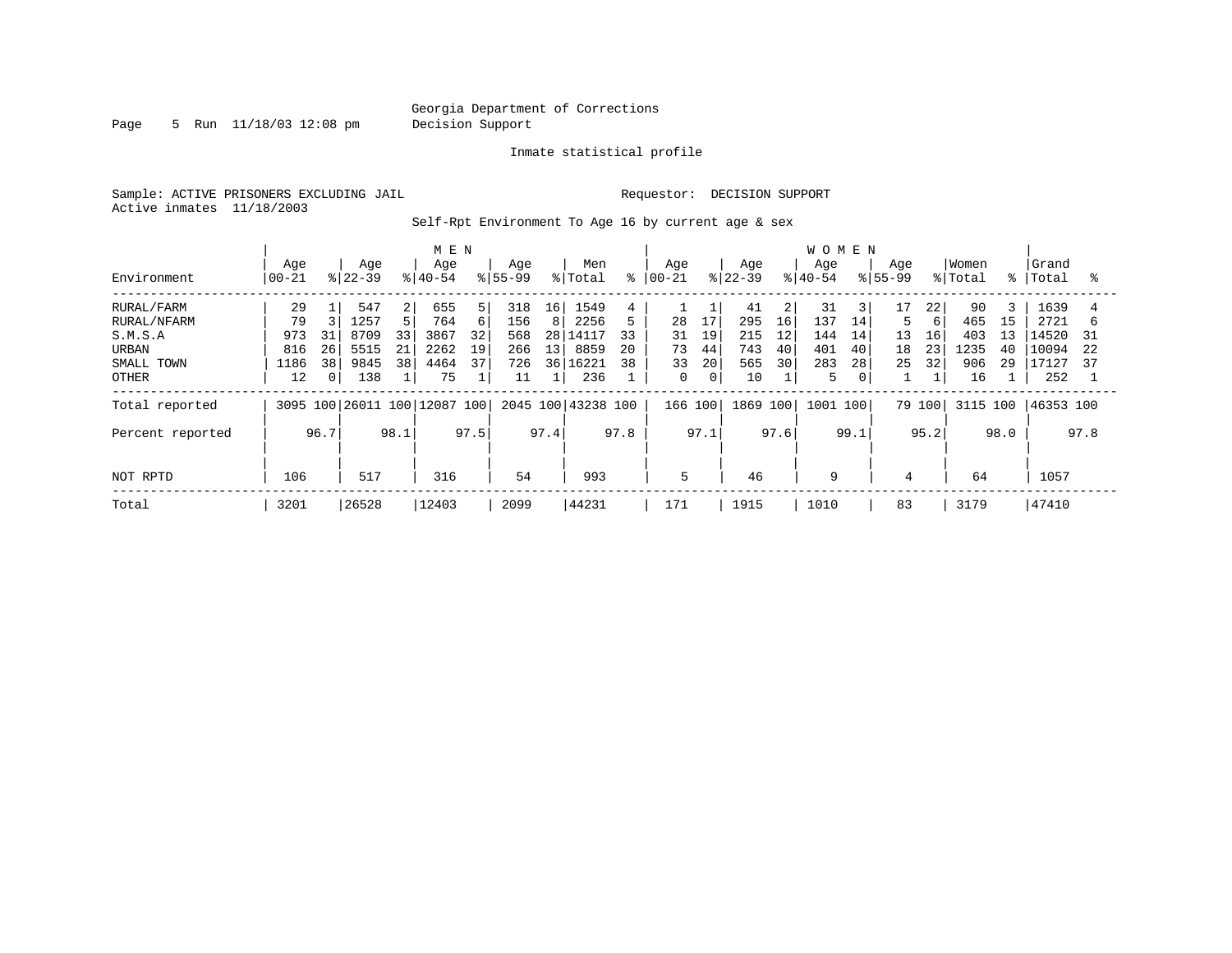Page 6 Run 11/18/03 12:08 pm Decision Support

Inmate statistical profile

Sample: ACTIVE PRISONERS EXCLUDING JAIL **Requestor: DECISION SUPPORT** Active inmates 11/18/2003

Self-Rpt Education Level by current age & sex

|                     |                        |                                              | M E N            |    |                  |      |                  |                 |                    |      | <b>WOMEN</b>   |      |                  |                |                  |      |                  |        |                  |      |                    |      |
|---------------------|------------------------|----------------------------------------------|------------------|----|------------------|------|------------------|-----------------|--------------------|------|----------------|------|------------------|----------------|------------------|------|------------------|--------|------------------|------|--------------------|------|
| Education Level     | Age<br>  00-21         |                                              | Age<br>$ 22-39 $ |    | Age<br>$ 40-54 $ |      | Age<br>$ 55-99 $ |                 | Men<br>% Total     | ៖    | Aqe<br>  00-21 |      | Age<br>$ 22-39 $ |                | Aqe<br>$ 40-54 $ |      | Age<br>$ 55-99 $ |        | Women<br>% Total |      | Grand<br>%   Total | ႜ    |
| LESS THAN GRADE 7   | 52                     | 2                                            | 576              | 2  | 432              | 4    | 340              | 17 <sup>1</sup> | 1400               |      | 2              |      | 26               |                | 23               | 2    | 13               | 16     | 64               | 2    | 1464               |      |
| GRADE 7             | 90                     | 3                                            | 581              | 2  | 344              | 3    | 155              | 8               | 1170               |      |                |      | 41               | $\overline{2}$ | 24               | 2    | 4                | 5      | 70               | 2    | 1240               |      |
| GRADE 8             | 446                    | 14                                           | 2329             |    | 1054             | 9    | 233              | 11              | 4062               |      | 19             | 12   | 168              |                | 78               |      | 6                |        | 271              |      | 4333               |      |
| GRADE 9             | 784                    | 25                                           | 4270             | 16 | 1564             | 13   | 199              | 10              | 6817               | 16   | 32             | 20   | 269              | 15             | 103              | 10   |                  |        | 407              | 13   | 7224               | 16   |
| GRADE 10            | 859                    | 28                                           | 5866             | 23 | 2028             | 17   | 210              | 10              | 8963               | 21   | 40             | 24   | 312              | 17             | 135              | 14   | 12               | 15     | 499              | 16   | 9462               | 20   |
| GRADE 11            | 646                    | 21                                           | 5315             | 20 | 1672             | 14   | 169              | 8               | 7802               | 18   | 44             | 27   | 302              | 17             | 109              | 11   | 4                | 5      | 459              | 15   | 8261               | 18   |
| GRADE 12            | 177                    |                                              | 4748             | 18 | 3042             | 25   | 408              | 20              | 8375               | 19   | 13             | 8    | 272              | 15             | 221              | 23   | 19               | 24     | 525              | 17   | 8900               | -19  |
| MORE THAN GRADE 12  | 39                     |                                              | 2326             | 9  | 1963             | 16   | 339              | 17              | 4667               | 11   | 13             | 8    | 432              | 24             | 288              | 29   | 18               | 23     | 751              | 25   | 5418               | 12   |
| Total reported      |                        |                                              |                  |    |                  |      |                  |                 | 2053 100 43256 100 |      | 164 100        |      | 1822 100         |                | 981 100          |      |                  | 79 100 | 3046 100         |      | 46302 100          |      |
| Percent reported    |                        | 3093 100 26011 100 12099 100<br>98.1<br>96.6 |                  |    |                  | 97.5 |                  | 97.8            |                    | 97.8 |                | 95.9 |                  | 95.1           |                  | 97.1 |                  | 95.2   |                  | 95.8 |                    | 97.7 |
| NOT REPORTED        | 108                    |                                              | 517              |    | 304              |      | 46               |                 | 975                |      |                |      | 93               |                | 29               |      | 4                |        | 133              |      | 1108               |      |
| Total               | 26528<br>12403<br>3201 |                                              |                  |    | 2099             |      | 44231            |                 | 171                |      | 1915           |      | 1010             |                | 83               |      | 3179             |        | 47410            |      |                    |      |
|                     |                        |                                              |                  |    |                  |      |                  |                 |                    |      |                |      |                  |                |                  |      |                  |        |                  |      |                    |      |
| AVG EDUCATION LEVEL | 9.73                   |                                              | 10.82            |    | 11.52            |      | 10.36            |                 | 10.92              |      | 11.12          |      | 13.02            |                | 13.87            |      | 11.53            |        | 13.15            |      | 11.06              |      |

\* NOTE: THE FIELD LABLED "LESS THAN GRADE 7" WAS CORRECTED IN MARCH 1989: MISSING DATA FOR INMATES STILL IN DIAGNOSTICS NOW HAS BEEN REMOVED FROM THIS FIELD AND IDENTIFIED AS "NOT REPORTED" INFORMATION.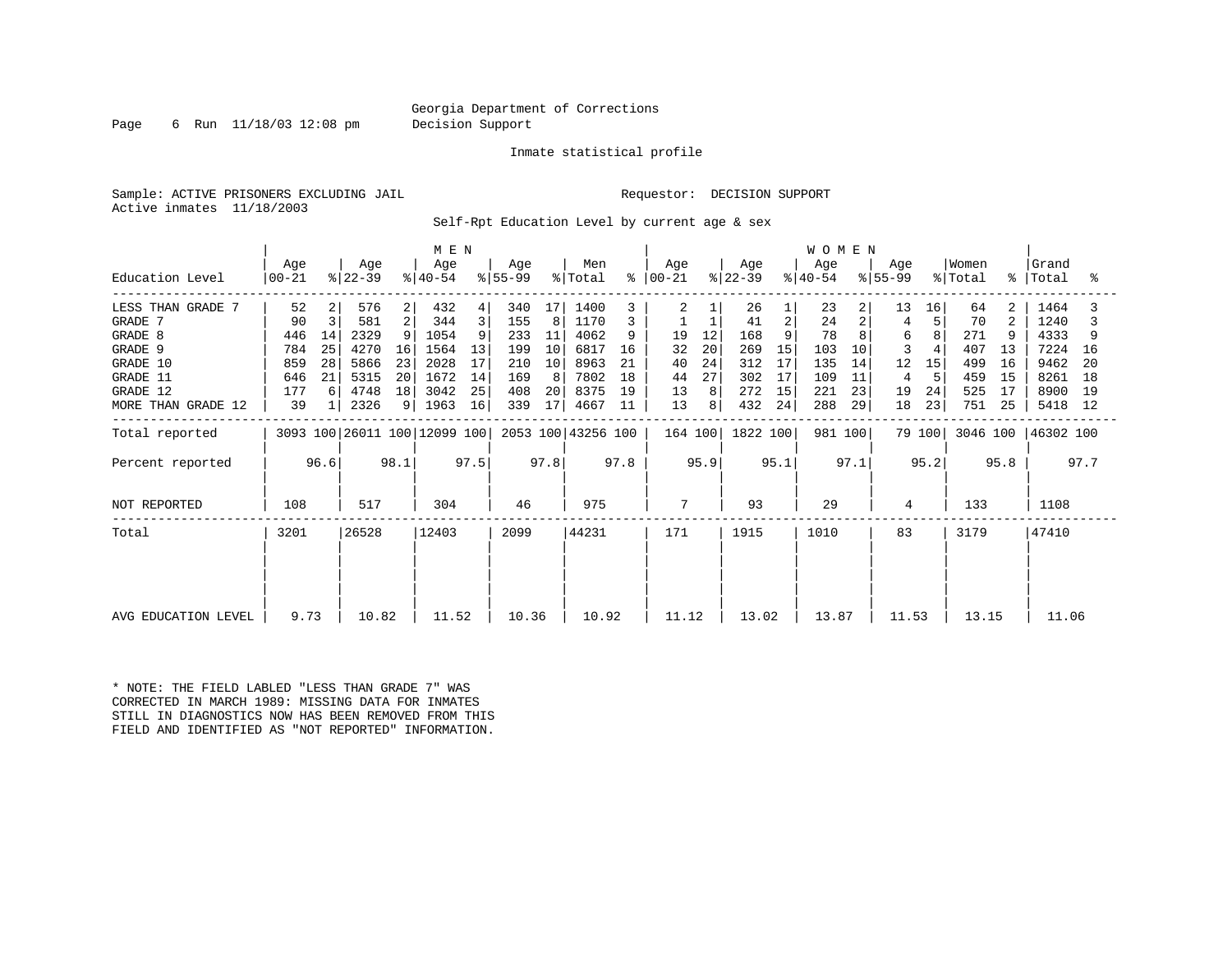Page 7 Run 11/18/03 12:08 pm Decision Support

Inmate statistical profile

Sample: ACTIVE PRISONERS EXCLUDING JAIL **Requestor: DECISION SUPPORT** Active inmates 11/18/2003

Functional Reading Level (WRAT Scores) by current age & sex

| WRAT Reading Score                                                                                           | M E N<br>Men<br>Age<br>Age<br>Age<br>Age<br>$ 55-99 $<br>$ 22-39 $<br>% Total<br>$ 40-54 $<br>$ 00-21 $ |                     |                                                      |                          |                                                  |                               |                                            |                    | ⊱                                                        | Age<br>$ 00-21 $ |                                | Age<br>$ 22-39 $ |                                             | <b>WOMEN</b><br>Age<br>$ 40-54 $ |                                           | Aqe<br>$ 55-99 $ |                          | Women<br>% Total |                                               | Grand<br>%   Total | ႜ                                                     |                      |
|--------------------------------------------------------------------------------------------------------------|---------------------------------------------------------------------------------------------------------|---------------------|------------------------------------------------------|--------------------------|--------------------------------------------------|-------------------------------|--------------------------------------------|--------------------|----------------------------------------------------------|------------------|--------------------------------|------------------|---------------------------------------------|----------------------------------|-------------------------------------------|------------------|--------------------------|------------------|-----------------------------------------------|--------------------|-------------------------------------------------------|----------------------|
| LESS THAN GRADE 6<br>6TH THRU 8TH GRADE<br>GRADE 9<br>GRADE 10<br>GRADE 11<br>GRADE 12<br>MORE THAN GRADE 12 | 1123<br>622<br>216<br>116<br>128<br>407<br>189                                                          | 40<br>22<br>8<br>15 | 8630<br>5458<br>2217<br>1149<br>1118<br>3866<br>2007 | 35<br>22<br>9<br>16<br>8 | 4806<br>2451<br>857<br>421<br>409<br>1845<br>541 | 42<br>22<br>8<br>4<br>16<br>5 | 860<br>342<br>140<br>75<br>60<br>342<br>65 | 18<br>3<br>18<br>3 | 46 15419<br>8873<br>3430<br>1761<br>1715<br>6460<br>2802 | 38<br>22<br>16   | 35<br>39<br>14<br>6<br>8<br>43 | 24<br>26<br>29   | 412<br>327<br>144<br>75<br>72<br>145<br>543 | 24<br>19<br>8<br>32              | 268<br>175<br>64<br>32<br>36<br>82<br>276 | 29<br>19<br>30   | 27<br>12<br>5<br>5<br>18 | 36<br>16<br>24   | 742<br>553<br>226<br>116<br>116<br>240<br>880 | 26<br>19<br>31     | 16161<br>9426<br>3656<br>1877<br>1831<br>6700<br>3682 | 37<br>-22<br>15<br>8 |
| Total reported<br>Percent reported                                                                           |                                                                                                         | 87.5                |                                                      | 92.1                     | 2801 100 24445 100 11330 100                     | 91.3                          |                                            | 89.8               | 1884 100 40460 100                                       | 91.5             | 148 100                        | 86.5             | 1718 100                                    | 89.7                             | 933 100                                   | 92.4             |                          | 74 100<br>89.2   | 2873 100                                      | 90.4               | 43333 100                                             | 91.4                 |
| NOT REPORTED                                                                                                 | 400                                                                                                     |                     | 2083                                                 |                          | 1073                                             |                               | 215                                        |                    | 3771                                                     |                  | 23                             |                  | 197                                         |                                  | 77                                        |                  | 9                        |                  | 306                                           |                    | 4077                                                  |                      |
| Total                                                                                                        | 3201                                                                                                    |                     | 26528                                                |                          | 12403                                            |                               | 2099                                       |                    | 44231                                                    |                  | 171                            |                  | 1915                                        |                                  | 1010                                      |                  | 83                       |                  | 3179                                          |                    | 47410                                                 |                      |
| AVG READING SCORE                                                                                            | 7.62                                                                                                    |                     | 7.97                                                 |                          | 7.29                                             |                               | 7.04                                       |                    | 7.71                                                     |                  | 9.01                           |                  | 9.29                                        |                                  | 8.90                                      |                  | 8.03                     |                  | 9.11                                          |                    | 7.80                                                  |                      |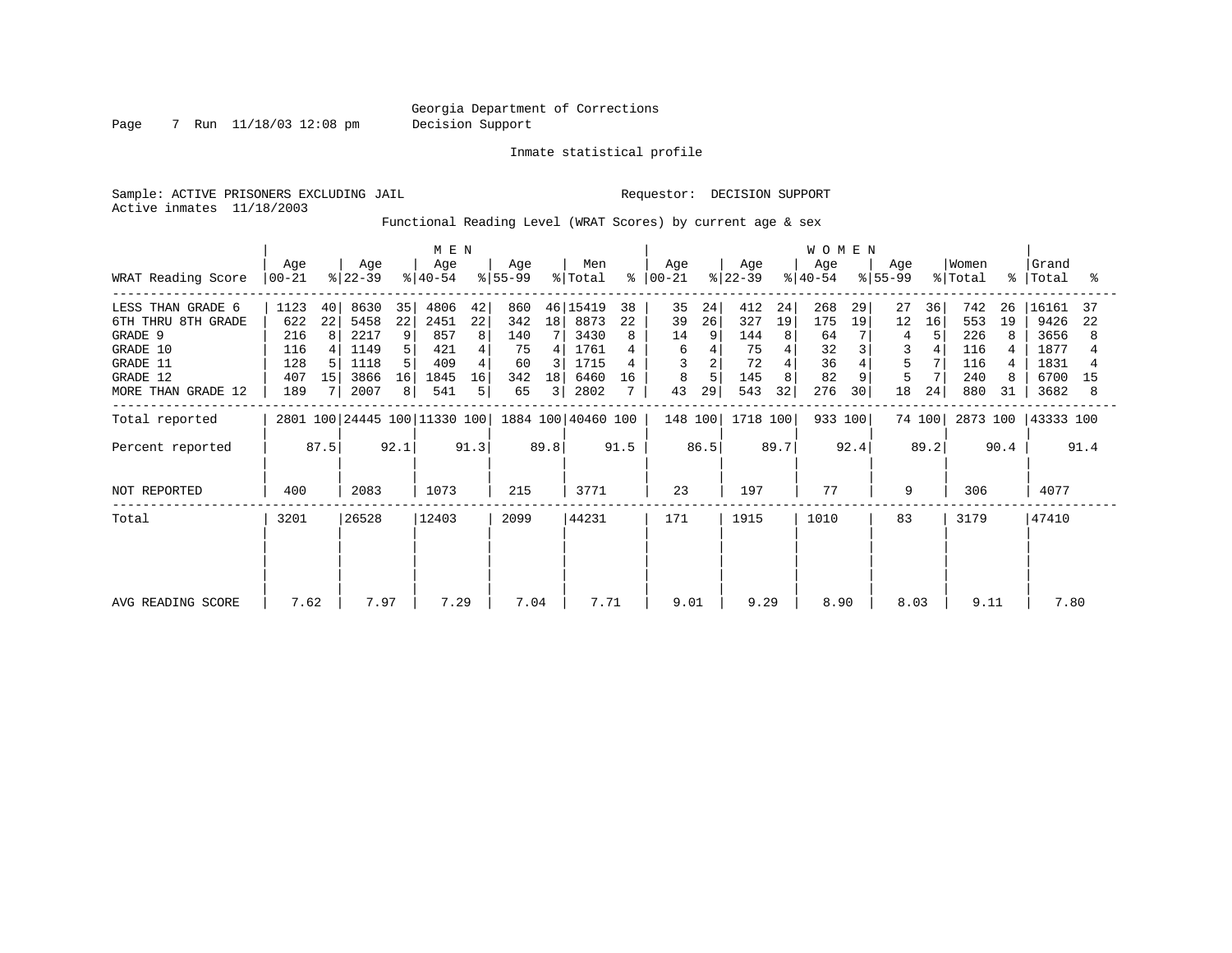Page 8 Run 11/18/03 12:08 pm Decision Support

Inmate statistical profile

Sample: ACTIVE PRISONERS EXCLUDING JAIL **Requestor: DECISION SUPPORT** Active inmates 11/18/2003

Functional Math Level (WRAT Scores) by current age & sex

| WRAT Math Score                                                                                              | M E N<br>Age<br>Age<br>Age<br>Age<br>$ 22-39 $<br>$8 55-99$<br>$ 00 - 21 $<br>$ 40-54 $ |              |                                                    |                    |                                                |               |                                            |               | Men<br>% Total                                             | ိ             | Age<br>$ 00-21 $                                 |                                             | Age<br>$ 22-39 $                           |                     | <b>WOMEN</b><br>Age<br>$8 40-54$         |                     | Aqe<br>$ 55-99 $                  |                | Women<br>% Total                             | $\approx$ 1    | Grand<br>Total                                       | °≈       |
|--------------------------------------------------------------------------------------------------------------|-----------------------------------------------------------------------------------------|--------------|----------------------------------------------------|--------------------|------------------------------------------------|---------------|--------------------------------------------|---------------|------------------------------------------------------------|---------------|--------------------------------------------------|---------------------------------------------|--------------------------------------------|---------------------|------------------------------------------|---------------------|-----------------------------------|----------------|----------------------------------------------|----------------|------------------------------------------------------|----------|
| LESS THAN GRADE 6<br>6TH THRU 8TH GRADE<br>GRADE 9<br>GRADE 10<br>GRADE 11<br>GRADE 12<br>MORE THAN GRADE 12 | 1005<br>1346<br>215<br>115<br>63<br>40<br>17                                            | 36<br>48     | 7274<br>12011<br>2310<br>1355<br>810<br>475<br>212 | 30<br>49<br>9<br>6 | 4426<br>4719<br>828<br>619<br>367<br>313<br>69 | 39<br>42<br>5 | 873<br>563<br>138<br>121<br>90<br>83<br>17 | 6 I<br>5<br>4 | 46 13578<br>30 18639<br>3491<br>2210<br>1330<br>911<br>315 | 34<br>46<br>9 | 34<br>69<br>16<br>15<br>5<br>5<br>$\overline{4}$ | 23<br>47<br>11<br>10<br>3<br>$\overline{3}$ | 367<br>833<br>220<br>144<br>84<br>22<br>48 | 21<br>48<br>13<br>8 | 342<br>366<br>92<br>56<br>35<br>19<br>24 | 37<br>39<br>10<br>6 | 31<br>22<br>5<br>9<br>4<br>0<br>3 | 42<br>30<br>12 | 774<br>1290<br>333<br>224<br>128<br>46<br>79 | 27<br>45<br>12 | 14352<br>19929<br>3824<br>2434<br>1458<br>957<br>394 | 33<br>46 |
| Total reported<br>Percent reported                                                                           | 2801 100 24447 100 11341 100                                                            |              |                                                    | 92.2               |                                                | 91.4          |                                            | 89.8          | 1885 100 40474 100                                         | 91.5          | 148 100                                          | 86.5                                        | 1718 100                                   | 89.7                | 934 100                                  | 92.5                |                                   | 74 100<br>89.2 | 2874 100                                     | 90.4           | 43348 100                                            | 91.4     |
| NOT REPORTED                                                                                                 | 400                                                                                     | 87.5<br>2081 |                                                    | 1062               |                                                | 214           |                                            | 3757          |                                                            | 23            |                                                  | 197                                         |                                            | 76                  |                                          | 9                   |                                   | 305            |                                              | 4062           |                                                      |          |
| Total                                                                                                        | 3201                                                                                    |              | 26528                                              |                    | 12403                                          |               | 2099                                       |               | 44231                                                      |               | 171                                              |                                             | 1915                                       |                     | 1010                                     |                     | 83                                |                | 3179                                         |                | 47410                                                |          |
| AVG MATH SCORE                                                                                               | 6.76                                                                                    |              | 7.13                                               |                    | 6.73                                           |               | 6.49                                       |               | 6.96                                                       |               | 7.73                                             |                                             | 7.65                                       |                     | 7.06                                     |                     | 6.53                              |                | 7.43                                         |                | 6.99                                                 |          |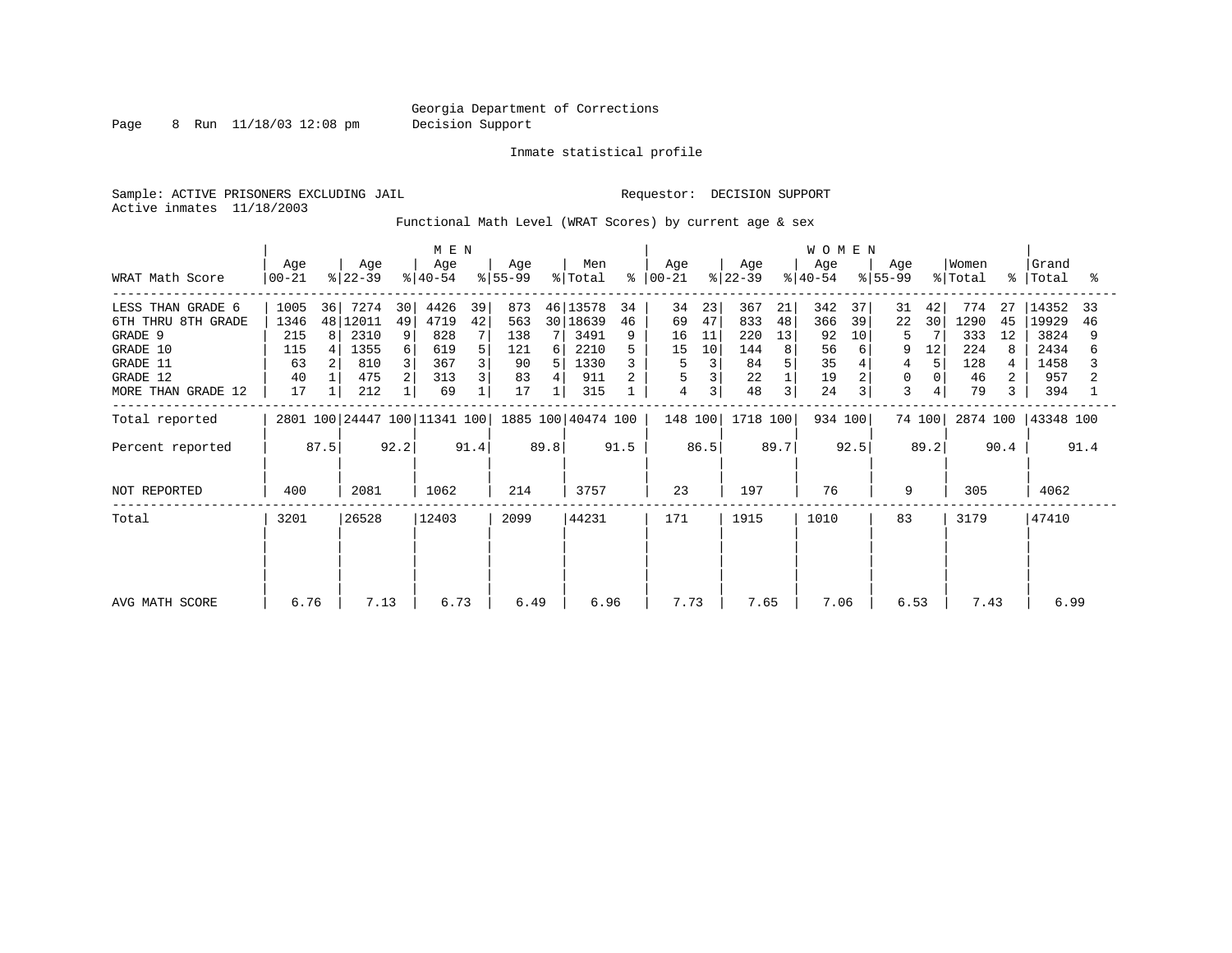Page 9 Run 11/18/03 12:08 pm Decision Support

Inmate statistical profile

Active inmates 11/18/2003

Sample: ACTIVE PRISONERS EXCLUDING JAIL **Requestor: DECISION SUPPORT** 

Functional Spelling Level (WRAT Scores) by current age & sex

|                      | M E N                        |                |                  |                |                              |      |                  |        |                            |      |                  |      |                  |      | <b>WOMEN</b>     |      |                     |        |                  |      |                    |      |
|----------------------|------------------------------|----------------|------------------|----------------|------------------------------|------|------------------|--------|----------------------------|------|------------------|------|------------------|------|------------------|------|---------------------|--------|------------------|------|--------------------|------|
| WRAT Spelling Score  | Age<br>$ 00-21 $             |                | Age<br>$ 22-39 $ |                | Age<br>$ 40-54 $             |      | Age<br>$ 55-99 $ |        | Men<br>$\frac{1}{2}$ Total | ∻    | Age<br>$ 00-21 $ |      | Age<br>$ 22-39 $ |      | Age<br>$ 40-54 $ |      | Aqe<br>$ 55-99 $    |        | Women<br>% Total |      | Grand<br>%   Total | ႜ    |
| LESS THAN GRADE 6    | 1218                         | 43             | 9882             | 40             | 6087                         | 54   | 1081             |        | 57 18268                   | 45   | 23               | 16   | 332              | 19   | 270              | 29   | 28                  | 38     | 653              | 23   | 18921              | 44   |
| 6TH THRU 8TH GRADE   | 856                          | 31             | 7417             | 30             | 2725                         | 24   | 414              |        | 22 11412                   | 28   | 50               | 34   | 548              | 32   | 285              | 31   | 16                  | 22     | 899              | 31   | 12311              | 28   |
| GRADE 9              | 221                          | 8              | 1937             | 8              | 598                          | 5    | 74               | 4      | 2830                       |      | 18               | 12   | 190              | 11   | 83               | 9    | 6                   | 8      | 297              | 10   | 3127               |      |
| GRADE 10             | 205                          |                | 1833             |                | 562                          | 5    | 74               | 4      | 2674                       |      | 15               | 10   | 200              | 12   | 62               |      | 6                   |        | 283              | 10   | 2957               |      |
| GRADE 11<br>GRADE 12 | 94<br>146                    |                | 936<br>1696      | 4<br>7         | 298<br>803                   | 3    | 50               | 3<br>8 | 1378<br>2805               |      | 10<br>12         | 8    | 100<br>91        | 6    | 41<br>46         |      | 3<br>$\overline{2}$ | 3      | 154<br>151       | 5.   | 1532<br>2956       |      |
| MORE THAN GRADE 12   | 61                           | $\overline{2}$ | 742              | 3 <sub>1</sub> | 260                          | 2    | 160<br>32        | 2      | 1095                       |      | 20               | 14   | 257              | 15   | 147              | 16   | 13                  | 18     | 437              | 15   | 1532               | 4    |
| Total reported       |                              |                |                  |                | 2801 100 24443 100 11333 100 |      |                  |        | 1885 100 40462 100         |      | 148 100          |      | 1718 100         |      | 934 100          |      |                     | 74 100 |                  |      | 2874 100 43336 100 |      |
| Percent reported     |                              | 87.5           |                  | 92.1           |                              | 91.4 |                  | 89.8   |                            | 91.5 |                  | 86.5 |                  | 89.7 |                  | 92.5 |                     | 89.2   |                  | 90.4 |                    | 91.4 |
| NOT REPORTED         | 400                          |                | 2085             |                | 1070                         |      | 214              |        | 3769                       |      | 23               |      | 197              |      | 76               |      | 9                   |        | 305              |      | 4074               |      |
| Total                | 3201                         |                | 26528            |                | 12403                        |      | 2099             |        | 44231                      |      | 171              |      | 1915             |      | 1010             |      | 83                  |        | 3179             |      | 47410              |      |
|                      |                              |                |                  |                |                              |      |                  |        |                            |      |                  |      |                  |      |                  |      |                     |        |                  |      |                    |      |
|                      | 6.14<br>6.79<br>7.04<br>5.79 |                |                  |                |                              |      |                  |        |                            |      |                  |      |                  |      |                  |      |                     |        |                  |      |                    |      |
| AVG SPELLING SCORE   |                              |                |                  |                |                              |      |                  |        | 6.71                       |      | 9.05             |      | 8.74             |      | 8.17             |      | 7.32                |        | 8.53             |      | 6.83               |      |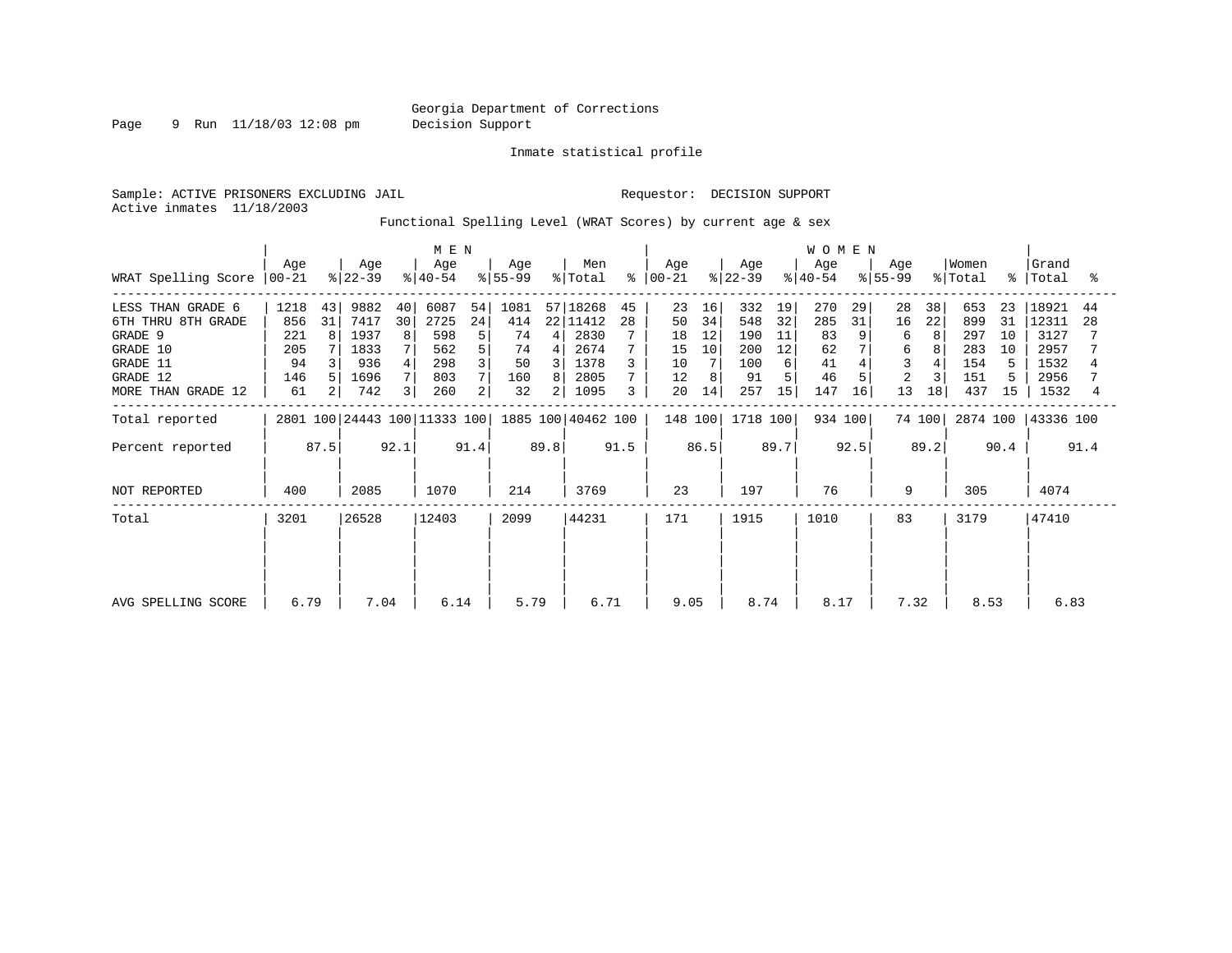Page 10 Run 11/18/03 12:08 pm Decision Support

#### Inmate statistical profile

Sample: ACTIVE PRISONERS EXCLUDING JAIL **Requestor: DECISION SUPPORT** Active inmates 11/18/2003

Self-Rpt Guardian Status To Age 16 by current age & sex

|                    |                  |      |                  |      | M E N                        |      |                 |      |                    |      |                   |      |                  |              | WOMEN            |      |                  |      |                  |           |                |      |
|--------------------|------------------|------|------------------|------|------------------------------|------|-----------------|------|--------------------|------|-------------------|------|------------------|--------------|------------------|------|------------------|------|------------------|-----------|----------------|------|
| Guardian Status    | Age<br>$00 - 21$ |      | Age<br>$ 22-39 $ |      | Age<br>$ 40-54 $             |      | Age<br>$ 55-99$ |      | Men<br>% Total     | ⊱    | Age<br>$ 00 - 21$ |      | Age<br>$ 22-39 $ |              | Age<br>$8 40-54$ |      | Age<br>$8 55-99$ |      | Women<br>% Total | $\approx$ | Grand<br>Total | °    |
| ORPHANAGE          | 2                | 0    | 22               | 0    | 28                           | 0    | 10              | 0    | 62                 |      | 0                 | O    | 0                | $\mathbf{0}$ |                  |      |                  |      |                  |           | 63             |      |
| FATHER ONLY        | 123              | 4    | 759              | 3    | 329                          | 3    | 41              |      | 1252               |      |                   |      | 57               | 3            | 30               |      |                  |      | 96               |           | 1348           |      |
| FTR MTR HD         | 215              |      | 1604             | 6    | 763                          | 6    | 113             | 6    | 2695               | 6    | 16                | 10   | 131              |              | 73               |      |                  |      | 220              |           | 2915           | 6    |
| MOTHER ONLY        | 1575             | 51   | 1827             | 45   | 3999                         | 33   | 471             |      | 23 17872           | 41   | 58                | 35   | 670              | 36           | 264              | 26   | 21               | 26   | 1013             | 32        | 18885          | 41   |
| MTR FTR HD         | 660              | 21   | 7751             | 30   | 5295                         | 44   | 1151            | 56   | 14857              | 34   | 47                | 28   | 683              | 36           | 510              | 51   | 44               | 54   | 1284             | 41        | 16141          | 35   |
| OTH FEMALE         | 71               |      | 566              | 2    | 270                          |      | 52              | 3    | 959                |      | 5                 |      | 44               |              | 24               |      |                  |      | 76               |           | 1035           |      |
| OTH MALE           | 24               |      | 108              | 0    | 50                           |      | 9               | 0    | 191                |      | U                 |      | 4                |              | 2                |      |                  |      |                  |           | 198            |      |
| STEP-PARNTS        | 27               |      | 400              | 2    | 152                          |      | 28              |      | 607                |      |                   |      |                  |              |                  |      |                  |      | 9                |           | 616            |      |
| <b>FOSTER HOME</b> | 44               |      | 267              |      | 130                          |      | 25              |      | 466                |      |                   |      | 47               |              | 9                |      |                  |      | 61               |           | 527            |      |
| GRAND PRNTS        | 289              | 9    | 2110             | 8    | 796                          | 7    | 118             | 6    | 3313               | 8    | 26                | 16   | 223              | 12           | 72               |      |                  | 9    | 328              | 11        | 3641           |      |
| OTHER              | 69               |      | 648              | 2    | 296                          | 2    | 35              |      | 1048               |      | 4                 | 2    | 11               |              | 7                |      | $\overline{2}$   |      | 24               |           | 1072           |      |
| Total reported     |                  |      |                  |      | 3099 100 26062 100 12108 100 |      |                 |      | 2053 100 43322 100 |      | 167 100           |      | 1872 100         |              | 999 100          |      | 81 100           |      | 3119 100         |           | 46441 100      |      |
| Percent reported   |                  | 96.8 |                  | 98.2 |                              | 97.6 |                 | 97.8 |                    | 97.9 |                   | 97.7 |                  | 97.8         |                  | 98.9 |                  | 97.6 |                  | 98.1      |                | 98.0 |
| NOT RPTD           | 102              |      | 466              |      | 295                          |      | 46              |      | 909                |      | 4                 |      | 43               |              | 11               |      | 2                |      | 60               |           | 969            |      |
| Total              | 3201             |      | 26528            |      | 12403                        |      | 2099            |      | 44231              |      | 171               |      | 1915             |              | 1010             |      | 83               |      | 3179             |           | 47410          |      |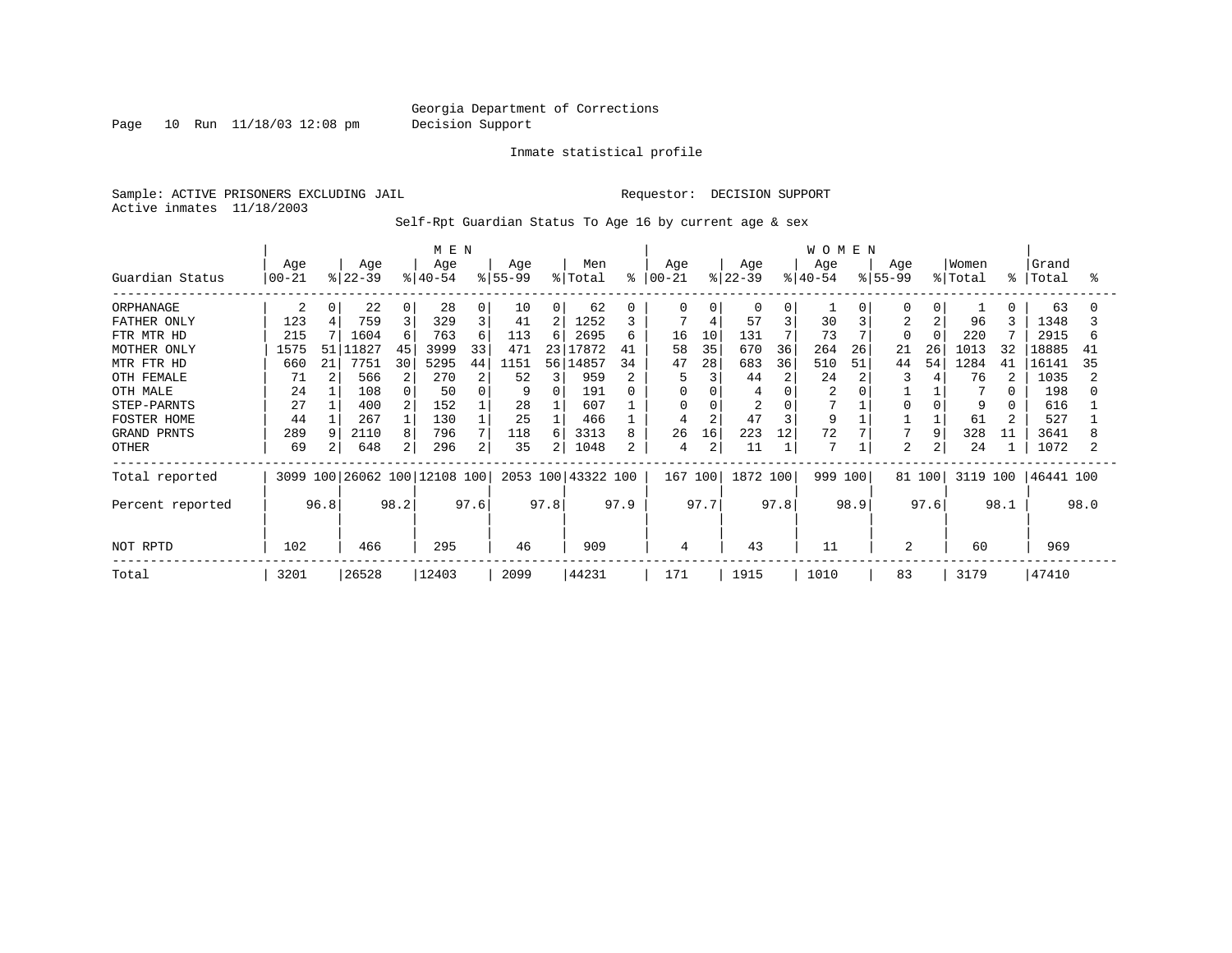Page 11 Run 11/18/03 12:08 pm Decision Support

Inmate statistical profile

Sample: ACTIVE PRISONERS EXCLUDING JAIL **Requestor: DECISION SUPPORT** Active inmates 11/18/2003

Self-Rpt Employment Status Before Prison by current age & sex

|                  |           |      |           |      | M E N                   |      |          |      |                    |      |          |      |           |      | <b>WOMEN</b> |      |             |          |             |      |           |      |
|------------------|-----------|------|-----------|------|-------------------------|------|----------|------|--------------------|------|----------|------|-----------|------|--------------|------|-------------|----------|-------------|------|-----------|------|
|                  | Age       |      | Age       |      | Age                     |      | Age      |      | Men                |      | Age      |      | Age       |      | Age          |      | Age         |          | Women       |      | Grand     |      |
| Employment       | $00 - 21$ |      | $ 22-39 $ |      | $8140 - 54$             |      | $ 55-99$ |      | % Total            | ႜ    | $ 00-21$ |      | $ 22-39 $ |      | $ 40-54$     |      | $ 55-99 $   |          | % Total     | %ะ   | Total     | ႜ    |
| FULL TIME        | 804       | 27   | 12815     | 52   | 6583                    | 57   | 878      | 46   | 21080              | 51   | 38       | 32   | 639       | 46   | 317          | 41   | 22          | 34       | 1016        | 44   | 22096     | 51   |
| PART TIME        | 481       | 16   | 2455      | 10   | 736                     | 6    | 105      | 6    | 3777               | 9    |          | 6    | 68        |      | 35           |      | $\mathbf 0$ | $\Omega$ | 110         |      | 3887      | 9    |
| UNEMPL < 6M      | 253       |      | 2925      | 12   | 1193                    | 10   | 207      | 11   | 4578               |      | 12       | 10   | 138       | 10   | 82           | 11   | 10          | 15       | 242         | 10   | 4820      | 11   |
| UNEMPL > 6M      | 369       | 12   | 3757      | 15   | 2066                    | 18   | 381      | 20   | 6573               | 16   | 6        | 5    | 247       | 18   | 159          | 21   | 16          | 25       | 428         | 18   | 7001      | 16   |
| NEVER WORKD      | 940       | 32   | 1961      | 8    | 198                     | 2    | 16       |      | 3115               | 8    | 33       | 28   | 147       | 11   | 24           |      |             | 5        | 207         | 9    | 3322      | 8    |
| <b>STUDENT</b>   | 92        |      | 251       |      | 15                      | 0    |          |      | 361                |      | 21       | 18   | 19        |      | 3            |      | 0           |          | 43          |      | 404       |      |
| INCAPABLE        | 14        |      | 456       |      | 709                     | 6    | 314      | 16   | 1493               |      | 3        | 3    | 118       | 9    | 146          | 19   | 14          | 22       | 281         | 12   | 1774      |      |
| OTHER            | 0         |      | 0         |      | 0                       | 0    | $\Omega$ |      | $\Omega$           | 0    | 0        | 0    | 0         |      | $\Omega$     |      | 0           | 0        | $\mathbf 0$ |      | 0         |      |
| Total reported   | 2953      |      |           |      | 100 24620 100 11500 100 |      |          |      | 1904 100 40977 100 |      | 120 100  |      | 1376 100  |      | 766          | 100  | 65 100      |          | 2327        | 100  | 43304 100 |      |
| Percent reported |           | 92.3 |           | 92.8 |                         | 92.7 |          | 90.7 |                    | 92.6 |          | 70.2 |           | 71.9 |              | 75.8 |             | 78.3     |             | 73.2 |           | 91.3 |
| NOT RPTD         | 248       |      | 1908      |      | 903                     |      | 195      |      | 3254               |      | 51       |      | 539       |      | 244          |      | 18          |          | 852         |      | 4106      |      |
| Total            | 3201      |      | 26528     |      | 12403                   |      | 2099     |      | 44231              |      | 171      |      | 1915      |      | 1010         |      | 83          |          | 3179        |      | 47410     |      |

\* NOTE: THE FIELD LABELD "OTHER" WAS CORRECTED IN APRIL 1989; INMATES CODED "PRE-OTIS NOT REPORTED" NOW HAVE BEEN REMOVED FROM THIS FIELD AND IDENTIFIED AS "NOT REPORTED".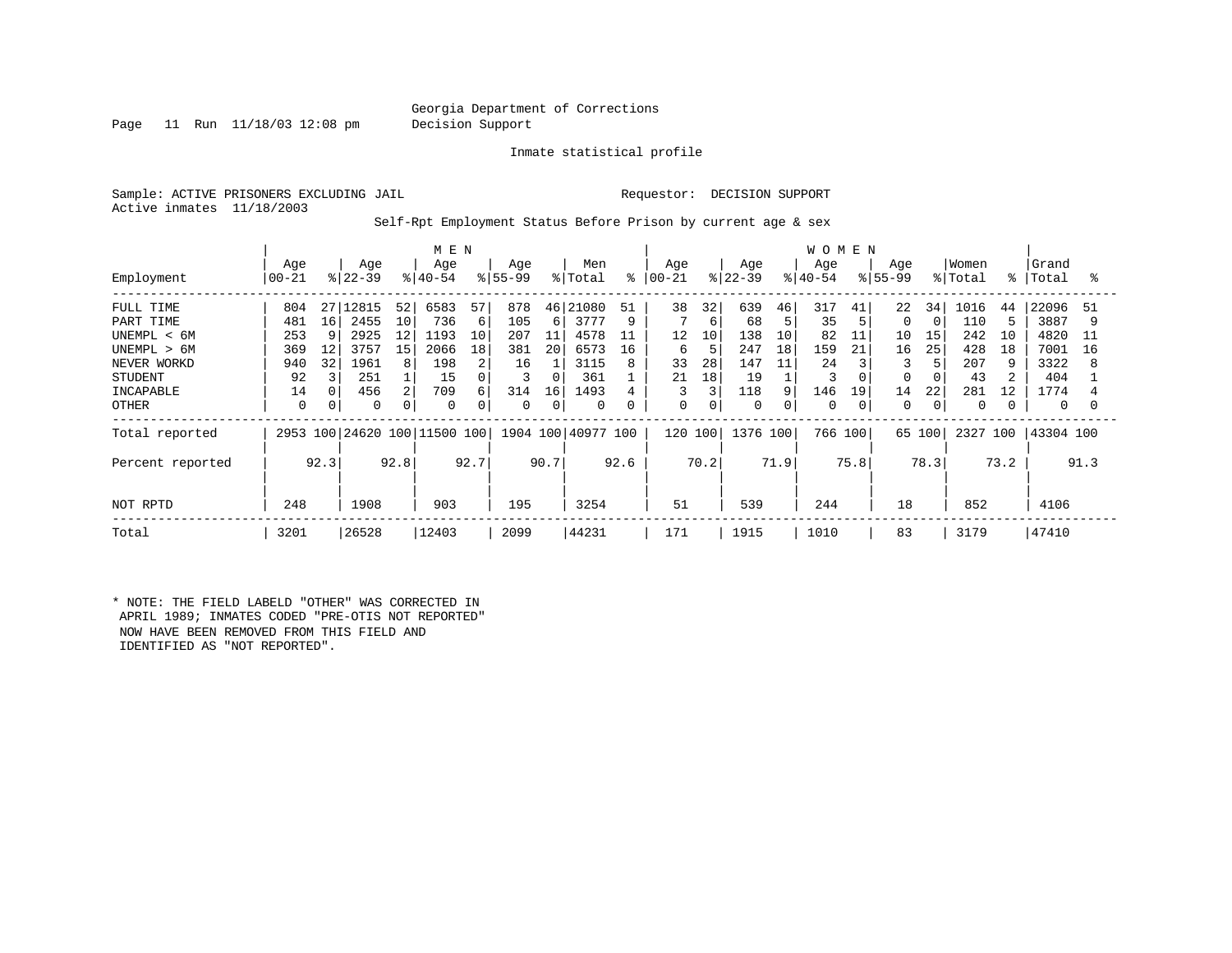Page 12 Run 11/18/03 12:08 pm Decision Support

Inmate statistical profile

Sample: ACTIVE PRISONERS EXCLUDING JAIL **Requestor: DECISION SUPPORT** Active inmates 11/18/2003

Self-Rpt Marital Status At Admission by current age & sex

|                  |           |      |           |      | M E N                   |                |             |                 |               |      |           |             |           |      | <b>WOMEN</b> |      |             |      |         |           |           |      |
|------------------|-----------|------|-----------|------|-------------------------|----------------|-------------|-----------------|---------------|------|-----------|-------------|-----------|------|--------------|------|-------------|------|---------|-----------|-----------|------|
|                  | Age       |      | Age       |      | Age                     |                | Age         |                 | Men           |      | Age       |             | Age       |      | Age          |      | Age         |      | Women   |           | Grand     |      |
| Marital Status   | $00 - 21$ |      | $8 22-39$ |      | $8 40-54$               |                | $8155 - 99$ |                 | % Total       | ႜ    | $ 00-21 $ |             | $8 22-39$ |      | $8 40-54$    |      | $8155 - 99$ |      | % Total | $\approx$ | Total     | °≈   |
| SINGLE           | 2988      | 96   | 18011     | 69   | 4727                    | 39             | 366         | 18 <sup>1</sup> | 26092         | 60   | 155       | 93          | 1113      | 59   | 377          | 38   | $12 \,$     | 15   | 1657    | 53        | 27749     | 60   |
| MARRIED          | 44        |      | 2756      | 11   | 2158                    | 18             | 546         | 26              | 5504          | 13   | 3         | 2           | 263       | 14   | 166          | 17   | 15          | 19   | 447     | 14        | 5951      | 13   |
| SEPARATED        | 9         |      | 1031      |      | 1032                    | 9              | 208         | 10              | 2280          | 5    | 6         | 4           | 206       | 11   | 137          | 14   | 6           |      | 355     | 11        | 2635      | 6    |
| <b>DIVORCED</b>  | 4         |      | 1688      |      | 2669                    | 22             | 615         | 30              | 4976          | 11   | 2         |             | 192       | 10   | 207          | 21   | 20          | 25   | 421     | 13        | 5397      | 12   |
| WIDOWED          |           |      | 89        |      | 243                     | $\overline{c}$ | 147         |                 | 480           |      | 0         |             | 34        | 2    | 63           | 6    | 27          | 33   | 124     |           | 604       |      |
| COMMON LAW       | 53        |      | 2518      | 10   | 1295                    | 11             | 175         | 8               | 4041          | 9    |           |             | 64        |      | 50           |      |             |      | 116     |           | 4157      |      |
| OTHER            | $\Omega$  | 0    | 13        |      | 4                       | 0              | 4           | 0               | 21            | 0    | 0         | $\mathbf 0$ |           | 0    |              |      | 0           | 0    | 2       |           | 23        |      |
| Total reported   | 3099      |      |           |      | 100 26106 100 12128 100 |                | 2061        |                 | 100 43394 100 |      | 167       | 100         | 1873 100  |      | 1001         | 100  | 81 100      |      | 3122    | 100       | 46516 100 |      |
| Percent reported |           | 96.8 |           | 98.4 |                         | 97.8           |             | 98.2            |               | 98.1 |           | 97.7        |           | 97.8 |              | 99.1 |             | 97.6 |         | 98.2      |           | 98.1 |
|                  |           |      |           |      |                         |                |             |                 |               |      |           |             |           |      |              |      |             |      |         |           |           |      |
| NOT RPTD         | 102       |      | 422       |      | 275                     |                | 38          |                 | 837           |      | 4         |             | 42        |      | 9            |      | 2           |      | 57      |           | 894       |      |
| Total            | 3201      |      | 26528     |      | 12403                   |                | 2099        |                 | 44231         |      | 171       |             | 1915      |      | 1010         |      | 83          |      | 3179    |           | 47410     |      |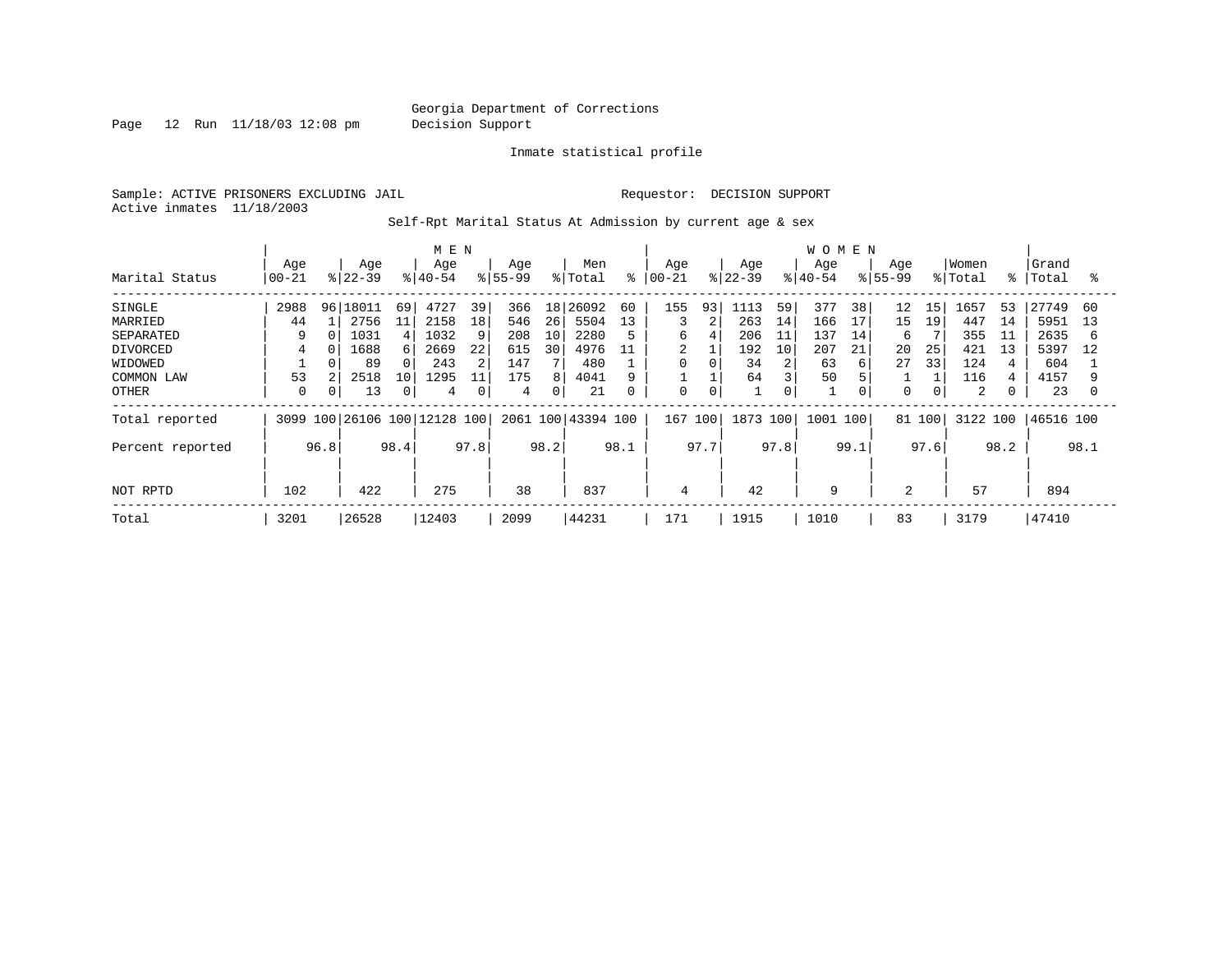Page 13 Run 11/18/03 12:08 pm Decision Support

Inmate statistical profile

Sample: ACTIVE PRISONERS EXCLUDING JAIL **Requestor: DECISION SUPPORT** Active inmates 11/18/2003

Self-Rpt Number Of Children At Admission by current age & sex

|                      |                  |       |                   |      | M E N            |      |                  |       |                    |      |                |        |                  |      | WOMEN            |      |                  |        |                  |             |                |      |
|----------------------|------------------|-------|-------------------|------|------------------|------|------------------|-------|--------------------|------|----------------|--------|------------------|------|------------------|------|------------------|--------|------------------|-------------|----------------|------|
| Number Of Children   | Age<br>$00 - 21$ |       | Age<br>$ 22-39 $  |      | Age<br>$ 40-54 $ |      | Age<br>$ 55-99 $ |       | Men<br>% Total     | ፟፠   | Age<br>  00-21 |        | Age<br>$ 22-39 $ |      | Age<br>$ 40-54 $ |      | Age<br>$ 55-99 $ |        | Women<br>% Total | $\approx$ 1 | Grand<br>Total | ႜ    |
| NO CHILDREN          | 0                | 0     | 518               | 3    | 481              | 5    | 81               | 5     | 1080               | 4    | 0              | 0      | 3                | 0    | 6                |      |                  |        | 10               | $\Omega$    | 1090           |      |
| ONE CHILD            | 538              | 75    | 6401              | 42   | 2689             | 30   | 315              | 18    | 9943               | 37   | 41             | 66     | 371              | 25   | 177              | 20   | 11               | 16     | 600              | 24          | 10543          | 36   |
| TWO CHILDREN         | 142              | 20    | 4287              | 28   | 2513             | 28   | 421              | 24    | 7363               | 28   | 17             | 27     | 455              | 31   | 267              | 31   | 15               | 22     | 754              | 30          | 8117           | 28   |
| THREE CHILDREN       | 30               |       | 2243              | 15   | 1607             | 18   | 369              | 21    | 4249               | 16   |                |        | 349              | 23   | 232              | 27   | 17               | 25     | 600              | 24          | 4849           | 17   |
| <b>FOUR CHILDREN</b> | 5                |       | 1058              |      | 819              | 9    | 226              | 13    | 2108               |      |                |        | 183              | 12   | 107              | 12   | 13               | 19     | 304              | 12          | 2412           | 8    |
| FIVE CHILDREN        |                  | 0     | 491               | 3    | 466              | 5    | 137              | 8     | 1095               |      | 0              |        | 80               |      | 41               |      | 2                |        | 123              | 5.          | 1218           |      |
| MORE THAN 5 CHILDREN |                  | 0     | 352               | 2    | 359              | 4    | 177              | 10    | 889                | 3    | $\mathbf 1$    | 2      | 50               |      | 44               | 5    | 10               | 14     | 105              |             | 994            |      |
| Total reported       |                  |       | 717 100 15350 100 |      | 8934 100         |      |                  |       | 1726 100 26727 100 |      |                | 62 100 | 1491 100         |      | 874 100          |      |                  | 69 100 | 2496 100         |             | 29223 100      |      |
| Percent reported     |                  | 22.4  |                   | 57.9 |                  | 72.0 |                  | 82.2  |                    | 60.4 |                | 36.3   |                  | 77.9 |                  | 86.5 |                  | 83.1   |                  | 78.5        |                | 61.6 |
| NOT REPORTED         | 2484             | 11178 |                   | 3469 |                  | 373  |                  | 17504 |                    | 109  |                | 424    |                  | 136  |                  | 14   |                  | 683    |                  | 18187       |                |      |
| Total                | 3201             |       | 26528             |      | 12403            |      | 2099             |       | 44231              |      | 171            |        | 1915             |      | 1010             |      | 83               |        | 3179             |             | 47410          |      |
|                      |                  |       |                   |      |                  |      |                  |       |                    |      |                |        |                  |      |                  |      |                  |        |                  |             |                |      |
| AVG NUM CHILDREN     | 1.32             |       | 2.02              |      | 2.32             |      | 3.03             |       | 2.17               |      | 1.47           |        | 2.54             |      | 2.68             |      | 3.22             |        | 2.58             |             | 2.20           |      |

\* NOTE: THE FIELD LABLED "NO CHILDREN" WAS CORRECTED IN MARCH 1989: MISSING DATA FOR INMATES STILL IN DIAGNOSTICS NOW HAS BEEN REMOVED FROM THIS FIELD AND IDENTIFIED AS "NOT REPORTED" INFORMATION.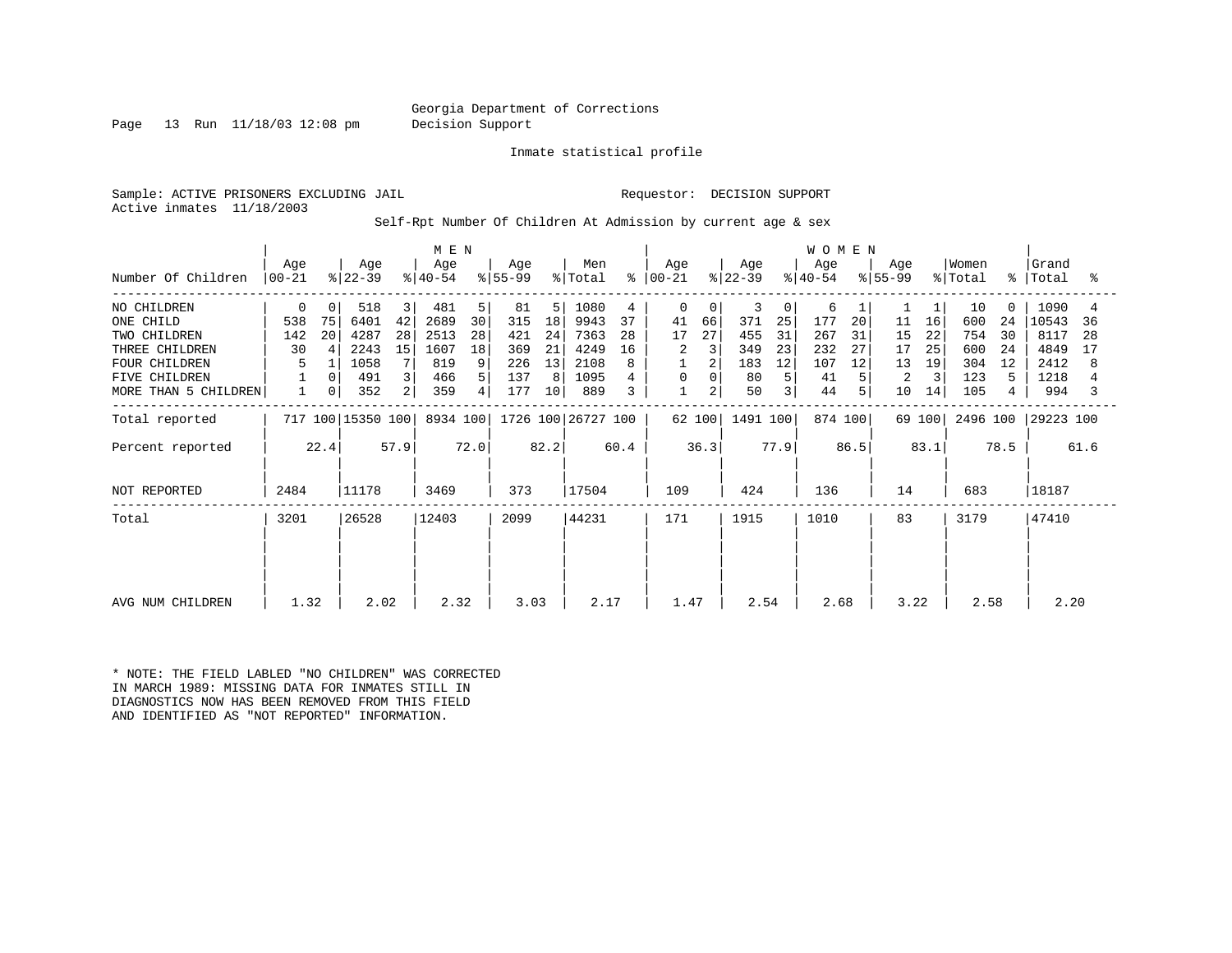Page 14 Run 11/18/03 12:08 pm Decision Support

#### Inmate statistical profile

Sample: ACTIVE PRISONERS EXCLUDING JAIL **Requestor: DECISION SUPPORT** Active inmates 11/18/2003

#### Self-Rpt Religious Affiliation by current age & sex

|                  |           |          |                              |          | M E N     |             |             |          |                    |           |             |                |          |                | WOMEN    |                |             |                |                |          |              |      |
|------------------|-----------|----------|------------------------------|----------|-----------|-------------|-------------|----------|--------------------|-----------|-------------|----------------|----------|----------------|----------|----------------|-------------|----------------|----------------|----------|--------------|------|
|                  | Age       |          | Age                          |          | Age       |             | Age         |          | Men                |           | Age         |                | Age      |                | Age      |                | Age         |                | Women          |          | Grand        |      |
| Religion         | $00 - 21$ |          | $8 22-39$                    |          | $8 40-54$ |             | $8155 - 99$ |          | % Total            | $\approx$ | $00 - 21$   |                | $ 22-39$ |                | $ 40-54$ |                | $8155 - 99$ |                | % Total        | ႜ        | Total        | °    |
| <b>ISLAM</b>     | 67        | 2        | 930                          | 4        | 363       | 3           | 35          | 2        | 1395               | 3         | 4           | 2              | 15       | 1              | 3        | 0              | 0           | 0              | 22             |          | 1417         |      |
| CATHOLIC         | 135       | 4        | 1162                         | 5        | 412       | 3           | 88          | 4        | 1797               | 4         |             | $\overline{4}$ | 83       | $\overline{4}$ | 43       | 4              | 4           | 5              | 137            | 4        | 1934         | 4    |
| <b>BAPTIST</b>   | 1134      |          | 37 11355                     | 44       | 6725      | 57          | 1167        | 58       | 20381              | 48        | 95          | 57             | 1106     | 59             | 621      | 62             | 55          | 71             | 1877           | 60       | 22258        | 49   |
| METHODIST        | 34        |          | 434                          | 2        | 392       | 3           | 110         | 5        | 970                | 2         |             |                | 62       | 3              | 57       | 6              | 3           | 4              | 123            | 4        | 1093         |      |
| EPISCOPLN        |           | $\Omega$ | 39                           | 0        | 20        | 0           | 12          |          | 72                 | 0         |             |                | 3        | $\Omega$       |          |                | 0           | 0              | 11             | $\Omega$ | 83           |      |
| PRESBYTRN        | 6         | $\Omega$ | 43                           | 0        | 45        | $\mathbf 0$ | 17          |          | 111                | 0         |             | $\mathbf 0$    | $\Omega$ | $\Omega$       |          | 0              | 2           | 3              | 3              | 0        | 114          |      |
| CHC OF GOD       | 30        |          | 246                          |          | 149       | 1           | 41          | 2        | 466                |           | 2           | $\mathbf{1}$   | 33       | $\overline{2}$ | 23       | $\overline{2}$ | 3           | $\overline{4}$ | 61             | 2        | 527          |      |
| HOLINESS         | 41        |          | 788                          | 3        | 554       | 5           | 102         | 5        | 1485               | 3         |             | $\overline{4}$ | 150      | 8              | 90       | $\mathsf{Q}$   | 4           | 5              | 251            | 8        | 1736         |      |
| <b>JEWISH</b>    | 2         | $\Omega$ | 19                           | $\Omega$ | 14        | $\Omega$    |             | O        | 36                 | $\Omega$  | $\Omega$    | $\Omega$       | 2        | $\cap$         | $\Omega$ | $\Omega$       | O           | $\Omega$       | $\overline{2}$ | $\Omega$ | 38           |      |
| ANGLICAN         |           | $\Omega$ | З                            | 0        |           | O           | $\Omega$    | 0        |                    | U         | O           | $\Omega$       | 2        | $\Omega$       | O        | 0              | N           | $\Omega$       | 2              | O        | 9            |      |
| GRK ORTHDX       |           | $\Omega$ | $\Omega$                     | 0        |           | 0           | $\Omega$    | 0        | 3                  | 0         |             | $\Omega$       | $\Omega$ | $\Omega$       | O        | 0              | N           | $\Omega$       | $\Omega$       | 0        | 3            |      |
| HINDU            |           | $\Omega$ | 3                            | $\Omega$ |           | $\Omega$    | -1          | 0        | 5                  | 0         | U           | $\Omega$       | U        | $\Omega$       | U        | 0              | N           | $\Omega$       | 0              | O        | 5            |      |
| <b>BUDDHIST</b>  |           | $\Omega$ | 26                           | O        |           | O           |             | 0        | 40                 | U         |             | $\Omega$       |          | $\Omega$       |          | 0              |             | $\Omega$       | U              | O        | 40           |      |
| TAOIST           |           | $\Omega$ | 0                            | 0        |           | $\Omega$    | $\Omega$    | 0        | 1                  | U         |             | $\Omega$       |          | $\cap$         |          | $\Omega$       | N           | $\Omega$       | 0              | $\Omega$ |              |      |
| SHINTOIST        | 2         | $\Omega$ | 3                            | 0        |           | $\Omega$    | $\Omega$    | 0        | 9                  | U         |             | $\Omega$       | $\Omega$ | ∩              | O        | $\Omega$       | 0           | $\Omega$       | 0              | $\Omega$ | 9            |      |
| SEVEN D AD       | 9         | $\Omega$ | 54                           | $\Omega$ | 43        | $\cap$      | 9           | 0        | 115                | O         |             |                |          | U              |          | $\Omega$       | U           | $\Omega$       | 9              | $\Omega$ | 124          |      |
| JEHOVAH WT       | 23        |          | 212                          |          | 106       |             | 9           | $\Omega$ | 350                |           | ζ           | $\overline{c}$ | 12       |                | б        |                | U           | $\Omega$       | 21             | -1       | 371          |      |
| LATR DAY S       | 6         |          | 22                           | U        | 14        | 0           | 4           | 0        | 46                 | O         | $\cap$      | $\Omega$       | 2        | $\cap$         |          | $\Omega$       | Ω           | $\Omega$       | 3              | O        | 49           |      |
| <b>OUAKER</b>    |           |          | $\Omega$                     | $\Omega$ | $\Omega$  | 0           | O           | O        | $\Omega$           | 0         |             | 0              | $\Omega$ | $\Omega$       | U        | $\Omega$       | O           | $\Omega$       | 0              | $\Omega$ | <sup>0</sup> |      |
| OTHER PROD       | 549       | 18       | 3173                         | 12       | 797       | 7           | 117         | 6        | 4636               | 11        | 37          | 22             | 291      | 16             | 108      | 11             | 4           | 5              | 440            | 14       | 5076         | 11   |
| <b>NONE</b>      | 638       | 21       | 4504                         | 18       | 1330      | 11          | 164         | 8        | 6636               | 16        | 8           | 5              | 60       | 3              | 10       | 1              | 0           | $\mathbf 0$    | 78             | 3        | 6714         | 15   |
| <b>OTHER</b>     | 379       | 12       | 2652                         | 10       | 864       | 7           | 131         | 7        | 4026               | 9         | $\mathbf 1$ |                | 36       | 2              | 23       | $\overline{a}$ | 3           | 4              | 63             |          | 4089         | 9    |
| Total reported   |           |          | 3062 100 25668 100 11848 100 |          |           |             |             |          | 2009 100 42587 100 |           | 167 100     |                | 1862 100 |                | 996 100  |                |             | 78 100         | 3103 100       |          | 45690 100    |      |
| Percent reported |           | 95.7     |                              | 96.8     |           | 95.5        |             | 95.7     |                    | 96.3      |             | 97.7           |          | 97.2           |          | 98.6           |             | 94.0           |                | 97.6     |              | 96.4 |
| NOT RPTD         | 139       |          | 860                          |          | 555       |             | 90          |          | 1644               |           | 4           |                | 53       |                | 14       |                | 5           |                | 76             |          | 1720         |      |
| Total            | 3201      |          | 26528                        |          | 12403     |             | 2099        |          | 44231              |           | 171         |                | 1915     |                | 1010     |                | 83          |                | 3179           |          | 47410        |      |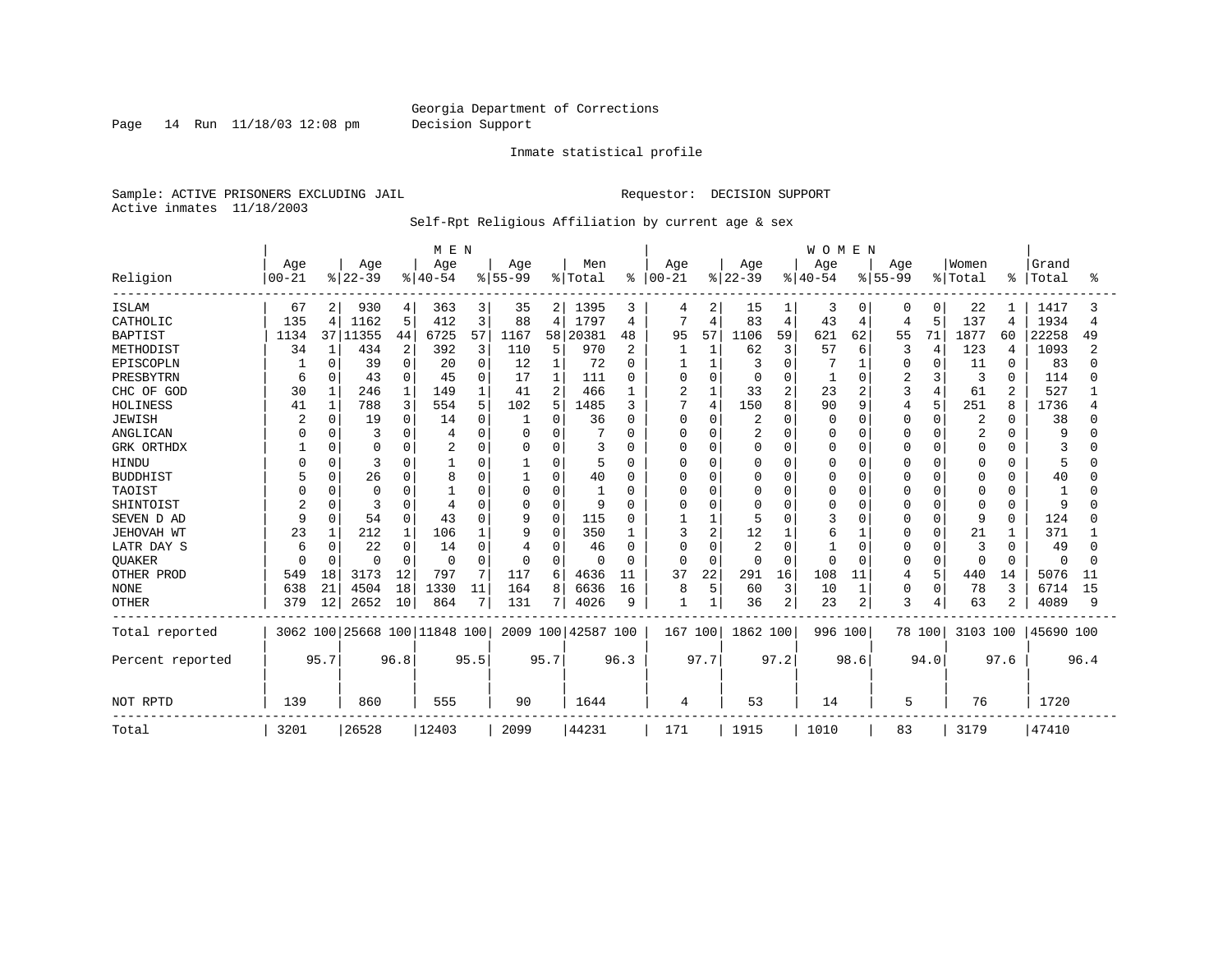Page 15 Run 11/18/03 12:08 pm Decision Support

Inmate statistical profile

Sample: ACTIVE PRISONERS EXCLUDING JAIL REGUESTOR: DECISION SUPPORT Active inmates 11/18/2003

Self-Rpt Family Behavior Patterns \* by current age & sex

|                                                                                                                       | M E N                                                  |                      |                                                                |                                     |                                                               |                                       |                                                       |                                          |                                                                       |                                          |                                              |                                           |                                                           |                                                       | <b>WOMEN</b>                                            |                                      |                                                             |                                 |                                                              |                      |                                                                     |                      |
|-----------------------------------------------------------------------------------------------------------------------|--------------------------------------------------------|----------------------|----------------------------------------------------------------|-------------------------------------|---------------------------------------------------------------|---------------------------------------|-------------------------------------------------------|------------------------------------------|-----------------------------------------------------------------------|------------------------------------------|----------------------------------------------|-------------------------------------------|-----------------------------------------------------------|-------------------------------------------------------|---------------------------------------------------------|--------------------------------------|-------------------------------------------------------------|---------------------------------|--------------------------------------------------------------|----------------------|---------------------------------------------------------------------|----------------------|
| Family Behavior                                                                                                       | Age<br>$00 - 21$                                       |                      | Age<br>$ 22-39 $                                               |                                     | Age<br>$ 40-54 $                                              |                                       | Age<br>$ 55-99 $                                      |                                          | Men<br>% Total                                                        | °                                        | Age<br>$ 00-21 $                             |                                           | Age<br>$ 22-39 $                                          |                                                       | Age<br>$ 40-54 $                                        |                                      | Age<br>$8155 - 99$                                          |                                 | Women<br>% Total                                             | $\approx$            | Grand<br>Total                                                      | °                    |
| CRIMINLTY<br>ALCOHOLISM<br>DRUG ABUSE<br>DOMINERING<br>MIGRANT<br>INFL BTGS<br>PERMISSIVE<br>FATH ABSNT<br>MOTH ABSNT | 976<br>472<br>417<br>6<br>20<br>64<br>6<br>2062<br>557 | 21<br>10<br>45<br>12 | 7691<br>4296<br>2708<br>68<br>194<br>887<br>49<br>4587<br>3678 | 22<br>$12 \overline{ }$<br>42<br>11 | 3455<br>2425<br>962<br>57<br>126<br>616<br>33<br>4936<br>1426 | 24<br>17<br>4<br>$\Omega$<br>35<br>10 | 462<br>333<br>95<br>5<br>14<br>120<br>9<br>600<br>203 | 18<br>5<br>6<br><sup>0</sup><br>32<br>11 | 25 12584<br>7526<br>4182<br>136<br>354<br>1687<br>97<br>22185<br>5864 | 23<br>14<br>8<br>0<br>3<br>0<br>40<br>11 | 64<br>40<br>38<br>13<br>26<br>17<br>79<br>36 | 19<br>12<br>11<br>4<br>8<br>5<br>23<br>10 | 675<br>492<br>383<br>282<br>9<br>284<br>185<br>829<br>262 | 18<br>13<br>10<br>8<br>8<br>5<br>22<br>7 <sub>1</sub> | 378<br>283<br>186<br>197<br>3<br>170<br>75<br>294<br>90 | 21<br>15<br>10<br>11<br>9<br>16<br>5 | 21<br>22<br>10<br>17<br><sup>0</sup><br>10<br>3<br>23<br>12 | 17<br>18<br>14<br>8<br>19<br>10 | 1138<br>837<br>617<br>509<br>13<br>490<br>280<br>1225<br>400 | 19<br>14<br>10<br>20 | 13722<br>8363<br>4799<br>645<br>367<br>2177<br>377<br>23410<br>6264 | 22<br>14<br>38<br>10 |
| NONE<br>Total reported                                                                                                | 14                                                     | 0                    | 366                                                            |                                     | 176<br>4594 100 34524 100 14212 100                           |                                       | 37                                                    | 2                                        | 593<br>1878 100 55208 100                                             |                                          | 29<br>343 100                                | 8                                         | 298<br>3699 100                                           | 8 <sup>1</sup>                                        | 153<br>1829                                             | 8<br>100                             | 6<br>124 100                                                |                                 | 486<br>5995 100                                              |                      | 1079<br>61203 100                                                   |                      |
| Percent reported                                                                                                      |                                                        | 77.7                 |                                                                | 74.1                                |                                                               | 66.2                                  |                                                       | 56.3                                     |                                                                       | 71.3                                     |                                              | 82.5                                      |                                                           | 78.1                                                  |                                                         | 76.6                                 |                                                             | 66.3                            |                                                              | 77.5                 |                                                                     | 71.7                 |
| <b>OTHER</b>                                                                                                          | 715                                                    |                      | 6878                                                           |                                     | 4187                                                          |                                       | 918                                                   |                                          | 12698                                                                 |                                          | 30                                           |                                           | 420                                                       |                                                       | 236                                                     |                                      | 28                                                          |                                 | 714                                                          |                      | 13412                                                               |                      |
| Total                                                                                                                 | 3201                                                   |                      | 26528                                                          |                                     | 12403                                                         |                                       | 2099                                                  |                                          | 44231                                                                 |                                          | 171                                          |                                           | 1915                                                      |                                                       | 1010                                                    |                                      | 83                                                          |                                 | 3179                                                         |                      | 47410                                                               |                      |

\* NOTE: SINCE THERE CAN BE UP TO FIVE BEHAVIOR CODES PER INMATE, THE NUMBER OF CASES REPORTED IN THE DETAIL LINES AND THE TOTAL REPORTED LINE MAY EXCEED THE TOTAL NUMBER OF CASES. IN SHORT, THIS TABLE COUNTS THE NUMBER OF BEHAVIOR PROBLEMS, NOT INMATES.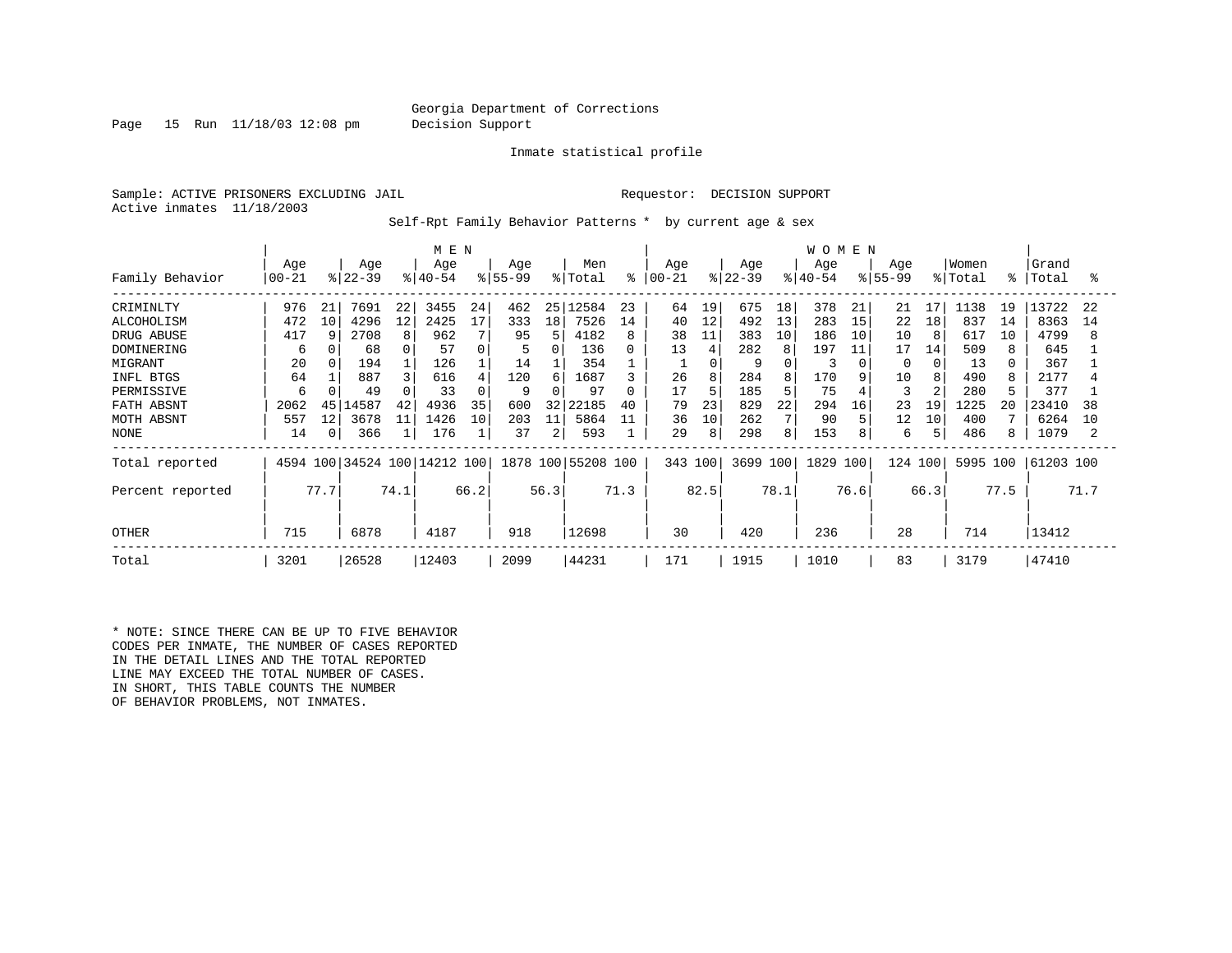Page 16 Run 11/18/03 12:08 pm Decision Support

#### Inmate statistical profile

Sample: ACTIVE PRISONERS EXCLUDING JAIL REGUESTOR: DECISION SUPPORT Active inmates 11/18/2003

Inmate Diagnostic Behavior Problem \* by current age & sex

|                    |           |              |           |      | M E N                   |        |          |                 |                    |              |          |                |           |                | <b>WOMEN</b> |                |          |                |          |                |           |      |
|--------------------|-----------|--------------|-----------|------|-------------------------|--------|----------|-----------------|--------------------|--------------|----------|----------------|-----------|----------------|--------------|----------------|----------|----------------|----------|----------------|-----------|------|
|                    | Age       |              | Age       |      | Age                     |        | Age      |                 | Men                |              | Age      |                | Age       |                | Aqe          |                | Age      |                | Women    |                | Grand     |      |
| Diagnostic Problem | $00 - 21$ |              | $ 22-39 $ |      | $ 40-54$                |        | $ 55-99$ |                 | % Total            | ៖            | $ 00-21$ |                | $ 22-39 $ |                | $ 40-54$     |                | $ 55-99$ |                | % Total  | ፠              | Total     | န္   |
| <b>ALCOHOLIC</b>   | 111       |              | 1172      | 2    | 1014                    | 4      | 217      | 61              | 2514               | 3            | 8        | 3              | 148       | 5              | 134          | 8              | 10       | 8              | 300      | 6              | 2814      |      |
| <b>ALCOH ABSE</b>  | 724       | 12           | 6523      | 13   | 3766                    | 16     | 531      |                 | 16 11544           | 14           |          | $\overline{2}$ | 159       | 5              | 139          | 8              | 11       | 8              | 314      | 6              | 11858     | 13   |
| DRUG EXP           | 867       | 14           | 8396      | 17   | 3413                    | 14     | 310      |                 | 9 12986            | 15           | 27       | 10             | 279       | 9              | 160          | 9              | 10       | 8              | 476      | -9             | 13462     | 15   |
| DRUG ABSE          | 1295      | 21           | 9577      | 19   | 4652                    | 19     | 295      |                 | 9 15819            | 19           | 65       | 24             | 875       | 28             | 513          | 29             | 11       |                | 1464     | 28             | 17283     | 19   |
| NARC ADDCT         | 45        | 1            | 678       |      | 504                     | 2      | 39       |                 | 1266               |              | 4        | $\mathbf 1$    | 50        | $\overline{2}$ | 54           | 3              | 3        |                | 111      | 2              | 1377      |      |
| EPILEPTIC          | 19        | $\Omega$     | 267       |      | 219                     |        | 34       |                 | 539                |              | 9        | 3              | 87        | 3              | 56           |                |          |                | 155      | 3              | 694       |      |
| MANIPULTVE         | 1052      | 17           | 6735      | 13   | 2416                    | 10     | 252      |                 | 7 10455            | 12           |          | $\mathbf 0$    | 36        |                | 25           |                | 5        |                | 66       |                | 10521     | 12   |
| <b>ASSAULTIVE</b>  | 1393      |              | 23 11214  | 22   | 4933                    | 20     | 893      | 26 <sub>1</sub> | 18433              | 22           | 73       | 27             | 607       | 19             | 310          | 18             | 24       | 18             | 1014     | 19             | 19447     | 22   |
| ESCPE TEND         | 70        |              | 1029      | 2    | 730                     | 3      | 153      | 4               | 1982               | 2            | 4        | $\mathbf{1}$   | 83        | 3              | 43           | $\overline{c}$ | 2        | 2              | 132      |                | 2114      |      |
| SUICIDAL           | 99        |              | 1037      |      | 547                     | 2      | 76       | 2               | 1759               | 2            | 16       | 6              | 188       | 6              | 84           |                | 9        | 7              | 297      | 6              | 2056      |      |
| WITHDRAWN          | 19        | <sup>n</sup> | 179       |      | 112                     | 0      | 29       |                 | 339                | 0            | 9        | 3              | 98        | 3              | 40           | $\overline{c}$ | 3        | $\overline{2}$ | 150      | 3              | 489       |      |
| PR RLTY CT         | 63        |              | 463       |      | 287                     |        | 53       | 2               | 866                |              | 6        | 2              | 74        | $\overline{a}$ | 28           | $\overline{c}$ | 6        | 5              | 114      | 2              | 980       |      |
| HOMOSEXUAL         | 8         | $\Omega$     | 142       |      | 85                      | $\cap$ | 23       |                 | 258                | 0            | 17       | 6              | 129       | $\overline{4}$ | 42           | $\overline{c}$ | 2        | $\overline{2}$ | 190      | $\overline{4}$ | 448       |      |
| <b>NONE</b>        | 90        |              | 1084      |      | 649                     | 3      | 225      |                 | 2048               | $\mathbf{2}$ | $\Omega$ | $\Omega$       | 16        | $\mathbf{1}$   | 22           |                | 9        | 7              | 47       |                | 2095      |      |
| <b>OTHER</b>       | 35        |              | 529       |      | 363                     |        | 96       |                 | 1023               |              | $\Omega$ | $\mathbf 0$    |           | $\Omega$       | 9            |                | 6        |                | 24       | $\Omega$       | 1047      |      |
| NOT RPTD           | 197       |              | 1641      |      | 581                     | 2      | 192      | 6               | 2611               | 3            | 30       | 11             | 277       | 9              | 103          | 6              | 17       | 13             | 427      | 8              | 3038      |      |
| Total reported     | 6091      |              |           |      | 100 50743 100 24290 100 |        |          |                 | 3422 100 84546 100 |              | 273 100  |                | 3115 100  |                | 1763 100     |                | 131 100  |                | 5282 100 |                | 89828 100 |      |
| Percent reported   |           | 99.9         |           | 99.7 |                         | 99.8   |          | 99.8            |                    | 99.8         |          | 100.0          |           | 100.0          |              | 99.9           |          | 100.0          |          | 100.0          |           | 99.8 |
|                    |           |              |           |      |                         |        |          |                 |                    |              |          |                |           |                |              |                |          |                |          |                |           |      |
| UNKNOWN            | 4         |              | 77        |      | 19                      |        | 4        |                 | 104                |              | 0        |                | 0         |                |              |                | 0        |                |          |                | 105       |      |
| Total              | 3201      |              | 26528     |      | 12403                   |        | 2099     |                 | 44231              |              | 171      |                | 1915      |                | 1010         |                | 83       |                | 3179     |                | 47410     |      |

\* NOTE: SINCE THERE CAN BE UP TO FIVE BEHAVIOR CODES PER INMATE, THE NUMBER OF CASES REPORTED IN THE DETAIL LINES AND THE TOTAL REPORTED LINE MAY EXCEED THE TOTAL NUMBER OF CASES. IN SHORT, THIS TABLE COUNTS THE NUMBER OF BEHAVIOR PROBLEMS, NOT INMATES.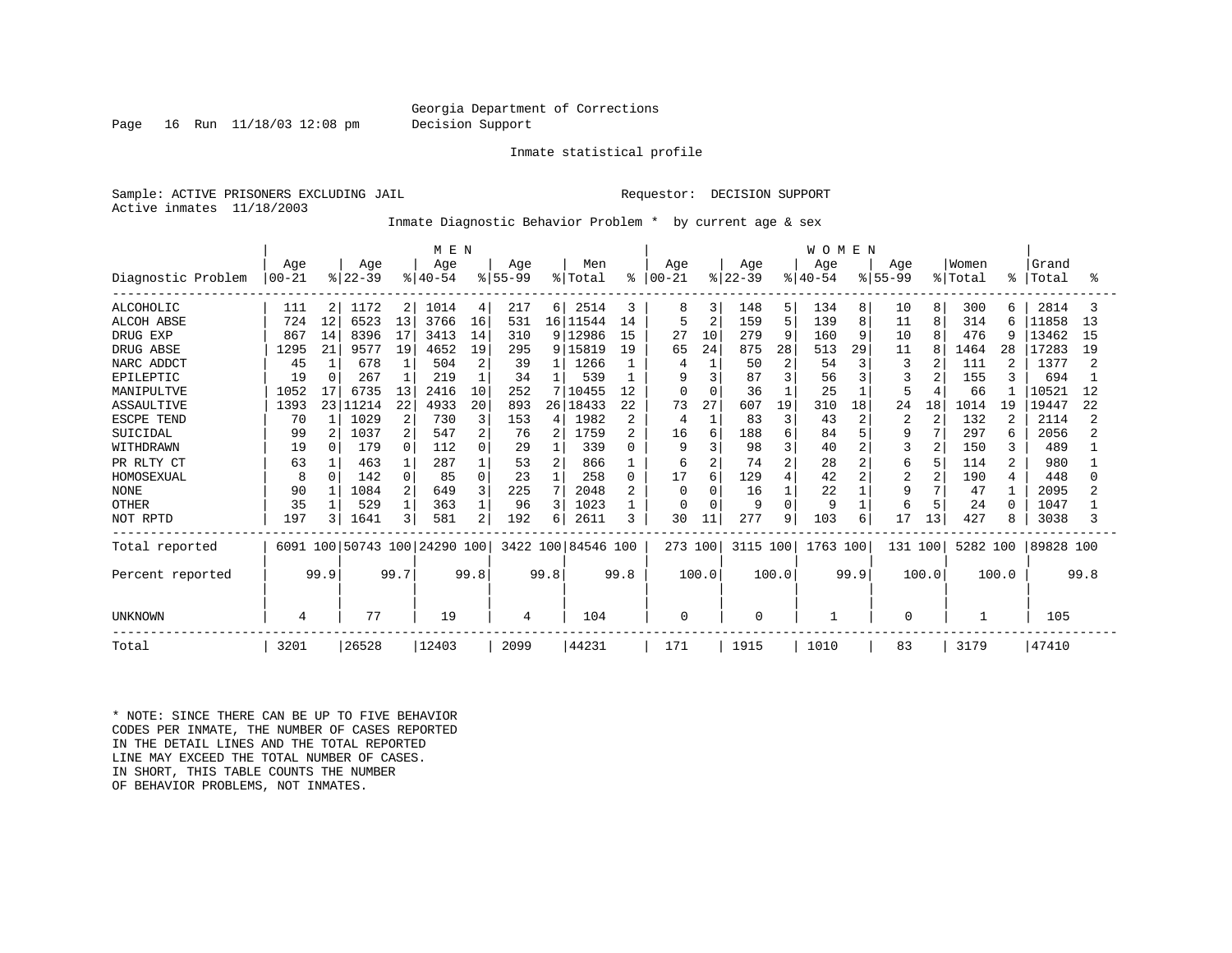Page 17 Run 11/18/03 12:08 pm Decision Support

Inmate statistical profile

Sample: ACTIVE PRISONERS EXCLUDING JAIL **Requestor: DECISION SUPPORT** Active inmates 11/18/2003

Physical Profile (General Condition) by current age & sex

|                      | M E N     |                |           |                |                              |      |             |      |                    |      |             |             |           | <b>WOMEN</b> |          |      |                |      |          |      |           |      |
|----------------------|-----------|----------------|-----------|----------------|------------------------------|------|-------------|------|--------------------|------|-------------|-------------|-----------|--------------|----------|------|----------------|------|----------|------|-----------|------|
|                      | Age       |                | Age       |                | Age                          |      | Age         |      | Men                |      | Age         |             | Age       |              | Age      |      | Age            |      | Women    |      | Grand     |      |
| Physical Profile     | $00 - 21$ |                | $ 22-39 $ |                | $8 40-54$                    |      | $8155 - 99$ |      | % Total            | ⊱    | 00-21       |             | $ 22-39 $ |              | $ 40-54$ |      | $8155 - 99$    |      | % Total  | ႜႜ   | Total     |      |
| NO LIMITATION        | 2865      | 93             | 20777     | 80             | 6721                         | 55   | 469         |      | 23 30832           | 71   | 132         | 84          | ⊥267      | 70           | 453      | 46   | 8              | 10   | 1860     | 62   | 32692     | -71  |
| DEFECT NO MAJOR LIMT | 179       | 6              | 3119      | 12             | 3080                         | 25   | 652         | 32   | 7030               | 16   | 26          | 16          | 453       | 25           | 429      | 44   | 36             | 44   | 944      | 31   | 7974      | 17   |
| DEFECT MAJOR LIMIT   | 47        |                | 2077      | 81             | 2243                         | 18   | 791         | 38   | 5158               | 12   | $\Omega$    | 0           | 80        | $4 \,$       | 92       | 9    | 32             | 40   | 204      |      | 5362      | 12   |
| VERY MAJOR DEFECT    |           | 0 <sup>1</sup> | 34        | $\overline{0}$ | 89                           |      | 156         | 8    | 280                |      | $\mathbf 0$ | $\mathbf 0$ | 5         | 0            | 6        |      | 5              | 6    | 16       |      | 296       |      |
| Total reported       |           |                |           |                | 3092 100 26007 100 12133 100 |      |             |      | 2068 100 43300 100 |      | 158 100     |             | 1805 100  |              | 980      | 100  | 81 100         |      | 3024 100 |      | 46324 100 |      |
| Percent reported     |           | 96.6           |           | 98.0           |                              | 97.8 |             | 98.5 |                    | 97.9 |             | 92.4        |           | 94.3         |          | 97.0 |                | 97.6 |          | 95.1 |           | 97.7 |
| NOT REPORTED         | 109       |                | 521       |                | 270                          |      | 31          |      | 931                |      | 13          |             | 110       |              | 30       |      | $\overline{2}$ |      | 155      |      | 1086      |      |
| Total                | 3201      |                | 26528     |                | 12403                        |      | 2099        |      | 44231              |      | 171         |             | 1915      |              | 1010     |      | 83             |      | 3179     |      | 47410     |      |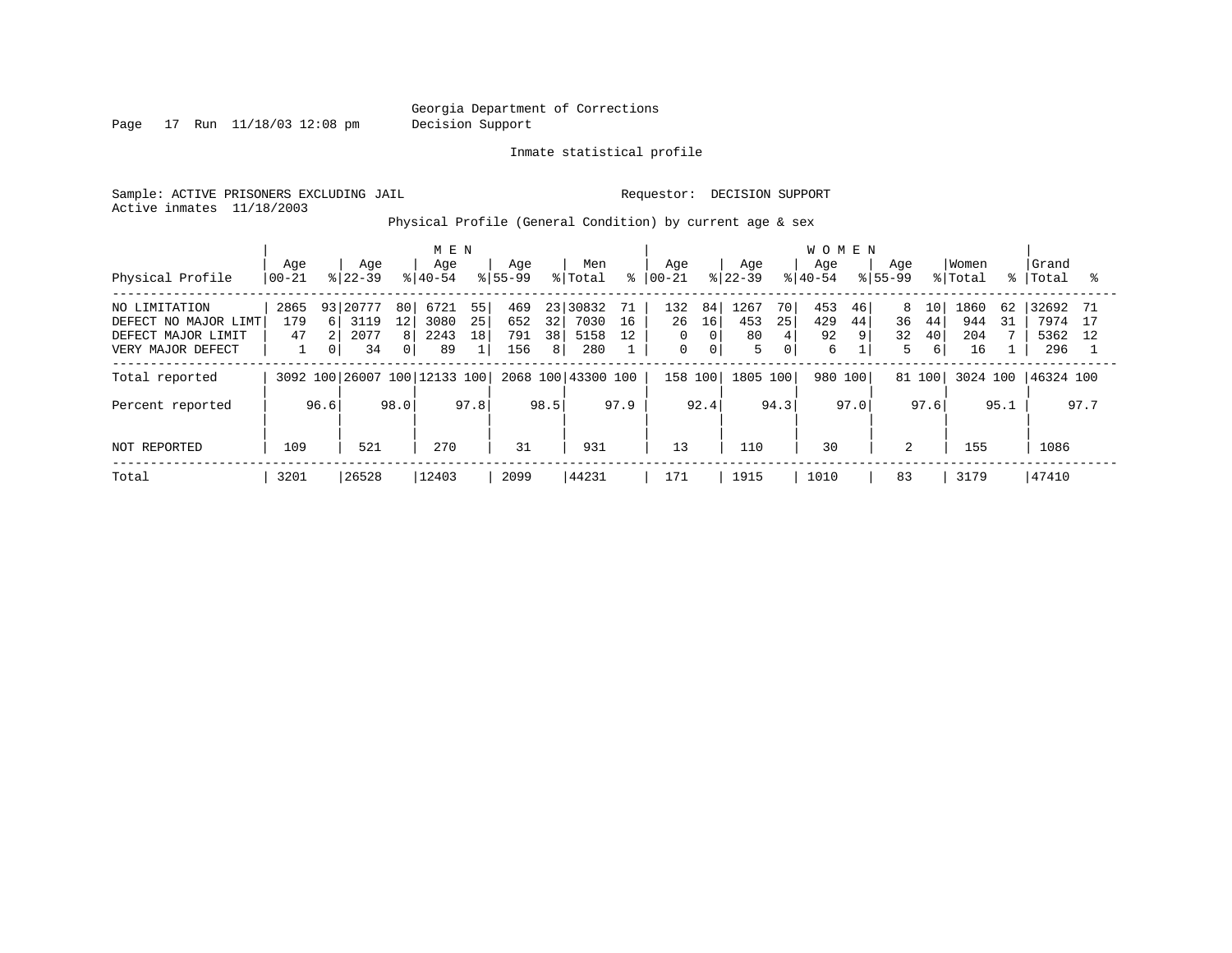Page 18 Run 11/18/03 12:08 pm Decision Support

#### Inmate statistical profile

Sample: ACTIVE PRISONERS EXCLUDING JAIL **Requestor: DECISION SUPPORT** Active inmates 11/18/2003

Security Status by current age & sex

|                  |                |       |                  |       | M E N                        |       |                 |       |                            |       |                   |       |                  |             | <b>WOMEN</b>     |       |                    |       |                  |       |                |       |
|------------------|----------------|-------|------------------|-------|------------------------------|-------|-----------------|-------|----------------------------|-------|-------------------|-------|------------------|-------------|------------------|-------|--------------------|-------|------------------|-------|----------------|-------|
| Security         | Age<br>  00-21 |       | Age<br>$ 22-39 $ |       | Age<br>$ 40-54$              |       | Age<br>$ 55-99$ |       | Men<br>$\frac{1}{2}$ Total | နွ    | Age<br>$ 00 - 21$ |       | Age<br>$ 22-39 $ |             | Age<br>$ 40-54 $ |       | Age<br>$8155 - 99$ |       | Women<br>% Total | °≈    | Grand<br>Total | °     |
| DIAG INCOM       | 0              | 0     |                  |       | 0                            |       | 0               | 0     | 0                          |       | 0                 |       | 0                | 0           | 0                |       |                    |       | 0                |       | $\Omega$       | 0     |
| WRK RELEAS       |                |       |                  |       | $\mathbf 0$                  | 0     | 0               | 0     | $\mathbf 0$                |       | 0                 | 0     |                  | $\mathbf 0$ | 0                |       | $\Omega$           |       | $\Omega$         |       |                |       |
| TRUSTY           | 34             |       | 1153             |       | 780                          | 6     | 72              |       | 2039                       |       | $\overline{2}$    |       | 65               |             | 70               |       | 3                  |       | 140              |       | 2179           |       |
| MINIMUM          | 823            | 26    | 8605             | 32    | 4534                         | 37    | 752             | 36    | 14714                      | 33    | 73                | 43    | .138             | 59          | 652              | 65    | 57                 | 69    | 1920             | 60    | 16634          | 35    |
| MEDIUM           | 1434           | 45    | 10728            | 40    | 5033                         | 41    | 1016            | 48    | 18211                      | 41    | 70                | 41    | 474              | 25          | 213              | 21    | 22                 | 27    | 779              | -25   | 18990          | 40    |
| CLOSE            | 571            | 18    | 4131             | 16    | 1254                         | 10    | 183             | 9     | 6139                       | 14    | 16                | 9     | 134              |             | 33               |       |                    |       | 184              |       | 6323           | 13    |
| MAXIMUM          | 27             |       | 451              | 2     | 159                          |       | 18              |       | 655                        |       | 0                 |       | 4                | $\Omega$    | 2                |       |                    |       | 6                |       | 661            |       |
| DIAGNOSTIC       | 312            | 10    | 1460             | 6     | 643                          | 5     | 58              | 3     | 2473                       | 6     | 10                | 6     | 100              | 5           | 40               |       | $\Omega$           | 0     | 150              |       | 2623           | 6     |
| Total reported   |                |       |                  |       | 3201 100 26528 100 12403 100 |       |                 |       | 2099 100 44231 100         |       | 171 100           |       | 1915 100         |             | 1010 100         |       | 83 100             |       | 3179             | 100   | 47410 100      |       |
| Percent reported |                | 100.0 |                  | 100.0 |                              | 100.0 |                 | 100.0 |                            | 100.0 |                   | 100.0 |                  | 100.0       |                  | 100.0 |                    | 100.0 |                  | 100.0 |                | 100.0 |
| NOT RPTD         | $\Omega$       |       | 0                |       | 0                            |       | 0               |       | $\mathbf 0$                |       | 0                 |       | 0                |             |                  |       | $\mathbf 0$        |       | 0                |       |                |       |
| Total            | 3201           |       | 26528            |       | 12403                        |       | 2099            |       | 44231                      |       | 171               |       | 1915             |             | 1010             |       | 83                 |       | 3179             |       | 47410          |       |

\* NOTE: BEGINNING IN JULY 1987, THE FACILITIES DIVISION NO LONGER CODED INMATES AS BEING WORK RELEASE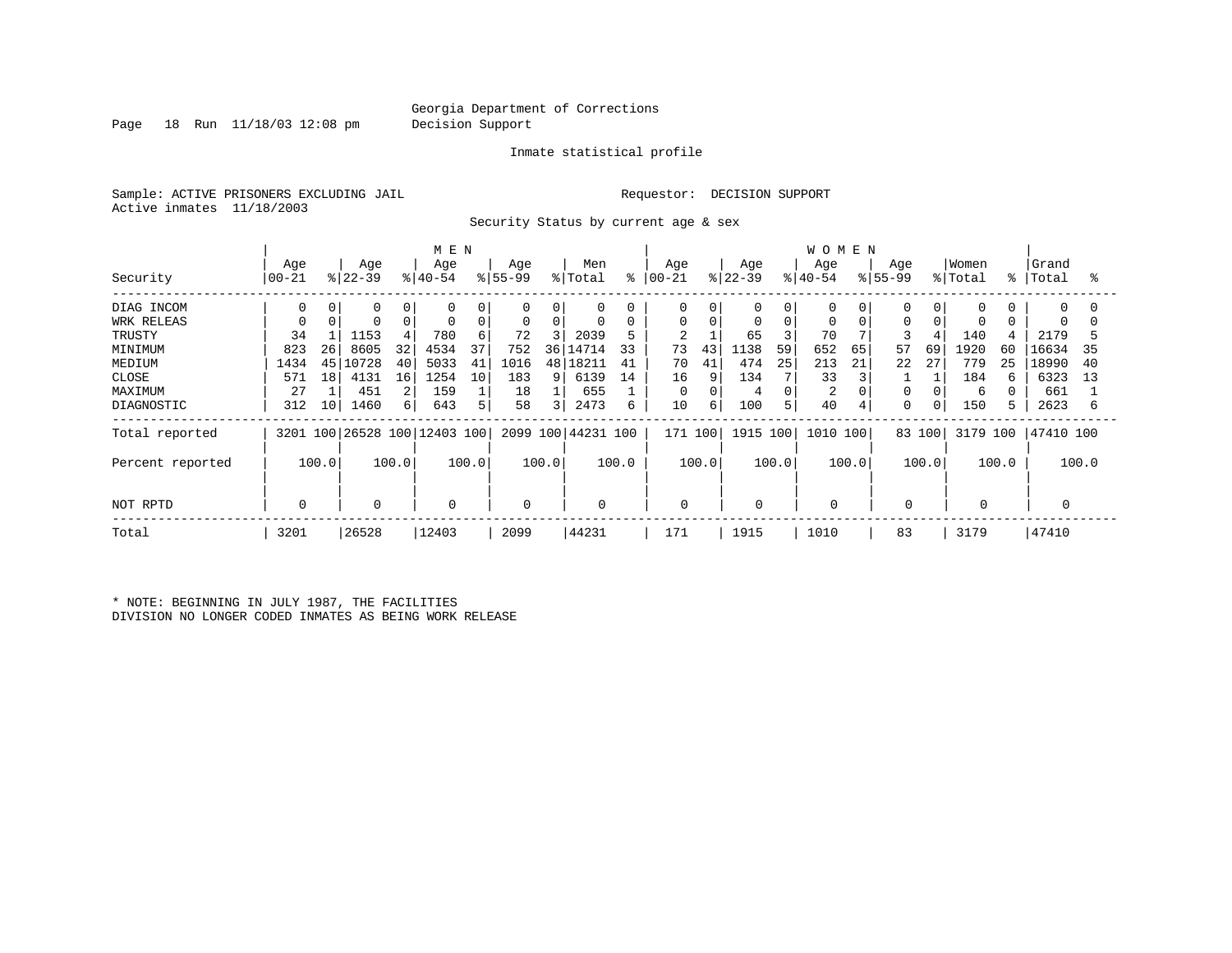Page 19 Run 11/18/03 12:08 pm Decision Support

#### Inmate statistical profile

Sample: ACTIVE PRISONERS EXCLUDING JAIL **Requestor: DECISION SUPPORT** Active inmates 11/18/2003

Number Of Sentences by current age & sex

|                     |                  |                |                  |                   | M E N                        |      |                  |       |                    |      |                      |      |                  |                | <b>WOMEN</b>     |      |                  |        |                  |      |                    |      |
|---------------------|------------------|----------------|------------------|-------------------|------------------------------|------|------------------|-------|--------------------|------|----------------------|------|------------------|----------------|------------------|------|------------------|--------|------------------|------|--------------------|------|
| Number Of Sentences | Age<br>$00 - 21$ |                | Age<br>$ 22-39 $ |                   | Age<br>$ 40-54 $             |      | Age<br>$8 55-99$ |       | Men<br>% Total     |      | Age<br>$8   00 - 21$ |      | Age<br>$ 22-39 $ |                | Age<br>$ 40-54 $ |      | Age<br>$ 55-99 $ |        | Women<br>% Total |      | Grand<br>%   Total | ႜ    |
| ONE                 | 1409             | 44             | 8503             | 32                | 4002                         | 32   | 834              |       | 40 14748           | 33   | 82                   | 49   | 767              | 40             | 433              | 43   | 42               | 51     | 1324             | 42   | 16072              | -34  |
| TWO                 | 842              | 26             | 6341             | 24                | 2976                         | 24   | 505              |       | 24 10664           | 24   | 46                   | 27   | 519              | 27             | 238              | 24   | 18               | 22     | 821              | 26   | 11485              | 24   |
| THREE               | 430              | 13             | 4197             | 16                | 1930                         | 16   | 308              | 15    | 6865               | 16   | 24                   | 14   | 249              | 13             | 136              | 14   | 15               | 18     | 424              | 13   | 7289               | 15   |
| <b>FOUR</b>         | 241              | 8              | 2614             | 10                | 1191                         | 10   | 166              | 8     | 4212               | 10   | 6                    |      | 154              | 8 <sup>1</sup> | 77               |      | 5                | 6      | 242              | 8    | 4454               |      |
| FIVE                | 110              |                | 1730             |                   | 753                          | 6    | 94               | 4     | 2687               |      | 3                    |      | 86               | 5              | 44               | 4    |                  |        | 134              |      | 2821               |      |
| MORE THAN FIVE      | 157              | 5 <sub>1</sub> | 3116             | $12 \overline{ }$ | 1534                         | 12   | 192              | 9     | 4999               | 11   | 8                    | 5    | 128              |                | 73               | 7    | 2                | 2      | 211              |      | 5210               | - 11 |
| Total reported      |                  |                |                  |                   | 3189 100 26501 100 12386 100 |      |                  |       | 2099 100 44175 100 |      | 169 100              |      | 1903 100         |                | 1001 100         |      |                  | 83 100 | 3156 100         |      | 47331 100          |      |
| Percent reported    |                  | 99.6           |                  | 99.9              |                              | 99.9 |                  | 100.0 |                    | 99.9 |                      | 98.8 |                  | 99.4           |                  | 99.1 |                  | 100.0  |                  | 99.3 |                    | 99.8 |
| NOT REPORTED        | 12               |                | 27               |                   | 17                           |      |                  |       | 56                 |      | $\overline{2}$       |      | 12               |                | 9                |      | $\Omega$         |        | 23               |      | 79                 |      |
| Total               | 3201             |                | 26528            |                   | 12403                        |      | 2099             |       | 44231              |      | 171                  |      | 1915             |                | 1010             |      | 83               |        | 3179             |      | 47410              |      |
|                     |                  |                |                  |                   |                              |      |                  |       |                    |      |                      |      |                  |                |                  |      |                  |        |                  |      |                    |      |
| AVG NUM SENTENCES   | 2.23             |                | 2.94             |                   | 2.99                         |      | 2.63             |       | 2.89               |      | 2.08                 |      | 2.45             |                | 2.44             |      | 1.93             |        | 2.42             |      | 2.86               |      |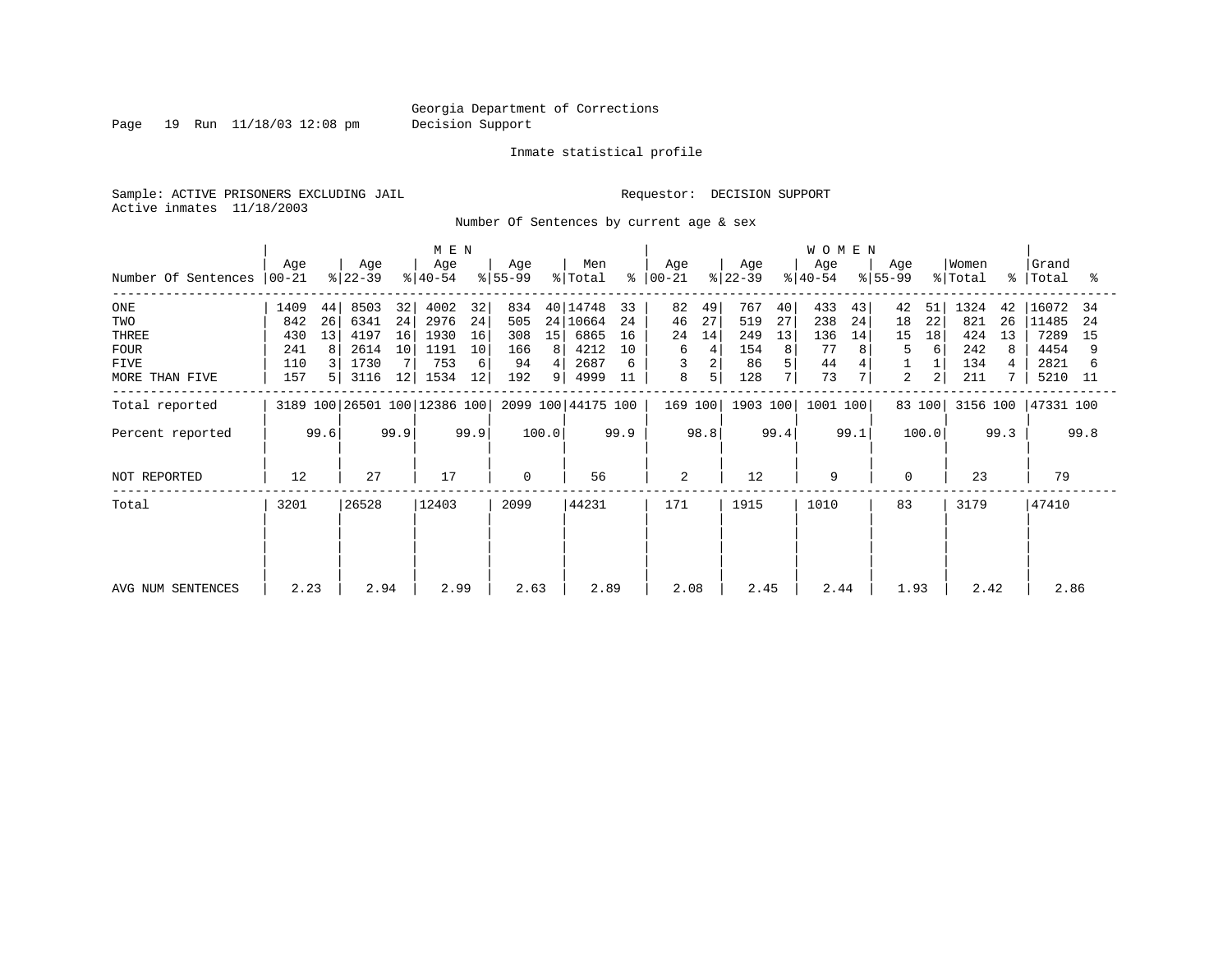Page 20 Run 11/18/03 12:08 pm Decision Support

Inmate statistical profile

Sample: ACTIVE PRISONERS EXCLUDING JAIL **Requestor: DECISION SUPPORT** Active inmates 11/18/2003

Number Of Disciplinaries by current age & sex

|                  |                  |       |                  |       |                              | M E N |                  |       |                    |       |                  |       |                  |                | <b>WOMEN</b>     |       |                  |        |                  |       |                    |       |
|------------------|------------------|-------|------------------|-------|------------------------------|-------|------------------|-------|--------------------|-------|------------------|-------|------------------|----------------|------------------|-------|------------------|--------|------------------|-------|--------------------|-------|
| Disciplinaries   | Age<br>$00 - 21$ |       | Age<br>$ 22-39 $ |       | Age<br>$ 40-54 $             |       | Age<br>$ 55-99 $ |       | Men<br>% Total     | ွေ    | Age<br>$ 00-21 $ |       | Age<br>$ 22-39 $ |                | Age<br>$8 40-54$ |       | Age<br>$ 55-99 $ |        | Women<br>% Total |       | Grand<br>%   Total | °     |
| ZERO             | 1088             | 34    | 8346             | 31    | 5069                         | 41    | 955              | 45    | 15458              | 35    | 80               | 47    | 950              | 50             | 569              | 56    | 48               | 58     | 1647             | 52    | 17105              | -36   |
| ONE              | 395              | 12    | 3522             | 13    | 1836                         | 15    | 376              | 18    | 6129               | 14    | 22               | 13    | 280              | 15             | 165              | 16    | 14               | 17     | 481              | 15    | 6610               | 14    |
| TWO              | 313              | 10    | 2204             |       | 1061                         | 9     | 191              | 9     | 3769               | 9     | 17               | 10    | 150              | 8 <sup>1</sup> | 71               |       | 7                | 8      | 245              |       | 4014               | 8     |
| THREE            | 210              |       | 1608             | 6     | 693                          | 6     | 118              | 6     | 2629               |       | 12               |       | 110              | 6              | 46               |       | 4                |        | 172              |       | 2801               |       |
| <b>FOUR</b>      | 133              |       | 1213             |       | 558                          |       | 79               | 4     | 1983               |       | 6                |       | 68               |                | 37               |       | $\overline{2}$   |        | 113              |       | 2096               |       |
| FIVE             | 142              |       | 999              |       | 386                          | 3     | 48               |       | 1575               |       |                  |       | 52               |                | 21               |       | $\Omega$         |        | 81               |       | 1656               |       |
| MORE THAN FIVE   | 920              | 29    | 8632             | 33    | 2799                         | 23    | 332              | 16    | 12683              | 29    | 26               | 15    | 305              | 16             | 101              | 10    | 8                | 10     | 440              | 14    | 13123              | 28    |
| Total reported   |                  |       |                  |       | 3201 100 26524 100 12402 100 |       |                  |       | 2099 100 44226 100 |       | 171 100          |       | 1915 100         |                | 1010 100         |       |                  | 83 100 | 3179 100         |       | 47405 100          |       |
| Percent reported |                  | 100.0 |                  | 100.0 |                              | 100.0 |                  | 100.0 |                    | 100.0 |                  | 100.0 |                  | 100.0          |                  | 100.0 |                  | 100.0  |                  | 100.0 |                    | 100.0 |
| NOT REPORTED     | 0                |       | 4                |       |                              |       | 0                |       | 5                  |       | $\mathbf 0$      |       | 0                |                | $\mathbf 0$      |       | $\mathbf 0$      |        | 0                |       | 5                  |       |
| Total            | 3201             |       | 26528            |       | 12403                        |       | 2099             |       | 44231              |       | 171              |       | 1915             |                | 1010             |       | 83               |        | 3179             |       | 47410              |       |
|                  |                  |       |                  |       |                              |       |                  |       |                    |       |                  |       |                  |                |                  |       |                  |        |                  |       |                    |       |
|                  |                  |       |                  |       |                              |       |                  |       |                    |       |                  |       |                  |                |                  |       |                  |        |                  |       |                    |       |
| AVG NUM DISCIP   | 5.10             |       | 6.99             |       | 5.04                         |       | 3.41             |       | 6.14               |       | 2.67             |       | 3.39             |                | 2.40             |       | 2.17             |        | 3.01             |       | 5.93               |       |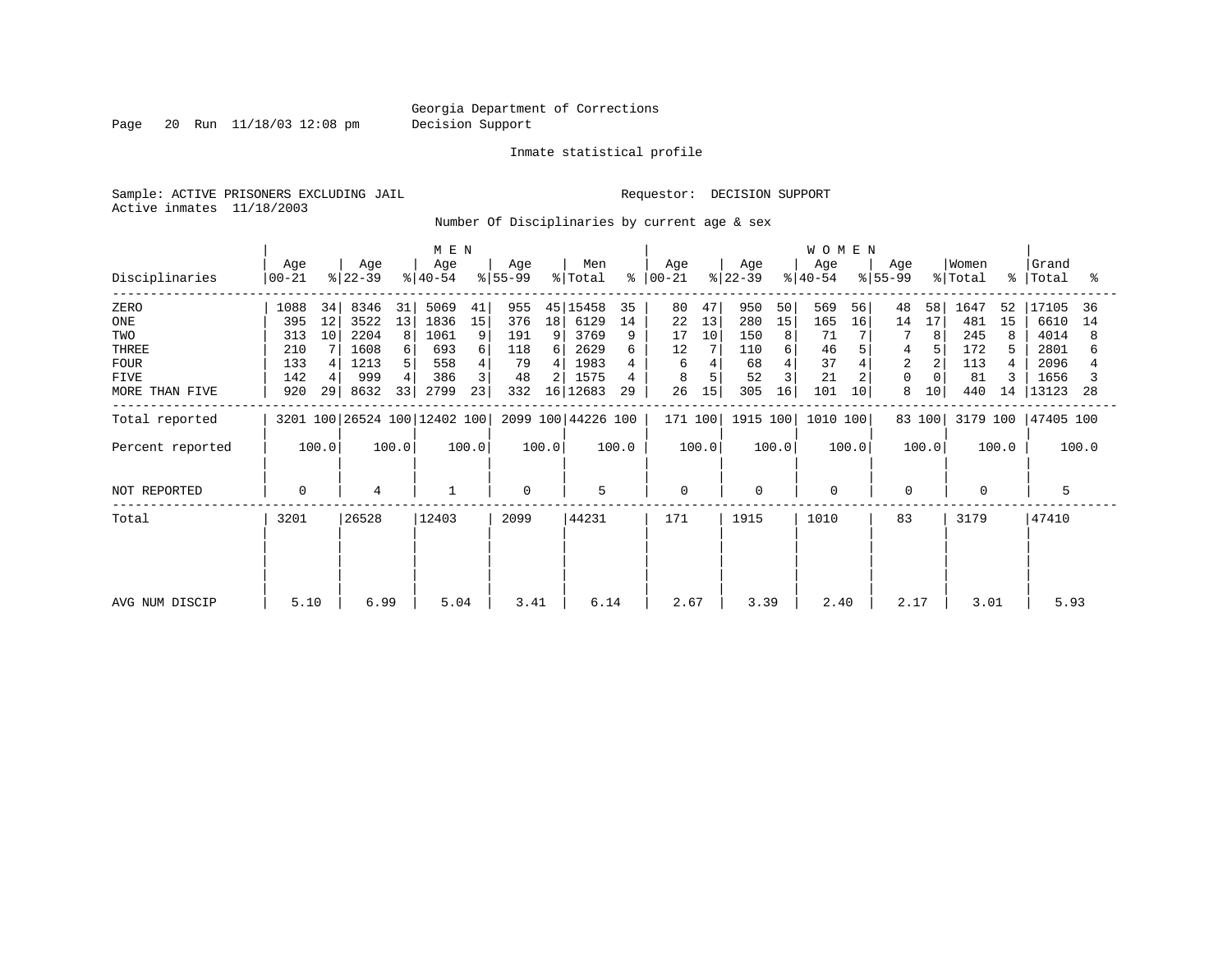Page 21 Run 11/18/03 12:08 pm Decision Support

#### Inmate statistical profile

Sample: ACTIVE PRISONERS EXCLUDING JAIL **Requestor: DECISION SUPPORT** Active inmates 11/18/2003

Number Of Escapes by current age & sex

|                  |                            |                         | M E N                        |                    |                    |                      |                  | <b>WOMEN</b>     |                         |                  |                         |
|------------------|----------------------------|-------------------------|------------------------------|--------------------|--------------------|----------------------|------------------|------------------|-------------------------|------------------|-------------------------|
| Escapes          | Age<br>$00 - 21$           | Age<br>$ 22-39 $        | Age<br>$ 40-54 $             | Age<br>$ 55-99 $   | Men<br>% Total     | Age<br>$8   00 - 21$ | Age<br>$ 22-39 $ | Age<br>$ 40-54 $ | Age<br>$ 55-99 $        | Women<br>% Total | Grand<br>%   Total<br>° |
| ZERO             | 3198 100 26373             | 99                      | 12267<br>99                  | 2061<br>98         | 43899<br>99        | 171 100              | 1911 100 1009    | 100              | 83 100                  | 3174 100         | 47073<br>99             |
| ONE              | $\Omega$                   | 153                     | 119<br>1                     | 28<br>$\mathbf{1}$ | 303<br>1           | 0<br>0               | $\Omega$<br>4    | $\Omega$         | $\Omega$<br>$\Omega$    | 5<br>0           | 308                     |
| TWO              |                            | $\overline{2}$          | 14<br>0                      | 0<br>6             | 22<br>$\Omega$     | 0                    | 0<br>$\Omega$    | 0                |                         | 0                | 22                      |
| THREE            | 0                          |                         |                              | 0                  | 6                  | 0<br>0               | 0                | 0                |                         | $\mathbf 0$      | 6                       |
| <b>FOUR</b>      | $\Omega$                   |                         | $\Omega$                     | 0                  |                    | $\Omega$             |                  | $\Omega$         |                         | $\mathbf 0$      |                         |
| FIVE             | $\Omega$                   | $\Omega$<br>$\Omega$    | $\Omega$<br>0                | 0<br>$\mathbf 0$   | $\mathbf 0$<br>0   | $\mathbf 0$<br>0     | 0<br>$\Omega$    | $\Omega$         |                         | $\mathbf 0$      | 0                       |
| MORE THAN FIVE   | $\mathbf 0$<br>$\mathbf 0$ | $\mathbf 0$<br>$\Omega$ | $\mathbf 0$<br>0             | 0<br>0             | $\mathbf 0$<br>0   | 0<br>0               | 0<br>$\Omega$    | $\mathbf 0$      | $\Omega$<br>$\mathbf 0$ | $\mathbf 0$      | $\Omega$                |
| Total reported   |                            |                         | 3201 100 26528 100 12403 100 |                    | 2099 100 44231 100 | 171 100              | 1915 100         | 1010 100         | 83 100                  | 3179 100         | 47410 100               |
| Percent reported | 100.0                      | 100.0                   | 100.0                        | 100.0              | 100.0              | 100.0                | 100.0            | 100.0            | 100.0                   | 100.0            | 100.0                   |
| NOT REPORTED     | 0                          | 0                       | $\mathbf 0$                  | $\Omega$           | $\Omega$           | $\mathbf 0$          | $\Omega$         | $\mathbf 0$      | 0                       | $\Omega$         | $\Omega$                |
| Total            | 3201                       | 26528                   | 12403                        | 2099               | 44231              | 171                  | 1915             | 1010             | 83                      | 3179             | 47410                   |
|                  |                            |                         |                              |                    |                    |                      |                  |                  |                         |                  |                         |
| AVG NUM ESCAPES  | .00                        | .01                     | .01                          | .03                | .01                | .00                  | .00              | .00              | .00                     | .00              | .01                     |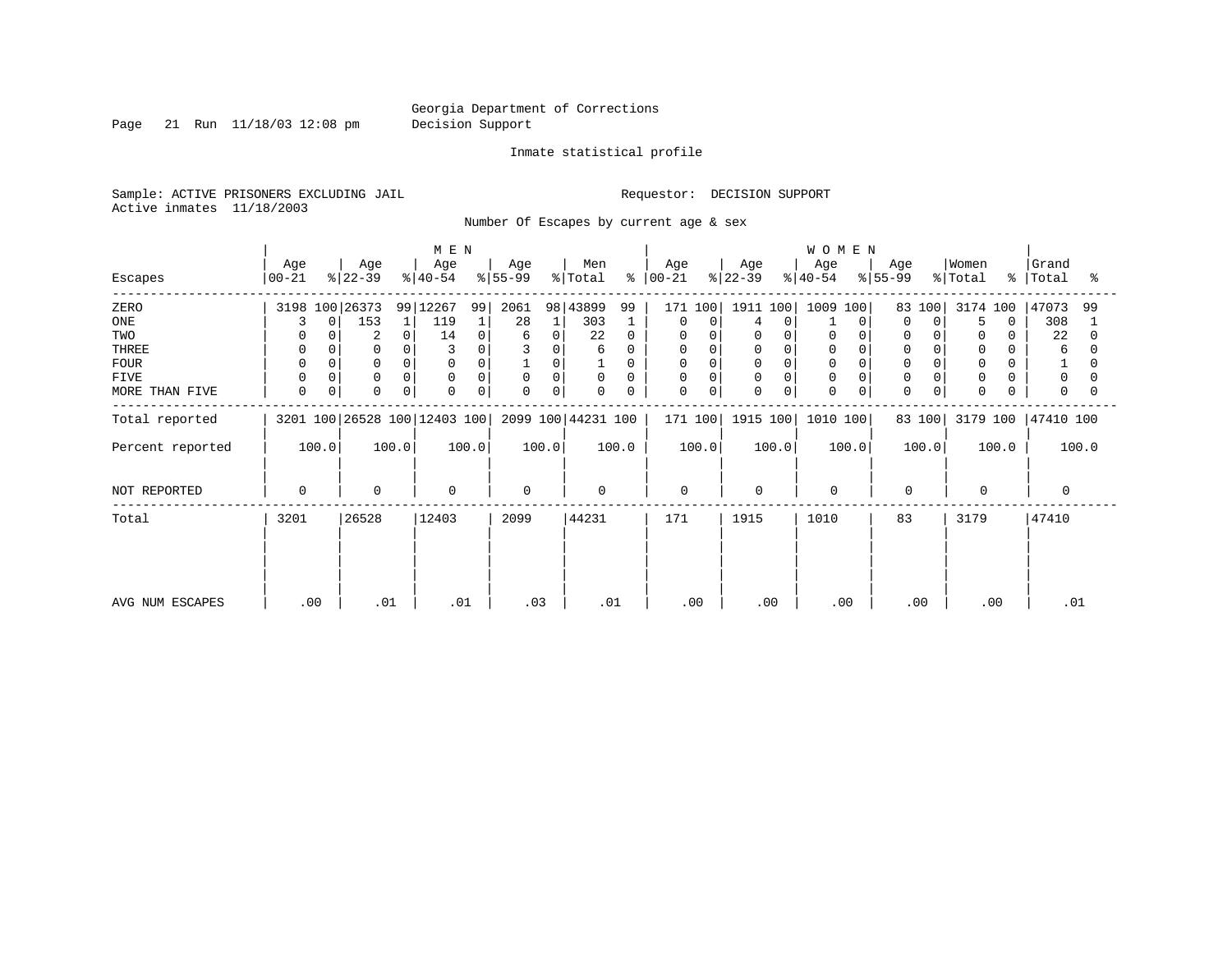Page 22 Run 11/18/03 12:08 pm Decision Support

Inmate statistical profile

Active inmates 11/18/2003

Sample: ACTIVE PRISONERS EXCLUDING JAIL RESOLUTION SUPPORT Requestor: DECISION SUPPORT

Number Of Prior Georgia Incarcerations \* by current age & sex

|                            | M E N |          |                              |             |                  |       |                  |       |                    |                | <b>WOMEN</b>    |       |                  |       |                  |       |                  |                |                  |             |                |       |
|----------------------------|-------|----------|------------------------------|-------------|------------------|-------|------------------|-------|--------------------|----------------|-----------------|-------|------------------|-------|------------------|-------|------------------|----------------|------------------|-------------|----------------|-------|
| Prior Incarcerations 00-21 | Age   |          | Age<br>$ 22-39 $             |             | Age<br>$ 40-54 $ |       | Age<br>$ 55-99 $ |       | Men<br>% Total     | $ \frac{6}{6}$ | Age<br>$ 00-21$ |       | Age<br>$ 22-39 $ |       | Age<br>$ 40-54 $ |       | Age<br>$ 55-99 $ |                | Women<br>% Total | $\approx$ 1 | Grand<br>Total | ႜ     |
| ZERO                       | 3037  |          | 95 15935                     | 60          | 4957             | 40    | 1175             | 56    | 25104              | 57             | 161             | 94    | 1357             | 71    | 559              | 55    | 66               | 80             | 2143             | 67          | 27247          | 57    |
| ONE                        | 162   | 5        | 5049                         | 19          | 2272             | 18    | 376              | 18    | 7859               | 18             | 8               | 5     | 282              | 15    | 162              | 16    | 9                | 11             | 461              | 15          | 8320           | 18    |
| TWO                        | 2     |          | 2690                         | 10          | 1585             | 13    | 229              | 11    | 4506               | 10             | $\overline{2}$  |       | 143              |       | 105              | 10    | 2                | 2              | 252              | 8           | 4758           | 10    |
| <b>THREE</b>               | 0     | $\Omega$ | 1470                         | 6           | 1233             | 10    | 134              | 6     | 2837               | 6              | 0               |       | 67               |       | 63               | 6     | 2                | $\overline{2}$ | 132              |             | 2969           | 6     |
| FOUR                       | 0     | 0        | 776                          | 3           | 917              |       | 87               |       | 1780               |                | 0               |       | 33               |       | 44               |       | $\Omega$         | 0              | 77               |             | 1857           |       |
| <b>FIVE</b>                | 0     | 0        | 361                          |             | 616              | 5     | 31               |       | 1008               |                | 0               |       | 17               |       | 28               |       |                  |                | 46               |             | 1054           |       |
| MORE THAN FIVE             | 0     | 0        | 247                          | $\mathbf 1$ | 823              | 7     | 67               | 3     | 1137               | 3              | $\mathbf 0$     | 0     | 16               |       | 49               |       | 3                | 4              | 68               | 2           | 1205           | 3     |
| Total reported             |       |          | 3201 100 26528 100 12403 100 |             |                  |       |                  |       | 2099 100 44231 100 |                | 171 100         |       | 1915 100         |       | 1010 100         |       |                  | 83 100         | 3179 100         |             | 47410 100      |       |
| Percent reported           |       | 100.0    |                              | 100.0       |                  | 100.0 |                  | 100.0 |                    | 100.0          |                 | 100.0 |                  | 100.0 |                  | 100.0 |                  | 100.0          |                  | 100.0       |                | 100.0 |
| NOT REPORTED               | 0     |          | $\Omega$                     |             | $\mathbf 0$      |       | 0                |       | $\mathbf 0$        |                | $\mathbf{0}$    |       | $\mathbf 0$      |       | $\Omega$         |       | $\mathbf 0$      |                | $\Omega$         |             | 0              |       |
| Total                      | 3201  |          | 26528                        |             | 12403            |       | 2099             |       | 44231              |                | 171             |       | 1915             |       | 1010             |       | 83               |                | 3179             |             | 47410          |       |
|                            |       |          |                              |             |                  |       |                  |       |                    |                |                 |       |                  |       |                  |       |                  |                |                  |             |                |       |
|                            |       |          |                              |             |                  |       |                  |       |                    |                |                 |       |                  |       |                  |       |                  |                |                  |             |                |       |
| AVG # INCARCERATIONS       | .05   |          | .80                          |             | 1.74             |       | 1.06             |       | 1.02               |                | .07             |       | .57              |       | 1.22             |       | .54              |                |                  | .75         | 1.01           |       |

\* This data counts a parole revocation on an existing sentenCE AS A prior incarceration. Also, this data counts, for any cohort of inmates, the total number of Georgia incarcerations the inmate has had during his entire criminal career. For example, if an inmate was admitted to prison first in FY72, and then re-admitted in FY79 and FY85, he had two prior incarcerations before the FY85 admission. This inmate's records show two prior incarcerations in all three of his records since he has had two prior incarcerations in his criminal career. If the cohort of FY72 admissions is selected for analysis, two prior incarcerations will be listed for this inmate even though in FY72, he had no prior incarcerations.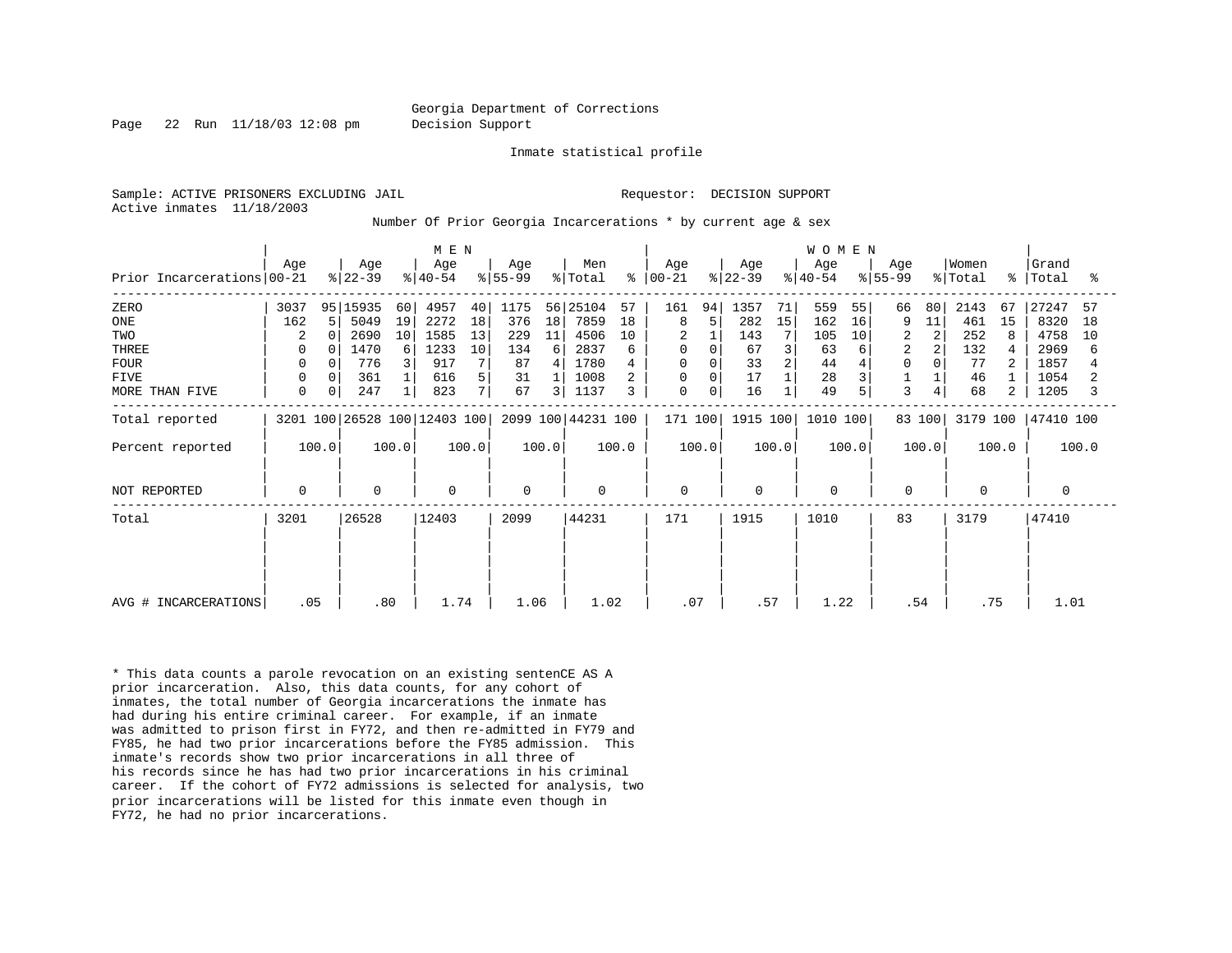Page 23 Run 11/18/03 12:08 pm Decision Support

#### Inmate statistical profile

Sample: ACTIVE PRISONERS EXCLUDING JAIL **Requestor: DECISION SUPPORT** Active inmates 11/18/2003

Number Of Transfers by current age & sex

|                   |                  |       | MEN              |       |                              |       |                  |       |                    |       |                      |          | <b>WOMEN</b>     |       |                  |                |                  |        |                  |       |                    |       |
|-------------------|------------------|-------|------------------|-------|------------------------------|-------|------------------|-------|--------------------|-------|----------------------|----------|------------------|-------|------------------|----------------|------------------|--------|------------------|-------|--------------------|-------|
| Transfers         | Age<br>$ 00-21 $ |       | Age<br>$ 22-39 $ |       | Age<br>$ 40-54 $             |       | Age<br>$ 55-99 $ |       | Men<br>% Total     |       | Age<br>$8   00 - 21$ |          | Age<br>$ 22-39 $ |       | Age<br>$8 40-54$ |                | Age<br>$ 55-99 $ |        | Women<br>% Total |       | Grand<br>%   Total | °≈    |
| ZERO              | 761              | 24    | 2435             | 9     | 1060                         | 9     | 121              | 6     | 4377               | 10    | 36                   | 21       | 373              | 19    | 190              | 19             | 10               | 12     | 609              | 19    | 4986               | 11    |
| ONE               | 1541             |       | 48 10119         | 38    | 4454                         | 36    | 774              |       | 37 16888           | 38    | 115                  | 67       | 1052             | 55    | 524              | 52             | 38               | 46     | 1729             | 54    | 18617              | 39    |
| TWO               | 609              | 19    | 5844             | 22    | 2346                         | 19    | 385              | 18    | 9184               | 21    | 16                   |          | 292              | 15    | 142              | 14             | 17               | 20     | 467              | 15    | 9651               | 20    |
| THREE             | 178              | 6     | 3248             | 12    | 1423                         | 11    | 241              | 11    | 5090               | 12    | 4                    |          | 108              | 6     | 72               |                | 9                | 11     | 193              | 6     | 5283               | 11    |
| <b>FOUR</b>       | 52               |       | 1875             |       | 929                          |       | 177              | 8     | 3033               |       | $\Omega$             | $\Omega$ | 54               |       | 39               |                |                  |        | 95               |       | 3128               |       |
| FIVE              | 29               |       | 1135             |       | 632                          | 5     | 108              | 5.    | 1904               |       | 0                    | 0        | 17               |       | 17               | $\overline{a}$ | 5                |        | 39               |       | 1943               |       |
| MORE THAN FIVE    | 31               |       | 1872             |       | 1559                         | 13    | 293              | 14    | 3755               | 8     | $\mathbf 0$          | 0        | 19               |       | 26               | 3              | $\overline{2}$   |        | 47               |       | 3802               | 8     |
| Total reported    |                  |       |                  |       | 3201 100 26528 100 12403 100 |       |                  |       | 2099 100 44231 100 |       | 171 100              |          | 1915 100         |       | 1010 100         |                |                  | 83 100 | 3179 100         |       | 47410 100          |       |
| Percent reported  |                  | 100.0 |                  | 100.0 |                              | 100.0 |                  | 100.0 |                    | 100.0 |                      | 100.0    |                  | 100.0 |                  | 100.0          |                  | 100.0  |                  | 100.0 |                    | 100.0 |
| NOT REPORTED      | 0                |       | $\mathbf 0$      |       | $\mathbf 0$                  |       | $\mathbf 0$      |       | 0                  |       | $\mathbf 0$          |          | 0                |       | $\mathbf 0$      |                | 0                |        | 0                |       | 0                  |       |
| Total             | 3201             |       | 26528            |       | 12403                        |       | 2099             |       | 44231              |       | 171                  |          | 1915             |       | 1010             |                | 83               |        | 3179             |       | 47410              |       |
|                   |                  |       |                  |       |                              |       |                  |       |                    |       |                      |          |                  |       |                  |                |                  |        |                  |       |                    |       |
|                   |                  |       |                  |       |                              |       |                  |       |                    |       |                      |          |                  |       |                  |                |                  |        |                  |       |                    |       |
| AVG NUM TRANSFERS | 1.21             |       | 2.26             |       | 2.73                         |       | 2.92             |       | 2.35               |       | .93                  |          | 1.25             |       | 1.44             |                | 1.76             |        | 1.31             |       | 2.28               |       |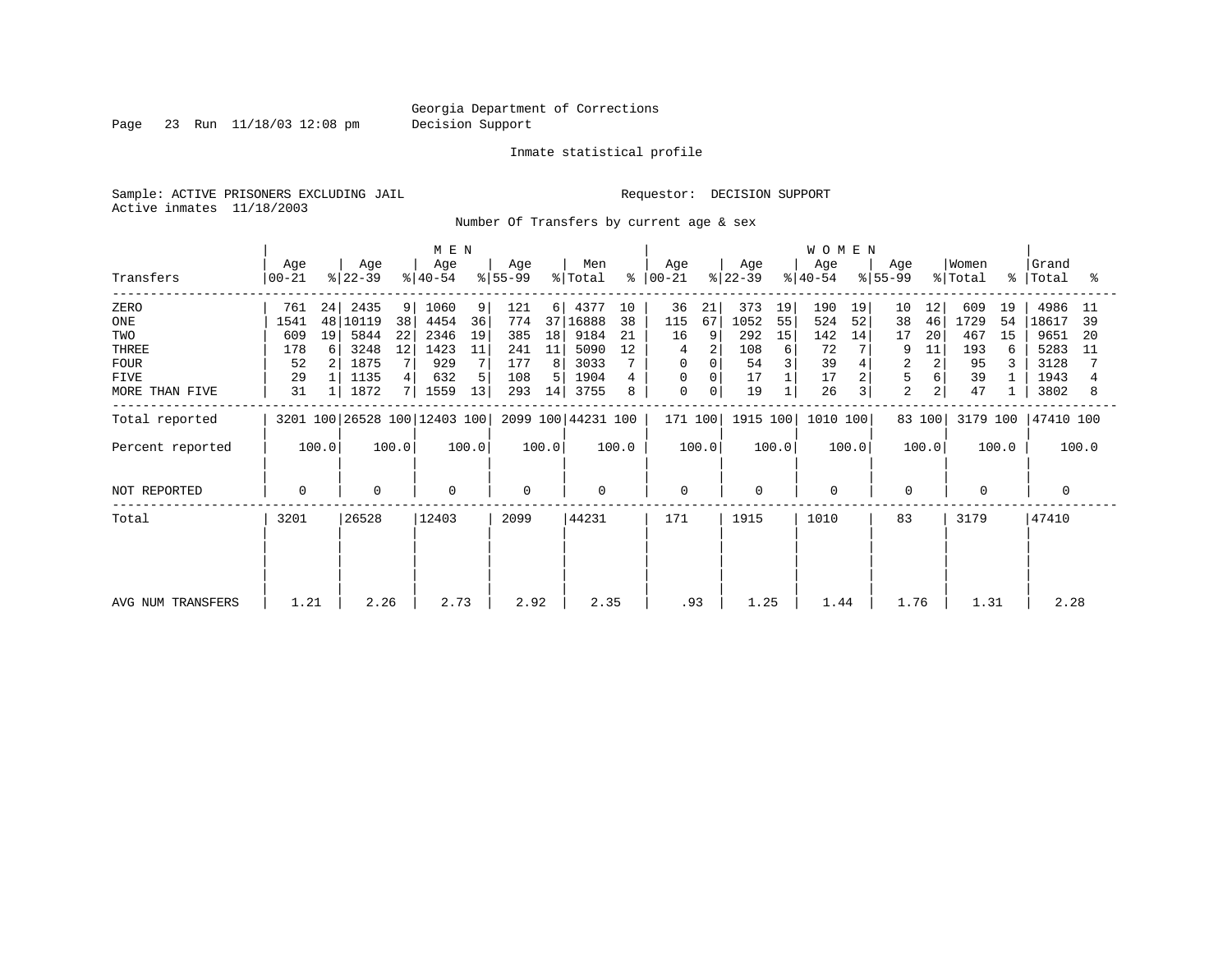Page 24 Run 11/18/03 12:08 pm Decision Support

#### Inmate statistical profile

Sample: ACTIVE PRISONERS EXCLUDING JAIL **Requestor: DECISION SUPPORT** Active inmates 11/18/2003

County Of Conviction by current age & sex

|                              |                |                |           |                | M E N     |                |                |                |         |                |                |                |                |                | WOMEN          |              |                |                |                |                |       |          |
|------------------------------|----------------|----------------|-----------|----------------|-----------|----------------|----------------|----------------|---------|----------------|----------------|----------------|----------------|----------------|----------------|--------------|----------------|----------------|----------------|----------------|-------|----------|
|                              | Age            |                | Age       |                | Age       |                | Age            |                | Men     |                | Age            |                | Age            |                | Age            |              | Age            |                | Women          |                | Grand |          |
| County Of Conviction   00-21 |                |                | $8 22-39$ |                | $8 40-54$ |                | $8 55-99$      |                | % Total | ႜ              | $ 00 - 21$     |                | $8 22-39$      |                | $8 40-54$      |              | $8 55-99$      |                | % Total        | နွ             | Total | ႜ        |
| Appling                      | 3              | 0              | 49        | 0              | 24        | 0              | 8              | 0              | 84      | 0              | 0              | 0              | 5              | $\mathbf 0$    | 1              | 0            | $\Omega$       | 0              | 6              | 0              | 90    | $\Omega$ |
| Atkinson                     | $\overline{2}$ | 0              | 20        | $\mathsf 0$    | 14        | $\mathbf 0$    | 4              | $\mathbf 0$    | 40      | $\mathbf 0$    | 0              | $\mathbf 0$    | $\mathbf{1}$   | $\mathbf 0$    | $\overline{2}$ | 0            | $\Omega$       | $\Omega$       | 3              | $\Omega$       | 43    | $\Omega$ |
| Bacon                        | 4              | 0              | 32        | $\mathbf 0$    | 23        | 0              | $\mathbf 0$    | $\Omega$       | 59      | $\Omega$       | $\Omega$       | $\mathbf 0$    | $\mathbf 0$    | $\Omega$       | $\overline{2}$ | 0            | $\Omega$       | $\Omega$       | $\overline{2}$ | $\Omega$       | 61    | $\Omega$ |
| Baker                        | $\mathbf{1}$   | 0              | 9         | $\mathbf 0$    | 10        | $\mathbf 0$    | $\Omega$       | $\Omega$       | 20      | $\Omega$       | U              | $\mathbf 0$    | 2              | $\cap$         | $\mathbf 0$    | 0            | $\Omega$       | $\Omega$       | $\overline{2}$ | $\Omega$       | 22    |          |
| Baldwin                      | 37             | $\mathbf{1}$   | 227       | $\mathbf{1}$   | 103       | 1              | 8              | $\Omega$       | 375     | $\mathbf{1}$   | $\Omega$       | $\Omega$       | 21             | $\mathbf{1}$   | 4              | $\cap$       | $\Omega$       | $\Omega$       | 25             | $\mathbf{1}$   | 400   |          |
| <b>Banks</b>                 |                | 0              | 36        | $\mathbf 0$    | 18        | $\Omega$       | 8              | $\Omega$       | 69      | $\Omega$       | O              | $\mathbf 0$    | 5              | $\Omega$       | $\overline{2}$ | $\Omega$     | $\Omega$       | $\Omega$       | 7              | $\Omega$       | 76    | n        |
| Barrow                       | 9              | 0              | 116       | $\mathsf 0$    | 69        | $\mathbf{1}$   | 14             | $1\,$          | 208     | $\Omega$       | 0              | $\mathsf 0$    | 11             | $\mathbf{1}$   | 7              | $\mathbf{1}$ | $\overline{a}$ | $\overline{c}$ | 20             | $\mathbf 1$    | 228   |          |
| Bartow                       | 24             | $\mathbf 1$    | 230       | $\mathbf{1}$   | 118       | $\mathbf 1$    | 39             | $\overline{2}$ | 411     | 1              | 3              | $\overline{2}$ | 32             | 2              | 12             | $\mathbf 1$  | $\Omega$       | $\Omega$       | 47             | $\mathbf{1}$   | 458   |          |
| Ben Hill                     | 14             | 0              | 112       | $\mathsf 0$    | 66        | 1              | 10             | $\mathbf 0$    | 202     | 0              | $\overline{2}$ | $\mathbf{1}$   | 12             | 1              | 4              | $\Omega$     | $\Omega$       | $\Omega$       | 18             | 1              | 220   | $\cap$   |
| Berrien                      | 5              | 0              | 50        | $\mathbf 0$    | 23        | 0              | 4              | $\mathbf 0$    | 82      | 0              | $\mathbf{1}$   | $\mathbf{1}$   | 6              | $\Omega$       | $\mathbf{1}$   | $\Omega$     | $\Omega$       | $\mathbf 0$    | 8              | $\mathbf 0$    | 90    |          |
| <b>Bibb</b>                  | 63             | $\overline{a}$ | 560       | $\overline{a}$ | 315       | 3              | 52             | $\overline{2}$ | 990     | $\overline{2}$ | 4              | 2              | 21             | $\mathbf{1}$   | 19             | 2            | $\overline{a}$ | $\overline{2}$ | 46             | 1              | 1036  |          |
| Bleckley                     | 9              | $\Omega$       | 89        | $\Omega$       | 27        | $\Omega$       | 5              | $\Omega$       | 130     | $\Omega$       | $\Omega$       | $\Omega$       | 4              | $\Omega$       | 3              | $\Omega$     | $\Omega$       | $\Omega$       | 7              | $\Omega$       | 137   |          |
| Brantley                     | 3              | 0              | 15        | $\mathsf 0$    | 11        | $\Omega$       | 6              | $\mathbf 0$    | 35      | $\Omega$       | $\Omega$       | $\mathbf 0$    | $\mathbf 0$    | $\Omega$       | $\mathbf{1}$   | $\Omega$     | $\mathbf{1}$   | $\mathbf{1}$   | $\overline{2}$ | $\Omega$       | 37    |          |
| <b>Brooks</b>                | 4              | 0              | 52        | $\mathbf 0$    | 20        | $\Omega$       | 6              | $\mathbf 0$    | 82      | $\Omega$       | 0              | $\Omega$       | $\mathbf 0$    | $\Omega$       | $\mathbf{1}$   | 0            | $\Omega$       | $\Omega$       | $\mathbf{1}$   | $\Omega$       | 83    |          |
| Bryan                        | 3              | 0              | 40        | $\mathbf 0$    | 27        | $\Omega$       | 6              | $\mathbf 0$    | 76      | $\mathbf 0$    | $\Omega$       | 0              | $\overline{2}$ | $\Omega$       | $\mathbf{1}$   | 0            | -1             | $\mathbf 1$    | $\overline{4}$ | $\mathbf 0$    | 80    | $\Omega$ |
| Bulloch                      | 32             | $\mathbf{1}$   | 243       | $\mathbf 1$    | 85        | $\mathbf{1}$   | 15             | $\mathbf{1}$   | 375     | 1              | $\mathbf{1}$   | $\mathbf{1}$   | 23             | 1              | 9              |              | $\overline{a}$ | 2              | 35             | $\mathbf{1}$   | 410   |          |
| <b>Burke</b>                 | 18             | $\mathbf 1$    | 128       | $\mathbf 0$    | 53        | $\Omega$       | 7              | $\Omega$       | 206     | $\Omega$       | $\Omega$       | $\Omega$       | 5              | $\Omega$       | 5              | 0            | $\overline{a}$ | 2              | 12             | $\Omega$       | 218   |          |
| <b>Butts</b>                 | 7              | $\Omega$       | 78        | $\mathsf 0$    | 40        | $\Omega$       | 8              | $\mathbf 0$    | 133     | $\Omega$       | 1              | $\mathbf{1}$   | 3              | $\Omega$       | $\overline{2}$ | $\Omega$     | $\Omega$       | $\Omega$       | 6              | $\Omega$       | 139   | ∩        |
| Calhoun                      | 1              | 0              | 25        | $\mathsf 0$    | 11        | 0              | 1              | $\mathbf{0}$   | 38      | 0              | 0              | $\mathbf 0$    | 2              | $\Omega$       | $\mathbf{1}$   | 0            | $\Omega$       | $\mathbf 0$    | 3              | $\Omega$       | 41    |          |
| Camden                       | $\overline{a}$ | 0              | 60        | $\mathbf 0$    | 28        | 0              | 2              | $\mathbf 0$    | 92      | $\Omega$       | $\Omega$       | $\mathbf 0$    | 4              | $\Omega$       | $\mathbf{1}$   | O            | $\mathbf{1}$   | $\mathbf{1}$   | 6              | $\Omega$       | 98    | $\cap$   |
| Candler                      | 5              | 0              | 48        | $\mathbf 0$    | 20        | 0              | $\mathbf 0$    | $\mathbf 0$    | 73      | 0              | 0              | 0              | $\overline{2}$ | $\Omega$       | $\mathbf{1}$   | 0            | $\Omega$       | $\Omega$       | 3              | $\Omega$       | 76    |          |
| Carroll                      | 30             | $\mathbf 1$    | 306       | $\mathbf 1$    | 141       | $\mathbf{1}$   | 37             | $\overline{2}$ | 514     | 1              | $\mathbf{1}$   | $\mathbf{1}$   | 39             | $\overline{a}$ | 16             | 2            | $\mathbf{1}$   | $\mathbf{1}$   | 57             | $\overline{a}$ | 571   |          |
| Catoosa                      | 11             | $\Omega$       | 118       | $\Omega$       | 61        | $\Omega$       | 18             | $\mathbf{1}$   | 208     | $\Omega$       | $\Omega$       | $\Omega$       | 16             | $\mathbf{1}$   | 7              | $\mathbf{1}$ | $\mathbf{1}$   | 1              | 24             | $\mathbf{1}$   | 232   | U        |
| Charlton                     | $\overline{2}$ | 0              | 37        | $\mathbf 0$    | 16        | $\Omega$       | $\overline{c}$ | $\Omega$       | 57      | $\Omega$       | 0              | $\Omega$       | 3              | $\Omega$       | $\mathbf 0$    | $\Omega$     | $\Omega$       | $\Omega$       | 3              | $\Omega$       | 60    |          |
| Chatham                      | 225            | 7              | 1333      | 5              | 534       | $\overline{4}$ | 74             | $\overline{4}$ | 2166    | 5              | 12             | 7              | 94             | 5              | 46             | 5            | $\Omega$       | $\mathbf 0$    | 152            | 5              | 2318  |          |
| Chattahoochee                | 3              | 0              | 16        | $\mathbf 0$    | 6         | $\mathbf 0$    | $\mathbf 0$    | $\mathbf 0$    | 25      | $\Omega$       | 0              | $\mathbf 0$    | 0              | $\Omega$       | $\Omega$       | 0            | $\Omega$       | $\mathbf 0$    | $\mathbf 0$    | $\Omega$       | 25    | Λ        |
| Chattooga                    | 6              | 0              | 121       | $\mathsf 0$    | 70        | 1              | 10             | $\mathbf 0$    | 207     | 0              | 1              | $\mathbf{1}$   | 10             | $\mathbf{1}$   | 5              | 0            | $\mathbf{1}$   | $\mathbf{1}$   | 17             | 1              | 224   | U        |
| Cherokee                     | 25             | $\mathbf{1}$   | 275       | 1              | 172       | $\mathbf{1}$   | 30             | $\mathbf{1}$   | 502     | 1              | 4              | 2              | 32             | $\overline{2}$ | 20             | 2            | $\mathbf{1}$   | $\mathbf{1}$   | 57             | 2              | 559   |          |
| Clarke                       | 19             | $\mathbf{1}$   | 297       | $\mathbf{1}$   | 131       | $\mathbf{1}$   | 16             | $\mathbf{1}$   | 463     | 1              | $\overline{2}$ | $\mathbf{1}$   | 16             | $\mathbf{1}$   | 11             | $\mathbf{1}$ | $\overline{2}$ | 2              | 31             | $\mathbf{1}$   | 494   |          |
| Clay                         | 2              | 0              | 18        | $\mathbf 0$    | 4         | $\mathbf 0$    | $\mathbf{1}$   | $\mathbf 0$    | 25      | 0              | 0              | $\mathbf 0$    | $\mathbf 0$    | $\Omega$       | $\mathbf 0$    | $\Omega$     | $\Omega$       | 0              | $\mathbf 0$    | $\mathbf 0$    | 25    |          |
| Clayton                      | 189            | 6              | 1037      | 4              | 409       | 3              | 55             | 3              | 1690    | 4              | 16             | 9              | 100            | 5              | 50             | 5            | $\mathbf{1}$   | $\mathbf{1}$   | 167            | 5              | 1857  |          |
| Clinch                       | $\mathbf{1}$   | $\Omega$       | 40        | $\Omega$       | 13        | $\Omega$       | $\mathbf{1}$   | $\Omega$       | 55      | $\Omega$       | $\Omega$       | $\mathbf 0$    | $\overline{2}$ | $\Omega$       | $\Omega$       | $\Omega$     | $\Omega$       | $\Omega$       | 2              | $\Omega$       | 57    | Λ        |
| Cobb                         | 183            | 6              | 1250      | 5              | 656       | 5              | 85             | $\overline{4}$ | 2174    | 5              | 9              | 5              | 125            | 7              | 68             | 7            | $\mathbf{1}$   | $\mathbf{1}$   | 203            | 6              | 2377  |          |
| Coffee                       | 16             | $\mathbf{1}$   | 158       | $\mathbf{1}$   | 63        | $\mathbf{1}$   | 6              | $\Omega$       | 243     | 1              | $\Omega$       | $\Omega$       | 13             | $\mathbf{1}$   | 5              | $\Omega$     | $\Omega$       | $\Omega$       | 18             | 1              | 261   |          |
| Colquit                      | 25             | $\mathbf{1}$   | 167       | $\mathbf{1}$   | 72        | $\mathbf{1}$   | 23             | $\mathbf{1}$   | 287     | 1              | 0              | $\mathbf 0$    | 8              | $\Omega$       | 3              | $\Omega$     | $\mathbf{1}$   | $\mathbf{1}$   | 12             | $\Omega$       | 299   |          |
| Columbia<br>----------       | 21             | 1              | 141       | $\mathbf{1}$   | 66        | $\mathbf{1}$   | 10             | $\mathbf 0$    | 238     | 1              | 1              | 1              | 12             | 1              | 11             | $\mathbf{1}$ | $\Omega$       | 0              | 24             | 1              | 262   |          |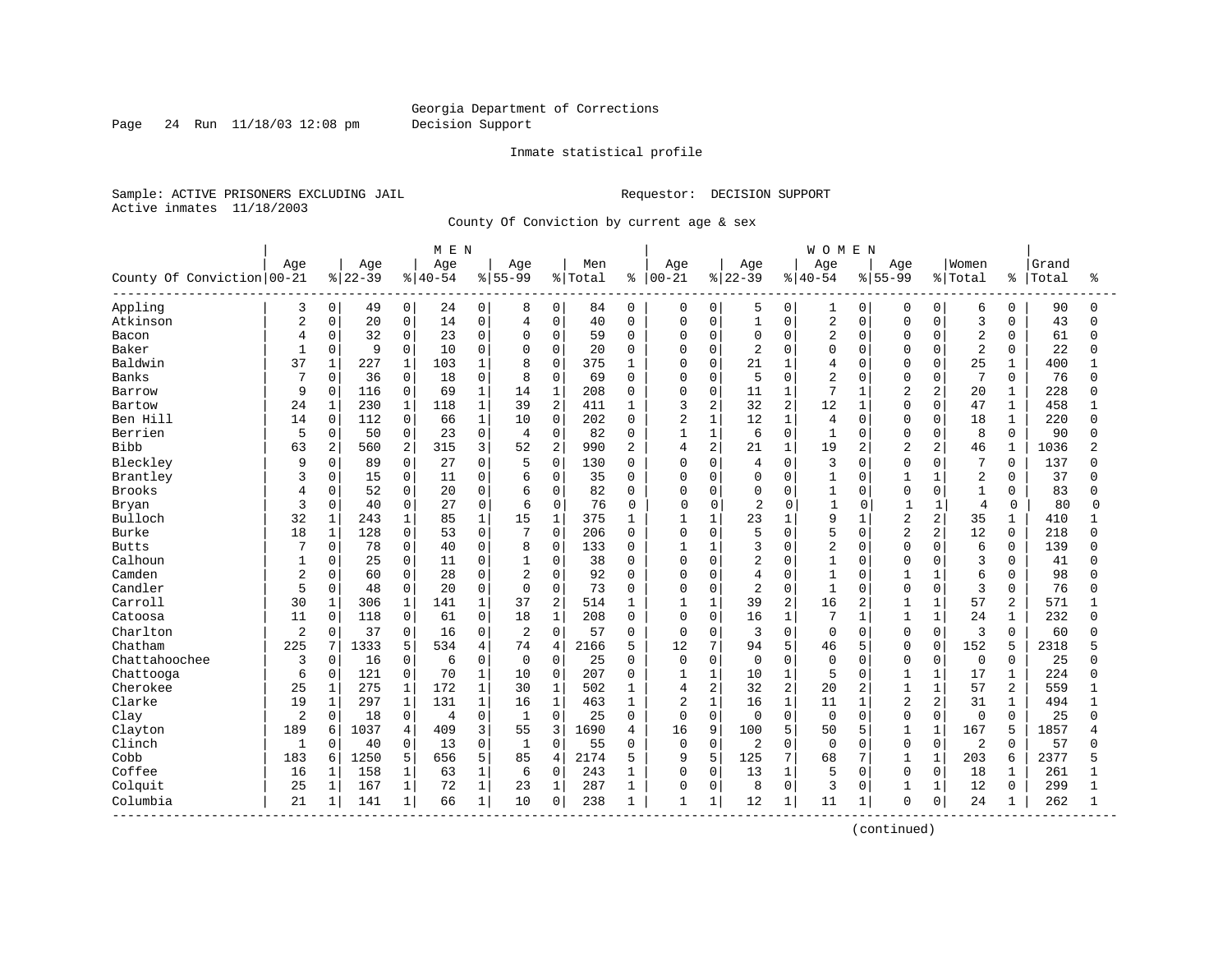#### Georgia Department of Corrections<br>Decision Support

Page 25 Run  $11/18/03$  12:08 pm

Inmate statistical profile

Sample: ACTIVE PRISONERS EXCLUDING JAIL Requestor: DECISION SUPPORT Active inmates 11/18/2003

County Of Conviction by current age & sex (continued)

|                            |              |                |          |                | M E N          |                |                |                |         |                |                |              |                |                | <b>WOMEN</b>   |                |              |                |                |              |       |                |
|----------------------------|--------------|----------------|----------|----------------|----------------|----------------|----------------|----------------|---------|----------------|----------------|--------------|----------------|----------------|----------------|----------------|--------------|----------------|----------------|--------------|-------|----------------|
|                            | Age          |                | Age      |                | Age            |                | Age            |                | Men     |                | Age            |              | Age            |                | Age            |                | Age          |                | Women          |              | Grand |                |
| County Of Conviction 00-21 |              |                | $ 22-39$ |                | $8 40-54$      |                | $8155 - 99$    |                | % Total | ៖              | $ 00 - 21$     |              | $8 22-39$      |                | $8140 - 54$    |                | $8155 - 99$  |                | % Total        | ိ            | Total | ిక             |
| Cook                       | 8            | 0              | 74       | $\overline{0}$ | 45             | 0              |                | 0              | 134     | 0              | 1              | 1            | 4              | 0              | 6              |                | 0            | 0              | 11             | 0            | 145   | 0              |
| Coweta                     | 29           | $\mathbf{1}$   | 276      | $\mathbf 1$    | 108            | $\mathbf{1}$   | 19             | $\mathbf 1$    | 432     | $\mathbf{1}$   | $\overline{2}$ | $\mathbf{1}$ | 19             | $\mathbf{1}$   | $\overline{4}$ | $\Omega$       | $\Omega$     | $\Omega$       | 25             | $\mathbf{1}$ | 457   | $\mathbf{1}$   |
| Crawford                   | 0            | $\mathbf 0$    | 15       | 0              | 8              | $\mathbf 0$    | $\Omega$       | $\mathbf 0$    | 23      | 0              | $\mathbf{1}$   | $\mathbf{1}$ | 1              | $\Omega$       | $\mathbf{1}$   | $\Omega$       | $\mathbf 0$  | $\Omega$       | 3              | $\Omega$     | 26    | U              |
| Crisp                      | 31           | 1              | 164      | $1\,$          | 63             | $\mathbf 1$    | 8              | $\mathbf 0$    | 266     | 1              | $\mathbf{1}$   | $\mathbf{1}$ | 14             | $\mathbf{1}$   | $\overline{c}$ | $\Omega$       |              | $\mathbf{1}$   | 18             | $\mathbf 1$  | 284   | $\mathbf{1}$   |
| Dade                       | 4            | 0              | 64       | 0              | 45             | $\Omega$       | 9              | $\mathbf 0$    | 122     | $\mathbf 0$    | $\mathbf 0$    | 0            | 5              | $\Omega$       | $\Omega$       | $\Omega$       | $\Omega$     | $\Omega$       | 5              | $\Omega$     | 127   | $\cap$         |
| Dawson                     | 4            | 0              | 34       | 0              | 27             | 0              | 7              | $\Omega$       | 72      | 0              | $\mathbf 0$    | 0            | $\overline{2}$ | $\Omega$       |                | $\Omega$       | $\Omega$     | $\Omega$       | 3              | 0            | 75    | U              |
| Decatur                    | 17           | 1              | 195      | 1              | 74             | 1              | 8              | $\Omega$       | 294     | 1              | $\mathbf{1}$   | 1            | 18             | $\mathbf{1}$   | 6              |                | $\Omega$     | $\Omega$       | 25             | 1            | 319   |                |
| DeKalb                     | 253          | 8              | 1760     | 7              | 742            | 6              | 99             | 5              | 2854    | 6              | 18             | 11           | 89             | 5              | 37             | 4              | 5            | 6              | 149            | 5            | 3003  | б              |
| Dodge                      | 11           | 0              | 115      | 0              | 60             | 0              | 4              | $\Omega$       | 190     | 0              | $\mathbf 0$    | $\Omega$     | 11             | $\mathbf{1}$   | 5              | $\Omega$       | $\mathbf 0$  | $\Omega$       | 16             | 1            | 206   | U              |
| Dooly                      | 5            | 0              | 82       | 0              | 37             | $\Omega$       | 2              | $\mathbf 0$    | 126     | 0              | $\mathbf 0$    | $\Omega$     | 2              | $\Omega$       | 1              | $\Omega$       | $\mathbf 0$  | $\Omega$       | 3              | 0            | 129   | $\cap$         |
| Dougherty                  | 39           | $\mathbf{1}$   | 589      | $\overline{a}$ | 234            | $\overline{2}$ | 39             | $\overline{2}$ | 901     | $\overline{2}$ | 0              | 0            | 34             | $\overline{a}$ | 23             | $\overline{2}$ | 3            | 4              | 60             | 2            | 961   | $\overline{2}$ |
| Douglas                    | 46           | $\mathbf 1$    | 484      | $\overline{2}$ | 213            | $\overline{2}$ | 36             | $\overline{2}$ | 779     | 2              | 3              | 2            | 41             | 2              | 33             | 3              | 4            | 5              | 81             | 3            | 860   | $\overline{2}$ |
| Early                      | 5            | 0              | 48       | 0              | 13             | $\Omega$       | 3              | $\Omega$       | 69      | $\Omega$       | 0              | $\Omega$     | $\overline{2}$ | $\Omega$       | $\mathbf{1}$   | $\Omega$       | $\Omega$     | $\Omega$       | 3              | $\Omega$     | 72    | U              |
| Echols                     | $\Omega$     | $\Omega$       | 7        | 0              | $\overline{c}$ | $\Omega$       | 3              | $\Omega$       | 12      | $\Omega$       | $\Omega$       | $\Omega$     | $\Omega$       | $\Omega$       | $\Omega$       | $\Omega$       | $\Omega$     | $\Omega$       | $\Omega$       | $\Omega$     | 12    | O              |
| Effingham                  | 15           | 0              | 86       | 0              | 37             | 0              | 5              | $\mathbf 0$    | 143     | 0              | $\overline{2}$ |              | 6              | $\Omega$       | $\overline{7}$ |                |              |                | 16             | 1            | 159   | O              |
| Elbert                     | 7            | 0              | 91       | 0              | 56             | $\Omega$       | 9              | $\mathbf 0$    | 163     | 0              | $\Omega$       | 0            | 5              | $\Omega$       | $\overline{4}$ | $\Omega$       | $\Omega$     | $\Omega$       | 9              | 0            | 172   | U              |
| Emanuel                    | 21           | 1              | 96       | $\Omega$       | 31             | $\Omega$       | 8              | $\Omega$       | 156     | $\Omega$       | $\Omega$       | $\Omega$     | 5              | $\Omega$       | $\mathbf{1}$   | $\Omega$       | $\Omega$     | $\Omega$       | 6              | $\Omega$     | 162   | U              |
| Evans                      | 4            | 0              | 53       | $\mathbf 0$    | 11             | $\Omega$       | $\overline{a}$ | $\mathbf 0$    | 70      | O              | $\Omega$       | $\Omega$     | $\overline{c}$ | $\mathbf 0$    | $\mathbf{1}$   | $\Omega$       | $\Omega$     | $\Omega$       | 3              | $\Omega$     | 73    | $\Omega$       |
| Fannin                     | 5            | $\mathbf 0$    | 68       | 0              | 44             | $\mathbf 0$    | 10             | $\mathbf 0$    | 127     | $\Omega$       | 0              | 0            | 5              | $\mathbf 0$    | 3              | 0              | 1            | $\mathbf{1}$   | 9              | 0            | 136   | U              |
| Fayette                    | 16           | $\mathbf 1$    | 145      | $\mathbf{1}$   | 72             | 1              | 20             | $\mathbf{1}$   | 253     | $\mathbf 1$    | $\mathbf{1}$   | $\mathbf{1}$ | 10             | $\mathbf{1}$   | 11             | $\mathbf{1}$   | $\mathbf{1}$ | $\mathbf{1}$   | 23             | $\mathbf{1}$ | 276   | $\mathbf{1}$   |
| Floyd                      | 40           | $\mathbf{1}$   | 446      | 2              | 202            | 2              | 36             | 2              | 724     | 2              | 4              | 2            | 63             | 3              | 29             | 3              | $\mathbf{1}$ | $\mathbf{1}$   | 97             | 3            | 821   | $\overline{2}$ |
| Forsyth                    | 9            | 0              | 101      | 0              | 63             | 1              | 19             | $\mathbf{1}$   | 192     | 0              | 1              | 1            | 12             | 1              | 5              | $\Omega$       | $\mathbf{1}$ |                | 19             | 1            | 211   | O              |
| Franklin                   | 10           | 0              | 70       | 0              | 39             | $\mathbf 0$    | 8              | $\Omega$       | 127     | 0              | $\mathbf 0$    | 0            | 1              | $\Omega$       | 5              | $\Omega$       | $\Omega$     | 0              | 6              | $\Omega$     | 133   | U              |
| Fulton                     | 248          | 8              | 2354     | 9              | 1187           | 10             | 215            | 10             | 4004    | 9              | 8              | 5            | 80             | 4              | 60             | 6              | 10           | 12             | 158            | 5            | 4162  | q              |
| Gilmer                     | 5            | 0              | 94       | 0              | 47             | $\mathbf 0$    | 20             | $\mathbf{1}$   | 166     | O              | O              | $\Omega$     | 10             | $\mathbf{1}$   | $\overline{4}$ | $\cap$         | 1            | $\mathbf{1}$   | 15             | $\Omega$     | 181   | U              |
| Glascock                   | $\Omega$     | $\Omega$       | 5        | $\Omega$       | 2              | $\mathbf 0$    | $\mathbf{1}$   | $\Omega$       | 8       | $\Omega$       | 0              | $\Omega$     | $\mathbf{1}$   | $\Omega$       | $\Omega$       | $\Omega$       | $\mathbf 0$  | $\Omega$       | $\mathbf{1}$   | $\mathbf 0$  | 9     | U              |
| Glynn                      | 21           | 1              | 296      | $\mathbf{1}$   | 155            | 1              | 26             | $\mathbf{1}$   | 498     | 1              | 0              | 0            | 17             | $\mathbf{1}$   | 5              | $\Omega$       |              | $\mathbf{1}$   | 23             | 1            | 521   | 1              |
| Gordon                     | 14           | $\mathbf 0$    | 163      | $\mathbf{1}$   | 76             | $\mathbf{1}$   | 18             | $1\,$          | 271     | 1              | 4              | 2            | 16             | $\mathbf{1}$   | 11             |                | 1            | $\mathbf{1}$   | 32             | $\mathbf{1}$ | 303   | $\mathbf{1}$   |
| Grady                      | 17           | 1              | 146      | $\mathbf{1}$   | 57             | $\mathbf 0$    | 9              | $\Omega$       | 229     | $\mathbf{1}$   | $\mathbf{1}$   | $\mathbf{1}$ | 16             | $\mathbf{1}$   | $\mathbf{1}$   | $\Omega$       | $\mathbf{1}$ | $\mathbf{1}$   | 19             | $\mathbf{1}$ | 248   | $\mathbf{1}$   |
| Greene                     | 9            | $\mathbf 0$    | 100      | 0              | 20             | $\mathbf 0$    | 5              | $\Omega$       | 134     | 0              | $\mathbf 0$    | 0            | $\overline{2}$ | $\Omega$       | 3              | $\Omega$       |              |                | 6              | $\mathbf 0$  | 140   | 0              |
| Gwinnett                   | 114          | 4              | 774      | 3              | 312            | 3              | 71             | 3              | 1271    | 3              | 6              | 4            | 60             | 3              | 39             | 4              | 3            | $\overline{4}$ | 108            | 3            | 1379  | 3              |
| Habersham                  | 7            | $\Omega$       | 57       | $\Omega$       | 36             | $\Omega$       | $\Omega$       | $\Omega$       | 100     | $\Omega$       | $\Omega$       | $\Omega$     | 3              | $\Omega$       | $\overline{4}$ | $\Omega$       | $\Omega$     | $\Omega$       | 7              | $\Omega$     | 107   | U              |
| Hall                       | 48           | $\overline{2}$ | 349      | $\mathbf{1}$   | 236            | $\overline{2}$ | 47             | $\overline{2}$ | 680     | 2              | 3              | 2            | 32             | $\overline{2}$ | 23             | $\overline{2}$ | 3            | 4              | 61             | 2            | 741   | $\overline{2}$ |
| Hancock                    | $\mathbf{1}$ | 0              | 13       | 0              | 14             | $\mathbf 0$    | 2              | $\mathbf 0$    | 30      | $\Omega$       | $\mathbf 0$    | $\Omega$     | $\mathbf{1}$   | $\Omega$       | $\mathbf{1}$   | $\Omega$       | $\mathbf 0$  | $\Omega$       | 2              | 0            | 32    | O              |
| Haralson                   | 8            | 0              | 57       | 0              | 27             | $\mathbf 0$    | 4              | $\mathbf 0$    | 96      | 0              | $\mathbf 0$    | 0            | 1              | $\mathbf 0$    | $\mathbf{1}$   | 0              | $\mathbf 0$  | $\mathbf{0}$   | $\overline{2}$ | 0            | 98    | O              |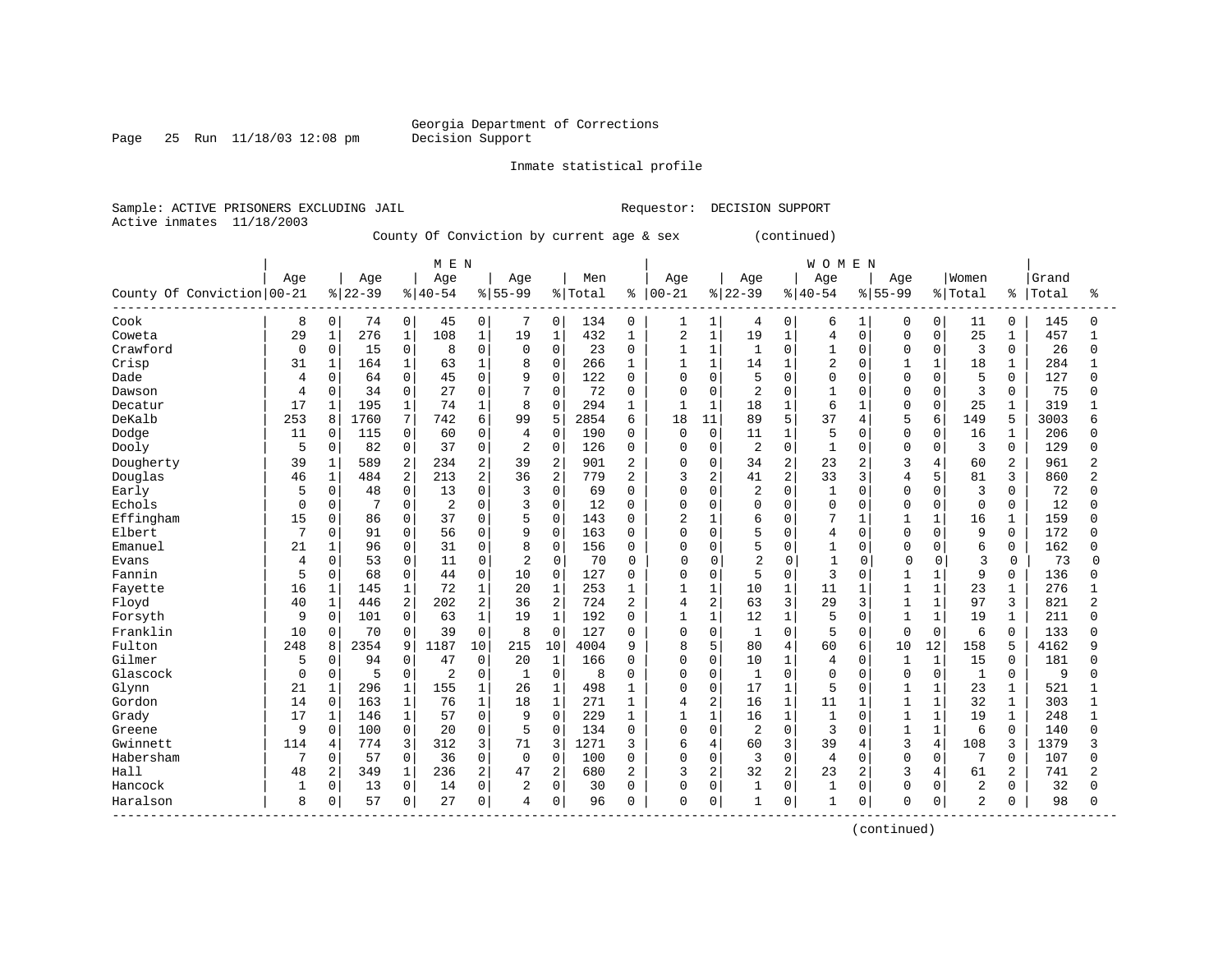Page 26 Run 11/18/03 12:08 pm Decision Support

Inmate statistical profile

Active inmates 11/18/2003

Sample: ACTIVE PRISONERS EXCLUDING JAIL **Requestor: DECISION SUPPORT** 

County Of Conviction by current age & sex (continued)

|                            |                |              |           |                     | M E N     |              |                |              |         |             |                |              |                |              | <b>WOMEN</b>   |              |               |                |                |              |       |              |
|----------------------------|----------------|--------------|-----------|---------------------|-----------|--------------|----------------|--------------|---------|-------------|----------------|--------------|----------------|--------------|----------------|--------------|---------------|----------------|----------------|--------------|-------|--------------|
|                            | Age            |              | Age       |                     | Age       |              | Age            |              | Men     |             | Age            |              | Age            |              | Age            |              | Age           |                | Women          |              | Grand |              |
| County Of Conviction 00-21 |                |              | $8 22-39$ |                     | $8 40-54$ |              | $8155 - 99$    |              | % Total | ి           | $ 00 - 21$     |              | $8 22-39$      |              | $8140 - 54$    |              | $8155 - 99$   |                | %   Total      | ႜၟ           | Total | ÷            |
| Harris                     | 7              | 0            | 59        | 0                   | 28        | 0            | 4              | 0            | 98      | $\mathbf 0$ | 0              | 0            | 3              | 0            | 0              | 0            | 0             | 0              | 3              | 0            | 101   | 0            |
| Hart                       | 5              | 0            | 57        | $\mathbf 0$         | 23        | $\mathbf 0$  | 5              | $\Omega$     | 90      | $\mathbf 0$ | $\mathbf 0$    | $\Omega$     | 4              | $\Omega$     | $\mathbf{1}$   | $\Omega$     | $\Omega$      | $\Omega$       | 5              | $\Omega$     | 95    | $\Omega$     |
| Heard                      | 1              | 0            | 24        | $\mathbf 0$         | 12        | $\mathbf 0$  | 8              | $\Omega$     | 45      | $\mathbf 0$ | 0              | 0            | 1              | 0            |                | $\Omega$     | $\Omega$      | $\Omega$       | $\overline{2}$ | $\Omega$     | 47    | 0            |
| Henry                      | 16             | $\mathbf{1}$ | 228       | $\mathbf 1$         | 105       | $\mathbf{1}$ | 17             | $\mathbf{1}$ | 366     | 1           | 0              | 0            | 18             | $\mathbf{1}$ | 5              | $\Omega$     | $\Omega$      | $\Omega$       | 23             | 1            | 389   |              |
| Houston                    | 41             | $\mathbf{1}$ | 280       | $\mathbf{1}$        | 147       | $\mathbf{1}$ | 9              | $\Omega$     | 477     | 1           | $\overline{2}$ | $\mathbf{1}$ | 23             | $\mathbf{1}$ | 14             | 1            | $\mathbf{1}$  | $\mathbf{1}$   | 40             | $\mathbf 1$  | 517   |              |
| Irwin                      | 6              | 0            | 51        | 0                   | 21        | 0            | 5              | $\Omega$     | 83      | 0           | $\mathbf{1}$   | $\mathbf{1}$ | $\Omega$       | 0            |                | $\Omega$     | $\cap$        | $\Omega$       | 2              | $\Omega$     | 85    | <sup>0</sup> |
| Jackson                    | 10             | 0            | 109       | $\mathbf 0$         | 84        | 1            | 16             | $\mathbf{1}$ | 219     | $\Omega$    | $\mathbf 0$    | $\Omega$     | 9              | $\Omega$     | 1              | $\Omega$     | $\mathcal{D}$ | $\overline{2}$ | 12             | <sup>0</sup> | 231   | O            |
| Jasper                     | 3              | 0            | 38        | $\mathbf 0$         | 12        | $\Omega$     | $\overline{c}$ | $\Omega$     | 55      | $\Omega$    | $\Omega$       | $\Omega$     | $\Omega$       | $\Omega$     | $\overline{2}$ | $\Omega$     | $\cap$        | $\Omega$       | $\overline{c}$ | $\Omega$     | 57    | ∩            |
| Jeff Davis                 | 3              | $\Omega$     | 37        | $\mathbf 0$         | 20        | 0            | 4              | $\Omega$     | 64      | $\Omega$    | 0              | $\cap$       | $\Omega$       | $\Omega$     | $\overline{2}$ | $\cap$       | $\cap$        | $\Omega$       | 2              | $\Omega$     | 66    | U            |
| Jefferson                  | 11             | 0            | 67        | 0                   | 22        | 0            | 5              | $\Omega$     | 105     | 0           | 0              | $\Omega$     | $\overline{2}$ | $\Omega$     |                | $\Omega$     | O             | $\Omega$       | 3              | $\Omega$     | 108   | <sup>0</sup> |
| Jenkins                    | 6              | 0            | 70        | 0                   | 22        | 0            | 5              | $\mathbf 0$  | 103     | 0           | 0              | $\Omega$     | $\overline{2}$ | 0            | $\overline{c}$ | $\Omega$     |               | $\Omega$       | $\overline{4}$ | 0            | 107   | O            |
| Johnson                    |                | 0            | 32        | 0                   | 12        | 0            | 3              | $\mathbf{0}$ | 48      | 0           | 0              | $\Omega$     | 2              | 0            | $\Omega$       | $\Omega$     | O             | $\Omega$       | $\overline{c}$ | $\Omega$     | 50    | <sup>0</sup> |
| Jones                      | 4              | 0            | 71        | $\mathbf 0$         | 25        | $\Omega$     | 5              | $\mathbf 0$  | 105     | $\Omega$    | 3              | 2            | 6              | $\Omega$     | 1              | $\Omega$     | $\Omega$      | $\Omega$       | 10             | $\Omega$     | 115   | $\Omega$     |
| Lamar                      | 2              | 0            | 49        | $\mathbf 0$         | 33        | $\Omega$     | 5              | $\Omega$     | 89      | $\Omega$    | $\Omega$       | $\Omega$     | $\mathbf{1}$   | $\Omega$     | $\overline{4}$ | $\Omega$     | $\cap$        | $\Omega$       | 5              | $\Omega$     | 94    | <sup>0</sup> |
| Lanier                     | 5              | 0            | 32        | $\mathbf 0$         |           | $\Omega$     | 4              | $\mathbf 0$  | 48      | $\mathbf 0$ | 0              | $\Omega$     | $\Omega$       | O            |                | $\Omega$     | O             | $\Omega$       | $\mathbf{1}$   | $\Omega$     | 49    | O            |
| Laurens                    | 6              | 0            | 158       | $\mathbf{1}$        | 65        | $\mathbf{1}$ | 6              | $\Omega$     | 235     | 1           | $\mathbf 0$    | $\Omega$     | 9              | $\Omega$     | 6              | $\mathbf{1}$ | $\cap$        | $\Omega$       | 15             | $\Omega$     | 250   |              |
| Lee                        | -1             | 0            | 35        | $\mathbf 0$         | 17        | $\Omega$     | 3              | $\Omega$     | 56      | $\Omega$    | $\Omega$       | $\Omega$     | $\overline{2}$ | $\Omega$     | $\mathbf{1}$   | $\Omega$     | $\Omega$      | $\Omega$       | 3              | $\Omega$     | 59    | <sup>0</sup> |
| Liberty                    | 13             | $\Omega$     | 165       | $\mathbf{1}$        | 47        | $\Omega$     | 11             | $\mathbf{1}$ | 236     | 1           | $\overline{a}$ | 1            | 7              | $\Omega$     | 5              | $\Omega$     | 1             |                | 15             | $\Omega$     | 251   |              |
| Lincoln                    | 3              | 0            | 22        | $\mathbf 0$         | 13        | 0            | $\overline{2}$ | $\mathbf 0$  | 40      | $\mathbf 0$ | 0              | $\Omega$     | $\mathbf 0$    | 0            | $\Omega$       | $\Omega$     | $\Omega$      | $\mathbf 0$    | $\mathbf 0$    | $\Omega$     | 40    | $\Omega$     |
| Long                       | 9              | 0            | 43        | 0                   | 15        | 0            | 2              | $\Omega$     | 69      | $\mathbf 0$ | 0              | $\Omega$     | 3              | 0            | $\mathbf{1}$   | $\cap$       | $\cap$        | $\Omega$       | $\overline{4}$ | $\Omega$     | 73    | <sup>0</sup> |
| Lowndes                    | 37             | $\mathbf{1}$ | 319       | $\mathbf{1}$        | 160       | 1            | 19             | $\mathbf{1}$ | 535     | 1           | $\mathbf 0$    | $\Omega$     | 16             | $\mathbf{1}$ | 14             | 1            | $\mathbf{1}$  |                | 31             | 1            | 566   | $\mathbf{1}$ |
| Lumpkin                    | 2              | 0            | 34        | 0                   | 19        | 0            | 9              | $\Omega$     | 64      | 0           | 0              | 0            | $\overline{2}$ | 0            |                | $\Omega$     | O             | $\Omega$       | $\overline{3}$ | $\Omega$     | 67    | 0            |
| Macon                      | 2              | 0            | 44        | 0                   | 20        | 0            | $\overline{4}$ | $\mathbf 0$  | 70      | 0           | $\mathbf 0$    | 0            | $\Omega$       | $\mathbf 0$  | $\overline{2}$ | $\Omega$     | $\cap$        | $\Omega$       | $\overline{2}$ | $\Omega$     | 72    | U            |
| Madison                    | 10             | $\Omega$     | 68        | $\mathbf 0$         | 21        | $\Omega$     | 11             | 1            | 110     | 0           | $\Omega$       | $\Omega$     | 6              | $\Omega$     | $\overline{c}$ | O            | U             | $\Omega$       | 8              | $\Omega$     | 118   | O            |
| Marion                     | $\overline{2}$ | $\Omega$     | 20        | $\mathbf 0$         | 12        | $\Omega$     | 3              | $\Omega$     | 37      | $\Omega$    | $\Omega$       | $\Omega$     | $\mathbf{1}$   | $\cap$       | $\mathbf{1}$   | $\cap$       |               |                | $\overline{3}$ | $\Omega$     | 40    | U            |
| McDuffie                   | 12             | $\mathbf 0$  | 114       | $\mathsf{O}\xspace$ | 53        | 0            | 13             | $\mathbf{1}$ | 192     | $\Omega$    | 1              | -1           | $\overline{4}$ | $\Omega$     |                | $\Omega$     | $\cap$        | $\Omega$       | 6              | $\Omega$     | 198   | <sup>0</sup> |
| McIntosh                   | $\overline{2}$ | 0            | 37        | $\mathbf 0$         | 28        | $\mathbf 0$  | 3              | $\Omega$     | 70      | $\Omega$    | $\mathbf 0$    | 0            | $\mathbf 0$    | $\Omega$     | $\Omega$       | $\Omega$     | O             | $\Omega$       | $\mathbf 0$    | $\Omega$     | 70    | <sup>0</sup> |
| Meriwether                 | 13             | $\mathbf 0$  | 123       | $\mathsf 0$         | 58        | 0            | 16             | $\mathbf 1$  | 210     | $\Omega$    | 3              | 2            | 12             | $\mathbf{1}$ | $\overline{4}$ | $\Omega$     |               |                | 20             | 1            | 230   | O            |
| Miller                     | $\mathbf{1}$   | 0            | 17        | $\mathbf 0$         | 7         | 0            | 1              | $\Omega$     | 26      | 0           | 0              | $\mathbf 0$  | $\overline{2}$ | $\Omega$     | $\Omega$       | $\Omega$     | $\Omega$      | $\Omega$       | 2              | $\Omega$     | 28    | U            |
| Mitchell                   | 13             | 0            | 130       | $\mathbf 0$         | 59        | 0            | 6              | $\mathbf{0}$ | 208     | 0           | 1              | 1            | 8              | 0            | 5              | $\Omega$     | O             | $\Omega$       | 14             | $\Omega$     | 222   | O            |
| Monroe                     |                | 0            | 63        | 0                   | 51        | 0            | 6              | $\Omega$     | 127     | 0           | $\mathbf 0$    | $\Omega$     | 4              | $\Omega$     | 3              | $\Omega$     | $\cap$        | $\Omega$       | 7              | <sup>0</sup> | 134   | O            |
| Montgomery                 | 4              | 0            | 27        | $\Omega$            | 11        | $\Omega$     | 3              | $\Omega$     | 45      | $\Omega$    | $\Omega$       | $\Omega$     | $\Omega$       | $\Omega$     | $\overline{c}$ | $\Omega$     | $\cap$        | $\cap$         | $\overline{c}$ | $\Omega$     | 47    | U            |
| Morgan                     | 6              | 0            | 71        | $\mathbf 0$         | 23        | $\mathbf 0$  | 7              | $\mathbf 0$  | 107     | $\mathbf 0$ | $\mathbf 0$    | $\Omega$     | 7              | $\Omega$     | $\mathbf{1}$   | 0            | $\Omega$      | $\Omega$       | 8              | 0            | 115   | N            |
| Murray                     | 12             | 0            | 91        | 0                   | 37        | 0            | 15             | $\mathbf{1}$ | 155     | 0           | 1              | 1            | 7              | 0            | $\overline{2}$ | 0            | 0             | $\Omega$       | 10             | $\Omega$     | 165   | O            |
| Muscogee<br>. <u>.</u>     | 126            | 4            | 866       | 3                   | 440       | 4            | 57             | 3            | 1489    | 3           | 5              | 3            | 69             | 4            | 31             | 3            | $\mathbf{1}$  | $\mathbf{1}$   | 106            | 3            | 1595  | 3            |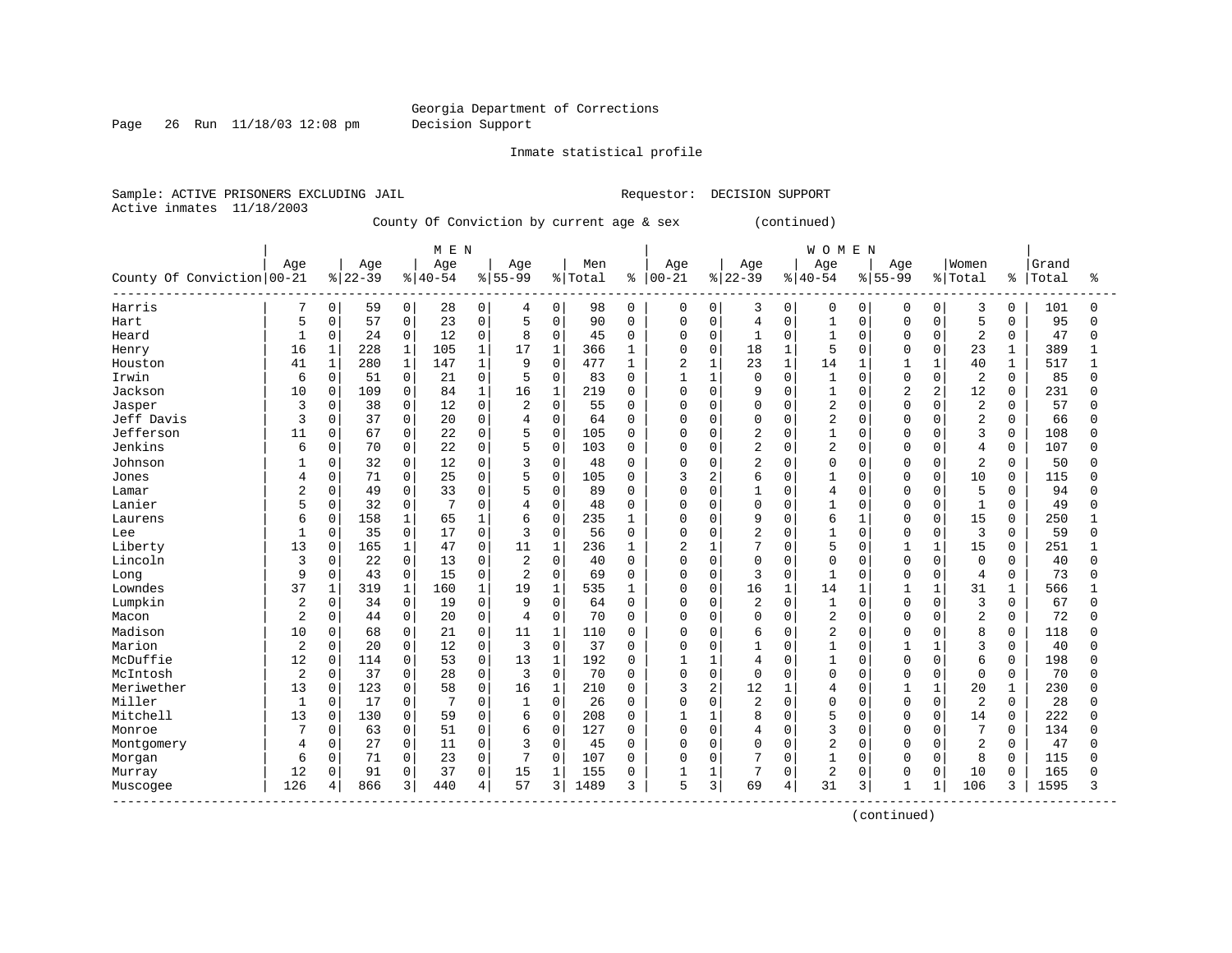Page 27 Run 11/18/03 12:08 pm Decision Support

Inmate statistical profile

Sample: ACTIVE PRISONERS EXCLUDING JAIL **Requestor: DECISION SUPPORT** Active inmates 11/18/2003

County Of Conviction by current age & sex (continued)

|                            |              |              |                |                | M E N       |                |                |              |         |             |                |              |                |              | <b>WOMEN</b>   |              |                |                |                |          |       |                |
|----------------------------|--------------|--------------|----------------|----------------|-------------|----------------|----------------|--------------|---------|-------------|----------------|--------------|----------------|--------------|----------------|--------------|----------------|----------------|----------------|----------|-------|----------------|
|                            | Age          |              | Age            |                | Age         |                | Age            |              | Men     |             | Age            |              | Age            |              | Age            |              | Age            |                | Women          |          | Grand |                |
| County Of Conviction 00-21 |              |              | $ 22-39$       |                | $8140 - 54$ |                | $8155 - 99$    |              | % Total |             | $8   00 - 21$  |              | $8 22-39$      |              | $8140 - 54$    |              | $8155 - 99$    |                | %   Total      | ႜၟ       | Total | ÷              |
| Newton                     | 11           | 0            | 232            | 1              | 116         | 1              | 19             | $\mathbf{1}$ | 378     | 1           | 2              | $\mathbf{1}$ | 12             | $\mathbf{1}$ | 10             |              | 1              | 1              | 25             | 1        | 403   |                |
| Oconee                     | $\mathbf{1}$ | 0            | 41             | $\mathbf 0$    | 16          | $\mathbf 0$    | 3              | $\mathbf 0$  | 61      | $\Omega$    | $\mathbf 0$    | $\Omega$     | 3              | $\Omega$     | $\mathbf{1}$   | $\Omega$     | $\Omega$       | $\Omega$       | $\overline{4}$ | $\Omega$ | 65    | $\Omega$       |
| Oglethorpe                 | 4            | $\mathbf 0$  | 43             | $\mathbf 0$    | 17          | $\Omega$       | 2              | $\mathbf 0$  | 66      | $\mathbf 0$ | $\mathbf 0$    | 0            | 3              | $\Omega$     | $\mathbf{1}$   | $\Omega$     | $\Omega$       | $\Omega$       | $\overline{4}$ | $\Omega$ | 70    | 0              |
| Paulding                   | 19           | $\mathbf{1}$ | 90             | $\mathbf 0$    | 71          | $\mathbf{1}$   | 8              | $\mathbf 0$  | 188     | $\Omega$    | $\Omega$       | $\Omega$     | 7              | $\Omega$     | 5              | 0            | $\mathbf{1}$   | $\mathbf{1}$   | 13             | $\Omega$ | 201   | O              |
| Peach                      | 4            | $\mathbf 0$  | 51             | $\mathbf 0$    | 32          | $\Omega$       | $\overline{2}$ | $\mathbf 0$  | 89      | $\Omega$    | $\Omega$       | 0            | $\overline{2}$ | $\Omega$     | $\mathbf{1}$   | $\Omega$     | $\cap$         | $\Omega$       | $\overline{3}$ | $\Omega$ | 92    | <sup>0</sup>   |
| Pickens                    | 4            | 0            | 55             | $\mathbf 0$    | 33          | $\Omega$       | 6              | $\Omega$     | 98      | $\mathbf 0$ | $\mathbf 0$    | 0            | $\overline{2}$ | $\Omega$     | $\overline{2}$ | $\Omega$     | $\cap$         | $\Omega$       | $\overline{4}$ | 0        | 102   | <sup>0</sup>   |
| Pierce                     | κ            | $\Omega$     | 35             | $\mathbf 0$    | 16          | $\Omega$       | 3              | $\Omega$     | 57      | $\Omega$    | $\Omega$       | 0            | $\Omega$       | $\Omega$     | $\Omega$       | $\Omega$     | $\cap$         |                | $\mathbf 0$    | $\Omega$ | 57    | <sup>0</sup>   |
| Pike                       | 5            | $\Omega$     | 15             | $\mathbf 0$    | 11          | $\Omega$       | 4              | $\Omega$     | 35      | $\Omega$    | $\Omega$       | $\Omega$     | $\Omega$       | $\Omega$     | 3              | $\cap$       | $\cap$         | $\cap$         | 3              | $\Omega$ | 38    | U              |
| Polk                       | 10           | $\mathbf 0$  | 97             | $\mathbf 0$    | 43          | $\Omega$       | 9              | $\Omega$     | 159     | $\Omega$    | $\Omega$       | $\Omega$     | 7              | $\Omega$     | $\mathbf{1}$   | $\cap$       | $\Omega$       | $\Omega$       | 8              | $\Omega$ | 167   | U              |
| Pulaski                    | 10           | $\mathbf 0$  | 65             | $\mathbf 0$    | 22          | $\Omega$       | $\overline{4}$ | $\mathbf 0$  | 101     | 0           | $\Omega$       | $\Omega$     | 8              | $\Omega$     | 5              | $\Omega$     | $\Omega$       | $\Omega$       | 13             | $\Omega$ | 114   | U              |
| Putnam                     | 9            | 0            | 77             | $\mathbf 0$    | 44          | $\mathbf 0$    | 8              | $\mathbf 0$  | 138     | 0           | $\Omega$       | $\Omega$     | $\overline{c}$ | $\mathbf 0$  | 5              | $\Omega$     | $\Omega$       | $\Omega$       | 7              | 0        | 145   | U              |
| Ouitman                    | O            | 0            | 8              | $\mathbf 0$    | $\mathbf 0$ | $\mathbf 0$    | 0              | $\mathbf 0$  | 8       | 0           | $\Omega$       | 0            | $\mathbf 0$    | $\mathbf 0$  | $\mathbf{1}$   | $\Omega$     | O              | $\Omega$       | $\mathbf{1}$   | $\Omega$ | 9     | O              |
| Rabun                      | 4            | 0            | 27             | $\mathbf 0$    | 16          | $\Omega$       | $\overline{2}$ | $\Omega$     | 49      | $\Omega$    | $\Omega$       | 0            | $\mathbf{1}$   | $\Omega$     | $\overline{2}$ | $\Omega$     | $\cap$         | $\Omega$       | 3              | $\Omega$ | 52    | <sup>0</sup>   |
| Randolph                   | 9            | $\Omega$     | 34             | $\Omega$       | 15          | $\Omega$       | $\overline{4}$ | $\Omega$     | 62      | $\Omega$    | $\Omega$       | $\Omega$     | $\mathbf{1}$   | $\Omega$     | $\overline{c}$ | O            | -1             | $\mathbf{1}$   | $\overline{4}$ | $\Omega$ | 66    | <sup>0</sup>   |
| Richmond                   | 155          | 5            | 1118           | $\overline{4}$ | 482         | $\overline{4}$ | 72             | 3            | 1827    | 4           | $\overline{4}$ | 2            | 87             | 5            | 43             | 4            | 3              | $\overline{4}$ | 137            | 4        | 1964  | 4              |
| Rockdale                   | 27           | $\mathbf 1$  | 183            | $\mathbf{1}$   | 109         | $\mathbf{1}$   | 14             | $\mathbf{1}$ | 333     | 1           | $\overline{2}$ | $\mathbf{1}$ | 22             | $\mathbf{1}$ | 6              | $\mathbf{1}$ | $\Omega$       | $\Omega$       | 30             | 1        | 363   |                |
| Schley                     | 1            | $\Omega$     | 14             | $\mathbf 0$    | 4           | $\Omega$       | $\mathbf{1}$   | $\Omega$     | 20      | $\Omega$    | $\Omega$       | $\Omega$     | $\Omega$       | $\Omega$     | $\Omega$       | $\Omega$     | $\Omega$       | $\Omega$       | $\Omega$       | $\Omega$ | 20    | 0              |
| Screven                    | 13           | $\Omega$     | 97             | $\Omega$       | 37          | $\Omega$       | 5              | $\Omega$     | 152     | $\Omega$    | $\overline{2}$ | $\mathbf{1}$ | 6              | $\Omega$     | $\overline{2}$ | $\Omega$     | $\Omega$       | $\Omega$       | 10             | $\Omega$ | 162   | U              |
| Seminole                   | 5            | $\mathbf 0$  | 43             | $\mathbf 0$    | 22          | $\mathbf 0$    | 6              | $\mathbf 0$  | 76      | 0           | $\mathbf 0$    | 0            | $\overline{4}$ | $\mathbf 0$  | 3              | $\Omega$     | $\Omega$       | $\mathbf 0$    | $\overline{7}$ | 0        | 83    | $\Omega$       |
| Spalding                   | 56           | 2            | 422            | 2              | 165         | $\mathbf{1}$   | 31             | $\mathbf{1}$ | 674     | 2           | 3              | 2            | 31             | 2            | 18             | 2            | $\overline{c}$ | 2              | 54             | 2        | 728   | 2              |
| Stephens                   | 9            | 0            | 86             | $\mathbf 0$    | 36          | $\Omega$       | 8              | $\Omega$     | 139     | $\Omega$    | $\Omega$       | $\Omega$     | 8              | $\Omega$     | 1              | $\Omega$     | $\Omega$       | $\Omega$       | 9              | $\Omega$ | 148   | $\Omega$       |
| Stewart                    | 3            | 0            | 19             | $\mathbf 0$    |             | $\Omega$       | 2              | $\Omega$     | 31      | $\Omega$    | $\Omega$       | $\Omega$     | $\overline{2}$ | $\Omega$     | $\overline{c}$ | $\Omega$     | $\Omega$       | $\Omega$       | $\overline{4}$ | $\Omega$ | 35    | O              |
| Sumter                     | 21           | $\mathbf{1}$ | 117            | 0              | 53          | $\mathbf 0$    | 5              | $\mathbf 0$  | 196     | $\Omega$    | $\overline{2}$ | $\mathbf{1}$ | 5              | $\mathbf 0$  | $\overline{4}$ | $\Omega$     | $\cap$         | $\Omega$       | 11             | $\Omega$ | 207   | U              |
| Talbot                     | 5            | $\mathbf 0$  | 23             | $\Omega$       | 9           | $\Omega$       | $\mathbf{1}$   | $\Omega$     | 38      | $\Omega$    | $\Omega$       | $\Omega$     | $\Omega$       | $\Omega$     | 3              | $\Omega$     | $\Omega$       | $\Omega$       | 3              | $\Omega$ | 41    | ∩              |
| Taliaferro                 | U            | $\Omega$     | $\overline{4}$ | $\mathbf 0$    | 3           | $\Omega$       | $\overline{a}$ | $\Omega$     | 9       | $\Omega$    | $\Omega$       | <sup>0</sup> | $\Omega$       | 0            | $\mathbf{1}$   | $\cap$       | $\Omega$       | $\Omega$       | $\mathbf{1}$   | $\Omega$ | 10    | $\Omega$       |
| Tattnall                   |              | 0            | 64             | $\mathbf 0$    | 29          | $\Omega$       | 8              | $\mathbf 0$  | 102     | 0           | $\Omega$       | $\Omega$     | 3              | $\mathbf 0$  | 6              | 1            | U              | $\Omega$       | 9              | 0        | 111   | $\Omega$       |
| Taylor                     |              | $\mathbf 0$  | 47             | $\mathbf 0$    | 23          | $\Omega$       | $\mathbf{1}$   | $\mathbf 0$  | 78      | $\Omega$    | $\Omega$       | $\Omega$     | 5              | $\Omega$     | $\Omega$       | $\Omega$     | $\Omega$       | $\Omega$       | 5              | $\Omega$ | 83    | <sup>0</sup>   |
| Telfair                    | 9            | 0            | 83             | $\mathbf 0$    | 37          | $\Omega$       | $\overline{2}$ | $\Omega$     | 131     | $\Omega$    | $\Omega$       | 0            | $\overline{7}$ | $\Omega$     | 6              | $\mathbf{1}$ | $\Omega$       | $\Omega$       | 13             | $\Omega$ | 144   | <sup>0</sup>   |
| Terrell                    | 3            | $\mathbf 0$  | 58             | $\mathbf 0$    | 20          | $\Omega$       | 3              | $\Omega$     | 84      | $\Omega$    | 1              | 1            | 3              | $\Omega$     | $\Omega$       | $\Omega$     | $\Omega$       | $\Omega$       | $\overline{4}$ | $\Omega$ | 88    | 0              |
| Thomas                     | 28           | $\mathbf 1$  | 187            | 1              | 93          | $\mathbf{1}$   | 11             | $\mathbf{1}$ | 319     | 1           | $\mathbf 0$    | 0            | 18             | $\mathbf{1}$ |                |              | $\Omega$       | $\Omega$       | 25             | 1        | 344   |                |
| Tift                       | 19           | $\mathbf 1$  | 191            | 1              | 102         | 1              | 14             | $\mathbf{1}$ | 326     | 1           | $\overline{2}$ | $\mathbf{1}$ | 8              | $\Omega$     | 10             | 1            |                |                | 21             | 1        | 347   |                |
| Toombs                     | 39           | $\mathbf{1}$ | 180            | $\mathbf{1}$   | 58          | $\Omega$       | 8              | $\Omega$     | 285     | 1           | $\mathbf{1}$   | $\mathbf{1}$ | 18             | $\mathbf{1}$ | 5              | $\Omega$     | $\Omega$       | $\Omega$       | 24             | 1        | 309   | 1              |
| Towns                      | 1            | $\mathbf 0$  | 8              | $\mathbf 0$    | 6           | $\mathbf 0$    | $\overline{2}$ | $\Omega$     | 17      | 0           | $\mathbf 0$    | $\Omega$     | $\overline{c}$ | $\Omega$     | $\Omega$       | $\Omega$     | $\Omega$       | $\Omega$       | 2              | $\Omega$ | 19    | $\Omega$       |
| Treutlen                   | 2            | 0            | 20             | $\mathbf 0$    | 15          | $\mathbf 0$    | 0              | $\mathbf 0$  | 37      | 0           | 0              | 0            | $\Omega$       | $\Omega$     | $\mathbf{1}$   | $\Omega$     | $\Omega$       | $\Omega$       | $\mathbf 1$    | $\Omega$ | 38    | 0              |
| Troup<br>----------------- | 48           | 2            | 423            | 2              | 170         | 1              | 28             | $\mathbf{1}$ | 669     | 2           | $\mathbf{1}$   | 1            | 31             | 2            | 11             | 1            | $\mathbf{1}$   | $\mathbf{1}$   | 44             |          | 713   | $\overline{2}$ |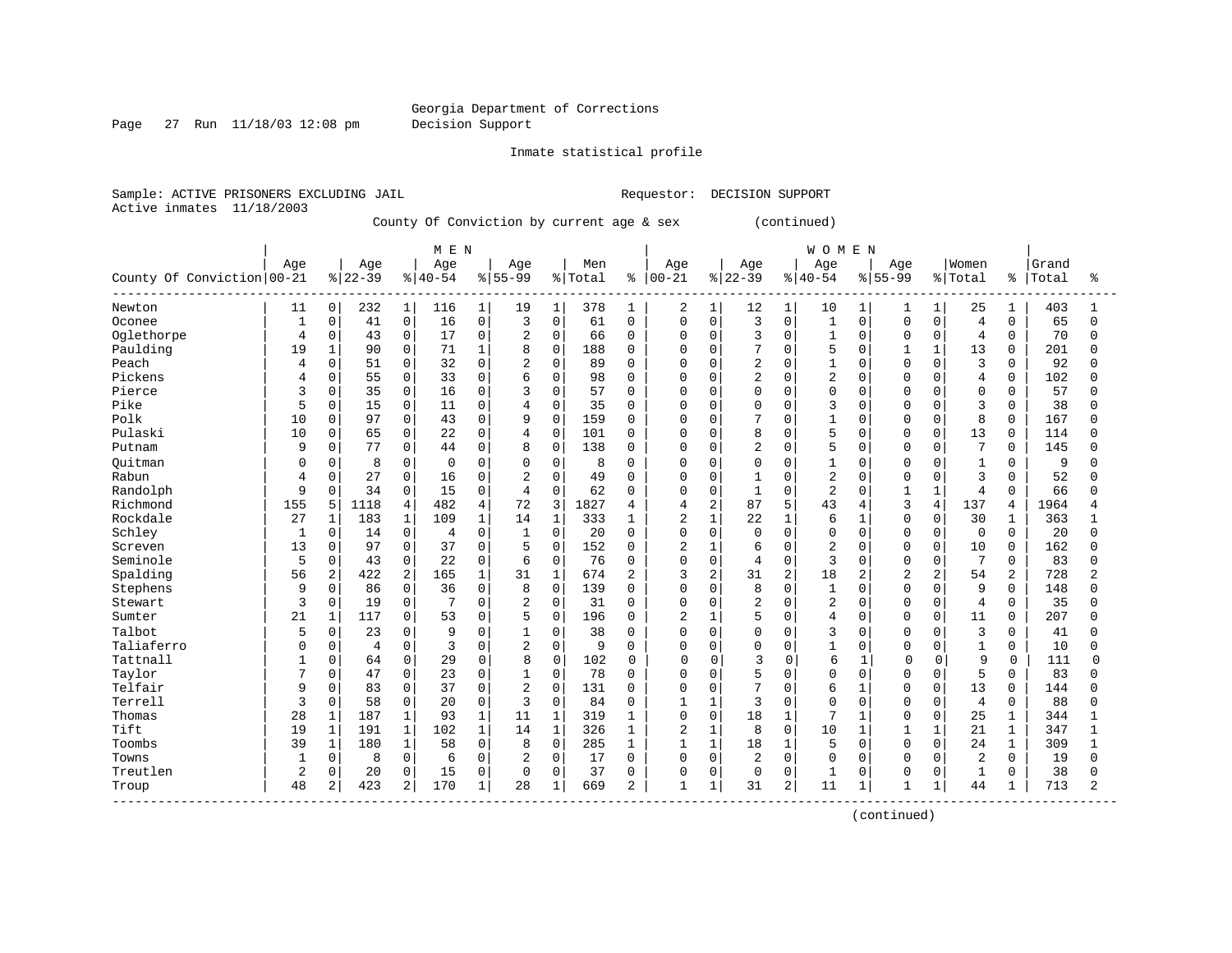Page 28 Run 11/18/03 12:08 pm Decision Support

Inmate statistical profile

Sample: ACTIVE PRISONERS EXCLUDING JAIL **Requestor: DECISION SUPPORT** Active inmates 11/18/2003 County Of Conviction by current age & sex (continued)

|                            |      |              |           |              | M E N                   |                |                |              |                    |              |                |        |                |                | <b>WOMEN</b>   |      |           |              |                |          |           |      |
|----------------------------|------|--------------|-----------|--------------|-------------------------|----------------|----------------|--------------|--------------------|--------------|----------------|--------|----------------|----------------|----------------|------|-----------|--------------|----------------|----------|-----------|------|
|                            | Age  |              | Age       |              | Age                     |                | Age            |              | Men                |              | Age            |        | Age            |                | Age            |      | Age       |              | Women          |          | Grand     |      |
| County Of Conviction 00-21 |      |              | $ 22-39 $ |              | $ 40-54 $               |                | $ 55-99 $      |              | % Total            | ៖            | $ 00 - 21$     |        | $ 22-39$       |                | $8140 - 54$    |      | $8 55-99$ |              | % Total        | ៖        | Total     | °≈   |
| Turner                     | 4    | 0            | 44        | 0            | 20                      | $\Omega$       | 6              | 0            | 74                 | $\Omega$     | 0              | 0      |                | $\overline{0}$ |                | 0    | 0         | $\Omega$     | 2              | 0        | 76        |      |
| Twiggs                     |      | 0            | 29        | $\mathbf 0$  | 14                      | O              | 3              | $\mathbf 0$  | 50                 | $\Omega$     | $\Omega$       |        |                | O              | O              |      |           |              |                | O        | 51        |      |
| Union                      |      | $\Omega$     | 25        | $\Omega$     | 15                      | $\Omega$       |                | $\Omega$     | 51                 | $\Omega$     | $\overline{a}$ |        | $\Omega$       | 0              |                |      | $\Omega$  | $\Omega$     | 3              | $\Omega$ | 54        |      |
| Upson                      | 19   | 1            | 101       | $\Omega$     | 50                      |                | 15             | $\mathbf{1}$ | 185                | $\Omega$     | $\Omega$       |        | 6              |                | $\overline{2}$ |      |           | $\Omega$     | 8              | $\Omega$ | 193       |      |
| Walker                     | 11   | $\Omega$     | 183       | $\mathbf{1}$ | 82                      |                | 23             | $\mathbf{1}$ | 299                |              | 1              |        | 15             |                | $\mathsf{R}$   |      | n         | $\Omega$     | 24             |          | 323       |      |
| Walton                     | 15   | $\Omega$     | 166       | $\mathbf 1$  | 100                     |                | 11             | $\mathbf{1}$ | 292                |              | $\Omega$       |        | 16             |                |                |      |           | 4            | 24             |          | 316       |      |
| Ware                       | 21   |              | 217       |              | 116                     |                | 19             | $\mathbf{1}$ | 373                |              |                |        | 21             |                |                |      |           | $\Omega$     | 29             |          | 402       |      |
| Warren                     | 2    | 0            | 25        | $\Omega$     | 16                      |                | 3              | $\Omega$     | 46                 | <sup>0</sup> | $\Omega$       |        |                | U              |                |      | n         |              | $\overline{2}$ | $\Omega$ | 48        |      |
| Washington                 | 11   | 0            | 68        | $\mathbf 0$  | 28                      |                | 3              | $\mathbf 0$  | 110                | $\Omega$     | $\Omega$       |        | 7              | O              | $\overline{2}$ |      |           | <sup>0</sup> | 9              | $\Omega$ | 119       |      |
| Wayne                      | 11   | $\Omega$     | 96        | $\mathbf 0$  | 33                      | ∩              | 4              | $\Omega$     | 144                | $\Omega$     | 1              |        | 4              | U              | 5              |      |           | $\mathbf{1}$ | 11             | $\Omega$ | 155       |      |
| Webster                    |      | $\Omega$     | 6         | $\mathbf 0$  |                         |                | O              | $\Omega$     | 9                  | $\Omega$     | $\Omega$       |        | 0              | 0              | $\Omega$       |      | U         | $\Omega$     | $\Omega$       | 0        | 9         |      |
| Wheeler                    |      | <sup>0</sup> | 22        | $\Omega$     | 13                      |                |                | $\mathbf 0$  | 42                 | <sup>0</sup> | <sup>0</sup>   |        |                |                | U              |      |           |              | 2              | n        | 44        |      |
| White                      |      | $\Omega$     | 45        | $\Omega$     | 16                      | ∩              | $\overline{a}$ | $\Omega$     | 68                 | $\Omega$     |                |        | $\overline{c}$ | 0              |                |      |           | $\Omega$     | $\overline{4}$ | 0        | 72        |      |
| Whitfield                  | 34   |              | 381       |              | 212                     | $\overline{2}$ | 40             | 2            | 667                |              | 7              |        | 56             | 3              | 19             |      |           |              | 83             | 3        | 750       |      |
| Wilcox                     |      | $\Omega$     | 25        | $\mathbf 0$  | 17                      | $\cap$         | 4              | $\mathbf 0$  | 51                 | $\Omega$     |                |        | $\overline{c}$ | 0              | $\Omega$       |      | $\Omega$  | $\Omega$     | 3              | 0        | 54        |      |
| Wilkes                     |      | $\Omega$     | 38        | $\mathbf 0$  | 22                      |                | 5              | $\mathbf 0$  | 70                 | $\Omega$     |                |        | $\overline{2}$ | $\Omega$       | $\overline{2}$ |      |           | $\Omega$     | 5              | 0        | 75        |      |
| Wilkinson                  | 2    | 0            | 32        | $\mathbf 0$  | 12                      | $\Omega$       | 2              | $\mathbf 0$  | 48                 | $\Omega$     | 0              | $\cap$ | 3              | $\Omega$       |                | O    | O         | $\cap$       | 4              | 0        | 52        |      |
| Worth                      | 4    | 0            | 86        | $\mathbf 0$  | 42                      | 0              | 6              | 0            | 138                | $\Omega$     | $\mathbf 0$    |        | 6              |                | $\overline{1}$ |      | $\Omega$  | 0            | 7              | 0        | 145       |      |
| Total reported             | 3189 |              |           |              | 100 26501 100 12386 100 |                |                |              | 2099 100 44175 100 |              | 169 100        |        | 1903 100       |                | 1001 100       |      | 83 100    |              | 3156 100       |          | 47331 100 |      |
| Percent reported           |      | 99.6         |           | 99.9         |                         | 99.9           |                | 100.0        |                    | 99.9         |                | 98.8   |                | 99.4           |                | 99.1 |           | 100.0        |                | 99.3     |           | 99.8 |
| Not reported               | 12   |              | 27        |              | 17                      |                | $\Omega$       |              | 56                 |              | 2              |        | 12             |                | 9              |      | 0         |              | 23             |          | 79        |      |
| Total                      | 3201 |              | 26528     |              | 12403                   |                | 2099           |              | 44231              |              | 171            |        | 1915           |                | 1010           |      | 83        |              | 3179           |          | 47410     |      |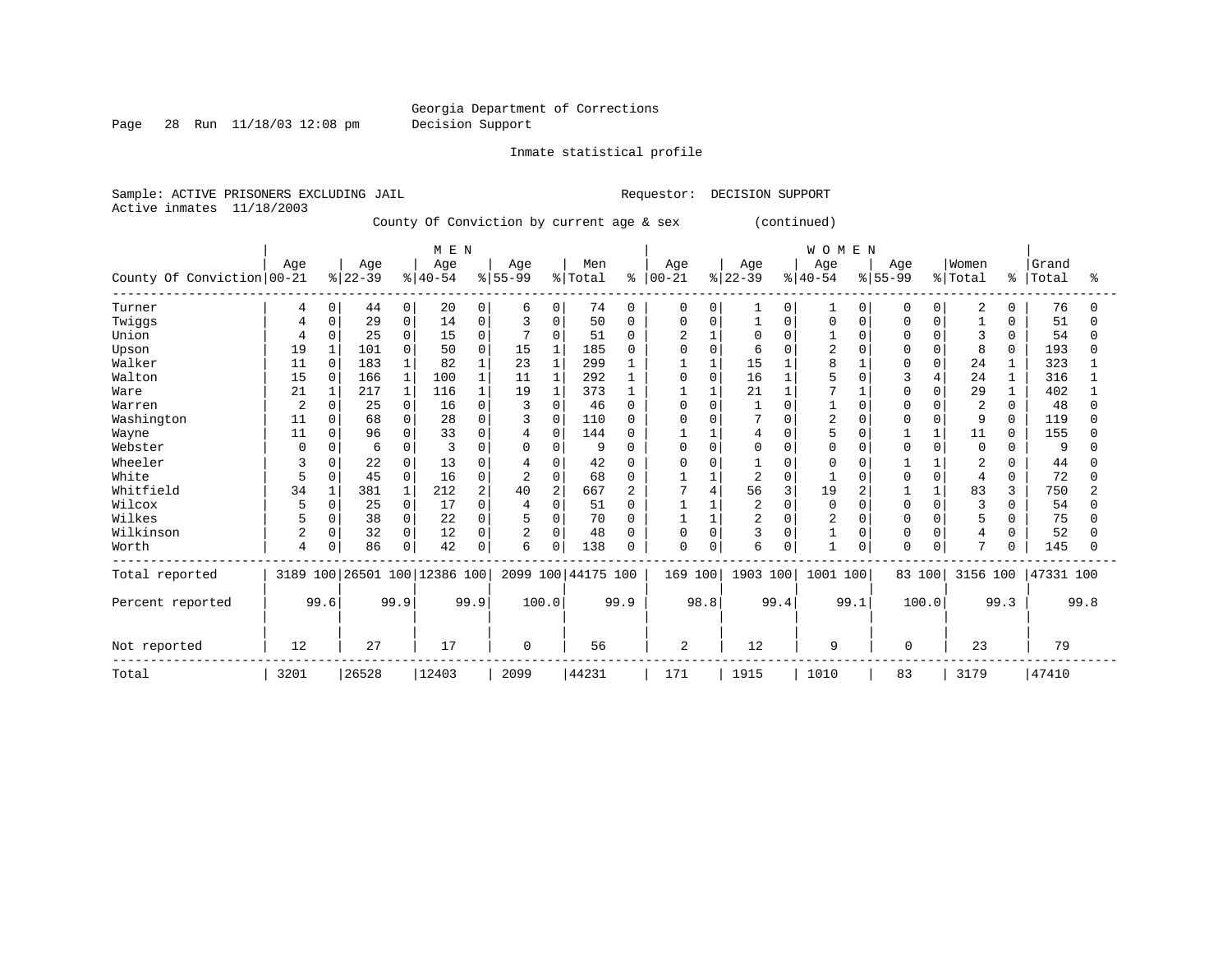Page 29 Run 11/18/03 12:08 pm Decision Support

#### Inmate statistical profile

Sample: ACTIVE PRISONERS EXCLUDING JAIL **Requestor: DECISION SUPPORT** Active inmates 11/18/2003

Circ Of Conviction by current age & sex

|                    |           |                |          |                | M E N     |                |           |                |         |                |                |                |          |                | W O M E N |                |                |                |         |                |       |                |
|--------------------|-----------|----------------|----------|----------------|-----------|----------------|-----------|----------------|---------|----------------|----------------|----------------|----------|----------------|-----------|----------------|----------------|----------------|---------|----------------|-------|----------------|
|                    | Age       |                | Age      |                | Age       |                | Age       |                | Men     |                | Age            |                | Age      |                | Age       |                | Age            |                | Women   |                | Grand |                |
| Circ Of Conviction | $00 - 21$ |                | $ 22-39$ |                | $8 40-54$ |                | $8 55-99$ |                | % Total | ႜ              | $00 - 21$      |                | $ 22-39$ |                | $8 40-54$ |                | $8 55-99$      |                | % Total | ႜ              | Total | ⊱              |
| Alapaha            | 21        | $\mathbf{1}$   | 216      | $\mathbf{1}$   | 102       | 1              | 20        | $\mathbf{1}$   | 359     | 1              | 2              | $\mathbf{1}$   | 13       | $\mathbf{1}$   | 10        | 1              | 0              | $\Omega$       | 25      | 1              | 384   | 1              |
| Alcovy             | 26        | $\mathbf{1}$   | 398      | $\overline{c}$ | 216       | $\overline{a}$ | 30        | $\mathbf{1}$   | 670     | 2              | $\overline{2}$ | $\mathbf{1}$   | 28       | $\mathbf{1}$   | 15        | $\mathbf 1$    | $\overline{4}$ | 5              | 49      | 2              | 719   | $\overline{2}$ |
| Atlanta            | 248       | 8              | 2354     | 9              | 1187      | 10             | 215       | 10             | 4004    | 9              | 8              | 5              | 80       | 4              | 60        | 6              | 10             | 12             | 158     | 5              | 4162  | 9              |
| Atlantic           | 32        | $\mathbf{1}$   | 402      | $\overline{2}$ | 157       | $\mathbf{1}$   | 32        | $\overline{2}$ | 623     | 1              | $\overline{2}$ | $\mathbf{1}$   | 17       | $\mathbf{1}$   | 14        |                | $\overline{c}$ | $\overline{2}$ | 35      |                | 658   |                |
| Augusta            | 194       | 6              | 1387     | 5              | 601       | 5              | 89        | $\overline{4}$ | 2271    | 5              | 5              | 3              | 104      | 5              | 59        | 6              | 5              | 6              | 173     | 5              | 2444  | 5              |
| Blue Ridge         | 25        | $\mathbf{1}$   | 275      | 1              | 172       | $\mathbf{1}$   | 30        | $\mathbf{1}$   | 502     | $\mathbf{1}$   | $\overline{4}$ | 2              | 32       | 2              | 20        | $\overline{2}$ | $\mathbf{1}$   |                | 57      | 2              | 559   |                |
| Brunswick          | 40        | $\mathbf{1}$   | 538      | $\overline{c}$ | 260       | $\overline{2}$ | 44        | 2              | 882     | 2              | $\mathbf{1}$   | $\mathbf{1}$   | 30       | 2              | 14        | 1              | 3              | $\overline{4}$ | 48      | $\overline{2}$ | 930   | 2              |
| Chattahoochee      | 150       | 5              | 1031     | $\overline{4}$ | 518       | $\overline{4}$ | 66        | 3              | 1765    | 4              | 5              | 3              | 78       | 4              | 35        | 3              | $\overline{2}$ | $\overline{a}$ | 120     | 4              | 1885  | 4              |
| Cherokee           | 38        | 1              | 393      | 1              | 194       | 2              | 57        | 3              | 682     | 2              | 7              | 4              | 48       | 3              | 23        | 2              | $\mathbf{1}$   |                | 79      | 3              | 761   | 2              |
| Clayton            | 189       | 6              | 1037     | 4              | 409       | 3              | 55        | 3              | 1690    | 4              | 16             | 9              | 100      | 5              | 50        | 5              | $\mathbf{1}$   | $\mathbf{1}$   | 167     | 5              | 1857  | Δ              |
| Cobb               | 183       | 6              | 1250     | 5              | 656       | 5              | 85        | $\overline{4}$ | 2174    | 5              | 9              | 5              | 125      | 7              | 68        | 7              | $\mathbf{1}$   | $\mathbf{1}$   | 203     | 6              | 2377  | 5              |
| Conasauga          | 46        | $\mathbf 1$    | 472      | $\overline{a}$ | 249       | $\overline{2}$ | 55        | 3              | 822     | 2              | 8              | 5              | 63       | 3              | 21        | $\overline{a}$ | 1              | $\mathbf{1}$   | 93      | 3              | 915   | 2              |
| Cordele            | 55        | $\overline{c}$ | 383      | $\mathbf 1$    | 183       | $\mathbf{1}$   | 24        | $\mathbf{1}$   | 645     | $\mathbf{1}$   | $\overline{4}$ | 2              | 30       | 2              | 7         |                | 1              | $\mathbf{1}$   | 42      | $\mathbf{1}$   | 687   |                |
| Coweta             | 121       | $\overline{4}$ | 1152     | $\overline{4}$ | 489       | $\overline{4}$ | 108       | 5              | 1870    | 4              | 7              | 4              | 102      | 5              | 36        | 4              | 3              | $\overline{4}$ | 148     | 5              | 2018  | 4              |
| Dougherty          | 39        | $\mathbf 1$    | 589      | $\overline{2}$ | 234       | 2              | 39        | $\overline{a}$ | 901     | 2              | $\mathbf 0$    | 0              | 34       | 2              | 23        | 2              | $\mathbf{3}$   | $\overline{4}$ | 60      | 2              | 961   | 2              |
| Dublin             | 13        | $\mathbf 0$    | 239      | $\mathbf 1$    | 106       | $\mathbf{1}$   | 12        | $\mathbf{1}$   | 370     | 1              | $\mathbf 0$    | 0              | 12       | 1              | 7         | 1              | $\Omega$       | $\Omega$       | 19      |                | 389   |                |
| Eastern            | 225       | 7              | 1333     | 5              | 534       | $\overline{4}$ | 74        | $\overline{4}$ | 2166    | 5              | 12             | 7              | 94       | 5              | 46        | 5              | $\Omega$       | $\Omega$       | 152     | 5              | 2318  | 5              |
| Flint              | 16        | $\mathbf{1}$   | 228      | $\mathbf{1}$   | 105       | $\mathbf{1}$   | 17        | $\mathbf{1}$   | 366     | $\mathbf{1}$   | $\mathbf 0$    | $\Omega$       | 18       | $\mathbf{1}$   | 5         | $\Omega$       | $\Omega$       | $\Omega$       | 23      |                | 389   |                |
| Griffin            | 96        | 3              | 683      | 3              | 298       | $\overline{2}$ | 70        | $\mathbf{R}$   | 1147    | 3              | 4              | 2              | 47       | $\overline{a}$ | 34        | 3              | $\mathbf{3}$   | $\overline{4}$ | 88      | 3              | 1235  | ς              |
| Gwinnett           | 114       | $\overline{4}$ | 774      | 3              | 312       | 3              | 71        | 3              | 1271    | ζ              | 6              | 4              | 60       | 3              | 39        | $\overline{4}$ | 3              | $\overline{4}$ | 108     | 3              | 1379  | 3              |
| Houston            | 41        | $1\,$          | 280      | 1              | 147       | $\mathbf{1}$   | 9         | $\Omega$       | 477     | 1              | $\overline{2}$ | 1              | 23       | 1              | 14        |                | $\mathbf{1}$   |                | 40      | 1              | 517   |                |
| Lookout Mountain   | 32        | $\mathbf{1}$   | 486      | $\overline{2}$ | 258       | $\overline{2}$ | 60        | 3              | 836     | 2              | $\overline{a}$ | $\mathbf{1}$   | 46       | $\overline{a}$ | 20        | $\overline{a}$ | $\overline{2}$ | 2              | 70      | $\overline{a}$ | 906   | 2              |
| Macon              | 67        | $\overline{2}$ | 626      | $\overline{2}$ | 355       | 3              | 54        | 3              | 1102    | $\overline{2}$ | 5              | 3              | 24       | $\mathbf{1}$   | 21        | $\overline{2}$ | $\overline{2}$ | 2              | 52      | 2              | 1154  | $\mathfrak{D}$ |
| Middle             | 87        | 3              | 459      | $\overline{2}$ | 159       | $\mathbf{1}$   | 24        | $\mathbf{1}$   | 729     | 2              | $\mathbf{1}$   | $\mathbf{1}$   | 34       | $\overline{a}$ | 10        | 1              | $\mathbf 0$    | $\Omega$       | 45      | $\mathbf{1}$   | 774   | 2              |
| Mountain           | 20        | $\mathbf{1}$   | 170      | $\mathbf{1}$   | 88        | $\mathbf{1}$   | 10        | $\mathbf 0$    | 288     | $\mathbf{1}$   | $\Omega$       | 0              | 12       | $\mathbf{1}$   | 7         | $\mathbf{1}$   | $\Omega$       | $\Omega$       | 19      | $\mathbf{1}$   | 307   | 1              |
| Northeastern       | 52        | 2              | 383      | $\mathbf{1}$   | 263       | $\overline{2}$ | 54        | 3              | 752     | $\overline{2}$ | 3              | 2              | 34       | $\overline{a}$ | 24        | $\overline{2}$ | $\mathbf{3}$   | 4              | 64      | $\overline{2}$ | 816   | $\overline{a}$ |
| Northern           | 36        | $\mathbf{1}$   | 329      | $\mathbf 1$    | 156       | $\mathbf{1}$   | 35        | 2              | 556     | 1              | $\Omega$       | $\Omega$       | 19       | $\mathbf{1}$   | 13        |                | $\Omega$       | $\Omega$       | 32      | 1              | 588   |                |
| Ocmulgee           | 71        | $\overline{2}$ | 629      | $\overline{c}$ | 253       | $\overline{2}$ | 39        | 2              | 992     | 2              | 3              | 2              | 42       | 2              | 18        | 2              | -1             |                | 64      | $\overline{a}$ | 1056  | 2              |
| Oconee             | 46        | $\mathbf{1}$   | 401      | $\overline{2}$ | 170       | $\mathbf{1}$   | 22        | $\mathbf{1}$   | 639     | $\mathbf{1}$   | $\Omega$       | $\Omega$       | 31       | $\overline{a}$ | 21        | $\overline{2}$ | $\mathbf{1}$   | $\mathbf{1}$   | 53      | 2              | 692   | 1              |
| Ogeechee           | 66        | $\overline{c}$ | 496      | $\overline{c}$ | 181       | $\mathbf{1}$   | 30        | $\mathbf{1}$   | 773     | 2              | 5              | 3              | 37       | 2              | 20        | 2              | 3              | $\overline{4}$ | 65      | 2              | 838   | 2              |
| Pataula            | 25        | $\mathbf{1}$   | 226      | $\mathbf{1}$   | 81        | $\mathbf{1}$   | 18        | $\mathbf{1}$   | 350     | $\mathbf{1}$   | 1              | $\mathbf 1$    | 12       | $\mathbf{1}$   | 7         | $\mathbf{1}$   | $\mathbf{1}$   | $\mathbf{1}$   | 21      | $\mathbf 1$    | 371   | $\mathbf{1}$   |
| Piedmont           | 26        | $\mathbf 1$    | 261      | 1              | 171       | $\mathbf{1}$   | 38        | 2              | 496     | 1              | $\mathbf 0$    | 0              | 25       | $\mathbf{1}$   | 10        | 1              | 4              | 5              | 39      | 1              | 535   |                |
| Rome               | 40        | $\mathbf 1$    | 446      | $\overline{2}$ | 202       | $\overline{2}$ | 36        | 2              | 724     | 2              | 4              | $\overline{2}$ | 63       | 3              | 29        | 3              | 1              |                | 97      | 3              | 821   | 2              |
| South Georgia      | 49        | $\overline{2}$ | 505      | $\overline{a}$ | 211       | $\overline{2}$ | 24        | $\mathbf{1}$   | 789     | 2              | 3              | $\overline{a}$ | 46       | 2              | 13        | $\mathbf{1}$   | $\mathbf{1}$   | $\mathbf{1}$   | 63      | 2              | 852   | 2              |
| Southern           | 94        | 3              | 732      | 3              | 347       | 3              | 62        | 3              | 1235    | 3              | $\Omega$       | $\Omega$       | 42       | 2              | 25        | 2              | $\overline{c}$ | 2              | 69      | 2              | 1304  | 3              |
| Southwestern       | 28        | $\mathbf{1}$   | 235      | $\mathbf{1}$   | 104       | 1              | 15        | $\mathbf{1}$   | 382     | 1              | $\overline{2}$ | $\mathbf{1}$   | 9        | $\mathbf 0$    | 9         | 1              | $\Omega$       | $\mathbf 0$    | 20      | 1              | 402   | 1              |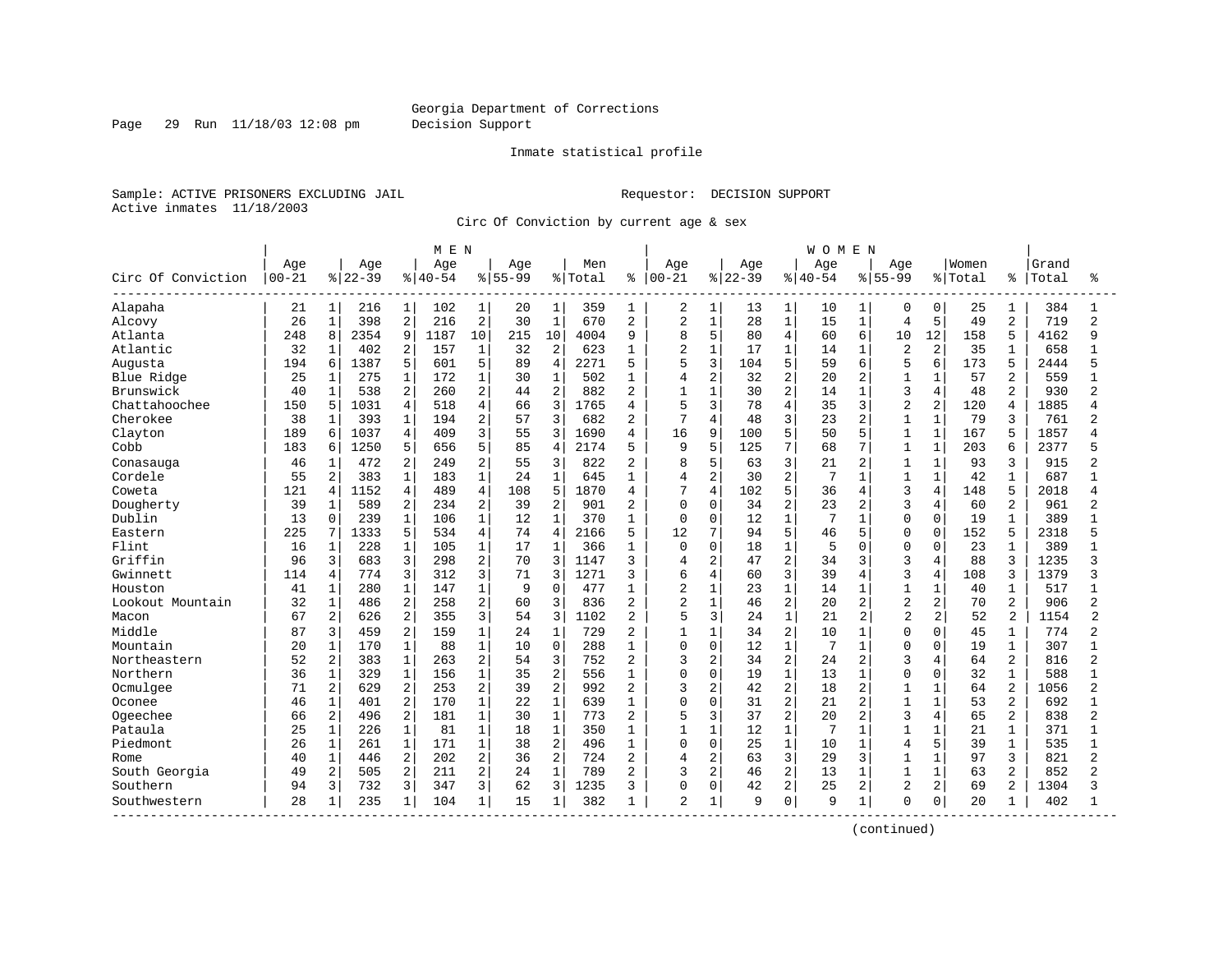Page 30 Run 11/18/03 12:08 pm Decision Support

Inmate statistical profile

Sample: ACTIVE PRISONERS EXCLUDING JAIL **Requestor: DECISION SUPPORT** Active inmates 11/18/2003

Circ Of Conviction by current age & sex (continued)

|                    |           |          |          |                | M E N                   |      |          |                |                    |      |                |      |          |   | WOMEN          |          |   |          |      |           |      |
|--------------------|-----------|----------|----------|----------------|-------------------------|------|----------|----------------|--------------------|------|----------------|------|----------|---|----------------|----------|---|----------|------|-----------|------|
|                    | Age       |          | Age      |                | Age                     |      | Age      |                | Men                |      | Age            |      | Age      |   | Age            | Age      |   | Women    |      | Grand     |      |
| Circ Of Conviction | $00 - 21$ |          | $ 22-39$ |                | $ 40-54 $               |      | $ 55-99$ |                | % Total            | ⊱    | $ 00 - 21$     |      | $ 22-39$ |   | $ 40-54$       | $ 55-99$ |   | % Total  | ႜ    | Total     | န္   |
| Stone Mountain     | 253       | 8        | 1760     | 7              | 742                     | 6    | 99       | 5              | 2854               | 6    | 18             | 11   | 89       | 5 | 37             | 5        | 6 | 149      | 5.   | 3003      | 6    |
| Tallapoosa         | 18        |          | 154      | $\mathbf{1}$   | 70                      |      | 13       |                | 255                |      | $\Omega$       |      | 8        |   | $\overline{2}$ | $\Omega$ | 0 | 10       | 0    | 265       |      |
| Tifton             | 33        |          | 372      |                | 185                     |      | 31       |                | 621                |      |                |      | 15       |   | 13             |          |   | 32       |      | 653       |      |
| Toombs             | 22        |          | 208      |                | 109                     |      | 26       |                | 365                |      |                |      | 8        |   |                |          |   | 15       |      | 380       |      |
| Waycross           | 49        |          | 494      | 2              | 245                     |      | 36       | $\overline{a}$ | 824                |      |                |      | 37       |   | 15             |          |   | 54       |      | 878       |      |
| Western            | 20        |          | 338      |                | 147                     |      | 19       |                | 524                |      |                |      | 19       |   | 12             |          | 2 | 35       |      | 559       |      |
| Rockdale           | 27        |          | 183      |                | 109                     |      | 14       |                | 333                |      | $\overline{c}$ |      | 22       |   | 6              |          | O | 30       |      | 363       |      |
| Douglas            | 46        |          | 484      | $\overline{2}$ | 213                     |      | 36       | $\overline{a}$ | 779                |      |                |      | 41       |   | 33             |          |   | 81       | 3    | 860       |      |
| Appalachian        | 14        | $\Omega$ | 217      |                | 124                     |      | 36       | $\overline{a}$ | 391                |      | $\Omega$       |      | 17       |   | 9              |          |   | 28       |      | 419       |      |
| Enotah             | 12        | $\Omega$ | 112      | O              | 56                      |      | 20       |                | 200                |      |                |      | 6        |   |                |          |   | 12       |      | 212       |      |
| Bell-Forsyth       | 9         |          | 101      |                | 63                      |      | 19       |                | 192                |      |                |      | 12       |   |                |          |   | 19       |      | 211       |      |
| Towaliga           | 16        |          | 190      | $\mathbf{1}$   | 124                     |      | 19       |                | 349                |      |                |      | 8        |   | 9              | $\Omega$ |   | 18       |      | 367       |      |
| Paulding           | 19        |          | 90       | 0              | 71                      |      | 8        | 0              | 188                |      | $\mathbf 0$    |      | 7        | 0 | 5              |          |   | 13       |      | 201       |      |
| Total reported     | 3189      |          |          |                | 100 26501 100 12386 100 |      |          |                | 2099 100 44175 100 |      | 169 100        |      | 1903 100 |   | 1001 100       | 83 100   |   | 3156 100 |      | 47331 100 |      |
| Percent reported   |           | 99.6     |          | 99.9           |                         | 99.9 |          | 100.0          |                    | 99.9 |                | 98.8 | 99.4     |   | 99.1           | 100.0    |   |          | 99.3 |           | 99.8 |
| Not reported       | 12        |          | 27       |                | 17                      |      | 0        |                | 56                 |      | $\overline{2}$ |      | 12       |   | 9              | 0        |   | 23       |      | 79        |      |
| Total              | 3201      |          | 26528    |                | 12403                   |      | 2099     |                | 44231              |      | 171            |      | 1915     |   | 1010           | 83       |   | 3179     |      | 47410     |      |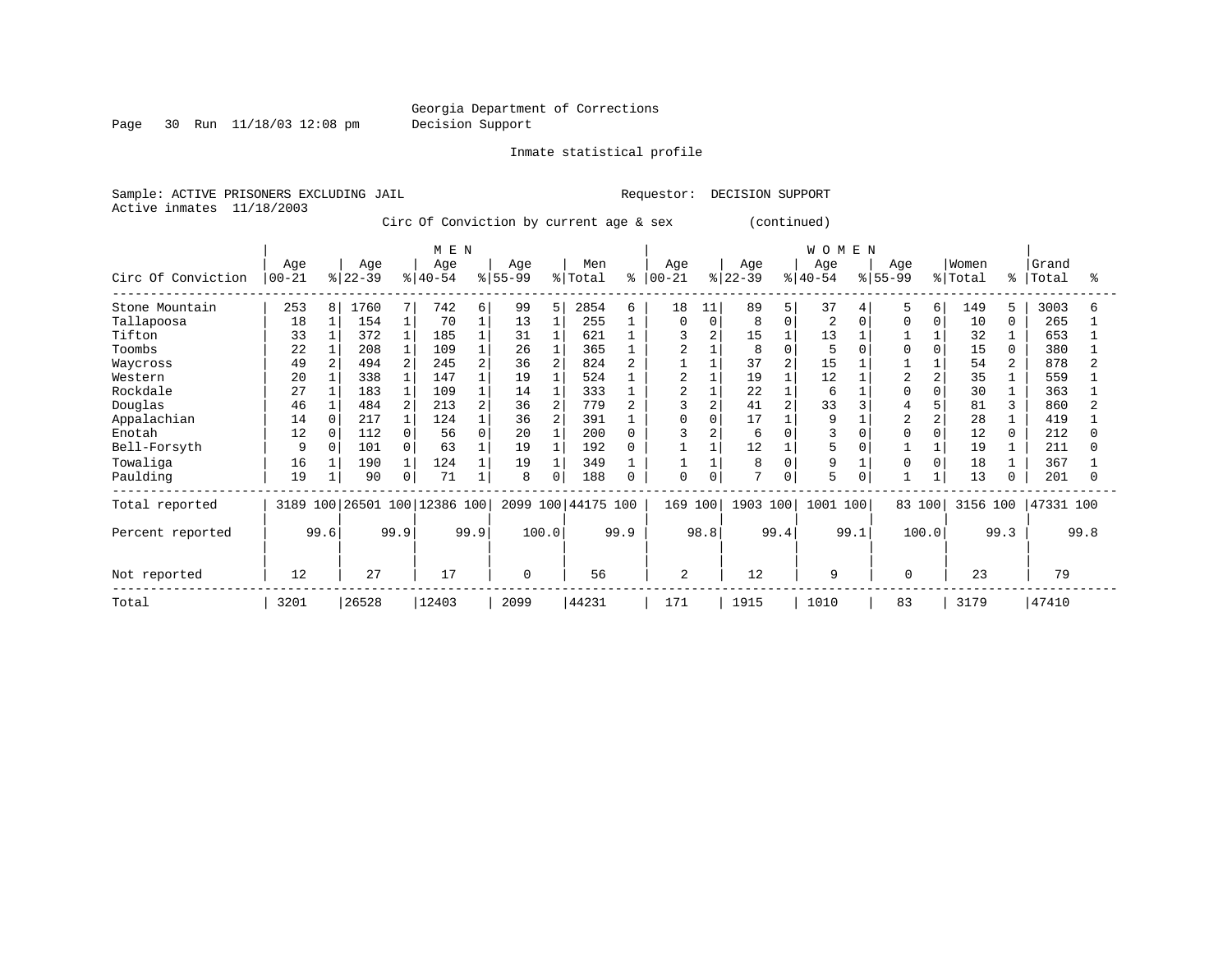Page 31 Run 11/18/03 12:08 pm Decision Support

#### Inmate statistical profile

Sample: ACTIVE PRISONERS EXCLUDING JAIL **Requestor: DECISION SUPPORT** Active inmates 11/18/2003

Home County by current age & sex

|                         |                |              |           |                | M E N       |                |                |                |         |              |              |                |                |                | <b>WOMEN</b>   |                |                |                |                |                |       |          |
|-------------------------|----------------|--------------|-----------|----------------|-------------|----------------|----------------|----------------|---------|--------------|--------------|----------------|----------------|----------------|----------------|----------------|----------------|----------------|----------------|----------------|-------|----------|
|                         | Age            |              | Age       |                | Age         |                | Age            |                | Men     |              | Age          |                | Age            |                | Age            |                | Age            |                | Women          |                | Grand |          |
| Home County<br>-------- | $00 - 21$      |              | $8 22-39$ |                | $8140 - 54$ |                | $8 55-99$      |                | % Total | ៖            | $ 00 - 21$   |                | $ 22-39$       |                | $ 40-54$       |                | $8155 - 99$    |                | % Total        | ៖              | Total | ႜ        |
| Appling                 | 5              | 0            | 57        | 0 <sup>1</sup> | 26          | 0              | 6              | 0              | 94      | $\mathbf 0$  | 0            | 0              | 5              | 0              | 1              | 0              | 0              | $\overline{0}$ | 6              | 0              | 100   | $\Omega$ |
| Atkinson                | $\mathbf{1}$   | 0            | 23        | 0              | 13          | $\mathbf 0$    | 5              | $\mathbf 0$    | 42      | $\Omega$     | 0            | $\mathbf 0$    | 2              | $\mathbf 0$    | $1\,$          | 0              | $\mathbf 0$    | $\Omega$       | 3              | $\mathbf 0$    | 45    | $\Omega$ |
| Bacon                   | 4              | 0            | 26        | 0              | 19          | $\mathbf 0$    | $\mathbf{1}$   | $\Omega$       | 50      | $\mathbf 0$  | 0            | $\mathbf 0$    | $\mathbf{1}$   | $\Omega$       | $\overline{2}$ | $\Omega$       | $\Omega$       | $\Omega$       | 3              | $\Omega$       | 53    | $\Omega$ |
| Baker                   | $\Omega$       | $\mathbf 0$  | 9         | 0              | 5           | $\mathbf 0$    |                | $\Omega$       | 15      | $\Omega$     | <sup>0</sup> | $\mathbf 0$    | 3              | $\Omega$       | $\mathbf{1}$   | $\Omega$       | $\Omega$       | $\Omega$       | $\overline{4}$ | $\Omega$       | 19    |          |
| Baldwin                 | 32             | $\mathbf{1}$ | 199       | $\mathbf{1}$   | 86          | $\mathbf{1}$   | 6              | $\Omega$       | 323     | -1           | $\Omega$     | $\Omega$       | 16             | $\mathbf{1}$   | 3              | $\cap$         | 1              | $\mathbf{1}$   | 20             | $\mathbf 1$    | 343   |          |
| Banks                   | 4              | 0            | 21        | $\mathbf{0}$   | 13          | $\mathbf 0$    | $\overline{4}$ | $\mathbf 0$    | 42      | $\Omega$     | 0            | $\mathbf 0$    | 3              | $\Omega$       | $\mathbf{1}$   | $\Omega$       | $\mathbf 0$    | 0              | $\overline{4}$ | $\Omega$       | 46    | U        |
| Barrow                  | 9              | $\mathsf 0$  | 114       | 0              | 72          | $\mathbf{1}$   | 16             | $\mathbf 1$    | 211     | 1            | $\Omega$     | $\mathbf 0$    | 7              | $\mathbf 0$    | 6              | $\mathbf{1}$   | 1              | $\mathbf{1}$   | 14             | $\mathbf 0$    | 225   |          |
| Bartow                  | 22             | $\mathbf 1$  | 225       | $\mathbf{1}$   | 114         | $\mathbf{1}$   | 38             | 2              | 399     | 1            | $\mathbf{1}$ | $\mathbf{1}$   | 37             | 2              | 13             | $\mathbf{1}$   | $\Omega$       | $\Omega$       | 51             | $\overline{2}$ | 450   | 1        |
| Ben Hill                | 11             | 0            | 88        | 0              | 51          | $\mathbf 0$    | 9              | $\mathbf 0$    | 159     | 0            | 3            | $\overline{2}$ | 9              | $\mathbf{1}$   | 6              |                | $\Omega$       | $\Omega$       | 18             | 1              | 177   | U        |
| Berrien                 | 5              | 0            | 37        | 0              | 20          | $\mathbf{0}$   | 5              | $\Omega$       | 67      | $\mathbf{0}$ | $\mathbf{1}$ | $\mathbf{1}$   | 3              | $\Omega$       | $\mathbf 0$    | $\Omega$       | $\Omega$       | $\mathbf 0$    | 4              | $\mathbf 0$    | 71    |          |
| Bibb                    | 70             | 2            | 613       | 3              | 336         | 3              | 48             | 3              | 1067    | 3            | 5            | 3              | 27             | 2              | 25             | 3              | $\mathbf{1}$   | $\mathbf{1}$   | 58             | $\overline{a}$ | 1125  |          |
| Bleckley                | 6              | 0            | 79        | $\mathbf{0}$   | 18          | $\mathbf 0$    | 4              | $\mathbf 0$    | 107     | $\Omega$     | 0            | $\Omega$       | 4              | $\Omega$       | 3              | $\Omega$       | $\Omega$       | $\Omega$       | 7              | $\Omega$       | 114   |          |
| Brantley                | 2              | 0            | 18        | 0              | 8           | $\mathbf 0$    | $\overline{2}$ | $\mathbf 0$    | 30      | $\mathbf 0$  | $\Omega$     | $\mathbf 0$    | 0              | $\mathbf 0$    | $\mathbf{1}$   | $\Omega$       | $\Omega$       | 0              | $\mathbf{1}$   | 0              | 31    |          |
| <b>Brooks</b>           | 3              | 0            | 50        | 0              | 21          | $\mathbf 0$    | 6              | 0              | 80      | $\Omega$     | 0            | $\mathbf 0$    | 1              | $\Omega$       | $\mathbf{1}$   | 0              | $\Omega$       | O              | $\overline{2}$ | $\Omega$       | 82    |          |
| Bryan                   | $\mathbf{1}$   | 0            | 41        | 0              | 20          | $\mathbf 0$    | 5              | 0              | 67      | 0            | $\Omega$     | $\mathbf 0$    | 5              | 0              | $\overline{2}$ | $\Omega$       | $\Omega$       | $\Omega$       | 7              | 0              | 74    | ∩        |
| Bulloch                 | 25             | 1            | 176       | $\mathbf{1}$   | 78          | $\mathbf{1}$   | 11             | $\mathbf 1$    | 290     | $\mathbf{1}$ | 1            | $\mathbf{1}$   | 15             | $\mathbf{1}$   | 10             | $\mathbf{1}$   | $\overline{2}$ | 3              | 28             | 1              | 318   |          |
| Burke                   | 17             | $\mathbf 1$  | 113       | 0              | 47          | $\Omega$       | 10             | 1              | 187     | $\Omega$     | $\Omega$     | $\Omega$       | 5              | $\Omega$       | $\overline{4}$ | $\Omega$       | $\mathbf{1}$   | $\mathbf{1}$   | 10             | $\Omega$       | 197   | U        |
| <b>Butts</b>            | 6              | 0            | 72        | $\Omega$       | 32          | $\mathbf 0$    | 6              | $\mathbf 0$    | 116     | $\Omega$     | $\mathbf{1}$ | $\mathbf{1}$   | 3              | $\Omega$       | $\overline{2}$ | $\Omega$       | $\Omega$       | $\Omega$       | 6              | $\Omega$       | 122   |          |
| Calhoun                 | 3              | 0            | 27        | 0              |             | $\mathbf 0$    | $\mathbf{1}$   | 0              | 38      | $\Omega$     | $\Omega$     | $\mathbf 0$    | 2              | $\Omega$       | $\mathbf{1}$   | $\Omega$       | $\Omega$       | $\Omega$       | 3              | $\Omega$       | 41    |          |
| Camden                  | $\overline{c}$ | 0            | 56        | $\mathbf{0}$   | 24          | $\mathbf 0$    | 3              | $\Omega$       | 85      | $\Omega$     | $\Omega$     | $\mathbf 0$    | 5              | $\Omega$       | $\overline{2}$ | $\Omega$       | $\Omega$       | $\Omega$       | 7              | $\Omega$       | 92    | $\cap$   |
| Candler                 | 4              | 0            | 52        | 0              | 17          | $\mathbf 0$    | $\Omega$       | $\Omega$       | 73      | $\Omega$     | $\Omega$     | $\mathbf 0$    | $\overline{c}$ | $\Omega$       | $\mathbf{1}$   | $\Omega$       | $\Omega$       | $\Omega$       | 3              | $\Omega$       | 76    |          |
| Carroll                 | 24             | $\mathbf{1}$ | 274       | $\mathbf 1$    | 124         | $\mathbf{1}$   | 40             | $\overline{2}$ | 462     | 1            | 2            | $\mathbf{1}$   | 31             | $\overline{c}$ | 14             | 2              | $\mathbf{1}$   | $\mathbf{1}$   | 48             | 2              | 510   |          |
| Catoosa                 | 7              | 0            | 74        | 0              | 45          | $\mathbf 0$    | 11             | $\mathbf 1$    | 137     | $\Omega$     | $\Omega$     | $\Omega$       | 10             | $\mathbf{1}$   | $\mathbf{1}$   | $\Omega$       | $\Omega$       | $\Omega$       | 11             | $\Omega$       | 148   |          |
| Charlton                | $\mathbf 0$    | 0            | 29        | $\Omega$       | 10          | $\Omega$       | $\mathbf{1}$   | $\Omega$       | 40      | $\Omega$     | $\Omega$     | $\Omega$       | 2              | $\Omega$       | $\mathbf{1}$   | $\Omega$       | $\Omega$       | $\Omega$       | 3              | $\Omega$       | 43    |          |
| Chatham                 | 214            | 7            | 1260      | 5              | 476         | $\overline{4}$ | 74             | $\overline{4}$ | 2024    | 5            | 10           | 7              | 76             | 4              | 43             | 5              | $\mathbf{1}$   | $\mathbf{1}$   | 130            | 4              | 2154  |          |
| Chattahoochee           | 4              | $\mathbf 0$  | 9         | 0              | 5           | $\mathbf 0$    | $\mathbf 0$    | $\Omega$       | 18      | $\Omega$     | $\mathbf 0$  | $\mathbf 0$    | $\mathbf 0$    | $\Omega$       | $\Omega$       | $\Omega$       | $\mathbf 0$    | $\Omega$       | $\mathbf 0$    | $\Omega$       | 18    | U        |
| Chattooga               | 7              | $\mathbf 0$  | 111       | 0              | 58          | $1\,$          | 11             | $\mathbf{1}$   | 187     | 0            | $\mathbf{1}$ | $\mathbf{1}$   | 10             | $\mathbf{1}$   | $\overline{4}$ | $\Omega$       | $\mathbf{1}$   | 1              | 16             | 1              | 203   |          |
| Cherokee                | 19             | 1            | 200       | $\mathbf 1$    | 131         | $\mathbf 1$    | 23             | $\mathbf{1}$   | 373     | 1            | $\mathbf{1}$ | $\mathbf{1}$   | 28             | 2              | 13             | $\mathbf{1}$   | $\Omega$       | $\Omega$       | 42             | $\mathbf 1$    | 415   |          |
| Clarke                  | 22             | $\mathbf 1$  | 312       | $\mathbf{1}$   | 134         | $1\,$          | 14             | $\mathbf{1}$   | 482     | 1            | $\mathbf{1}$ | $\mathbf{1}$   | 22             | $\mathbf{1}$   | 11             | $\mathbf{1}$   | 3              | 4              | 37             | $\mathbf{1}$   | 519   |          |
| Clay                    | 0              | $\mathsf 0$  | 17        | 0              | 2           | $\mathsf 0$    | $\mathbf{1}$   | $\overline{0}$ | 20      | $\Omega$     | 0            | $\mathbf 0$    | 0              | $\Omega$       | $\mathbf 0$    | $\Omega$       | $\Omega$       | 0              | $\mathbf 0$    | $\mathbf 0$    | 20    |          |
| Clayton                 | 137            | 5            | 709       | 3              | 270         | 2              | 41             | $\overline{2}$ | 1157    | ζ            | 6            | 4              | 65             | 4              | 27             | 3              | $\mathbf{1}$   | $\mathbf{1}$   | 99             | 3              | 1256  |          |
| Clinch                  | 1              | 0            | 38        | 0              | 11          | $\mathbf 0$    | $\overline{0}$ | $\mathbf 0$    | 50      | $\Omega$     | 0            | $\mathbf 0$    | 2              | $\Omega$       | $\mathbf{1}$   | $\Omega$       | $\mathbf 0$    | 0              | 3              | $\Omega$       | 53    | $\Omega$ |
| Cobb                    | 136            | 5            | 928       | 4              | 490         | 4              | 64             | 3              | 1618    | 4            | 8            | 5              | 88             | 5              | 44             | 5              | $\Omega$       | 0              | 140            | 5              | 1758  |          |
| Coffee                  | 16             | $\mathbf{1}$ | 138       | $\mathbf{1}$   | 60          | $\mathbf{1}$   | 5              | $\Omega$       | 219     | $\mathbf{1}$ | $\Omega$     | $\Omega$       | 15             | $\mathbf{1}$   | 7              | $\mathbf{1}$   | $\mathbf{1}$   | $\mathbf{1}$   | 23             | $\mathbf 1$    | 242   |          |
| Colquit                 | 24             | $\mathbf 1$  | 162       | $\mathbf{1}$   | 64          | $\mathbf{1}$   | 15             | $\mathbf{1}$   | 265     | 1            | 0            | $\Omega$       | 6              | $\Omega$       | $\overline{2}$ | $\Omega$       | $\Omega$       | $\Omega$       | 8              | $\Omega$       | 273   |          |
| Columbia                | 20             | 1            | 104       | 0              | 40          | $\mathbf 0$    | 8              | 0              | 172     | $\Omega$     | 1            | 1              | 7              | 0              | 15             | $\overline{2}$ | $\Omega$       | 0              | 23             | 1              | 195   | $\Omega$ |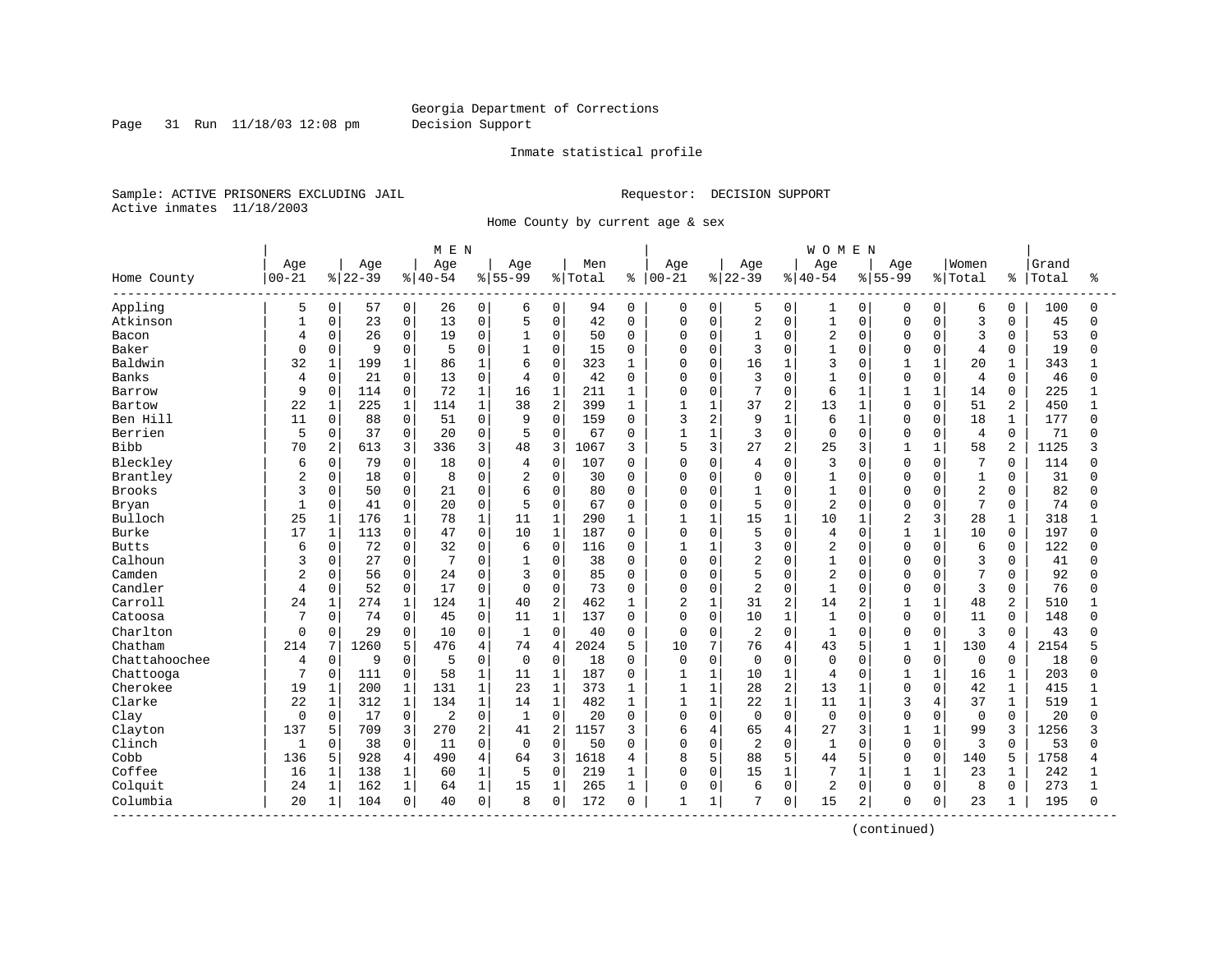Page 32 Run 11/18/03 12:08 pm Decision Support

Inmate statistical profile

Sample: ACTIVE PRISONERS EXCLUDING JAIL **Requestor: DECISION SUPPORT** Active inmates 11/18/2003

Home County by current age & sex (continued)

| Age<br>Age<br>Women<br>Grand<br>Age<br>Age<br>Age<br>Men<br>Age<br>Age<br>Age<br>$00 - 21$<br>$00 - 21$<br>$ 22-39$<br>$8 40-54$<br>$8 55-99$<br>% Total<br>$ 22-39$<br>$8 55-99$<br>$ 40-54$<br>% Total<br>Total<br>Home County<br>ႜ<br>နွ<br>ిక<br>Cook<br>0<br>57<br>0<br>0<br>7<br>0<br>103<br>$\mathbf 0$<br>0<br>5<br>0<br>10<br>0<br>113<br>4<br>35<br>1<br>1<br>0<br>0<br>1<br>4<br>$1\,$<br>$1\,$<br>247<br>$\mathbf{1}$<br>15<br>$\mathbf{1}$<br>384<br>$\mathbf 0$<br>19<br>7<br>27<br>29<br>93<br>0<br>$\mathbf{1}$<br>411<br>Coweta<br>$\mathbf{1}$<br>$\mathbf{1}$<br>1<br>$\mathbf{1}$<br>1<br>1<br>Crawford<br>0<br>0<br>$\mathbf 0$<br>$\mathbf 0$<br>12<br>$\Omega$<br>23<br>$\Omega$<br>0<br>$\mathbf 0$<br>$\mathbf 0$<br>0<br>$\mathbf{1}$<br>$\Omega$<br>$\mathbf 0$<br>$\mathbf{1}$<br>$\Omega$<br>24<br>1<br>10<br>$\Omega$<br>0<br>22<br>137<br>$\mathbf{1}$<br>$\Omega$<br>$\mathbf{1}$<br>$\mathbf{1}$<br>$\overline{c}$<br>230<br>Crisp<br>$\mathbf 1$<br>10<br>217<br>$\mathbf{1}$<br>10<br>$\mathbf{1}$<br>$\Omega$<br>$\Omega$<br>13<br>$\Omega$<br>$\mathbf{1}$<br>48<br>1<br>$\Omega$<br>28<br>$\mathbf 0$<br>Dade<br>3<br>0<br>0<br>21<br>$\mathbf 0$<br>9<br>61<br>0<br>$\mathbf 0$<br>$\Omega$<br>$\Omega$<br>6<br>67<br>6<br>0<br>$\cap$<br>$\Omega$<br><sup>0</sup><br>0<br>0<br>38<br>0<br>$\mathbf 0$<br>$\Omega$<br>3<br>80<br>0<br>32<br>$\overline{2}$<br>76<br>0<br>$\mathbf 0$<br>$\Omega$<br>$\overline{4}$<br>Dawson<br>4<br>$\Omega$<br>$\Omega$<br>$\cap$<br>$\Omega$<br>$\Omega$<br>$\Omega$<br>173<br>1<br>6<br>$\Omega$<br>17<br>$\mathbf 1$<br>22<br>267<br>Decatur<br>14<br>0<br>52<br>$\mathbf 0$<br>245<br>$\mathbf{1}$<br>$\mathbf{1}$<br>$\overline{4}$<br>$\cap$<br>$\Omega$<br>$\mathbf{1}$<br>$\mathbf{1}$<br>$\Omega$<br>6<br>5<br>87<br>5<br>9<br>5<br>35<br>2477<br>DeKalb<br>197<br>7<br>1494<br>2347<br>б<br>81<br>5<br>6<br>130<br>569<br>4<br>б<br>6<br>4<br>5<br>$\Omega$<br>$\Omega$<br>$\overline{2}$<br>$\Omega$<br>8<br>Dodge<br>0<br>98<br>55<br>163<br>$\Omega$<br>$\Omega$<br>$\Omega$<br>$\Omega$<br>$\Omega$<br>13<br>176<br>8<br>-1<br>$\Omega$<br>$\Omega$<br>0<br>$\mathbf 0$<br>63<br>0<br>$\mathbf 0$<br>$\mathbf 0$<br>$\overline{2}$<br>0<br>91<br>Dooly<br>5<br>20<br>$\mathbf 0$<br>88<br>$\mathbf 0$<br>0<br>$\mathbf 0$<br>$\mathbf 0$<br>$\mathbf 0$<br>3<br>$\Omega$<br>0<br>0<br>$\overline{2}$<br>2<br>$\overline{2}$<br>$1\,$<br>577<br>2<br>32<br>$\overline{2}$<br>36<br>19<br>2<br>60<br>2<br>936<br>2<br>Dougherty<br>41<br>226<br>876<br>0<br>$\mathbf 0$<br>5<br>6<br>Douglas<br>$\mathbf{1}$<br>$\mathbf 1$<br>$\mathbf 1$<br>30<br>263<br>133<br>$\mathbf{1}$<br>23<br>449<br>$\mathbf{1}$<br>$\mathbf{1}$<br>19<br>$\mathbf{1}$<br>17<br>2<br>$\Omega$<br>37<br>486<br>$\mathbf{1}$<br>$\Omega$<br>1<br>$\mathbf{1}$<br>39<br>0<br>$\mathbf 0$<br>$\overline{2}$<br>$\mathbf 0$<br>62<br>0<br>Early<br>5<br>0<br>16<br>$\mathbf 0$<br>$\mathbf 0$<br>0<br>$\mathbf{1}$<br>$\Omega$<br>$\cap$<br>$\Omega$<br>$\mathbf{1}$<br>63<br>$\Omega$<br>$\Omega$<br>$\Omega$<br>Echols<br>0<br>0<br>2<br>0<br>$\mathbf 0$<br>2<br>0<br>$\mathbf 0$<br>0<br>$\Omega$<br>$\Omega$<br>$\Omega$<br>$\mathbf 0$<br>-1<br>6<br>0<br>$\Omega$<br>0<br>$\Omega$<br>6<br>$\Omega$<br>Effingham<br>0<br>$\mathbf{0}$<br>$\Omega$<br>3<br>2<br>7<br>6<br>17<br>10<br>0<br>68<br>31<br>4<br>113<br>$\Omega$<br>$\mathbf{1}$<br>$\mathbf{1}$<br>$\mathbf{1}$<br>130<br>$\Omega$<br>$\mathbf 1$<br>U<br>$\Omega$<br>9<br>Elbert<br>O<br>88<br>0<br>8<br>$\Omega$<br>5<br>$\overline{4}$<br>$\Omega$<br>161<br>6<br>50<br>$\Omega$<br>152<br>$\Omega$<br>$\Omega$<br>$\Omega$<br>$\cap$<br>$\Omega$<br>$\Omega$<br>U<br>$\Omega$<br>8<br>$\Omega$<br>6<br>$\overline{2}$<br>8<br>Emanuel<br>15<br>91<br>$\Omega$<br>28<br>142<br>$\Omega$<br>150<br>1<br>0<br>$\Omega$<br>$\Omega$<br>$\Omega$<br>$\Omega$<br>$\Omega$<br>$\Omega$<br>∩<br>$\mathbf 0$<br>$\overline{2}$<br>$\overline{3}$<br>5<br>$\mathbf 0$<br>45<br>0<br>$\overline{2}$<br>0<br>$\mathbf{1}$<br>58<br>$\mathbf 0$<br>$\Omega$<br>$\Omega$<br>0<br>61<br>Evans<br>6<br>0<br>0<br>$\Omega$<br>$\Omega$<br><sup>0</sup><br>$\overline{2}$<br>$\overline{c}$<br>5<br>Fannin<br>0<br>$\mathsf 0$<br>12<br>$\mathbf{1}$<br>5<br>$\mathbf 0$<br>56<br>31<br>104<br>$\mathbf 0$<br>0<br>$\mathbf 0$<br>0<br>$\mathbf 0$<br>109<br>0<br><sup>0</sup><br>12<br>62<br>$\overline{2}$<br>5<br>0<br>$\mathbf 0$<br>13<br>$\mathbf{1}$<br>128<br>$\Omega$<br>$\Omega$<br>3<br>$\Omega$<br>133<br>Fayette<br>0<br>41<br>$\mathbf 0$<br>$\mathbf 0$<br>$\Omega$<br>$\cap$<br>$\Omega$<br><sup>0</sup><br>2<br>$\overline{2}$<br>55<br>752<br>Floyd<br>38<br>418<br>179<br>$\overline{2}$<br>29<br>664<br>3<br>26<br>88<br>$\mathbf{1}$<br>2<br>6<br>4<br>3<br>-1<br>3<br>2<br>0<br>0<br>5<br>$\overline{2}$<br>Forsyth<br>5<br>0<br>80<br>0<br>8<br>3<br>12<br>151<br>139<br>$\Omega$<br>1<br>1<br>4<br>0<br>$\mathbf{1}$<br>0<br>0<br>46<br>$\overline{7}$<br>Franklin<br>$\overline{7}$<br>$\mathbf 0$<br>8<br>0<br>$\Omega$<br>6<br>$\mathbf{1}$<br>$\Omega$<br>0<br>61<br>0<br>33<br>109<br>$\mathbf 0$<br>$\Omega$<br>0<br>$\mathbf 0$<br>$\mathbf 0$<br>$\Omega$<br>116<br>$\Omega$<br>Fulton<br>3242<br>13<br>1575<br>257<br>18<br>12<br>140<br>8<br>107<br>13<br>275<br>5713<br>364<br>13<br>14<br>14<br>5438<br>14<br>11<br>10<br>10<br>13<br>Gilmer<br>$\Omega$<br>72<br>0<br>36<br>$\mathbf 0$<br>16<br>129<br>$\mathbf{1}$<br>$\mathbf{1}$<br>9<br>$\overline{2}$<br>$\Omega$<br>$\Omega$<br>12<br>141<br>5<br>1<br>$\Omega$<br>$\mathbf{1}$<br>$\Omega$<br>$\Omega$<br>$\Omega$<br>5<br>$\mathbf 0$<br>$\mathbf 0$<br>$\mathbf 0$<br>Glascock<br>0<br>0<br>3<br>$\overline{0}$<br>8<br>$\mathbf 0$<br>$\Omega$<br>$\Omega$<br>$\Omega$<br>$\overline{0}$<br>8<br>0<br>$\Omega$<br>0<br>0<br>0<br>0<br>0<br>$\mathbf{1}$<br>122<br>$1\,$<br>$\mathbf{1}$<br>403<br>$\mathbf{1}$<br>$\overline{4}$<br>422<br>Glynn<br>18<br>$\mathbf{1}$<br>243<br>20<br>0<br>$\mathbf 0$<br>14<br>$\mathbf 0$<br>19<br>$\mathbf 1$<br>1<br>1<br>$1\,$<br>1<br>Gordon<br>12<br>$\mathbf{1}$<br>1<br>3<br>2<br>11<br>13<br>28<br>284<br>$\mathbf 0$<br>159<br>72<br>13<br>256<br>$\mathbf 1$<br>1<br>$\mathbf{1}$<br>$\mathbf{1}$<br>$\mathbf 1$<br>$\mathbf{1}$<br>$\Omega$<br>Grady<br>13<br>118<br>0<br>55<br>$\mathbf 0$<br>6<br>192<br>$\mathbf{1}$<br>14<br>$\overline{2}$<br>18<br>210<br>0<br>$\Omega$<br>1<br>1<br>$\Omega$<br>$\mathbf{1}$<br>1<br>$\mathbf{1}$<br>$\Omega$<br>$\Omega$<br>3<br>7<br>5<br>81<br>0<br>$\mathbf 0$<br>0<br>3<br>112<br>Greene<br>0<br>14<br>5<br>105<br>0<br>0<br>$\Omega$<br>$\Omega$<br>$\Omega$<br>0<br>2<br>53<br>3<br>7<br>Gwinnett<br>105<br>598<br>253<br>$\overline{2}$<br>1009<br>5<br>53<br>3<br>30<br>3<br>2<br>3<br>92<br>3<br>1101<br>4<br>3<br>3<br>$\overline{2}$<br>Habersham<br>0<br>$\mathbf 0$<br>$\Omega$<br>$\Omega$<br>$\Omega$<br>6<br>0<br>60<br>36<br>$\Omega$<br>$\Omega$<br>$\Omega$<br>$\overline{4}$<br>$\Omega$<br>$\Omega$<br>$\Omega$<br>108<br>6<br>102<br>$\Omega$<br>$\Omega$<br>$\overline{2}$<br>Hall<br>1<br>218<br>2<br>3<br>38<br>2<br>22<br>$\overline{2}$<br>67<br>678<br>39<br>$\mathbf 1$<br>310<br>44<br>611<br>$\overline{c}$<br>4<br>3<br>4<br>2<br>2<br>0<br>$\mathbf 0$<br>$\mathbf 0$<br>$\overline{2}$<br>Hancock<br>2<br>0<br>32<br>22<br>$\overline{2}$<br>0<br>$\mathbf 0$<br>0<br>$\mathbf 0$<br>$\Omega$<br>3<br>58<br>$\Omega$<br>$\mathbf{1}$<br>$\mathbf 0$<br>$\Omega$<br>61<br>$\Omega$<br>5<br>7<br>5<br>0<br>12<br>117<br>Haralson<br>0<br>63<br>0<br>31<br>$\mathbf 0$<br>6<br>0<br>105<br>0<br>1<br>$\Omega$<br>$\mathbf 0$<br>$\Omega$<br>$\Omega$<br><sup>0</sup><br>$\Omega$ |  |  | M E N |  |  |  |  | <b>WOMEN</b> |  |  |  |  |
|----------------------------------------------------------------------------------------------------------------------------------------------------------------------------------------------------------------------------------------------------------------------------------------------------------------------------------------------------------------------------------------------------------------------------------------------------------------------------------------------------------------------------------------------------------------------------------------------------------------------------------------------------------------------------------------------------------------------------------------------------------------------------------------------------------------------------------------------------------------------------------------------------------------------------------------------------------------------------------------------------------------------------------------------------------------------------------------------------------------------------------------------------------------------------------------------------------------------------------------------------------------------------------------------------------------------------------------------------------------------------------------------------------------------------------------------------------------------------------------------------------------------------------------------------------------------------------------------------------------------------------------------------------------------------------------------------------------------------------------------------------------------------------------------------------------------------------------------------------------------------------------------------------------------------------------------------------------------------------------------------------------------------------------------------------------------------------------------------------------------------------------------------------------------------------------------------------------------------------------------------------------------------------------------------------------------------------------------------------------------------------------------------------------------------------------------------------------------------------------------------------------------------------------------------------------------------------------------------------------------------------------------------------------------------------------------------------------------------------------------------------------------------------------------------------------------------------------------------------------------------------------------------------------------------------------------------------------------------------------------------------------------------------------------------------------------------------------------------------------------------------------------------------------------------------------------------------------------------------------------------------------------------------------------------------------------------------------------------------------------------------------------------------------------------------------------------------------------------------------------------------------------------------------------------------------------------------------------------------------------------------------------------------------------------------------------------------------------------------------------------------------------------------------------------------------------------------------------------------------------------------------------------------------------------------------------------------------------------------------------------------------------------------------------------------------------------------------------------------------------------------------------------------------------------------------------------------------------------------------------------------------------------------------------------------------------------------------------------------------------------------------------------------------------------------------------------------------------------------------------------------------------------------------------------------------------------------------------------------------------------------------------------------------------------------------------------------------------------------------------------------------------------------------------------------------------------------------------------------------------------------------------------------------------------------------------------------------------------------------------------------------------------------------------------------------------------------------------------------------------------------------------------------------------------------------------------------------------------------------------------------------------------------------------------------------------------------------------------------------------------------------------------------------------------------------------------------------------------------------------------------------------------------------------------------------------------------------------------------------------------------------------------------------------------------------------------------------------------------------------------------------------------------------------------------------------------------------------------------------------------------------------------------------------------------------------------------------------------------------------------------------------------------------------------------------------------------------------------------------------------------------------------------------------------------------------------------------------------------------------------------------------------------------------------------------------------------------------------------------------------------------------------------------------------------------------------------------------------------------------------------------------------------------------------------------------------------------------------------------------------------------------------------------------------------------------------------------------------------------------------------------------------------------------------------------------------------------------------------------------------------------------------------------------------------------------------------------------------------------------------------------------------------------------------------------------------------------------------------------------------------------------------------------------------------------------------------------------------------------------------------------------------------------------------------------------------------------------------------------------------------------------------------------------------------------------------------------------------------------------------------------------------------------------------------------------------------------------------------------------------------------------------------------------------------------------------------------------|--|--|-------|--|--|--|--|--------------|--|--|--|--|
|                                                                                                                                                                                                                                                                                                                                                                                                                                                                                                                                                                                                                                                                                                                                                                                                                                                                                                                                                                                                                                                                                                                                                                                                                                                                                                                                                                                                                                                                                                                                                                                                                                                                                                                                                                                                                                                                                                                                                                                                                                                                                                                                                                                                                                                                                                                                                                                                                                                                                                                                                                                                                                                                                                                                                                                                                                                                                                                                                                                                                                                                                                                                                                                                                                                                                                                                                                                                                                                                                                                                                                                                                                                                                                                                                                                                                                                                                                                                                                                                                                                                                                                                                                                                                                                                                                                                                                                                                                                                                                                                                                                                                                                                                                                                                                                                                                                                                                                                                                                                                                                                                                                                                                                                                                                                                                                                                                                                                                                                                                                                                                                                                                                                                                                                                                                                                                                                                                                                                                                                                                                                                                                                                                                                                                                                                                                                                                                                                                                                                                                                                                                                                                                                                                                                                                                                                                                                                                                                                                                                                                                                                                                                                                                                                                                                                                                                                                                                                                                                                                                                                                                                                                                                                                                      |  |  |       |  |  |  |  |              |  |  |  |  |
|                                                                                                                                                                                                                                                                                                                                                                                                                                                                                                                                                                                                                                                                                                                                                                                                                                                                                                                                                                                                                                                                                                                                                                                                                                                                                                                                                                                                                                                                                                                                                                                                                                                                                                                                                                                                                                                                                                                                                                                                                                                                                                                                                                                                                                                                                                                                                                                                                                                                                                                                                                                                                                                                                                                                                                                                                                                                                                                                                                                                                                                                                                                                                                                                                                                                                                                                                                                                                                                                                                                                                                                                                                                                                                                                                                                                                                                                                                                                                                                                                                                                                                                                                                                                                                                                                                                                                                                                                                                                                                                                                                                                                                                                                                                                                                                                                                                                                                                                                                                                                                                                                                                                                                                                                                                                                                                                                                                                                                                                                                                                                                                                                                                                                                                                                                                                                                                                                                                                                                                                                                                                                                                                                                                                                                                                                                                                                                                                                                                                                                                                                                                                                                                                                                                                                                                                                                                                                                                                                                                                                                                                                                                                                                                                                                                                                                                                                                                                                                                                                                                                                                                                                                                                                                                      |  |  |       |  |  |  |  |              |  |  |  |  |
|                                                                                                                                                                                                                                                                                                                                                                                                                                                                                                                                                                                                                                                                                                                                                                                                                                                                                                                                                                                                                                                                                                                                                                                                                                                                                                                                                                                                                                                                                                                                                                                                                                                                                                                                                                                                                                                                                                                                                                                                                                                                                                                                                                                                                                                                                                                                                                                                                                                                                                                                                                                                                                                                                                                                                                                                                                                                                                                                                                                                                                                                                                                                                                                                                                                                                                                                                                                                                                                                                                                                                                                                                                                                                                                                                                                                                                                                                                                                                                                                                                                                                                                                                                                                                                                                                                                                                                                                                                                                                                                                                                                                                                                                                                                                                                                                                                                                                                                                                                                                                                                                                                                                                                                                                                                                                                                                                                                                                                                                                                                                                                                                                                                                                                                                                                                                                                                                                                                                                                                                                                                                                                                                                                                                                                                                                                                                                                                                                                                                                                                                                                                                                                                                                                                                                                                                                                                                                                                                                                                                                                                                                                                                                                                                                                                                                                                                                                                                                                                                                                                                                                                                                                                                                                                      |  |  |       |  |  |  |  |              |  |  |  |  |
|                                                                                                                                                                                                                                                                                                                                                                                                                                                                                                                                                                                                                                                                                                                                                                                                                                                                                                                                                                                                                                                                                                                                                                                                                                                                                                                                                                                                                                                                                                                                                                                                                                                                                                                                                                                                                                                                                                                                                                                                                                                                                                                                                                                                                                                                                                                                                                                                                                                                                                                                                                                                                                                                                                                                                                                                                                                                                                                                                                                                                                                                                                                                                                                                                                                                                                                                                                                                                                                                                                                                                                                                                                                                                                                                                                                                                                                                                                                                                                                                                                                                                                                                                                                                                                                                                                                                                                                                                                                                                                                                                                                                                                                                                                                                                                                                                                                                                                                                                                                                                                                                                                                                                                                                                                                                                                                                                                                                                                                                                                                                                                                                                                                                                                                                                                                                                                                                                                                                                                                                                                                                                                                                                                                                                                                                                                                                                                                                                                                                                                                                                                                                                                                                                                                                                                                                                                                                                                                                                                                                                                                                                                                                                                                                                                                                                                                                                                                                                                                                                                                                                                                                                                                                                                                      |  |  |       |  |  |  |  |              |  |  |  |  |
|                                                                                                                                                                                                                                                                                                                                                                                                                                                                                                                                                                                                                                                                                                                                                                                                                                                                                                                                                                                                                                                                                                                                                                                                                                                                                                                                                                                                                                                                                                                                                                                                                                                                                                                                                                                                                                                                                                                                                                                                                                                                                                                                                                                                                                                                                                                                                                                                                                                                                                                                                                                                                                                                                                                                                                                                                                                                                                                                                                                                                                                                                                                                                                                                                                                                                                                                                                                                                                                                                                                                                                                                                                                                                                                                                                                                                                                                                                                                                                                                                                                                                                                                                                                                                                                                                                                                                                                                                                                                                                                                                                                                                                                                                                                                                                                                                                                                                                                                                                                                                                                                                                                                                                                                                                                                                                                                                                                                                                                                                                                                                                                                                                                                                                                                                                                                                                                                                                                                                                                                                                                                                                                                                                                                                                                                                                                                                                                                                                                                                                                                                                                                                                                                                                                                                                                                                                                                                                                                                                                                                                                                                                                                                                                                                                                                                                                                                                                                                                                                                                                                                                                                                                                                                                                      |  |  |       |  |  |  |  |              |  |  |  |  |
|                                                                                                                                                                                                                                                                                                                                                                                                                                                                                                                                                                                                                                                                                                                                                                                                                                                                                                                                                                                                                                                                                                                                                                                                                                                                                                                                                                                                                                                                                                                                                                                                                                                                                                                                                                                                                                                                                                                                                                                                                                                                                                                                                                                                                                                                                                                                                                                                                                                                                                                                                                                                                                                                                                                                                                                                                                                                                                                                                                                                                                                                                                                                                                                                                                                                                                                                                                                                                                                                                                                                                                                                                                                                                                                                                                                                                                                                                                                                                                                                                                                                                                                                                                                                                                                                                                                                                                                                                                                                                                                                                                                                                                                                                                                                                                                                                                                                                                                                                                                                                                                                                                                                                                                                                                                                                                                                                                                                                                                                                                                                                                                                                                                                                                                                                                                                                                                                                                                                                                                                                                                                                                                                                                                                                                                                                                                                                                                                                                                                                                                                                                                                                                                                                                                                                                                                                                                                                                                                                                                                                                                                                                                                                                                                                                                                                                                                                                                                                                                                                                                                                                                                                                                                                                                      |  |  |       |  |  |  |  |              |  |  |  |  |
|                                                                                                                                                                                                                                                                                                                                                                                                                                                                                                                                                                                                                                                                                                                                                                                                                                                                                                                                                                                                                                                                                                                                                                                                                                                                                                                                                                                                                                                                                                                                                                                                                                                                                                                                                                                                                                                                                                                                                                                                                                                                                                                                                                                                                                                                                                                                                                                                                                                                                                                                                                                                                                                                                                                                                                                                                                                                                                                                                                                                                                                                                                                                                                                                                                                                                                                                                                                                                                                                                                                                                                                                                                                                                                                                                                                                                                                                                                                                                                                                                                                                                                                                                                                                                                                                                                                                                                                                                                                                                                                                                                                                                                                                                                                                                                                                                                                                                                                                                                                                                                                                                                                                                                                                                                                                                                                                                                                                                                                                                                                                                                                                                                                                                                                                                                                                                                                                                                                                                                                                                                                                                                                                                                                                                                                                                                                                                                                                                                                                                                                                                                                                                                                                                                                                                                                                                                                                                                                                                                                                                                                                                                                                                                                                                                                                                                                                                                                                                                                                                                                                                                                                                                                                                                                      |  |  |       |  |  |  |  |              |  |  |  |  |
|                                                                                                                                                                                                                                                                                                                                                                                                                                                                                                                                                                                                                                                                                                                                                                                                                                                                                                                                                                                                                                                                                                                                                                                                                                                                                                                                                                                                                                                                                                                                                                                                                                                                                                                                                                                                                                                                                                                                                                                                                                                                                                                                                                                                                                                                                                                                                                                                                                                                                                                                                                                                                                                                                                                                                                                                                                                                                                                                                                                                                                                                                                                                                                                                                                                                                                                                                                                                                                                                                                                                                                                                                                                                                                                                                                                                                                                                                                                                                                                                                                                                                                                                                                                                                                                                                                                                                                                                                                                                                                                                                                                                                                                                                                                                                                                                                                                                                                                                                                                                                                                                                                                                                                                                                                                                                                                                                                                                                                                                                                                                                                                                                                                                                                                                                                                                                                                                                                                                                                                                                                                                                                                                                                                                                                                                                                                                                                                                                                                                                                                                                                                                                                                                                                                                                                                                                                                                                                                                                                                                                                                                                                                                                                                                                                                                                                                                                                                                                                                                                                                                                                                                                                                                                                                      |  |  |       |  |  |  |  |              |  |  |  |  |
|                                                                                                                                                                                                                                                                                                                                                                                                                                                                                                                                                                                                                                                                                                                                                                                                                                                                                                                                                                                                                                                                                                                                                                                                                                                                                                                                                                                                                                                                                                                                                                                                                                                                                                                                                                                                                                                                                                                                                                                                                                                                                                                                                                                                                                                                                                                                                                                                                                                                                                                                                                                                                                                                                                                                                                                                                                                                                                                                                                                                                                                                                                                                                                                                                                                                                                                                                                                                                                                                                                                                                                                                                                                                                                                                                                                                                                                                                                                                                                                                                                                                                                                                                                                                                                                                                                                                                                                                                                                                                                                                                                                                                                                                                                                                                                                                                                                                                                                                                                                                                                                                                                                                                                                                                                                                                                                                                                                                                                                                                                                                                                                                                                                                                                                                                                                                                                                                                                                                                                                                                                                                                                                                                                                                                                                                                                                                                                                                                                                                                                                                                                                                                                                                                                                                                                                                                                                                                                                                                                                                                                                                                                                                                                                                                                                                                                                                                                                                                                                                                                                                                                                                                                                                                                                      |  |  |       |  |  |  |  |              |  |  |  |  |
|                                                                                                                                                                                                                                                                                                                                                                                                                                                                                                                                                                                                                                                                                                                                                                                                                                                                                                                                                                                                                                                                                                                                                                                                                                                                                                                                                                                                                                                                                                                                                                                                                                                                                                                                                                                                                                                                                                                                                                                                                                                                                                                                                                                                                                                                                                                                                                                                                                                                                                                                                                                                                                                                                                                                                                                                                                                                                                                                                                                                                                                                                                                                                                                                                                                                                                                                                                                                                                                                                                                                                                                                                                                                                                                                                                                                                                                                                                                                                                                                                                                                                                                                                                                                                                                                                                                                                                                                                                                                                                                                                                                                                                                                                                                                                                                                                                                                                                                                                                                                                                                                                                                                                                                                                                                                                                                                                                                                                                                                                                                                                                                                                                                                                                                                                                                                                                                                                                                                                                                                                                                                                                                                                                                                                                                                                                                                                                                                                                                                                                                                                                                                                                                                                                                                                                                                                                                                                                                                                                                                                                                                                                                                                                                                                                                                                                                                                                                                                                                                                                                                                                                                                                                                                                                      |  |  |       |  |  |  |  |              |  |  |  |  |
|                                                                                                                                                                                                                                                                                                                                                                                                                                                                                                                                                                                                                                                                                                                                                                                                                                                                                                                                                                                                                                                                                                                                                                                                                                                                                                                                                                                                                                                                                                                                                                                                                                                                                                                                                                                                                                                                                                                                                                                                                                                                                                                                                                                                                                                                                                                                                                                                                                                                                                                                                                                                                                                                                                                                                                                                                                                                                                                                                                                                                                                                                                                                                                                                                                                                                                                                                                                                                                                                                                                                                                                                                                                                                                                                                                                                                                                                                                                                                                                                                                                                                                                                                                                                                                                                                                                                                                                                                                                                                                                                                                                                                                                                                                                                                                                                                                                                                                                                                                                                                                                                                                                                                                                                                                                                                                                                                                                                                                                                                                                                                                                                                                                                                                                                                                                                                                                                                                                                                                                                                                                                                                                                                                                                                                                                                                                                                                                                                                                                                                                                                                                                                                                                                                                                                                                                                                                                                                                                                                                                                                                                                                                                                                                                                                                                                                                                                                                                                                                                                                                                                                                                                                                                                                                      |  |  |       |  |  |  |  |              |  |  |  |  |
|                                                                                                                                                                                                                                                                                                                                                                                                                                                                                                                                                                                                                                                                                                                                                                                                                                                                                                                                                                                                                                                                                                                                                                                                                                                                                                                                                                                                                                                                                                                                                                                                                                                                                                                                                                                                                                                                                                                                                                                                                                                                                                                                                                                                                                                                                                                                                                                                                                                                                                                                                                                                                                                                                                                                                                                                                                                                                                                                                                                                                                                                                                                                                                                                                                                                                                                                                                                                                                                                                                                                                                                                                                                                                                                                                                                                                                                                                                                                                                                                                                                                                                                                                                                                                                                                                                                                                                                                                                                                                                                                                                                                                                                                                                                                                                                                                                                                                                                                                                                                                                                                                                                                                                                                                                                                                                                                                                                                                                                                                                                                                                                                                                                                                                                                                                                                                                                                                                                                                                                                                                                                                                                                                                                                                                                                                                                                                                                                                                                                                                                                                                                                                                                                                                                                                                                                                                                                                                                                                                                                                                                                                                                                                                                                                                                                                                                                                                                                                                                                                                                                                                                                                                                                                                                      |  |  |       |  |  |  |  |              |  |  |  |  |
|                                                                                                                                                                                                                                                                                                                                                                                                                                                                                                                                                                                                                                                                                                                                                                                                                                                                                                                                                                                                                                                                                                                                                                                                                                                                                                                                                                                                                                                                                                                                                                                                                                                                                                                                                                                                                                                                                                                                                                                                                                                                                                                                                                                                                                                                                                                                                                                                                                                                                                                                                                                                                                                                                                                                                                                                                                                                                                                                                                                                                                                                                                                                                                                                                                                                                                                                                                                                                                                                                                                                                                                                                                                                                                                                                                                                                                                                                                                                                                                                                                                                                                                                                                                                                                                                                                                                                                                                                                                                                                                                                                                                                                                                                                                                                                                                                                                                                                                                                                                                                                                                                                                                                                                                                                                                                                                                                                                                                                                                                                                                                                                                                                                                                                                                                                                                                                                                                                                                                                                                                                                                                                                                                                                                                                                                                                                                                                                                                                                                                                                                                                                                                                                                                                                                                                                                                                                                                                                                                                                                                                                                                                                                                                                                                                                                                                                                                                                                                                                                                                                                                                                                                                                                                                                      |  |  |       |  |  |  |  |              |  |  |  |  |
|                                                                                                                                                                                                                                                                                                                                                                                                                                                                                                                                                                                                                                                                                                                                                                                                                                                                                                                                                                                                                                                                                                                                                                                                                                                                                                                                                                                                                                                                                                                                                                                                                                                                                                                                                                                                                                                                                                                                                                                                                                                                                                                                                                                                                                                                                                                                                                                                                                                                                                                                                                                                                                                                                                                                                                                                                                                                                                                                                                                                                                                                                                                                                                                                                                                                                                                                                                                                                                                                                                                                                                                                                                                                                                                                                                                                                                                                                                                                                                                                                                                                                                                                                                                                                                                                                                                                                                                                                                                                                                                                                                                                                                                                                                                                                                                                                                                                                                                                                                                                                                                                                                                                                                                                                                                                                                                                                                                                                                                                                                                                                                                                                                                                                                                                                                                                                                                                                                                                                                                                                                                                                                                                                                                                                                                                                                                                                                                                                                                                                                                                                                                                                                                                                                                                                                                                                                                                                                                                                                                                                                                                                                                                                                                                                                                                                                                                                                                                                                                                                                                                                                                                                                                                                                                      |  |  |       |  |  |  |  |              |  |  |  |  |
|                                                                                                                                                                                                                                                                                                                                                                                                                                                                                                                                                                                                                                                                                                                                                                                                                                                                                                                                                                                                                                                                                                                                                                                                                                                                                                                                                                                                                                                                                                                                                                                                                                                                                                                                                                                                                                                                                                                                                                                                                                                                                                                                                                                                                                                                                                                                                                                                                                                                                                                                                                                                                                                                                                                                                                                                                                                                                                                                                                                                                                                                                                                                                                                                                                                                                                                                                                                                                                                                                                                                                                                                                                                                                                                                                                                                                                                                                                                                                                                                                                                                                                                                                                                                                                                                                                                                                                                                                                                                                                                                                                                                                                                                                                                                                                                                                                                                                                                                                                                                                                                                                                                                                                                                                                                                                                                                                                                                                                                                                                                                                                                                                                                                                                                                                                                                                                                                                                                                                                                                                                                                                                                                                                                                                                                                                                                                                                                                                                                                                                                                                                                                                                                                                                                                                                                                                                                                                                                                                                                                                                                                                                                                                                                                                                                                                                                                                                                                                                                                                                                                                                                                                                                                                                                      |  |  |       |  |  |  |  |              |  |  |  |  |
|                                                                                                                                                                                                                                                                                                                                                                                                                                                                                                                                                                                                                                                                                                                                                                                                                                                                                                                                                                                                                                                                                                                                                                                                                                                                                                                                                                                                                                                                                                                                                                                                                                                                                                                                                                                                                                                                                                                                                                                                                                                                                                                                                                                                                                                                                                                                                                                                                                                                                                                                                                                                                                                                                                                                                                                                                                                                                                                                                                                                                                                                                                                                                                                                                                                                                                                                                                                                                                                                                                                                                                                                                                                                                                                                                                                                                                                                                                                                                                                                                                                                                                                                                                                                                                                                                                                                                                                                                                                                                                                                                                                                                                                                                                                                                                                                                                                                                                                                                                                                                                                                                                                                                                                                                                                                                                                                                                                                                                                                                                                                                                                                                                                                                                                                                                                                                                                                                                                                                                                                                                                                                                                                                                                                                                                                                                                                                                                                                                                                                                                                                                                                                                                                                                                                                                                                                                                                                                                                                                                                                                                                                                                                                                                                                                                                                                                                                                                                                                                                                                                                                                                                                                                                                                                      |  |  |       |  |  |  |  |              |  |  |  |  |
|                                                                                                                                                                                                                                                                                                                                                                                                                                                                                                                                                                                                                                                                                                                                                                                                                                                                                                                                                                                                                                                                                                                                                                                                                                                                                                                                                                                                                                                                                                                                                                                                                                                                                                                                                                                                                                                                                                                                                                                                                                                                                                                                                                                                                                                                                                                                                                                                                                                                                                                                                                                                                                                                                                                                                                                                                                                                                                                                                                                                                                                                                                                                                                                                                                                                                                                                                                                                                                                                                                                                                                                                                                                                                                                                                                                                                                                                                                                                                                                                                                                                                                                                                                                                                                                                                                                                                                                                                                                                                                                                                                                                                                                                                                                                                                                                                                                                                                                                                                                                                                                                                                                                                                                                                                                                                                                                                                                                                                                                                                                                                                                                                                                                                                                                                                                                                                                                                                                                                                                                                                                                                                                                                                                                                                                                                                                                                                                                                                                                                                                                                                                                                                                                                                                                                                                                                                                                                                                                                                                                                                                                                                                                                                                                                                                                                                                                                                                                                                                                                                                                                                                                                                                                                                                      |  |  |       |  |  |  |  |              |  |  |  |  |
|                                                                                                                                                                                                                                                                                                                                                                                                                                                                                                                                                                                                                                                                                                                                                                                                                                                                                                                                                                                                                                                                                                                                                                                                                                                                                                                                                                                                                                                                                                                                                                                                                                                                                                                                                                                                                                                                                                                                                                                                                                                                                                                                                                                                                                                                                                                                                                                                                                                                                                                                                                                                                                                                                                                                                                                                                                                                                                                                                                                                                                                                                                                                                                                                                                                                                                                                                                                                                                                                                                                                                                                                                                                                                                                                                                                                                                                                                                                                                                                                                                                                                                                                                                                                                                                                                                                                                                                                                                                                                                                                                                                                                                                                                                                                                                                                                                                                                                                                                                                                                                                                                                                                                                                                                                                                                                                                                                                                                                                                                                                                                                                                                                                                                                                                                                                                                                                                                                                                                                                                                                                                                                                                                                                                                                                                                                                                                                                                                                                                                                                                                                                                                                                                                                                                                                                                                                                                                                                                                                                                                                                                                                                                                                                                                                                                                                                                                                                                                                                                                                                                                                                                                                                                                                                      |  |  |       |  |  |  |  |              |  |  |  |  |
|                                                                                                                                                                                                                                                                                                                                                                                                                                                                                                                                                                                                                                                                                                                                                                                                                                                                                                                                                                                                                                                                                                                                                                                                                                                                                                                                                                                                                                                                                                                                                                                                                                                                                                                                                                                                                                                                                                                                                                                                                                                                                                                                                                                                                                                                                                                                                                                                                                                                                                                                                                                                                                                                                                                                                                                                                                                                                                                                                                                                                                                                                                                                                                                                                                                                                                                                                                                                                                                                                                                                                                                                                                                                                                                                                                                                                                                                                                                                                                                                                                                                                                                                                                                                                                                                                                                                                                                                                                                                                                                                                                                                                                                                                                                                                                                                                                                                                                                                                                                                                                                                                                                                                                                                                                                                                                                                                                                                                                                                                                                                                                                                                                                                                                                                                                                                                                                                                                                                                                                                                                                                                                                                                                                                                                                                                                                                                                                                                                                                                                                                                                                                                                                                                                                                                                                                                                                                                                                                                                                                                                                                                                                                                                                                                                                                                                                                                                                                                                                                                                                                                                                                                                                                                                                      |  |  |       |  |  |  |  |              |  |  |  |  |
|                                                                                                                                                                                                                                                                                                                                                                                                                                                                                                                                                                                                                                                                                                                                                                                                                                                                                                                                                                                                                                                                                                                                                                                                                                                                                                                                                                                                                                                                                                                                                                                                                                                                                                                                                                                                                                                                                                                                                                                                                                                                                                                                                                                                                                                                                                                                                                                                                                                                                                                                                                                                                                                                                                                                                                                                                                                                                                                                                                                                                                                                                                                                                                                                                                                                                                                                                                                                                                                                                                                                                                                                                                                                                                                                                                                                                                                                                                                                                                                                                                                                                                                                                                                                                                                                                                                                                                                                                                                                                                                                                                                                                                                                                                                                                                                                                                                                                                                                                                                                                                                                                                                                                                                                                                                                                                                                                                                                                                                                                                                                                                                                                                                                                                                                                                                                                                                                                                                                                                                                                                                                                                                                                                                                                                                                                                                                                                                                                                                                                                                                                                                                                                                                                                                                                                                                                                                                                                                                                                                                                                                                                                                                                                                                                                                                                                                                                                                                                                                                                                                                                                                                                                                                                                                      |  |  |       |  |  |  |  |              |  |  |  |  |
|                                                                                                                                                                                                                                                                                                                                                                                                                                                                                                                                                                                                                                                                                                                                                                                                                                                                                                                                                                                                                                                                                                                                                                                                                                                                                                                                                                                                                                                                                                                                                                                                                                                                                                                                                                                                                                                                                                                                                                                                                                                                                                                                                                                                                                                                                                                                                                                                                                                                                                                                                                                                                                                                                                                                                                                                                                                                                                                                                                                                                                                                                                                                                                                                                                                                                                                                                                                                                                                                                                                                                                                                                                                                                                                                                                                                                                                                                                                                                                                                                                                                                                                                                                                                                                                                                                                                                                                                                                                                                                                                                                                                                                                                                                                                                                                                                                                                                                                                                                                                                                                                                                                                                                                                                                                                                                                                                                                                                                                                                                                                                                                                                                                                                                                                                                                                                                                                                                                                                                                                                                                                                                                                                                                                                                                                                                                                                                                                                                                                                                                                                                                                                                                                                                                                                                                                                                                                                                                                                                                                                                                                                                                                                                                                                                                                                                                                                                                                                                                                                                                                                                                                                                                                                                                      |  |  |       |  |  |  |  |              |  |  |  |  |
|                                                                                                                                                                                                                                                                                                                                                                                                                                                                                                                                                                                                                                                                                                                                                                                                                                                                                                                                                                                                                                                                                                                                                                                                                                                                                                                                                                                                                                                                                                                                                                                                                                                                                                                                                                                                                                                                                                                                                                                                                                                                                                                                                                                                                                                                                                                                                                                                                                                                                                                                                                                                                                                                                                                                                                                                                                                                                                                                                                                                                                                                                                                                                                                                                                                                                                                                                                                                                                                                                                                                                                                                                                                                                                                                                                                                                                                                                                                                                                                                                                                                                                                                                                                                                                                                                                                                                                                                                                                                                                                                                                                                                                                                                                                                                                                                                                                                                                                                                                                                                                                                                                                                                                                                                                                                                                                                                                                                                                                                                                                                                                                                                                                                                                                                                                                                                                                                                                                                                                                                                                                                                                                                                                                                                                                                                                                                                                                                                                                                                                                                                                                                                                                                                                                                                                                                                                                                                                                                                                                                                                                                                                                                                                                                                                                                                                                                                                                                                                                                                                                                                                                                                                                                                                                      |  |  |       |  |  |  |  |              |  |  |  |  |
|                                                                                                                                                                                                                                                                                                                                                                                                                                                                                                                                                                                                                                                                                                                                                                                                                                                                                                                                                                                                                                                                                                                                                                                                                                                                                                                                                                                                                                                                                                                                                                                                                                                                                                                                                                                                                                                                                                                                                                                                                                                                                                                                                                                                                                                                                                                                                                                                                                                                                                                                                                                                                                                                                                                                                                                                                                                                                                                                                                                                                                                                                                                                                                                                                                                                                                                                                                                                                                                                                                                                                                                                                                                                                                                                                                                                                                                                                                                                                                                                                                                                                                                                                                                                                                                                                                                                                                                                                                                                                                                                                                                                                                                                                                                                                                                                                                                                                                                                                                                                                                                                                                                                                                                                                                                                                                                                                                                                                                                                                                                                                                                                                                                                                                                                                                                                                                                                                                                                                                                                                                                                                                                                                                                                                                                                                                                                                                                                                                                                                                                                                                                                                                                                                                                                                                                                                                                                                                                                                                                                                                                                                                                                                                                                                                                                                                                                                                                                                                                                                                                                                                                                                                                                                                                      |  |  |       |  |  |  |  |              |  |  |  |  |
|                                                                                                                                                                                                                                                                                                                                                                                                                                                                                                                                                                                                                                                                                                                                                                                                                                                                                                                                                                                                                                                                                                                                                                                                                                                                                                                                                                                                                                                                                                                                                                                                                                                                                                                                                                                                                                                                                                                                                                                                                                                                                                                                                                                                                                                                                                                                                                                                                                                                                                                                                                                                                                                                                                                                                                                                                                                                                                                                                                                                                                                                                                                                                                                                                                                                                                                                                                                                                                                                                                                                                                                                                                                                                                                                                                                                                                                                                                                                                                                                                                                                                                                                                                                                                                                                                                                                                                                                                                                                                                                                                                                                                                                                                                                                                                                                                                                                                                                                                                                                                                                                                                                                                                                                                                                                                                                                                                                                                                                                                                                                                                                                                                                                                                                                                                                                                                                                                                                                                                                                                                                                                                                                                                                                                                                                                                                                                                                                                                                                                                                                                                                                                                                                                                                                                                                                                                                                                                                                                                                                                                                                                                                                                                                                                                                                                                                                                                                                                                                                                                                                                                                                                                                                                                                      |  |  |       |  |  |  |  |              |  |  |  |  |
|                                                                                                                                                                                                                                                                                                                                                                                                                                                                                                                                                                                                                                                                                                                                                                                                                                                                                                                                                                                                                                                                                                                                                                                                                                                                                                                                                                                                                                                                                                                                                                                                                                                                                                                                                                                                                                                                                                                                                                                                                                                                                                                                                                                                                                                                                                                                                                                                                                                                                                                                                                                                                                                                                                                                                                                                                                                                                                                                                                                                                                                                                                                                                                                                                                                                                                                                                                                                                                                                                                                                                                                                                                                                                                                                                                                                                                                                                                                                                                                                                                                                                                                                                                                                                                                                                                                                                                                                                                                                                                                                                                                                                                                                                                                                                                                                                                                                                                                                                                                                                                                                                                                                                                                                                                                                                                                                                                                                                                                                                                                                                                                                                                                                                                                                                                                                                                                                                                                                                                                                                                                                                                                                                                                                                                                                                                                                                                                                                                                                                                                                                                                                                                                                                                                                                                                                                                                                                                                                                                                                                                                                                                                                                                                                                                                                                                                                                                                                                                                                                                                                                                                                                                                                                                                      |  |  |       |  |  |  |  |              |  |  |  |  |
|                                                                                                                                                                                                                                                                                                                                                                                                                                                                                                                                                                                                                                                                                                                                                                                                                                                                                                                                                                                                                                                                                                                                                                                                                                                                                                                                                                                                                                                                                                                                                                                                                                                                                                                                                                                                                                                                                                                                                                                                                                                                                                                                                                                                                                                                                                                                                                                                                                                                                                                                                                                                                                                                                                                                                                                                                                                                                                                                                                                                                                                                                                                                                                                                                                                                                                                                                                                                                                                                                                                                                                                                                                                                                                                                                                                                                                                                                                                                                                                                                                                                                                                                                                                                                                                                                                                                                                                                                                                                                                                                                                                                                                                                                                                                                                                                                                                                                                                                                                                                                                                                                                                                                                                                                                                                                                                                                                                                                                                                                                                                                                                                                                                                                                                                                                                                                                                                                                                                                                                                                                                                                                                                                                                                                                                                                                                                                                                                                                                                                                                                                                                                                                                                                                                                                                                                                                                                                                                                                                                                                                                                                                                                                                                                                                                                                                                                                                                                                                                                                                                                                                                                                                                                                                                      |  |  |       |  |  |  |  |              |  |  |  |  |
|                                                                                                                                                                                                                                                                                                                                                                                                                                                                                                                                                                                                                                                                                                                                                                                                                                                                                                                                                                                                                                                                                                                                                                                                                                                                                                                                                                                                                                                                                                                                                                                                                                                                                                                                                                                                                                                                                                                                                                                                                                                                                                                                                                                                                                                                                                                                                                                                                                                                                                                                                                                                                                                                                                                                                                                                                                                                                                                                                                                                                                                                                                                                                                                                                                                                                                                                                                                                                                                                                                                                                                                                                                                                                                                                                                                                                                                                                                                                                                                                                                                                                                                                                                                                                                                                                                                                                                                                                                                                                                                                                                                                                                                                                                                                                                                                                                                                                                                                                                                                                                                                                                                                                                                                                                                                                                                                                                                                                                                                                                                                                                                                                                                                                                                                                                                                                                                                                                                                                                                                                                                                                                                                                                                                                                                                                                                                                                                                                                                                                                                                                                                                                                                                                                                                                                                                                                                                                                                                                                                                                                                                                                                                                                                                                                                                                                                                                                                                                                                                                                                                                                                                                                                                                                                      |  |  |       |  |  |  |  |              |  |  |  |  |
|                                                                                                                                                                                                                                                                                                                                                                                                                                                                                                                                                                                                                                                                                                                                                                                                                                                                                                                                                                                                                                                                                                                                                                                                                                                                                                                                                                                                                                                                                                                                                                                                                                                                                                                                                                                                                                                                                                                                                                                                                                                                                                                                                                                                                                                                                                                                                                                                                                                                                                                                                                                                                                                                                                                                                                                                                                                                                                                                                                                                                                                                                                                                                                                                                                                                                                                                                                                                                                                                                                                                                                                                                                                                                                                                                                                                                                                                                                                                                                                                                                                                                                                                                                                                                                                                                                                                                                                                                                                                                                                                                                                                                                                                                                                                                                                                                                                                                                                                                                                                                                                                                                                                                                                                                                                                                                                                                                                                                                                                                                                                                                                                                                                                                                                                                                                                                                                                                                                                                                                                                                                                                                                                                                                                                                                                                                                                                                                                                                                                                                                                                                                                                                                                                                                                                                                                                                                                                                                                                                                                                                                                                                                                                                                                                                                                                                                                                                                                                                                                                                                                                                                                                                                                                                                      |  |  |       |  |  |  |  |              |  |  |  |  |
|                                                                                                                                                                                                                                                                                                                                                                                                                                                                                                                                                                                                                                                                                                                                                                                                                                                                                                                                                                                                                                                                                                                                                                                                                                                                                                                                                                                                                                                                                                                                                                                                                                                                                                                                                                                                                                                                                                                                                                                                                                                                                                                                                                                                                                                                                                                                                                                                                                                                                                                                                                                                                                                                                                                                                                                                                                                                                                                                                                                                                                                                                                                                                                                                                                                                                                                                                                                                                                                                                                                                                                                                                                                                                                                                                                                                                                                                                                                                                                                                                                                                                                                                                                                                                                                                                                                                                                                                                                                                                                                                                                                                                                                                                                                                                                                                                                                                                                                                                                                                                                                                                                                                                                                                                                                                                                                                                                                                                                                                                                                                                                                                                                                                                                                                                                                                                                                                                                                                                                                                                                                                                                                                                                                                                                                                                                                                                                                                                                                                                                                                                                                                                                                                                                                                                                                                                                                                                                                                                                                                                                                                                                                                                                                                                                                                                                                                                                                                                                                                                                                                                                                                                                                                                                                      |  |  |       |  |  |  |  |              |  |  |  |  |
|                                                                                                                                                                                                                                                                                                                                                                                                                                                                                                                                                                                                                                                                                                                                                                                                                                                                                                                                                                                                                                                                                                                                                                                                                                                                                                                                                                                                                                                                                                                                                                                                                                                                                                                                                                                                                                                                                                                                                                                                                                                                                                                                                                                                                                                                                                                                                                                                                                                                                                                                                                                                                                                                                                                                                                                                                                                                                                                                                                                                                                                                                                                                                                                                                                                                                                                                                                                                                                                                                                                                                                                                                                                                                                                                                                                                                                                                                                                                                                                                                                                                                                                                                                                                                                                                                                                                                                                                                                                                                                                                                                                                                                                                                                                                                                                                                                                                                                                                                                                                                                                                                                                                                                                                                                                                                                                                                                                                                                                                                                                                                                                                                                                                                                                                                                                                                                                                                                                                                                                                                                                                                                                                                                                                                                                                                                                                                                                                                                                                                                                                                                                                                                                                                                                                                                                                                                                                                                                                                                                                                                                                                                                                                                                                                                                                                                                                                                                                                                                                                                                                                                                                                                                                                                                      |  |  |       |  |  |  |  |              |  |  |  |  |
|                                                                                                                                                                                                                                                                                                                                                                                                                                                                                                                                                                                                                                                                                                                                                                                                                                                                                                                                                                                                                                                                                                                                                                                                                                                                                                                                                                                                                                                                                                                                                                                                                                                                                                                                                                                                                                                                                                                                                                                                                                                                                                                                                                                                                                                                                                                                                                                                                                                                                                                                                                                                                                                                                                                                                                                                                                                                                                                                                                                                                                                                                                                                                                                                                                                                                                                                                                                                                                                                                                                                                                                                                                                                                                                                                                                                                                                                                                                                                                                                                                                                                                                                                                                                                                                                                                                                                                                                                                                                                                                                                                                                                                                                                                                                                                                                                                                                                                                                                                                                                                                                                                                                                                                                                                                                                                                                                                                                                                                                                                                                                                                                                                                                                                                                                                                                                                                                                                                                                                                                                                                                                                                                                                                                                                                                                                                                                                                                                                                                                                                                                                                                                                                                                                                                                                                                                                                                                                                                                                                                                                                                                                                                                                                                                                                                                                                                                                                                                                                                                                                                                                                                                                                                                                                      |  |  |       |  |  |  |  |              |  |  |  |  |
|                                                                                                                                                                                                                                                                                                                                                                                                                                                                                                                                                                                                                                                                                                                                                                                                                                                                                                                                                                                                                                                                                                                                                                                                                                                                                                                                                                                                                                                                                                                                                                                                                                                                                                                                                                                                                                                                                                                                                                                                                                                                                                                                                                                                                                                                                                                                                                                                                                                                                                                                                                                                                                                                                                                                                                                                                                                                                                                                                                                                                                                                                                                                                                                                                                                                                                                                                                                                                                                                                                                                                                                                                                                                                                                                                                                                                                                                                                                                                                                                                                                                                                                                                                                                                                                                                                                                                                                                                                                                                                                                                                                                                                                                                                                                                                                                                                                                                                                                                                                                                                                                                                                                                                                                                                                                                                                                                                                                                                                                                                                                                                                                                                                                                                                                                                                                                                                                                                                                                                                                                                                                                                                                                                                                                                                                                                                                                                                                                                                                                                                                                                                                                                                                                                                                                                                                                                                                                                                                                                                                                                                                                                                                                                                                                                                                                                                                                                                                                                                                                                                                                                                                                                                                                                                      |  |  |       |  |  |  |  |              |  |  |  |  |
|                                                                                                                                                                                                                                                                                                                                                                                                                                                                                                                                                                                                                                                                                                                                                                                                                                                                                                                                                                                                                                                                                                                                                                                                                                                                                                                                                                                                                                                                                                                                                                                                                                                                                                                                                                                                                                                                                                                                                                                                                                                                                                                                                                                                                                                                                                                                                                                                                                                                                                                                                                                                                                                                                                                                                                                                                                                                                                                                                                                                                                                                                                                                                                                                                                                                                                                                                                                                                                                                                                                                                                                                                                                                                                                                                                                                                                                                                                                                                                                                                                                                                                                                                                                                                                                                                                                                                                                                                                                                                                                                                                                                                                                                                                                                                                                                                                                                                                                                                                                                                                                                                                                                                                                                                                                                                                                                                                                                                                                                                                                                                                                                                                                                                                                                                                                                                                                                                                                                                                                                                                                                                                                                                                                                                                                                                                                                                                                                                                                                                                                                                                                                                                                                                                                                                                                                                                                                                                                                                                                                                                                                                                                                                                                                                                                                                                                                                                                                                                                                                                                                                                                                                                                                                                                      |  |  |       |  |  |  |  |              |  |  |  |  |
|                                                                                                                                                                                                                                                                                                                                                                                                                                                                                                                                                                                                                                                                                                                                                                                                                                                                                                                                                                                                                                                                                                                                                                                                                                                                                                                                                                                                                                                                                                                                                                                                                                                                                                                                                                                                                                                                                                                                                                                                                                                                                                                                                                                                                                                                                                                                                                                                                                                                                                                                                                                                                                                                                                                                                                                                                                                                                                                                                                                                                                                                                                                                                                                                                                                                                                                                                                                                                                                                                                                                                                                                                                                                                                                                                                                                                                                                                                                                                                                                                                                                                                                                                                                                                                                                                                                                                                                                                                                                                                                                                                                                                                                                                                                                                                                                                                                                                                                                                                                                                                                                                                                                                                                                                                                                                                                                                                                                                                                                                                                                                                                                                                                                                                                                                                                                                                                                                                                                                                                                                                                                                                                                                                                                                                                                                                                                                                                                                                                                                                                                                                                                                                                                                                                                                                                                                                                                                                                                                                                                                                                                                                                                                                                                                                                                                                                                                                                                                                                                                                                                                                                                                                                                                                                      |  |  |       |  |  |  |  |              |  |  |  |  |
|                                                                                                                                                                                                                                                                                                                                                                                                                                                                                                                                                                                                                                                                                                                                                                                                                                                                                                                                                                                                                                                                                                                                                                                                                                                                                                                                                                                                                                                                                                                                                                                                                                                                                                                                                                                                                                                                                                                                                                                                                                                                                                                                                                                                                                                                                                                                                                                                                                                                                                                                                                                                                                                                                                                                                                                                                                                                                                                                                                                                                                                                                                                                                                                                                                                                                                                                                                                                                                                                                                                                                                                                                                                                                                                                                                                                                                                                                                                                                                                                                                                                                                                                                                                                                                                                                                                                                                                                                                                                                                                                                                                                                                                                                                                                                                                                                                                                                                                                                                                                                                                                                                                                                                                                                                                                                                                                                                                                                                                                                                                                                                                                                                                                                                                                                                                                                                                                                                                                                                                                                                                                                                                                                                                                                                                                                                                                                                                                                                                                                                                                                                                                                                                                                                                                                                                                                                                                                                                                                                                                                                                                                                                                                                                                                                                                                                                                                                                                                                                                                                                                                                                                                                                                                                                      |  |  |       |  |  |  |  |              |  |  |  |  |
|                                                                                                                                                                                                                                                                                                                                                                                                                                                                                                                                                                                                                                                                                                                                                                                                                                                                                                                                                                                                                                                                                                                                                                                                                                                                                                                                                                                                                                                                                                                                                                                                                                                                                                                                                                                                                                                                                                                                                                                                                                                                                                                                                                                                                                                                                                                                                                                                                                                                                                                                                                                                                                                                                                                                                                                                                                                                                                                                                                                                                                                                                                                                                                                                                                                                                                                                                                                                                                                                                                                                                                                                                                                                                                                                                                                                                                                                                                                                                                                                                                                                                                                                                                                                                                                                                                                                                                                                                                                                                                                                                                                                                                                                                                                                                                                                                                                                                                                                                                                                                                                                                                                                                                                                                                                                                                                                                                                                                                                                                                                                                                                                                                                                                                                                                                                                                                                                                                                                                                                                                                                                                                                                                                                                                                                                                                                                                                                                                                                                                                                                                                                                                                                                                                                                                                                                                                                                                                                                                                                                                                                                                                                                                                                                                                                                                                                                                                                                                                                                                                                                                                                                                                                                                                                      |  |  |       |  |  |  |  |              |  |  |  |  |
|                                                                                                                                                                                                                                                                                                                                                                                                                                                                                                                                                                                                                                                                                                                                                                                                                                                                                                                                                                                                                                                                                                                                                                                                                                                                                                                                                                                                                                                                                                                                                                                                                                                                                                                                                                                                                                                                                                                                                                                                                                                                                                                                                                                                                                                                                                                                                                                                                                                                                                                                                                                                                                                                                                                                                                                                                                                                                                                                                                                                                                                                                                                                                                                                                                                                                                                                                                                                                                                                                                                                                                                                                                                                                                                                                                                                                                                                                                                                                                                                                                                                                                                                                                                                                                                                                                                                                                                                                                                                                                                                                                                                                                                                                                                                                                                                                                                                                                                                                                                                                                                                                                                                                                                                                                                                                                                                                                                                                                                                                                                                                                                                                                                                                                                                                                                                                                                                                                                                                                                                                                                                                                                                                                                                                                                                                                                                                                                                                                                                                                                                                                                                                                                                                                                                                                                                                                                                                                                                                                                                                                                                                                                                                                                                                                                                                                                                                                                                                                                                                                                                                                                                                                                                                                                      |  |  |       |  |  |  |  |              |  |  |  |  |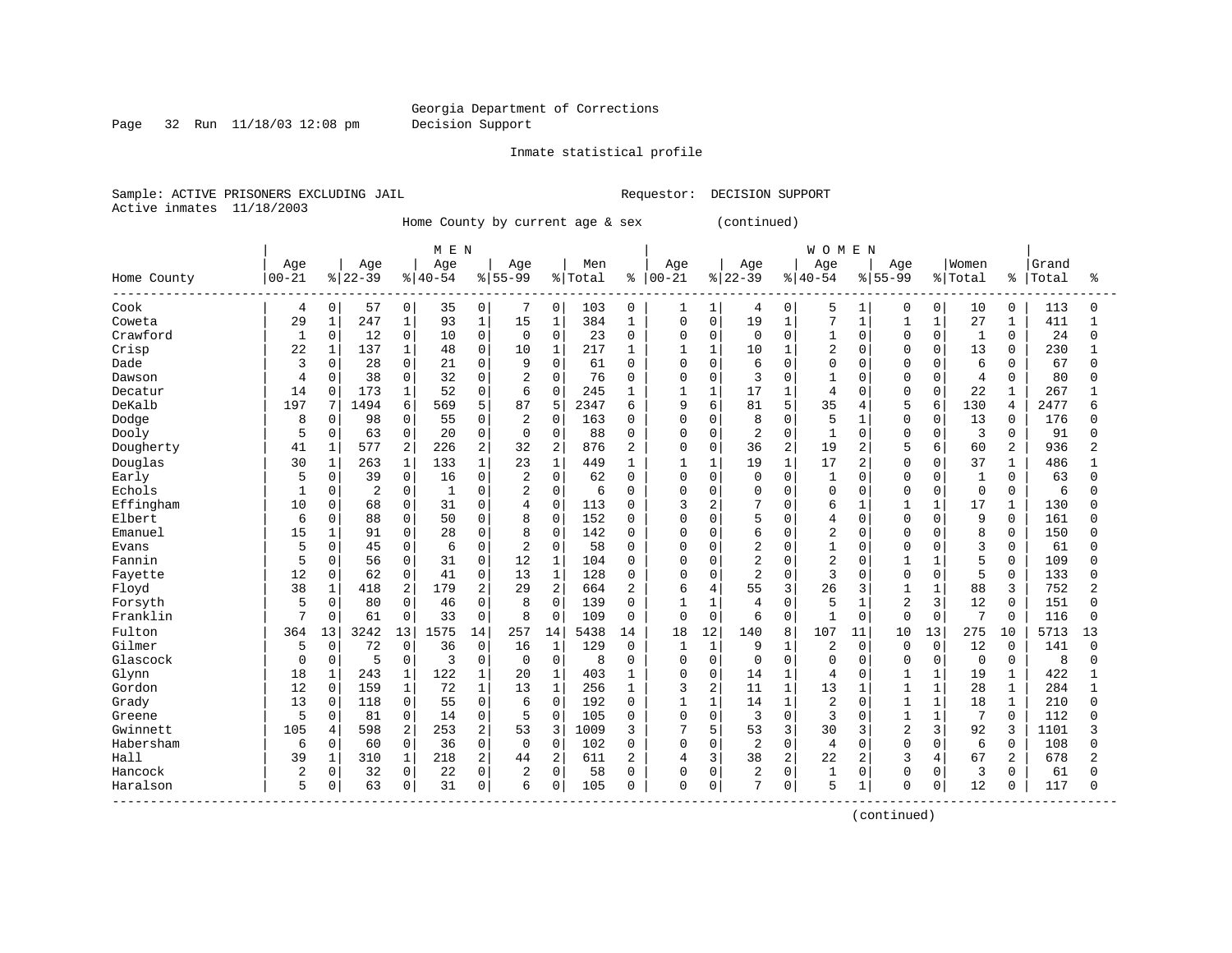Page 33 Run 11/18/03 12:08 pm Decision Support

Inmate statistical profile

Sample: ACTIVE PRISONERS EXCLUDING JAIL **Requestor: DECISION SUPPORT** Active inmates 11/18/2003

Home County by current age & sex (continued)

| Age<br>Age<br>Women<br>Age<br>Age<br>Age<br>Men<br>Age<br>Age<br>Age<br>Grand<br>$00 - 21$<br>$ 22-39$<br>$8 40-54$<br>$8 55-99$<br>$00 - 21$<br>$ 22-39$<br>$8155 - 99$<br>% Total<br>% Total<br>$8 40-54$<br>Total<br>Home County<br>ి<br>ႜ<br>92<br>Harris<br>0<br>0<br>25<br>0<br>89<br>$\mathbf 0$<br>2<br>0<br>53<br>0<br>1<br>0<br>0<br>$\Omega$<br>0<br>3<br>0<br>6<br>5<br>1<br>$\mathsf 0$<br>$\mathsf{O}$<br>0<br>0<br>$\mathbf 0$<br>3<br>$\overline{2}$<br>5<br>86<br>46<br>24<br>5<br>81<br>0<br>$\mathbf 0$<br>$\Omega$<br>0<br>$\Omega$<br>$\Omega$<br>0<br>Hart<br>6<br>0<br>23<br>0<br>11<br>0<br>10<br>$\mathbf{1}$<br>$\mathbf 0$<br>0<br>$\mathbf 0$<br>0<br>$\mathbf 0$<br>$\mathbf{1}$<br>$\mathbf 0$<br>$\mathbf{1}$<br>45<br>Heard<br>$\Omega$<br>0<br>$\Omega$<br>0<br>44<br>203<br>$\mathbf{1}$<br>102<br>$\mathbf{1}$<br>$\mathbf{1}$<br>3<br>2<br>$\mathbf{1}$<br>15<br>37<br>371<br>11<br>$\Omega$<br>18<br>334<br>19<br>2<br>$\Omega$<br>$\mathbf{1}$<br>1<br>$\Omega$<br>Henry<br>$\mathbf{1}$<br>$\overline{2}$<br>21<br>11<br>35<br>484<br>39<br>$\mathbf{1}$<br>264<br>$\mathbf{1}$<br>130<br>$\mathbf 1$<br>16<br>449<br>3<br>$\mathbf{1}$<br>Houston<br>1<br>1<br>$\Omega$<br>$\Omega$<br>1<br>$\mathsf 0$<br>Irwin<br>0<br>0<br>$\mathbf 0$<br>2<br>3<br>8<br>45<br>20<br>0<br>$\overline{4}$<br>77<br>0<br>$\mathbf 0$<br>$\mathbf{1}$<br>$\Omega$<br>80<br>0<br>O<br>$\Omega$<br>0<br>22<br>$\mathbf 1$<br>10<br>2<br>$\mathbf{1}$<br>Jackson<br>8<br>0<br>106<br>0<br>68<br>1<br>204<br>0<br>$\mathbf 0$<br>$\mathbf{1}$<br>$\Omega$<br>13<br>$\Omega$<br>217<br>1<br>1<br>$\Omega$<br>Jasper<br>32<br>0<br>$\Omega$<br>$\mathbf{1}$<br>3<br>$\mathbf{1}$<br>5<br>$\Omega$<br>15<br>4<br>55<br>$\Omega$<br>$\Omega$<br>$\Omega$<br>$\Omega$<br>$\Omega$<br>60<br>$\Omega$<br>1<br>3<br>$\mathbf 0$<br>0<br>3<br>$\mathbf 0$<br>$\Omega$<br>3<br>Jeff Davis<br>$\mathbf{1}$<br>44<br>19<br>$\Omega$<br>67<br>0<br>0<br>$\Omega$<br>$\Omega$<br>70<br>$\Omega$<br>$\Omega$<br>$\Omega$<br>0<br>Jefferson<br>0<br>$\mathbf 0$<br>$\mathbf{1}$<br>11<br>$\mathbf 0$<br>63<br>20<br>0<br>3<br>97<br>$\mathbf 0$<br>3<br>$\Omega$<br>$\overline{4}$<br>$\mathbf 0$<br>101<br>0<br>0<br>0<br>0<br>$\Omega$<br>Jenkins<br>$\overline{2}$<br>7<br>0<br>2<br>$\mathsf 0$<br>$\overline{1}$<br>3<br>0<br>64<br>21<br>0<br>94<br>0<br>$\mathbf 0$<br>97<br>$\Omega$<br>$\Omega$<br>0<br>$\Omega$<br>$\Omega$<br>0<br>3<br>27<br>0<br>8<br>$\Omega$<br>$\overline{2}$<br>$\mathbf 0$<br>37<br>3<br>$\Omega$<br>40<br>Johnson<br>0<br>$\Omega$<br>0<br>0<br>$\Omega$<br>$\Omega$<br>$\Omega$<br>$\Omega$<br>$\Omega$<br>C<br>27<br>0<br>17<br>$\mathbf 0$<br>$\overline{2}$<br>0<br>$\Omega$<br>$\mathbf{1}$<br>49<br>$\mathbf{1}$<br>1<br>$\Omega$<br>$\Omega$<br>51<br>Jones<br>0<br>1<br>0<br>$\Omega$<br>$\Omega$<br>$\Omega$<br>4<br>5<br>$\mathbf 0$<br>5<br>9<br>83<br>2<br>0<br>41<br>0<br>26<br>0<br>74<br>0<br>$\mathbf 0$<br>0<br>4<br>$\Omega$<br>$\Omega$<br>$\Omega$<br>0<br>Lamar<br>1<br>$\mathbf 0$<br>$\overline{2}$<br>Lanier<br>3<br>29<br>0<br>0<br>2<br>38<br>3<br>0<br>0<br>$\mathbf 0$<br>$\mathbf{1}$<br>$\Omega$<br>$\Omega$<br>$\Omega$<br>$\Omega$<br>41<br>$\overline{4}$<br>$\Omega$<br>$\Omega$<br>$\mathbf{1}$<br>$\mathbf 0$<br>10<br>153<br>8<br>237<br>6<br>16<br>253<br>10<br>$\Omega$<br>66<br>1<br>O<br>0<br>$\mathbf{1}$<br>1<br>$\Omega$<br><sup>0</sup><br>$\mathbf{1}$<br>Laurens<br>1<br>$\mathbf 0$<br>$\overline{2}$<br>$\overline{a}$<br>2<br>$\mathbf 0$<br>26<br>0<br>15<br>$\Omega$<br>3<br>46<br>$\Omega$<br>$\Omega$<br>5<br>51<br>Lee<br>1<br>1<br>$\Omega$<br>$\Omega$<br>$\Omega$<br>0<br>$\mathbf 0$<br>155<br>$\mathbf 1$<br>33<br>0<br>$\mathbf 0$<br>$\mathbf{1}$<br>6<br>$\overline{4}$<br>12<br>222<br>Liberty<br>14<br>8<br>210<br>$\mathbf 0$<br>$\mathbf{1}$<br>1<br>1<br>0<br>0<br>19<br>0<br>0<br>$\mathsf 0$<br>$\mathbf 0$<br>39<br>Lincoln<br>0<br>14<br>38<br>0<br>1<br>$\Omega$<br>$\Omega$<br>0<br>$\Omega$<br>$\mathbf 0$<br>$\mathbf 1$<br>4<br>$\Omega$<br>0<br>$\mathbf 0$<br>3<br>$\mathbf 0$<br>19<br>0<br>12<br>0<br>$\mathbf{1}$<br>3<br>$\mathbf{1}$<br>$\Omega$<br>5<br>39<br>$\Omega$<br>34<br>1<br>$\Omega$<br>$\Omega$<br>$\Omega$<br>Long<br>$\Omega$<br>$\Omega$<br>277<br>Lowndes<br>36<br>$\mathbf{1}$<br>144<br>22<br>$\mathbf 1$<br>479<br>$\mathbf 0$<br>14<br>14<br>29<br>508<br>1<br>1<br>0<br>$\mathbf{1}$<br>2<br>$\mathbf{1}$<br>$\mathbf{1}$<br>$\mathbf{1}$<br>Lumpkin<br>$\mathsf 0$<br>$\mathsf 0$<br>0<br>32<br>0<br>25<br>0<br>67<br>$\mathbf 0$<br>$\Omega$<br>6<br>0<br>$\mathbf{1}$<br>0<br>$\Omega$<br>$\Omega$<br>1<br>$\Omega$<br>68<br>4<br>$\Omega$<br>0<br>$\mathbf 0$<br>3<br>0<br>42<br>20<br>0<br>72<br>$\mathbf 0$<br>$\Omega$<br>$\Omega$<br>3<br>$\Omega$<br>75<br>Macon<br>$\Omega$<br>0<br>0<br>$\Omega$<br>$\Omega$<br>6<br>4<br>Madison<br>70<br>0<br>8<br>$\Omega$<br>111<br>$\overline{2}$<br>8<br>0<br>27<br>$\Omega$<br>O<br>0<br>6<br>$\Omega$<br>0<br><sup>0</sup><br>$\Omega$<br>119<br>6<br>$\Omega$<br>$\Omega$<br>Marion<br>$\overline{c}$<br>23<br>0<br>$\Omega$<br>37<br>$\Omega$<br>10<br>$\Omega$<br>$\mathbf{1}$<br>36<br>$\Omega$<br>$\mathbf{1}$<br>$\Omega$<br>$\Omega$<br>$\Omega$<br>$\mathbf{1}$<br>0<br>$\Omega$<br>$\Omega$<br>$\Omega$<br>0<br>McDuffie<br>81<br>0<br>0<br>12<br>$\mathbf{1}$<br>$\overline{4}$<br>10<br>$\mathbf 0$<br>43<br>146<br>$\mathbf 0$<br>4<br>$\Omega$<br>$\Omega$<br>$\mathbf 0$<br>150<br>$\Omega$<br>0<br>$\Omega$<br>$\Omega$<br>0<br>$\mathbf 0$<br>$\overline{2}$<br>$\mathbf 0$<br>35<br>0<br>0<br>$\mathbf{1}$<br>$\Omega$<br>$\mathbf 0$<br>$\mathbf 0$<br>61<br>McIntosh<br>23<br>61<br>0<br>$\mathbf 0$<br>0<br>$\Omega$<br>0<br>$\Omega$<br>$\mathbf 0$<br>$\Omega$<br>121<br>1<br>13<br>$\mathbf 1$<br>2<br>$\mathbf{1}$<br>2<br>1<br>16<br>Meriwether<br>16<br>1<br>53<br>0<br>203<br>$\mathbf{1}$<br>11<br>$\mathbf{1}$<br>$\mathbf{1}$<br>$\mathbf{1}$<br>219<br>0<br>Miller<br>0<br>17<br>0<br>$\mathbf 0$<br>25<br>$\mathbf 0$<br>$\Omega$<br>$\mathbf 0$<br>$\Omega$<br>$\Omega$<br>25<br>1<br>0<br>1<br>$\Omega$<br>U<br>0<br>$\Omega$<br>$\Omega$<br>6<br>$\Omega$<br>Mitchell<br>113<br>5<br>10<br>0<br>7<br>$\mathbf 0$<br>13<br>193<br>$\Omega$<br>50<br>$\Omega$<br>180<br>0<br>0<br>8<br>$\Omega$<br>$\Omega$<br>$\Omega$<br>$\Omega$<br>0<br>$\mathbf 0$<br>59<br>0<br>32<br>$\Omega$<br>3<br>$\mathbf 0$<br>$\mathbf 0$<br>$\mathbf{1}$<br>5<br>103<br>4<br>98<br>0<br>$\Omega$<br>0<br>$\Omega$<br>O<br>0<br>Monroe<br>0<br>4<br>26<br>0<br>3<br>$\mathbf 0$<br>3<br>$\mathbf{1}$<br>$\overline{4}$<br>2<br>0<br>9<br>$\Omega$<br>0<br>$\mathbf 0$<br>$\Omega$<br>$\Omega$<br>$\Omega$<br>44<br>Montgomery<br>40<br>$\Omega$<br>$\Omega$<br>$\Omega$<br>0<br>20<br>$\mathbf 0$<br>72<br>5<br>$\overline{2}$<br>7<br>79<br>$\overline{4}$<br>0<br>44<br>0<br>$\overline{4}$<br>0<br>$\mathbf 0$<br>$\Omega$<br>$\Omega$<br>$\Omega$<br>$\Omega$<br>$\Omega$<br>0<br>Morgan |  |  | M E N |  |  |  |  | <b>WOMEN</b> |  |  |  |              |
|---------------------------------------------------------------------------------------------------------------------------------------------------------------------------------------------------------------------------------------------------------------------------------------------------------------------------------------------------------------------------------------------------------------------------------------------------------------------------------------------------------------------------------------------------------------------------------------------------------------------------------------------------------------------------------------------------------------------------------------------------------------------------------------------------------------------------------------------------------------------------------------------------------------------------------------------------------------------------------------------------------------------------------------------------------------------------------------------------------------------------------------------------------------------------------------------------------------------------------------------------------------------------------------------------------------------------------------------------------------------------------------------------------------------------------------------------------------------------------------------------------------------------------------------------------------------------------------------------------------------------------------------------------------------------------------------------------------------------------------------------------------------------------------------------------------------------------------------------------------------------------------------------------------------------------------------------------------------------------------------------------------------------------------------------------------------------------------------------------------------------------------------------------------------------------------------------------------------------------------------------------------------------------------------------------------------------------------------------------------------------------------------------------------------------------------------------------------------------------------------------------------------------------------------------------------------------------------------------------------------------------------------------------------------------------------------------------------------------------------------------------------------------------------------------------------------------------------------------------------------------------------------------------------------------------------------------------------------------------------------------------------------------------------------------------------------------------------------------------------------------------------------------------------------------------------------------------------------------------------------------------------------------------------------------------------------------------------------------------------------------------------------------------------------------------------------------------------------------------------------------------------------------------------------------------------------------------------------------------------------------------------------------------------------------------------------------------------------------------------------------------------------------------------------------------------------------------------------------------------------------------------------------------------------------------------------------------------------------------------------------------------------------------------------------------------------------------------------------------------------------------------------------------------------------------------------------------------------------------------------------------------------------------------------------------------------------------------------------------------------------------------------------------------------------------------------------------------------------------------------------------------------------------------------------------------------------------------------------------------------------------------------------------------------------------------------------------------------------------------------------------------------------------------------------------------------------------------------------------------------------------------------------------------------------------------------------------------------------------------------------------------------------------------------------------------------------------------------------------------------------------------------------------------------------------------------------------------------------------------------------------------------------------------------------------------------------------------------------------------------------------------------------------------------------------------------------------------------------------------------------------------------------------------------------------------------------------------------------------------------------------------------------------------------------------------------------------------------------------------------------------------------------------------------------------------------------------------------------------------------------------------------------------------------------------------------------------------------------------------------------------------------------------------------------------------------------------------------------------------------------------------------------------------------------------------------------------------------------------------------------------------------------------------------------------------------------------------------------------------------------------------------------------------------------------------------------------------------------------------------------------------------------------------------------------------------------------------------------------------------------------------------------------------------------------------------------------------------------------------------------------------------------------------------------------------------------------------------------------------------------------------------------------------------------------------------------------------------------------------------------------------|--|--|-------|--|--|--|--|--------------|--|--|--|--------------|
|                                                                                                                                                                                                                                                                                                                                                                                                                                                                                                                                                                                                                                                                                                                                                                                                                                                                                                                                                                                                                                                                                                                                                                                                                                                                                                                                                                                                                                                                                                                                                                                                                                                                                                                                                                                                                                                                                                                                                                                                                                                                                                                                                                                                                                                                                                                                                                                                                                                                                                                                                                                                                                                                                                                                                                                                                                                                                                                                                                                                                                                                                                                                                                                                                                                                                                                                                                                                                                                                                                                                                                                                                                                                                                                                                                                                                                                                                                                                                                                                                                                                                                                                                                                                                                                                                                                                                                                                                                                                                                                                                                                                                                                                                                                                                                                                                                                                                                                                                                                                                                                                                                                                                                                                                                                                                                                                                                                                                                                                                                                                                                                                                                                                                                                                                                                                                                                                                                                                                                                                                                                                                                                                                                                                                                                                                                                                                                                                                                                                                                                                                                                                                                                                                                                                                                                                                                                                                                                                                                                                               |  |  |       |  |  |  |  |              |  |  |  |              |
|                                                                                                                                                                                                                                                                                                                                                                                                                                                                                                                                                                                                                                                                                                                                                                                                                                                                                                                                                                                                                                                                                                                                                                                                                                                                                                                                                                                                                                                                                                                                                                                                                                                                                                                                                                                                                                                                                                                                                                                                                                                                                                                                                                                                                                                                                                                                                                                                                                                                                                                                                                                                                                                                                                                                                                                                                                                                                                                                                                                                                                                                                                                                                                                                                                                                                                                                                                                                                                                                                                                                                                                                                                                                                                                                                                                                                                                                                                                                                                                                                                                                                                                                                                                                                                                                                                                                                                                                                                                                                                                                                                                                                                                                                                                                                                                                                                                                                                                                                                                                                                                                                                                                                                                                                                                                                                                                                                                                                                                                                                                                                                                                                                                                                                                                                                                                                                                                                                                                                                                                                                                                                                                                                                                                                                                                                                                                                                                                                                                                                                                                                                                                                                                                                                                                                                                                                                                                                                                                                                                                               |  |  |       |  |  |  |  |              |  |  |  | ႜ            |
|                                                                                                                                                                                                                                                                                                                                                                                                                                                                                                                                                                                                                                                                                                                                                                                                                                                                                                                                                                                                                                                                                                                                                                                                                                                                                                                                                                                                                                                                                                                                                                                                                                                                                                                                                                                                                                                                                                                                                                                                                                                                                                                                                                                                                                                                                                                                                                                                                                                                                                                                                                                                                                                                                                                                                                                                                                                                                                                                                                                                                                                                                                                                                                                                                                                                                                                                                                                                                                                                                                                                                                                                                                                                                                                                                                                                                                                                                                                                                                                                                                                                                                                                                                                                                                                                                                                                                                                                                                                                                                                                                                                                                                                                                                                                                                                                                                                                                                                                                                                                                                                                                                                                                                                                                                                                                                                                                                                                                                                                                                                                                                                                                                                                                                                                                                                                                                                                                                                                                                                                                                                                                                                                                                                                                                                                                                                                                                                                                                                                                                                                                                                                                                                                                                                                                                                                                                                                                                                                                                                                               |  |  |       |  |  |  |  |              |  |  |  | 0            |
|                                                                                                                                                                                                                                                                                                                                                                                                                                                                                                                                                                                                                                                                                                                                                                                                                                                                                                                                                                                                                                                                                                                                                                                                                                                                                                                                                                                                                                                                                                                                                                                                                                                                                                                                                                                                                                                                                                                                                                                                                                                                                                                                                                                                                                                                                                                                                                                                                                                                                                                                                                                                                                                                                                                                                                                                                                                                                                                                                                                                                                                                                                                                                                                                                                                                                                                                                                                                                                                                                                                                                                                                                                                                                                                                                                                                                                                                                                                                                                                                                                                                                                                                                                                                                                                                                                                                                                                                                                                                                                                                                                                                                                                                                                                                                                                                                                                                                                                                                                                                                                                                                                                                                                                                                                                                                                                                                                                                                                                                                                                                                                                                                                                                                                                                                                                                                                                                                                                                                                                                                                                                                                                                                                                                                                                                                                                                                                                                                                                                                                                                                                                                                                                                                                                                                                                                                                                                                                                                                                                                               |  |  |       |  |  |  |  |              |  |  |  | $\Omega$     |
|                                                                                                                                                                                                                                                                                                                                                                                                                                                                                                                                                                                                                                                                                                                                                                                                                                                                                                                                                                                                                                                                                                                                                                                                                                                                                                                                                                                                                                                                                                                                                                                                                                                                                                                                                                                                                                                                                                                                                                                                                                                                                                                                                                                                                                                                                                                                                                                                                                                                                                                                                                                                                                                                                                                                                                                                                                                                                                                                                                                                                                                                                                                                                                                                                                                                                                                                                                                                                                                                                                                                                                                                                                                                                                                                                                                                                                                                                                                                                                                                                                                                                                                                                                                                                                                                                                                                                                                                                                                                                                                                                                                                                                                                                                                                                                                                                                                                                                                                                                                                                                                                                                                                                                                                                                                                                                                                                                                                                                                                                                                                                                                                                                                                                                                                                                                                                                                                                                                                                                                                                                                                                                                                                                                                                                                                                                                                                                                                                                                                                                                                                                                                                                                                                                                                                                                                                                                                                                                                                                                                               |  |  |       |  |  |  |  |              |  |  |  | 0            |
|                                                                                                                                                                                                                                                                                                                                                                                                                                                                                                                                                                                                                                                                                                                                                                                                                                                                                                                                                                                                                                                                                                                                                                                                                                                                                                                                                                                                                                                                                                                                                                                                                                                                                                                                                                                                                                                                                                                                                                                                                                                                                                                                                                                                                                                                                                                                                                                                                                                                                                                                                                                                                                                                                                                                                                                                                                                                                                                                                                                                                                                                                                                                                                                                                                                                                                                                                                                                                                                                                                                                                                                                                                                                                                                                                                                                                                                                                                                                                                                                                                                                                                                                                                                                                                                                                                                                                                                                                                                                                                                                                                                                                                                                                                                                                                                                                                                                                                                                                                                                                                                                                                                                                                                                                                                                                                                                                                                                                                                                                                                                                                                                                                                                                                                                                                                                                                                                                                                                                                                                                                                                                                                                                                                                                                                                                                                                                                                                                                                                                                                                                                                                                                                                                                                                                                                                                                                                                                                                                                                                               |  |  |       |  |  |  |  |              |  |  |  |              |
|                                                                                                                                                                                                                                                                                                                                                                                                                                                                                                                                                                                                                                                                                                                                                                                                                                                                                                                                                                                                                                                                                                                                                                                                                                                                                                                                                                                                                                                                                                                                                                                                                                                                                                                                                                                                                                                                                                                                                                                                                                                                                                                                                                                                                                                                                                                                                                                                                                                                                                                                                                                                                                                                                                                                                                                                                                                                                                                                                                                                                                                                                                                                                                                                                                                                                                                                                                                                                                                                                                                                                                                                                                                                                                                                                                                                                                                                                                                                                                                                                                                                                                                                                                                                                                                                                                                                                                                                                                                                                                                                                                                                                                                                                                                                                                                                                                                                                                                                                                                                                                                                                                                                                                                                                                                                                                                                                                                                                                                                                                                                                                                                                                                                                                                                                                                                                                                                                                                                                                                                                                                                                                                                                                                                                                                                                                                                                                                                                                                                                                                                                                                                                                                                                                                                                                                                                                                                                                                                                                                                               |  |  |       |  |  |  |  |              |  |  |  |              |
|                                                                                                                                                                                                                                                                                                                                                                                                                                                                                                                                                                                                                                                                                                                                                                                                                                                                                                                                                                                                                                                                                                                                                                                                                                                                                                                                                                                                                                                                                                                                                                                                                                                                                                                                                                                                                                                                                                                                                                                                                                                                                                                                                                                                                                                                                                                                                                                                                                                                                                                                                                                                                                                                                                                                                                                                                                                                                                                                                                                                                                                                                                                                                                                                                                                                                                                                                                                                                                                                                                                                                                                                                                                                                                                                                                                                                                                                                                                                                                                                                                                                                                                                                                                                                                                                                                                                                                                                                                                                                                                                                                                                                                                                                                                                                                                                                                                                                                                                                                                                                                                                                                                                                                                                                                                                                                                                                                                                                                                                                                                                                                                                                                                                                                                                                                                                                                                                                                                                                                                                                                                                                                                                                                                                                                                                                                                                                                                                                                                                                                                                                                                                                                                                                                                                                                                                                                                                                                                                                                                                               |  |  |       |  |  |  |  |              |  |  |  | U            |
|                                                                                                                                                                                                                                                                                                                                                                                                                                                                                                                                                                                                                                                                                                                                                                                                                                                                                                                                                                                                                                                                                                                                                                                                                                                                                                                                                                                                                                                                                                                                                                                                                                                                                                                                                                                                                                                                                                                                                                                                                                                                                                                                                                                                                                                                                                                                                                                                                                                                                                                                                                                                                                                                                                                                                                                                                                                                                                                                                                                                                                                                                                                                                                                                                                                                                                                                                                                                                                                                                                                                                                                                                                                                                                                                                                                                                                                                                                                                                                                                                                                                                                                                                                                                                                                                                                                                                                                                                                                                                                                                                                                                                                                                                                                                                                                                                                                                                                                                                                                                                                                                                                                                                                                                                                                                                                                                                                                                                                                                                                                                                                                                                                                                                                                                                                                                                                                                                                                                                                                                                                                                                                                                                                                                                                                                                                                                                                                                                                                                                                                                                                                                                                                                                                                                                                                                                                                                                                                                                                                                               |  |  |       |  |  |  |  |              |  |  |  |              |
|                                                                                                                                                                                                                                                                                                                                                                                                                                                                                                                                                                                                                                                                                                                                                                                                                                                                                                                                                                                                                                                                                                                                                                                                                                                                                                                                                                                                                                                                                                                                                                                                                                                                                                                                                                                                                                                                                                                                                                                                                                                                                                                                                                                                                                                                                                                                                                                                                                                                                                                                                                                                                                                                                                                                                                                                                                                                                                                                                                                                                                                                                                                                                                                                                                                                                                                                                                                                                                                                                                                                                                                                                                                                                                                                                                                                                                                                                                                                                                                                                                                                                                                                                                                                                                                                                                                                                                                                                                                                                                                                                                                                                                                                                                                                                                                                                                                                                                                                                                                                                                                                                                                                                                                                                                                                                                                                                                                                                                                                                                                                                                                                                                                                                                                                                                                                                                                                                                                                                                                                                                                                                                                                                                                                                                                                                                                                                                                                                                                                                                                                                                                                                                                                                                                                                                                                                                                                                                                                                                                                               |  |  |       |  |  |  |  |              |  |  |  | Λ            |
|                                                                                                                                                                                                                                                                                                                                                                                                                                                                                                                                                                                                                                                                                                                                                                                                                                                                                                                                                                                                                                                                                                                                                                                                                                                                                                                                                                                                                                                                                                                                                                                                                                                                                                                                                                                                                                                                                                                                                                                                                                                                                                                                                                                                                                                                                                                                                                                                                                                                                                                                                                                                                                                                                                                                                                                                                                                                                                                                                                                                                                                                                                                                                                                                                                                                                                                                                                                                                                                                                                                                                                                                                                                                                                                                                                                                                                                                                                                                                                                                                                                                                                                                                                                                                                                                                                                                                                                                                                                                                                                                                                                                                                                                                                                                                                                                                                                                                                                                                                                                                                                                                                                                                                                                                                                                                                                                                                                                                                                                                                                                                                                                                                                                                                                                                                                                                                                                                                                                                                                                                                                                                                                                                                                                                                                                                                                                                                                                                                                                                                                                                                                                                                                                                                                                                                                                                                                                                                                                                                                                               |  |  |       |  |  |  |  |              |  |  |  | U            |
|                                                                                                                                                                                                                                                                                                                                                                                                                                                                                                                                                                                                                                                                                                                                                                                                                                                                                                                                                                                                                                                                                                                                                                                                                                                                                                                                                                                                                                                                                                                                                                                                                                                                                                                                                                                                                                                                                                                                                                                                                                                                                                                                                                                                                                                                                                                                                                                                                                                                                                                                                                                                                                                                                                                                                                                                                                                                                                                                                                                                                                                                                                                                                                                                                                                                                                                                                                                                                                                                                                                                                                                                                                                                                                                                                                                                                                                                                                                                                                                                                                                                                                                                                                                                                                                                                                                                                                                                                                                                                                                                                                                                                                                                                                                                                                                                                                                                                                                                                                                                                                                                                                                                                                                                                                                                                                                                                                                                                                                                                                                                                                                                                                                                                                                                                                                                                                                                                                                                                                                                                                                                                                                                                                                                                                                                                                                                                                                                                                                                                                                                                                                                                                                                                                                                                                                                                                                                                                                                                                                                               |  |  |       |  |  |  |  |              |  |  |  |              |
|                                                                                                                                                                                                                                                                                                                                                                                                                                                                                                                                                                                                                                                                                                                                                                                                                                                                                                                                                                                                                                                                                                                                                                                                                                                                                                                                                                                                                                                                                                                                                                                                                                                                                                                                                                                                                                                                                                                                                                                                                                                                                                                                                                                                                                                                                                                                                                                                                                                                                                                                                                                                                                                                                                                                                                                                                                                                                                                                                                                                                                                                                                                                                                                                                                                                                                                                                                                                                                                                                                                                                                                                                                                                                                                                                                                                                                                                                                                                                                                                                                                                                                                                                                                                                                                                                                                                                                                                                                                                                                                                                                                                                                                                                                                                                                                                                                                                                                                                                                                                                                                                                                                                                                                                                                                                                                                                                                                                                                                                                                                                                                                                                                                                                                                                                                                                                                                                                                                                                                                                                                                                                                                                                                                                                                                                                                                                                                                                                                                                                                                                                                                                                                                                                                                                                                                                                                                                                                                                                                                                               |  |  |       |  |  |  |  |              |  |  |  | Λ            |
|                                                                                                                                                                                                                                                                                                                                                                                                                                                                                                                                                                                                                                                                                                                                                                                                                                                                                                                                                                                                                                                                                                                                                                                                                                                                                                                                                                                                                                                                                                                                                                                                                                                                                                                                                                                                                                                                                                                                                                                                                                                                                                                                                                                                                                                                                                                                                                                                                                                                                                                                                                                                                                                                                                                                                                                                                                                                                                                                                                                                                                                                                                                                                                                                                                                                                                                                                                                                                                                                                                                                                                                                                                                                                                                                                                                                                                                                                                                                                                                                                                                                                                                                                                                                                                                                                                                                                                                                                                                                                                                                                                                                                                                                                                                                                                                                                                                                                                                                                                                                                                                                                                                                                                                                                                                                                                                                                                                                                                                                                                                                                                                                                                                                                                                                                                                                                                                                                                                                                                                                                                                                                                                                                                                                                                                                                                                                                                                                                                                                                                                                                                                                                                                                                                                                                                                                                                                                                                                                                                                                               |  |  |       |  |  |  |  |              |  |  |  |              |
|                                                                                                                                                                                                                                                                                                                                                                                                                                                                                                                                                                                                                                                                                                                                                                                                                                                                                                                                                                                                                                                                                                                                                                                                                                                                                                                                                                                                                                                                                                                                                                                                                                                                                                                                                                                                                                                                                                                                                                                                                                                                                                                                                                                                                                                                                                                                                                                                                                                                                                                                                                                                                                                                                                                                                                                                                                                                                                                                                                                                                                                                                                                                                                                                                                                                                                                                                                                                                                                                                                                                                                                                                                                                                                                                                                                                                                                                                                                                                                                                                                                                                                                                                                                                                                                                                                                                                                                                                                                                                                                                                                                                                                                                                                                                                                                                                                                                                                                                                                                                                                                                                                                                                                                                                                                                                                                                                                                                                                                                                                                                                                                                                                                                                                                                                                                                                                                                                                                                                                                                                                                                                                                                                                                                                                                                                                                                                                                                                                                                                                                                                                                                                                                                                                                                                                                                                                                                                                                                                                                                               |  |  |       |  |  |  |  |              |  |  |  | U            |
|                                                                                                                                                                                                                                                                                                                                                                                                                                                                                                                                                                                                                                                                                                                                                                                                                                                                                                                                                                                                                                                                                                                                                                                                                                                                                                                                                                                                                                                                                                                                                                                                                                                                                                                                                                                                                                                                                                                                                                                                                                                                                                                                                                                                                                                                                                                                                                                                                                                                                                                                                                                                                                                                                                                                                                                                                                                                                                                                                                                                                                                                                                                                                                                                                                                                                                                                                                                                                                                                                                                                                                                                                                                                                                                                                                                                                                                                                                                                                                                                                                                                                                                                                                                                                                                                                                                                                                                                                                                                                                                                                                                                                                                                                                                                                                                                                                                                                                                                                                                                                                                                                                                                                                                                                                                                                                                                                                                                                                                                                                                                                                                                                                                                                                                                                                                                                                                                                                                                                                                                                                                                                                                                                                                                                                                                                                                                                                                                                                                                                                                                                                                                                                                                                                                                                                                                                                                                                                                                                                                                               |  |  |       |  |  |  |  |              |  |  |  | <sup>0</sup> |
|                                                                                                                                                                                                                                                                                                                                                                                                                                                                                                                                                                                                                                                                                                                                                                                                                                                                                                                                                                                                                                                                                                                                                                                                                                                                                                                                                                                                                                                                                                                                                                                                                                                                                                                                                                                                                                                                                                                                                                                                                                                                                                                                                                                                                                                                                                                                                                                                                                                                                                                                                                                                                                                                                                                                                                                                                                                                                                                                                                                                                                                                                                                                                                                                                                                                                                                                                                                                                                                                                                                                                                                                                                                                                                                                                                                                                                                                                                                                                                                                                                                                                                                                                                                                                                                                                                                                                                                                                                                                                                                                                                                                                                                                                                                                                                                                                                                                                                                                                                                                                                                                                                                                                                                                                                                                                                                                                                                                                                                                                                                                                                                                                                                                                                                                                                                                                                                                                                                                                                                                                                                                                                                                                                                                                                                                                                                                                                                                                                                                                                                                                                                                                                                                                                                                                                                                                                                                                                                                                                                                               |  |  |       |  |  |  |  |              |  |  |  |              |
|                                                                                                                                                                                                                                                                                                                                                                                                                                                                                                                                                                                                                                                                                                                                                                                                                                                                                                                                                                                                                                                                                                                                                                                                                                                                                                                                                                                                                                                                                                                                                                                                                                                                                                                                                                                                                                                                                                                                                                                                                                                                                                                                                                                                                                                                                                                                                                                                                                                                                                                                                                                                                                                                                                                                                                                                                                                                                                                                                                                                                                                                                                                                                                                                                                                                                                                                                                                                                                                                                                                                                                                                                                                                                                                                                                                                                                                                                                                                                                                                                                                                                                                                                                                                                                                                                                                                                                                                                                                                                                                                                                                                                                                                                                                                                                                                                                                                                                                                                                                                                                                                                                                                                                                                                                                                                                                                                                                                                                                                                                                                                                                                                                                                                                                                                                                                                                                                                                                                                                                                                                                                                                                                                                                                                                                                                                                                                                                                                                                                                                                                                                                                                                                                                                                                                                                                                                                                                                                                                                                                               |  |  |       |  |  |  |  |              |  |  |  |              |
|                                                                                                                                                                                                                                                                                                                                                                                                                                                                                                                                                                                                                                                                                                                                                                                                                                                                                                                                                                                                                                                                                                                                                                                                                                                                                                                                                                                                                                                                                                                                                                                                                                                                                                                                                                                                                                                                                                                                                                                                                                                                                                                                                                                                                                                                                                                                                                                                                                                                                                                                                                                                                                                                                                                                                                                                                                                                                                                                                                                                                                                                                                                                                                                                                                                                                                                                                                                                                                                                                                                                                                                                                                                                                                                                                                                                                                                                                                                                                                                                                                                                                                                                                                                                                                                                                                                                                                                                                                                                                                                                                                                                                                                                                                                                                                                                                                                                                                                                                                                                                                                                                                                                                                                                                                                                                                                                                                                                                                                                                                                                                                                                                                                                                                                                                                                                                                                                                                                                                                                                                                                                                                                                                                                                                                                                                                                                                                                                                                                                                                                                                                                                                                                                                                                                                                                                                                                                                                                                                                                                               |  |  |       |  |  |  |  |              |  |  |  | U            |
|                                                                                                                                                                                                                                                                                                                                                                                                                                                                                                                                                                                                                                                                                                                                                                                                                                                                                                                                                                                                                                                                                                                                                                                                                                                                                                                                                                                                                                                                                                                                                                                                                                                                                                                                                                                                                                                                                                                                                                                                                                                                                                                                                                                                                                                                                                                                                                                                                                                                                                                                                                                                                                                                                                                                                                                                                                                                                                                                                                                                                                                                                                                                                                                                                                                                                                                                                                                                                                                                                                                                                                                                                                                                                                                                                                                                                                                                                                                                                                                                                                                                                                                                                                                                                                                                                                                                                                                                                                                                                                                                                                                                                                                                                                                                                                                                                                                                                                                                                                                                                                                                                                                                                                                                                                                                                                                                                                                                                                                                                                                                                                                                                                                                                                                                                                                                                                                                                                                                                                                                                                                                                                                                                                                                                                                                                                                                                                                                                                                                                                                                                                                                                                                                                                                                                                                                                                                                                                                                                                                                               |  |  |       |  |  |  |  |              |  |  |  |              |
|                                                                                                                                                                                                                                                                                                                                                                                                                                                                                                                                                                                                                                                                                                                                                                                                                                                                                                                                                                                                                                                                                                                                                                                                                                                                                                                                                                                                                                                                                                                                                                                                                                                                                                                                                                                                                                                                                                                                                                                                                                                                                                                                                                                                                                                                                                                                                                                                                                                                                                                                                                                                                                                                                                                                                                                                                                                                                                                                                                                                                                                                                                                                                                                                                                                                                                                                                                                                                                                                                                                                                                                                                                                                                                                                                                                                                                                                                                                                                                                                                                                                                                                                                                                                                                                                                                                                                                                                                                                                                                                                                                                                                                                                                                                                                                                                                                                                                                                                                                                                                                                                                                                                                                                                                                                                                                                                                                                                                                                                                                                                                                                                                                                                                                                                                                                                                                                                                                                                                                                                                                                                                                                                                                                                                                                                                                                                                                                                                                                                                                                                                                                                                                                                                                                                                                                                                                                                                                                                                                                                               |  |  |       |  |  |  |  |              |  |  |  | U            |
|                                                                                                                                                                                                                                                                                                                                                                                                                                                                                                                                                                                                                                                                                                                                                                                                                                                                                                                                                                                                                                                                                                                                                                                                                                                                                                                                                                                                                                                                                                                                                                                                                                                                                                                                                                                                                                                                                                                                                                                                                                                                                                                                                                                                                                                                                                                                                                                                                                                                                                                                                                                                                                                                                                                                                                                                                                                                                                                                                                                                                                                                                                                                                                                                                                                                                                                                                                                                                                                                                                                                                                                                                                                                                                                                                                                                                                                                                                                                                                                                                                                                                                                                                                                                                                                                                                                                                                                                                                                                                                                                                                                                                                                                                                                                                                                                                                                                                                                                                                                                                                                                                                                                                                                                                                                                                                                                                                                                                                                                                                                                                                                                                                                                                                                                                                                                                                                                                                                                                                                                                                                                                                                                                                                                                                                                                                                                                                                                                                                                                                                                                                                                                                                                                                                                                                                                                                                                                                                                                                                                               |  |  |       |  |  |  |  |              |  |  |  | U            |
|                                                                                                                                                                                                                                                                                                                                                                                                                                                                                                                                                                                                                                                                                                                                                                                                                                                                                                                                                                                                                                                                                                                                                                                                                                                                                                                                                                                                                                                                                                                                                                                                                                                                                                                                                                                                                                                                                                                                                                                                                                                                                                                                                                                                                                                                                                                                                                                                                                                                                                                                                                                                                                                                                                                                                                                                                                                                                                                                                                                                                                                                                                                                                                                                                                                                                                                                                                                                                                                                                                                                                                                                                                                                                                                                                                                                                                                                                                                                                                                                                                                                                                                                                                                                                                                                                                                                                                                                                                                                                                                                                                                                                                                                                                                                                                                                                                                                                                                                                                                                                                                                                                                                                                                                                                                                                                                                                                                                                                                                                                                                                                                                                                                                                                                                                                                                                                                                                                                                                                                                                                                                                                                                                                                                                                                                                                                                                                                                                                                                                                                                                                                                                                                                                                                                                                                                                                                                                                                                                                                                               |  |  |       |  |  |  |  |              |  |  |  |              |
|                                                                                                                                                                                                                                                                                                                                                                                                                                                                                                                                                                                                                                                                                                                                                                                                                                                                                                                                                                                                                                                                                                                                                                                                                                                                                                                                                                                                                                                                                                                                                                                                                                                                                                                                                                                                                                                                                                                                                                                                                                                                                                                                                                                                                                                                                                                                                                                                                                                                                                                                                                                                                                                                                                                                                                                                                                                                                                                                                                                                                                                                                                                                                                                                                                                                                                                                                                                                                                                                                                                                                                                                                                                                                                                                                                                                                                                                                                                                                                                                                                                                                                                                                                                                                                                                                                                                                                                                                                                                                                                                                                                                                                                                                                                                                                                                                                                                                                                                                                                                                                                                                                                                                                                                                                                                                                                                                                                                                                                                                                                                                                                                                                                                                                                                                                                                                                                                                                                                                                                                                                                                                                                                                                                                                                                                                                                                                                                                                                                                                                                                                                                                                                                                                                                                                                                                                                                                                                                                                                                                               |  |  |       |  |  |  |  |              |  |  |  | U            |
|                                                                                                                                                                                                                                                                                                                                                                                                                                                                                                                                                                                                                                                                                                                                                                                                                                                                                                                                                                                                                                                                                                                                                                                                                                                                                                                                                                                                                                                                                                                                                                                                                                                                                                                                                                                                                                                                                                                                                                                                                                                                                                                                                                                                                                                                                                                                                                                                                                                                                                                                                                                                                                                                                                                                                                                                                                                                                                                                                                                                                                                                                                                                                                                                                                                                                                                                                                                                                                                                                                                                                                                                                                                                                                                                                                                                                                                                                                                                                                                                                                                                                                                                                                                                                                                                                                                                                                                                                                                                                                                                                                                                                                                                                                                                                                                                                                                                                                                                                                                                                                                                                                                                                                                                                                                                                                                                                                                                                                                                                                                                                                                                                                                                                                                                                                                                                                                                                                                                                                                                                                                                                                                                                                                                                                                                                                                                                                                                                                                                                                                                                                                                                                                                                                                                                                                                                                                                                                                                                                                                               |  |  |       |  |  |  |  |              |  |  |  | ∩            |
|                                                                                                                                                                                                                                                                                                                                                                                                                                                                                                                                                                                                                                                                                                                                                                                                                                                                                                                                                                                                                                                                                                                                                                                                                                                                                                                                                                                                                                                                                                                                                                                                                                                                                                                                                                                                                                                                                                                                                                                                                                                                                                                                                                                                                                                                                                                                                                                                                                                                                                                                                                                                                                                                                                                                                                                                                                                                                                                                                                                                                                                                                                                                                                                                                                                                                                                                                                                                                                                                                                                                                                                                                                                                                                                                                                                                                                                                                                                                                                                                                                                                                                                                                                                                                                                                                                                                                                                                                                                                                                                                                                                                                                                                                                                                                                                                                                                                                                                                                                                                                                                                                                                                                                                                                                                                                                                                                                                                                                                                                                                                                                                                                                                                                                                                                                                                                                                                                                                                                                                                                                                                                                                                                                                                                                                                                                                                                                                                                                                                                                                                                                                                                                                                                                                                                                                                                                                                                                                                                                                                               |  |  |       |  |  |  |  |              |  |  |  | ∩            |
|                                                                                                                                                                                                                                                                                                                                                                                                                                                                                                                                                                                                                                                                                                                                                                                                                                                                                                                                                                                                                                                                                                                                                                                                                                                                                                                                                                                                                                                                                                                                                                                                                                                                                                                                                                                                                                                                                                                                                                                                                                                                                                                                                                                                                                                                                                                                                                                                                                                                                                                                                                                                                                                                                                                                                                                                                                                                                                                                                                                                                                                                                                                                                                                                                                                                                                                                                                                                                                                                                                                                                                                                                                                                                                                                                                                                                                                                                                                                                                                                                                                                                                                                                                                                                                                                                                                                                                                                                                                                                                                                                                                                                                                                                                                                                                                                                                                                                                                                                                                                                                                                                                                                                                                                                                                                                                                                                                                                                                                                                                                                                                                                                                                                                                                                                                                                                                                                                                                                                                                                                                                                                                                                                                                                                                                                                                                                                                                                                                                                                                                                                                                                                                                                                                                                                                                                                                                                                                                                                                                                               |  |  |       |  |  |  |  |              |  |  |  | ∩            |
|                                                                                                                                                                                                                                                                                                                                                                                                                                                                                                                                                                                                                                                                                                                                                                                                                                                                                                                                                                                                                                                                                                                                                                                                                                                                                                                                                                                                                                                                                                                                                                                                                                                                                                                                                                                                                                                                                                                                                                                                                                                                                                                                                                                                                                                                                                                                                                                                                                                                                                                                                                                                                                                                                                                                                                                                                                                                                                                                                                                                                                                                                                                                                                                                                                                                                                                                                                                                                                                                                                                                                                                                                                                                                                                                                                                                                                                                                                                                                                                                                                                                                                                                                                                                                                                                                                                                                                                                                                                                                                                                                                                                                                                                                                                                                                                                                                                                                                                                                                                                                                                                                                                                                                                                                                                                                                                                                                                                                                                                                                                                                                                                                                                                                                                                                                                                                                                                                                                                                                                                                                                                                                                                                                                                                                                                                                                                                                                                                                                                                                                                                                                                                                                                                                                                                                                                                                                                                                                                                                                                               |  |  |       |  |  |  |  |              |  |  |  | U            |
|                                                                                                                                                                                                                                                                                                                                                                                                                                                                                                                                                                                                                                                                                                                                                                                                                                                                                                                                                                                                                                                                                                                                                                                                                                                                                                                                                                                                                                                                                                                                                                                                                                                                                                                                                                                                                                                                                                                                                                                                                                                                                                                                                                                                                                                                                                                                                                                                                                                                                                                                                                                                                                                                                                                                                                                                                                                                                                                                                                                                                                                                                                                                                                                                                                                                                                                                                                                                                                                                                                                                                                                                                                                                                                                                                                                                                                                                                                                                                                                                                                                                                                                                                                                                                                                                                                                                                                                                                                                                                                                                                                                                                                                                                                                                                                                                                                                                                                                                                                                                                                                                                                                                                                                                                                                                                                                                                                                                                                                                                                                                                                                                                                                                                                                                                                                                                                                                                                                                                                                                                                                                                                                                                                                                                                                                                                                                                                                                                                                                                                                                                                                                                                                                                                                                                                                                                                                                                                                                                                                                               |  |  |       |  |  |  |  |              |  |  |  | U            |
|                                                                                                                                                                                                                                                                                                                                                                                                                                                                                                                                                                                                                                                                                                                                                                                                                                                                                                                                                                                                                                                                                                                                                                                                                                                                                                                                                                                                                                                                                                                                                                                                                                                                                                                                                                                                                                                                                                                                                                                                                                                                                                                                                                                                                                                                                                                                                                                                                                                                                                                                                                                                                                                                                                                                                                                                                                                                                                                                                                                                                                                                                                                                                                                                                                                                                                                                                                                                                                                                                                                                                                                                                                                                                                                                                                                                                                                                                                                                                                                                                                                                                                                                                                                                                                                                                                                                                                                                                                                                                                                                                                                                                                                                                                                                                                                                                                                                                                                                                                                                                                                                                                                                                                                                                                                                                                                                                                                                                                                                                                                                                                                                                                                                                                                                                                                                                                                                                                                                                                                                                                                                                                                                                                                                                                                                                                                                                                                                                                                                                                                                                                                                                                                                                                                                                                                                                                                                                                                                                                                                               |  |  |       |  |  |  |  |              |  |  |  |              |
|                                                                                                                                                                                                                                                                                                                                                                                                                                                                                                                                                                                                                                                                                                                                                                                                                                                                                                                                                                                                                                                                                                                                                                                                                                                                                                                                                                                                                                                                                                                                                                                                                                                                                                                                                                                                                                                                                                                                                                                                                                                                                                                                                                                                                                                                                                                                                                                                                                                                                                                                                                                                                                                                                                                                                                                                                                                                                                                                                                                                                                                                                                                                                                                                                                                                                                                                                                                                                                                                                                                                                                                                                                                                                                                                                                                                                                                                                                                                                                                                                                                                                                                                                                                                                                                                                                                                                                                                                                                                                                                                                                                                                                                                                                                                                                                                                                                                                                                                                                                                                                                                                                                                                                                                                                                                                                                                                                                                                                                                                                                                                                                                                                                                                                                                                                                                                                                                                                                                                                                                                                                                                                                                                                                                                                                                                                                                                                                                                                                                                                                                                                                                                                                                                                                                                                                                                                                                                                                                                                                                               |  |  |       |  |  |  |  |              |  |  |  | <sup>0</sup> |
|                                                                                                                                                                                                                                                                                                                                                                                                                                                                                                                                                                                                                                                                                                                                                                                                                                                                                                                                                                                                                                                                                                                                                                                                                                                                                                                                                                                                                                                                                                                                                                                                                                                                                                                                                                                                                                                                                                                                                                                                                                                                                                                                                                                                                                                                                                                                                                                                                                                                                                                                                                                                                                                                                                                                                                                                                                                                                                                                                                                                                                                                                                                                                                                                                                                                                                                                                                                                                                                                                                                                                                                                                                                                                                                                                                                                                                                                                                                                                                                                                                                                                                                                                                                                                                                                                                                                                                                                                                                                                                                                                                                                                                                                                                                                                                                                                                                                                                                                                                                                                                                                                                                                                                                                                                                                                                                                                                                                                                                                                                                                                                                                                                                                                                                                                                                                                                                                                                                                                                                                                                                                                                                                                                                                                                                                                                                                                                                                                                                                                                                                                                                                                                                                                                                                                                                                                                                                                                                                                                                                               |  |  |       |  |  |  |  |              |  |  |  | O            |
|                                                                                                                                                                                                                                                                                                                                                                                                                                                                                                                                                                                                                                                                                                                                                                                                                                                                                                                                                                                                                                                                                                                                                                                                                                                                                                                                                                                                                                                                                                                                                                                                                                                                                                                                                                                                                                                                                                                                                                                                                                                                                                                                                                                                                                                                                                                                                                                                                                                                                                                                                                                                                                                                                                                                                                                                                                                                                                                                                                                                                                                                                                                                                                                                                                                                                                                                                                                                                                                                                                                                                                                                                                                                                                                                                                                                                                                                                                                                                                                                                                                                                                                                                                                                                                                                                                                                                                                                                                                                                                                                                                                                                                                                                                                                                                                                                                                                                                                                                                                                                                                                                                                                                                                                                                                                                                                                                                                                                                                                                                                                                                                                                                                                                                                                                                                                                                                                                                                                                                                                                                                                                                                                                                                                                                                                                                                                                                                                                                                                                                                                                                                                                                                                                                                                                                                                                                                                                                                                                                                                               |  |  |       |  |  |  |  |              |  |  |  |              |
|                                                                                                                                                                                                                                                                                                                                                                                                                                                                                                                                                                                                                                                                                                                                                                                                                                                                                                                                                                                                                                                                                                                                                                                                                                                                                                                                                                                                                                                                                                                                                                                                                                                                                                                                                                                                                                                                                                                                                                                                                                                                                                                                                                                                                                                                                                                                                                                                                                                                                                                                                                                                                                                                                                                                                                                                                                                                                                                                                                                                                                                                                                                                                                                                                                                                                                                                                                                                                                                                                                                                                                                                                                                                                                                                                                                                                                                                                                                                                                                                                                                                                                                                                                                                                                                                                                                                                                                                                                                                                                                                                                                                                                                                                                                                                                                                                                                                                                                                                                                                                                                                                                                                                                                                                                                                                                                                                                                                                                                                                                                                                                                                                                                                                                                                                                                                                                                                                                                                                                                                                                                                                                                                                                                                                                                                                                                                                                                                                                                                                                                                                                                                                                                                                                                                                                                                                                                                                                                                                                                                               |  |  |       |  |  |  |  |              |  |  |  |              |
|                                                                                                                                                                                                                                                                                                                                                                                                                                                                                                                                                                                                                                                                                                                                                                                                                                                                                                                                                                                                                                                                                                                                                                                                                                                                                                                                                                                                                                                                                                                                                                                                                                                                                                                                                                                                                                                                                                                                                                                                                                                                                                                                                                                                                                                                                                                                                                                                                                                                                                                                                                                                                                                                                                                                                                                                                                                                                                                                                                                                                                                                                                                                                                                                                                                                                                                                                                                                                                                                                                                                                                                                                                                                                                                                                                                                                                                                                                                                                                                                                                                                                                                                                                                                                                                                                                                                                                                                                                                                                                                                                                                                                                                                                                                                                                                                                                                                                                                                                                                                                                                                                                                                                                                                                                                                                                                                                                                                                                                                                                                                                                                                                                                                                                                                                                                                                                                                                                                                                                                                                                                                                                                                                                                                                                                                                                                                                                                                                                                                                                                                                                                                                                                                                                                                                                                                                                                                                                                                                                                                               |  |  |       |  |  |  |  |              |  |  |  | U            |
| 0<br>$1\,$<br>12<br>$\mathbf 0$<br>90<br>0<br>37<br>$\mathbf{1}$<br>8<br>3<br>$\mathbf 0$<br>12<br>165<br>14<br>153<br>$\Omega$<br>0<br>$\Omega$<br>$\Omega$<br>0<br>Murray<br>1                                                                                                                                                                                                                                                                                                                                                                                                                                                                                                                                                                                                                                                                                                                                                                                                                                                                                                                                                                                                                                                                                                                                                                                                                                                                                                                                                                                                                                                                                                                                                                                                                                                                                                                                                                                                                                                                                                                                                                                                                                                                                                                                                                                                                                                                                                                                                                                                                                                                                                                                                                                                                                                                                                                                                                                                                                                                                                                                                                                                                                                                                                                                                                                                                                                                                                                                                                                                                                                                                                                                                                                                                                                                                                                                                                                                                                                                                                                                                                                                                                                                                                                                                                                                                                                                                                                                                                                                                                                                                                                                                                                                                                                                                                                                                                                                                                                                                                                                                                                                                                                                                                                                                                                                                                                                                                                                                                                                                                                                                                                                                                                                                                                                                                                                                                                                                                                                                                                                                                                                                                                                                                                                                                                                                                                                                                                                                                                                                                                                                                                                                                                                                                                                                                                                                                                                                              |  |  |       |  |  |  |  |              |  |  |  |              |
| 771<br>3<br>6<br>59<br>93<br>1388<br>102<br>3<br>366<br>3<br>56<br>1295<br>3<br>26<br>3<br>$\overline{c}$<br>3<br>4<br>3<br>$\overline{4}$<br>3<br>Muscogee                                                                                                                                                                                                                                                                                                                                                                                                                                                                                                                                                                                                                                                                                                                                                                                                                                                                                                                                                                                                                                                                                                                                                                                                                                                                                                                                                                                                                                                                                                                                                                                                                                                                                                                                                                                                                                                                                                                                                                                                                                                                                                                                                                                                                                                                                                                                                                                                                                                                                                                                                                                                                                                                                                                                                                                                                                                                                                                                                                                                                                                                                                                                                                                                                                                                                                                                                                                                                                                                                                                                                                                                                                                                                                                                                                                                                                                                                                                                                                                                                                                                                                                                                                                                                                                                                                                                                                                                                                                                                                                                                                                                                                                                                                                                                                                                                                                                                                                                                                                                                                                                                                                                                                                                                                                                                                                                                                                                                                                                                                                                                                                                                                                                                                                                                                                                                                                                                                                                                                                                                                                                                                                                                                                                                                                                                                                                                                                                                                                                                                                                                                                                                                                                                                                                                                                                                                                   |  |  |       |  |  |  |  |              |  |  |  | ς            |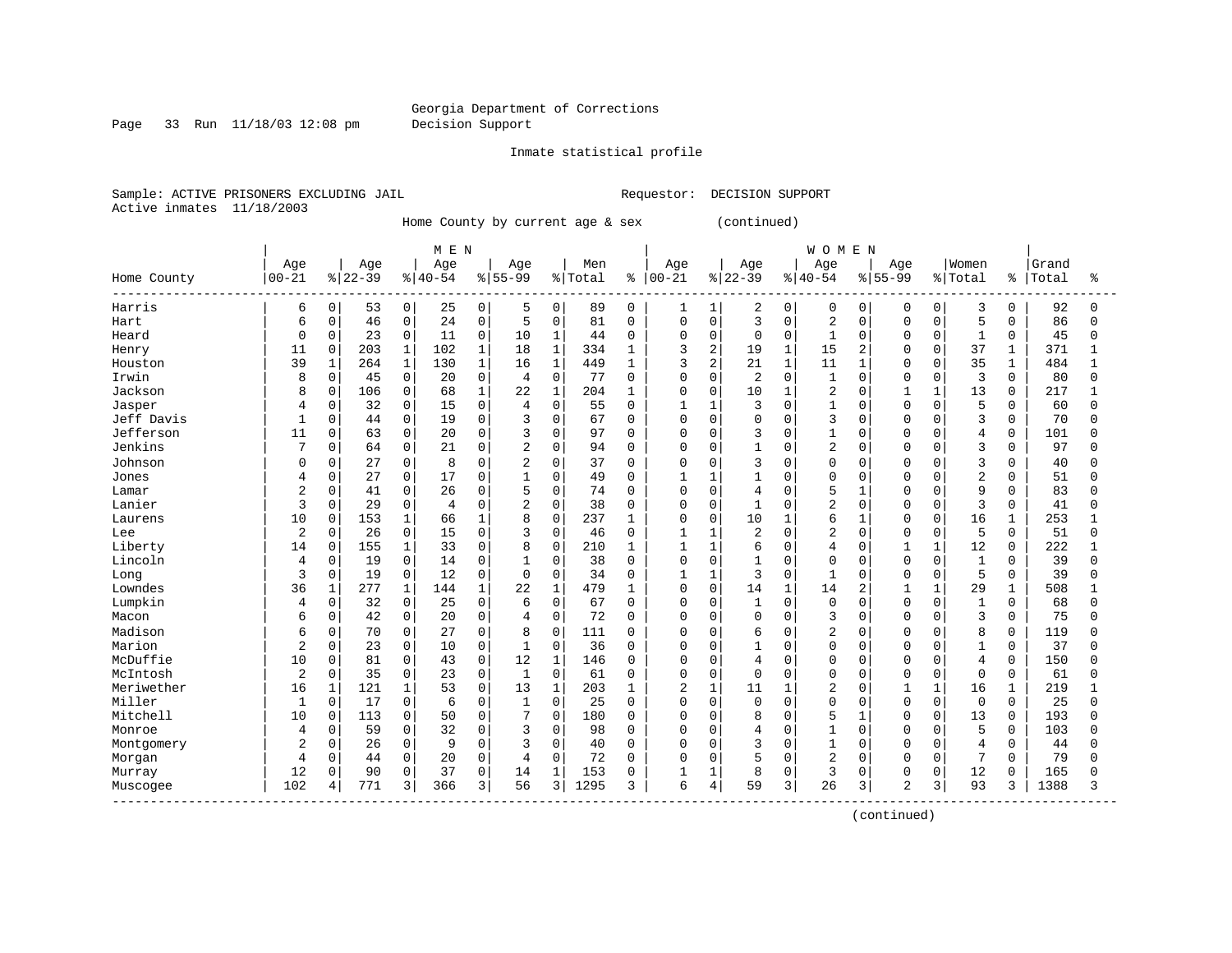Page 34 Run 11/18/03 12:08 pm Decision Support

Inmate statistical profile

Sample: ACTIVE PRISONERS EXCLUDING JAIL **Requestor: DECISION SUPPORT** Active inmates 11/18/2003

Home County by current age & sex (continued)

| Age<br>Age<br>Women<br>Grand<br>Age<br>Age<br>Men<br>Age<br>Age<br>Aqe<br>Age<br>$00 - 21$<br>$00 - 21$<br>$ 22-39$<br>$ 40-54$<br>$8 55-99$<br>% Total<br>$ 22-39$<br>$8140 - 54$<br>$8 55-99$<br>% Total<br>Home County<br>Total<br>ႜ<br>ႜ<br>ిక<br>Newton<br>20<br>$\mathbf 1$<br>209<br>$\mathbf{1}$<br>99<br>16<br>$\mathbf{1}$<br>$\mathbf{1}$<br>2<br>3<br>20<br>364<br>1<br>1<br>344<br>1<br>1<br>10<br>7<br>1<br>1<br>1<br>$\mathsf 0$<br>$\mathbf 0$<br>$\mathbf 0$<br>0<br>23<br>$\overline{4}$<br>$\mathbf 0$<br>3<br>$\mathbf 0$<br>$\overline{4}$<br>39<br>8<br>35<br>$\mathbf 0$<br>$\mathbf 0$<br>$\Omega$<br>$\mathbf 0$<br>$\mathbf 0$<br>0<br>Oconee<br>$\mathbf 0$<br>$\mathbf{1}$<br>$\Omega$<br>0<br>0<br>$\overline{2}$<br>$\mathbf 0$<br>3<br>$\Omega$<br>Oglethorpe<br>34<br>0<br>50<br>$\mathbf 0$<br>$\mathbf{1}$<br>$\mathbf{1}$<br>0<br>$\Omega$<br>$\Omega$<br>$\overline{4}$<br>$\Omega$<br>54<br>3<br>11<br>0<br>0<br>$\mathbf 0$<br>Paulding<br>$\mathbf{1}$<br>$\Omega$<br>$\mathbf{1}$<br>8<br>8<br>20<br>224<br>19<br>99<br>77<br>$\mathbf{1}$<br>9<br>204<br>$\mathbf{1}$<br>$\mathbf{1}$<br>$\Omega$<br>1<br>3<br>4<br>$\mathbf{1}$<br>$\mathbf{1}$<br>Peach<br>$\mathbf 0$<br>$\overline{c}$<br>8<br>0<br>68<br>35<br>0<br>$\mathbf 0$<br>108<br>$\mathbf 0$<br>$\Omega$<br>6<br>$\Omega$<br>$\mathbf 0$<br>$\cap$<br>0<br>116<br>1<br>$\mathbf 0$<br>$\Omega$<br>$\Omega$<br>4<br>0<br>5<br>Pickens<br>51<br>0<br>$\mathbf 0$<br>3<br>8<br>103<br>0<br>36<br>$\overline{4}$<br>95<br>0<br>$\Omega$<br>$\Omega$<br>$\mathbf 0$<br>$\Omega$<br>$\Omega$<br><sup>0</sup><br>4<br>$\mathbf 0$<br>$\overline{c}$<br>$\overline{2}$<br>Pierce<br>0<br>30<br>$\Omega$<br>2<br>$\Omega$<br>$\Omega$<br>$\Omega$<br>52<br>14<br>50<br>$\Omega$<br>$\Omega$<br>$\Omega$<br>$\cap$<br>$\Omega$<br>$\Omega$<br>0<br>U<br>4<br>$\mathbf 0$<br>2<br>3<br>Pike<br>0<br>16<br>22<br>$\Omega$<br>$\Omega$<br>$\mathbf{1}$<br>1<br>$\mathbf{1}$<br>$\Omega$<br>47<br>44<br>$\Omega$<br>$\mathbf{1}$<br>O<br>$\cap$<br>$\Omega$<br>4<br>$\Omega$<br><sup>0</sup><br>$\mathbf 0$<br>10<br>Polk<br>110<br>$\Omega$<br>$\mathbf{1}$<br>182<br>10<br>$\Omega$<br>11<br>$\Omega$<br>51<br>$\Omega$<br>$\Omega$<br>$\mathbf{1}$<br>11<br>$\Omega$<br>193<br>$\Omega$<br>$\Omega$<br>$\Omega$<br>$\Omega$<br>$\mathsf 0$<br>$\mathbf 0$<br>Pulaski<br>11<br>0<br>2<br>93<br>5<br>$\Omega$<br>5<br>10<br>$\mathbf 0$<br>103<br>0<br>60<br>20<br>$\mathbf 0$<br>0<br>0<br>1<br>$\Omega$<br>0<br><sup>0</sup><br>0<br>$\overline{7}$<br>57<br>$\mathbf 0$<br>$\mathbf 0$<br>3<br>8<br>0<br>41<br>6<br>112<br>0<br>0<br>$\overline{4}$<br>$\mathbf 0$<br>$\cap$<br>$\Omega$<br>119<br>Putnam<br>0<br>$\Omega$<br>$\Omega$<br>$\Omega$<br>$\overline{2}$<br>0<br>$\Omega$<br>Ouitman<br>$\Omega$<br>6<br>$\Omega$<br>$\Omega$<br>6<br>0<br>$\mathbf{1}$<br>0<br>8<br>O<br>$\Omega$<br>$\Omega$<br>$\Omega$<br>$\mathbf{1}$<br>$\Omega$<br>$\Omega$<br>$\Omega$<br>$\Omega$<br>O<br>26<br>$\mathbf 0$<br>16<br>0<br>$\overline{2}$<br>$\Omega$<br>47<br>$\mathbf{1}$<br>2<br>49<br>Rabun<br>3<br>0<br>$\mathbf 0$<br>$\Omega$<br>$\Omega$<br>$\mathbf{1}$<br>$\cap$<br>$\Omega$<br>$\mathbf 0$<br>$\Omega$<br>$\Omega$<br><sup>0</sup><br>$\overline{c}$<br>$\overline{3}$<br>Randolph<br>8<br>$\mathbf 0$<br>$\overline{2}$<br>$\Omega$<br>$\mathbf 0$<br>59<br>0<br>33<br>13<br>0<br>56<br>0<br>$\Omega$<br>0<br>$\Omega$<br>$\Omega$<br>$\Omega$<br><sup>0</sup><br>4<br>442<br>57<br>36<br>5<br>Richmond<br>138<br>5<br>1069<br>3<br>1706<br>3<br>$\overline{a}$<br>86<br>5<br>129<br>1835<br>$\overline{4}$<br>$\overline{4}$<br>4<br>4<br>4<br>4<br>Rockdale<br>$\mathbf 0$<br>$\mathbf{1}$<br>$\mathbf{1}$<br>$\mathbf{1}$<br>17<br>$\overline{c}$<br>119<br>80<br>$\mathbf{1}$<br>14<br>227<br>$\mathbf{1}$<br>20<br>247<br>14<br>$\Omega$<br>$\cap$<br>$\Omega$<br>$\Omega$<br>1<br>1<br>Schley<br>$\mathbf 0$<br>$\Omega$<br>$\Omega$<br>$\Omega$<br>$\Omega$<br>11<br>$\overline{c}$<br>$\Omega$<br>13<br>$\Omega$<br>$\Omega$<br>$\Omega$<br>$\Omega$<br>$\Omega$<br>$\Omega$<br>$\mathbf 0$<br>13<br>0<br>$\Omega$<br>$\Omega$<br>0<br>$\Omega$<br>$\mathbf 0$<br>7<br>$\overline{3}$<br>70<br>$\mathbf 0$<br>8<br>$\mathbf 0$<br>113<br>12<br>125<br>10<br>0<br>25<br>$\mathbf{1}$<br>$\mathbf{1}$<br>0<br>$\Omega$<br>$\Omega$<br>Screven<br>0<br>1<br>O<br>Seminole<br>0<br>38<br>0<br>18<br>0<br>$\mathbf 0$<br>0<br>3<br>$\overline{c}$<br>$\mathbf 0$<br>5<br>69<br>$\overline{4}$<br>64<br>$\mathbf 0$<br>$\mathbf 0$<br>0<br>$\mathbf 0$<br>0<br>4<br>$\Omega$<br>U<br>Spalding<br>2<br>2<br>3<br>28<br>2<br>$\overline{2}$<br>59<br>371<br>147<br>$\mathbf{1}$<br>26<br>$\mathbf 1$<br>603<br>2<br>2<br>10<br>3<br>43<br>646<br>2<br>1<br>$\mathbf{1}$<br>Stephens<br>$\mathbf 0$<br>$\Omega$<br>8<br>0<br>89<br>39<br>0<br>7<br>143<br>0<br>8<br>$\Omega$<br>$\overline{2}$<br>$\Omega$<br>$\Omega$<br>10<br>153<br>0<br>$\Omega$<br>$\Omega$<br>$\Omega$<br>$\Omega$<br>0<br>$\mathbf 0$<br>Stewart<br>0<br>$\Omega$<br>29<br>$\mathbf 0$<br>1<br>$\Omega$<br>$\Omega$<br>$\mathbf{1}$<br>30<br>18<br>$\Omega$<br>0<br>$\Omega$<br>$\Omega$<br>$\Omega$<br>4<br>6<br>1<br>0<br><sup>0</sup><br>$\mathbf{1}$<br>0<br>$\mathbf 0$<br>6<br>Sumter<br>20<br>$\mathbf{1}$<br>121<br>6<br>201<br>$\mathbf{1}$<br>$\mathbf{1}$<br>0<br>$\overline{4}$<br>$\cap$<br>$\Omega$<br>11<br>$\Omega$<br>212<br>54<br>1<br>$\Omega$<br>U<br>Talbot<br>$\Omega$<br>3<br>$\Omega$<br>29<br>$\Omega$<br>$\Omega$<br>$\Omega$<br>$\mathbf{1}$<br>$\Omega$<br>$\overline{c}$<br>47<br>10<br>1<br>44<br>$\Omega$<br>$\Omega$<br>$\Omega$<br>$\cap$<br>$\Omega$<br>$\Omega$<br>U<br>4<br>Taliaferro<br>8<br>$\Omega$<br>$\Omega$<br>$\Omega$<br>$\mathbf{1}$<br>$\Omega$<br>3<br>$\Omega$<br>$\mathbf{1}$<br>12<br>0<br>$\Omega$<br>$\Omega$<br>1<br>$\Omega$<br>13<br>U<br>$\Omega$<br>$\Omega$<br>$\cap$<br>$\Omega$<br>$\Omega$<br>$\mathbf 0$<br>$\overline{2}$<br>$\mathbf 0$<br>3<br>6<br>Tattnall<br>65<br>0<br>9<br>105<br>0<br>23<br>96<br>0<br>$\Omega$<br>$\Omega$<br>$\Omega$<br>$\mathbf 0$<br>0<br>1<br>O<br>0<br>6<br>0<br>$\overline{2}$<br>$\mathbf 0$<br>$\overline{2}$<br>5<br>0<br>46<br>0<br>70<br>3<br>$\mathbf 0$<br>$\Omega$<br>75<br>Taylor<br>3<br>19<br>$\mathbf 0$<br>0<br>$\Omega$<br>$\mathbf 0$<br>$\Omega$<br>$\Omega$<br><sup>0</sup><br>Telfair<br>0<br>8<br>12<br>0<br>84<br>30<br>$\Omega$<br>3<br>$\mathbf 0$<br>123<br>$\overline{4}$<br>135<br>0<br>$\Omega$<br>0<br>$\Omega$<br>$\Omega$<br>$\Omega$<br>6<br>0<br><sup>0</sup><br>$\Omega$<br>Terrell<br>$\overline{2}$<br>0<br>56<br>0<br>$\Omega$<br>$\Omega$<br>72<br>$\mathbf 0$<br>$\overline{c}$<br>$\Omega$<br>2<br>74<br>13<br>1<br>$\Omega$<br>$\Omega$<br>$\Omega$<br>$\Omega$<br>$\Omega$<br>$\Omega$<br>0<br>$\Omega$<br>29<br>177<br>$\mathbf{1}$<br>9<br>$\Omega$<br>15<br>6<br>317<br>$\mathbf{1}$<br>81<br>296<br>$\mathbf 0$<br>21<br>Thomas<br>1<br>$\Omega$<br>1<br>$\Omega$<br>$\Omega$<br>1<br>1<br>Tift<br>$\mathbf{1}$<br>18<br>7<br>18<br>$\mathbf{1}$<br>160<br>$\mathbf{1}$<br>$\mathbf 1$<br>283<br>$\mathbf{1}$<br>$\mathbf{1}$<br>6<br>$\mathbf 0$<br>$\mathbf{1}$<br>15<br>298<br>87<br>1<br>$\mathbf 1$<br>1<br>$\mathbf{1}$<br>$\Omega$<br>15<br>Toombs<br>$\mathbf{1}$<br>0<br>$\mathbf{1}$<br>$\mathbf{1}$<br>$\mathbf{1}$<br>3<br>$\Omega$<br>19<br>34<br>141<br>54<br>6<br>235<br>$\Omega$<br>$\Omega$<br>254<br>1<br>1<br>1<br>$\mathbf 0$<br>0<br>$\mathbf 0$<br>$\overline{2}$<br>$\Omega$<br>$\mathbf{1}$<br>2<br>Towns<br>$\overline{2}$<br>5<br>10<br>$\mathbf 0$<br>$\Omega$<br>$\Omega$<br>$\Omega$<br>$\Omega$<br>12<br>$\mathbf{1}$<br>$\Omega$<br>$\Omega$<br>$\Omega$<br>$\Omega$<br>Treutlen<br>0<br>2<br>0<br>24<br>$\mathbf 0$<br>$\Omega$<br>$\Omega$<br>0<br>$\mathbf 0$<br>$\Omega$<br>$\mathbf 1$<br>40<br>13<br>39<br>$\mathbf 0$<br>0<br>$\mathbf{1}$<br>$\mathbf 0$<br>$\Omega$<br>O<br>$\Omega$<br><sup>0</sup><br>40<br>2<br>$\mathbf 0$<br>36<br>366<br>137<br>1<br>18<br>561<br>24<br>$\mathbf 1$<br>11<br>1<br>597<br>$\mathbf{1}$<br>1<br>1<br>1<br>$\Omega$<br>$\mathbf{1}$<br>$\mathbf{1}$<br>Troup |  |  | M E N |  |  |  |  | <b>WOMEN</b> |  |  |  |  |
|-------------------------------------------------------------------------------------------------------------------------------------------------------------------------------------------------------------------------------------------------------------------------------------------------------------------------------------------------------------------------------------------------------------------------------------------------------------------------------------------------------------------------------------------------------------------------------------------------------------------------------------------------------------------------------------------------------------------------------------------------------------------------------------------------------------------------------------------------------------------------------------------------------------------------------------------------------------------------------------------------------------------------------------------------------------------------------------------------------------------------------------------------------------------------------------------------------------------------------------------------------------------------------------------------------------------------------------------------------------------------------------------------------------------------------------------------------------------------------------------------------------------------------------------------------------------------------------------------------------------------------------------------------------------------------------------------------------------------------------------------------------------------------------------------------------------------------------------------------------------------------------------------------------------------------------------------------------------------------------------------------------------------------------------------------------------------------------------------------------------------------------------------------------------------------------------------------------------------------------------------------------------------------------------------------------------------------------------------------------------------------------------------------------------------------------------------------------------------------------------------------------------------------------------------------------------------------------------------------------------------------------------------------------------------------------------------------------------------------------------------------------------------------------------------------------------------------------------------------------------------------------------------------------------------------------------------------------------------------------------------------------------------------------------------------------------------------------------------------------------------------------------------------------------------------------------------------------------------------------------------------------------------------------------------------------------------------------------------------------------------------------------------------------------------------------------------------------------------------------------------------------------------------------------------------------------------------------------------------------------------------------------------------------------------------------------------------------------------------------------------------------------------------------------------------------------------------------------------------------------------------------------------------------------------------------------------------------------------------------------------------------------------------------------------------------------------------------------------------------------------------------------------------------------------------------------------------------------------------------------------------------------------------------------------------------------------------------------------------------------------------------------------------------------------------------------------------------------------------------------------------------------------------------------------------------------------------------------------------------------------------------------------------------------------------------------------------------------------------------------------------------------------------------------------------------------------------------------------------------------------------------------------------------------------------------------------------------------------------------------------------------------------------------------------------------------------------------------------------------------------------------------------------------------------------------------------------------------------------------------------------------------------------------------------------------------------------------------------------------------------------------------------------------------------------------------------------------------------------------------------------------------------------------------------------------------------------------------------------------------------------------------------------------------------------------------------------------------------------------------------------------------------------------------------------------------------------------------------------------------------------------------------------------------------------------------------------------------------------------------------------------------------------------------------------------------------------------------------------------------------------------------------------------------------------------------------------------------------------------------------------------------------------------------------------------------------------------------------------------------------------------------------------------------------------------------------------------------------------------------------------------------------------------------------------------------------------------------------------------------------------------------------------------------------------------------------------------------------------------------------------------------------------------------------------------------------------------------------------------------------------------------------------------------------------------------------------------------------------------------------------------------------------------------------------------------------------------------------------------------------------------------------------------------------------------------------------------------------------------------------------------------------------------------------------------------------------------------------------------------------------------------------------------------------------------------------------------------------------------------------------------------------------------------------------------------------------------------------------------------------------------------------------------------------------------------------------------------------------------------------------------------------------------------------------------------------------------------------------------------------------------------------------------------------------------------------------------------------------------------------------------------------------------------------------------------------------------------------------------------------------------------------------------------------|--|--|-------|--|--|--|--|--------------|--|--|--|--|
|                                                                                                                                                                                                                                                                                                                                                                                                                                                                                                                                                                                                                                                                                                                                                                                                                                                                                                                                                                                                                                                                                                                                                                                                                                                                                                                                                                                                                                                                                                                                                                                                                                                                                                                                                                                                                                                                                                                                                                                                                                                                                                                                                                                                                                                                                                                                                                                                                                                                                                                                                                                                                                                                                                                                                                                                                                                                                                                                                                                                                                                                                                                                                                                                                                                                                                                                                                                                                                                                                                                                                                                                                                                                                                                                                                                                                                                                                                                                                                                                                                                                                                                                                                                                                                                                                                                                                                                                                                                                                                                                                                                                                                                                                                                                                                                                                                                                                                                                                                                                                                                                                                                                                                                                                                                                                                                                                                                                                                                                                                                                                                                                                                                                                                                                                                                                                                                                                                                                                                                                                                                                                                                                                                                                                                                                                                                                                                                                                                                                                                                                                                                                                                                                                                                                                                                                                                                                                                                                                                                                                                                                                                                                                                                                                                                                                                                                                                                                                                                                                                                                                                                                                                                                                                                                                                                                                                                                                                                                                                                                                                                                                                                                                                         |  |  |       |  |  |  |  |              |  |  |  |  |
|                                                                                                                                                                                                                                                                                                                                                                                                                                                                                                                                                                                                                                                                                                                                                                                                                                                                                                                                                                                                                                                                                                                                                                                                                                                                                                                                                                                                                                                                                                                                                                                                                                                                                                                                                                                                                                                                                                                                                                                                                                                                                                                                                                                                                                                                                                                                                                                                                                                                                                                                                                                                                                                                                                                                                                                                                                                                                                                                                                                                                                                                                                                                                                                                                                                                                                                                                                                                                                                                                                                                                                                                                                                                                                                                                                                                                                                                                                                                                                                                                                                                                                                                                                                                                                                                                                                                                                                                                                                                                                                                                                                                                                                                                                                                                                                                                                                                                                                                                                                                                                                                                                                                                                                                                                                                                                                                                                                                                                                                                                                                                                                                                                                                                                                                                                                                                                                                                                                                                                                                                                                                                                                                                                                                                                                                                                                                                                                                                                                                                                                                                                                                                                                                                                                                                                                                                                                                                                                                                                                                                                                                                                                                                                                                                                                                                                                                                                                                                                                                                                                                                                                                                                                                                                                                                                                                                                                                                                                                                                                                                                                                                                                                                                         |  |  |       |  |  |  |  |              |  |  |  |  |
|                                                                                                                                                                                                                                                                                                                                                                                                                                                                                                                                                                                                                                                                                                                                                                                                                                                                                                                                                                                                                                                                                                                                                                                                                                                                                                                                                                                                                                                                                                                                                                                                                                                                                                                                                                                                                                                                                                                                                                                                                                                                                                                                                                                                                                                                                                                                                                                                                                                                                                                                                                                                                                                                                                                                                                                                                                                                                                                                                                                                                                                                                                                                                                                                                                                                                                                                                                                                                                                                                                                                                                                                                                                                                                                                                                                                                                                                                                                                                                                                                                                                                                                                                                                                                                                                                                                                                                                                                                                                                                                                                                                                                                                                                                                                                                                                                                                                                                                                                                                                                                                                                                                                                                                                                                                                                                                                                                                                                                                                                                                                                                                                                                                                                                                                                                                                                                                                                                                                                                                                                                                                                                                                                                                                                                                                                                                                                                                                                                                                                                                                                                                                                                                                                                                                                                                                                                                                                                                                                                                                                                                                                                                                                                                                                                                                                                                                                                                                                                                                                                                                                                                                                                                                                                                                                                                                                                                                                                                                                                                                                                                                                                                                                                         |  |  |       |  |  |  |  |              |  |  |  |  |
|                                                                                                                                                                                                                                                                                                                                                                                                                                                                                                                                                                                                                                                                                                                                                                                                                                                                                                                                                                                                                                                                                                                                                                                                                                                                                                                                                                                                                                                                                                                                                                                                                                                                                                                                                                                                                                                                                                                                                                                                                                                                                                                                                                                                                                                                                                                                                                                                                                                                                                                                                                                                                                                                                                                                                                                                                                                                                                                                                                                                                                                                                                                                                                                                                                                                                                                                                                                                                                                                                                                                                                                                                                                                                                                                                                                                                                                                                                                                                                                                                                                                                                                                                                                                                                                                                                                                                                                                                                                                                                                                                                                                                                                                                                                                                                                                                                                                                                                                                                                                                                                                                                                                                                                                                                                                                                                                                                                                                                                                                                                                                                                                                                                                                                                                                                                                                                                                                                                                                                                                                                                                                                                                                                                                                                                                                                                                                                                                                                                                                                                                                                                                                                                                                                                                                                                                                                                                                                                                                                                                                                                                                                                                                                                                                                                                                                                                                                                                                                                                                                                                                                                                                                                                                                                                                                                                                                                                                                                                                                                                                                                                                                                                                                         |  |  |       |  |  |  |  |              |  |  |  |  |
|                                                                                                                                                                                                                                                                                                                                                                                                                                                                                                                                                                                                                                                                                                                                                                                                                                                                                                                                                                                                                                                                                                                                                                                                                                                                                                                                                                                                                                                                                                                                                                                                                                                                                                                                                                                                                                                                                                                                                                                                                                                                                                                                                                                                                                                                                                                                                                                                                                                                                                                                                                                                                                                                                                                                                                                                                                                                                                                                                                                                                                                                                                                                                                                                                                                                                                                                                                                                                                                                                                                                                                                                                                                                                                                                                                                                                                                                                                                                                                                                                                                                                                                                                                                                                                                                                                                                                                                                                                                                                                                                                                                                                                                                                                                                                                                                                                                                                                                                                                                                                                                                                                                                                                                                                                                                                                                                                                                                                                                                                                                                                                                                                                                                                                                                                                                                                                                                                                                                                                                                                                                                                                                                                                                                                                                                                                                                                                                                                                                                                                                                                                                                                                                                                                                                                                                                                                                                                                                                                                                                                                                                                                                                                                                                                                                                                                                                                                                                                                                                                                                                                                                                                                                                                                                                                                                                                                                                                                                                                                                                                                                                                                                                                                         |  |  |       |  |  |  |  |              |  |  |  |  |
|                                                                                                                                                                                                                                                                                                                                                                                                                                                                                                                                                                                                                                                                                                                                                                                                                                                                                                                                                                                                                                                                                                                                                                                                                                                                                                                                                                                                                                                                                                                                                                                                                                                                                                                                                                                                                                                                                                                                                                                                                                                                                                                                                                                                                                                                                                                                                                                                                                                                                                                                                                                                                                                                                                                                                                                                                                                                                                                                                                                                                                                                                                                                                                                                                                                                                                                                                                                                                                                                                                                                                                                                                                                                                                                                                                                                                                                                                                                                                                                                                                                                                                                                                                                                                                                                                                                                                                                                                                                                                                                                                                                                                                                                                                                                                                                                                                                                                                                                                                                                                                                                                                                                                                                                                                                                                                                                                                                                                                                                                                                                                                                                                                                                                                                                                                                                                                                                                                                                                                                                                                                                                                                                                                                                                                                                                                                                                                                                                                                                                                                                                                                                                                                                                                                                                                                                                                                                                                                                                                                                                                                                                                                                                                                                                                                                                                                                                                                                                                                                                                                                                                                                                                                                                                                                                                                                                                                                                                                                                                                                                                                                                                                                                                         |  |  |       |  |  |  |  |              |  |  |  |  |
|                                                                                                                                                                                                                                                                                                                                                                                                                                                                                                                                                                                                                                                                                                                                                                                                                                                                                                                                                                                                                                                                                                                                                                                                                                                                                                                                                                                                                                                                                                                                                                                                                                                                                                                                                                                                                                                                                                                                                                                                                                                                                                                                                                                                                                                                                                                                                                                                                                                                                                                                                                                                                                                                                                                                                                                                                                                                                                                                                                                                                                                                                                                                                                                                                                                                                                                                                                                                                                                                                                                                                                                                                                                                                                                                                                                                                                                                                                                                                                                                                                                                                                                                                                                                                                                                                                                                                                                                                                                                                                                                                                                                                                                                                                                                                                                                                                                                                                                                                                                                                                                                                                                                                                                                                                                                                                                                                                                                                                                                                                                                                                                                                                                                                                                                                                                                                                                                                                                                                                                                                                                                                                                                                                                                                                                                                                                                                                                                                                                                                                                                                                                                                                                                                                                                                                                                                                                                                                                                                                                                                                                                                                                                                                                                                                                                                                                                                                                                                                                                                                                                                                                                                                                                                                                                                                                                                                                                                                                                                                                                                                                                                                                                                                         |  |  |       |  |  |  |  |              |  |  |  |  |
|                                                                                                                                                                                                                                                                                                                                                                                                                                                                                                                                                                                                                                                                                                                                                                                                                                                                                                                                                                                                                                                                                                                                                                                                                                                                                                                                                                                                                                                                                                                                                                                                                                                                                                                                                                                                                                                                                                                                                                                                                                                                                                                                                                                                                                                                                                                                                                                                                                                                                                                                                                                                                                                                                                                                                                                                                                                                                                                                                                                                                                                                                                                                                                                                                                                                                                                                                                                                                                                                                                                                                                                                                                                                                                                                                                                                                                                                                                                                                                                                                                                                                                                                                                                                                                                                                                                                                                                                                                                                                                                                                                                                                                                                                                                                                                                                                                                                                                                                                                                                                                                                                                                                                                                                                                                                                                                                                                                                                                                                                                                                                                                                                                                                                                                                                                                                                                                                                                                                                                                                                                                                                                                                                                                                                                                                                                                                                                                                                                                                                                                                                                                                                                                                                                                                                                                                                                                                                                                                                                                                                                                                                                                                                                                                                                                                                                                                                                                                                                                                                                                                                                                                                                                                                                                                                                                                                                                                                                                                                                                                                                                                                                                                                                         |  |  |       |  |  |  |  |              |  |  |  |  |
|                                                                                                                                                                                                                                                                                                                                                                                                                                                                                                                                                                                                                                                                                                                                                                                                                                                                                                                                                                                                                                                                                                                                                                                                                                                                                                                                                                                                                                                                                                                                                                                                                                                                                                                                                                                                                                                                                                                                                                                                                                                                                                                                                                                                                                                                                                                                                                                                                                                                                                                                                                                                                                                                                                                                                                                                                                                                                                                                                                                                                                                                                                                                                                                                                                                                                                                                                                                                                                                                                                                                                                                                                                                                                                                                                                                                                                                                                                                                                                                                                                                                                                                                                                                                                                                                                                                                                                                                                                                                                                                                                                                                                                                                                                                                                                                                                                                                                                                                                                                                                                                                                                                                                                                                                                                                                                                                                                                                                                                                                                                                                                                                                                                                                                                                                                                                                                                                                                                                                                                                                                                                                                                                                                                                                                                                                                                                                                                                                                                                                                                                                                                                                                                                                                                                                                                                                                                                                                                                                                                                                                                                                                                                                                                                                                                                                                                                                                                                                                                                                                                                                                                                                                                                                                                                                                                                                                                                                                                                                                                                                                                                                                                                                                         |  |  |       |  |  |  |  |              |  |  |  |  |
|                                                                                                                                                                                                                                                                                                                                                                                                                                                                                                                                                                                                                                                                                                                                                                                                                                                                                                                                                                                                                                                                                                                                                                                                                                                                                                                                                                                                                                                                                                                                                                                                                                                                                                                                                                                                                                                                                                                                                                                                                                                                                                                                                                                                                                                                                                                                                                                                                                                                                                                                                                                                                                                                                                                                                                                                                                                                                                                                                                                                                                                                                                                                                                                                                                                                                                                                                                                                                                                                                                                                                                                                                                                                                                                                                                                                                                                                                                                                                                                                                                                                                                                                                                                                                                                                                                                                                                                                                                                                                                                                                                                                                                                                                                                                                                                                                                                                                                                                                                                                                                                                                                                                                                                                                                                                                                                                                                                                                                                                                                                                                                                                                                                                                                                                                                                                                                                                                                                                                                                                                                                                                                                                                                                                                                                                                                                                                                                                                                                                                                                                                                                                                                                                                                                                                                                                                                                                                                                                                                                                                                                                                                                                                                                                                                                                                                                                                                                                                                                                                                                                                                                                                                                                                                                                                                                                                                                                                                                                                                                                                                                                                                                                                                         |  |  |       |  |  |  |  |              |  |  |  |  |
|                                                                                                                                                                                                                                                                                                                                                                                                                                                                                                                                                                                                                                                                                                                                                                                                                                                                                                                                                                                                                                                                                                                                                                                                                                                                                                                                                                                                                                                                                                                                                                                                                                                                                                                                                                                                                                                                                                                                                                                                                                                                                                                                                                                                                                                                                                                                                                                                                                                                                                                                                                                                                                                                                                                                                                                                                                                                                                                                                                                                                                                                                                                                                                                                                                                                                                                                                                                                                                                                                                                                                                                                                                                                                                                                                                                                                                                                                                                                                                                                                                                                                                                                                                                                                                                                                                                                                                                                                                                                                                                                                                                                                                                                                                                                                                                                                                                                                                                                                                                                                                                                                                                                                                                                                                                                                                                                                                                                                                                                                                                                                                                                                                                                                                                                                                                                                                                                                                                                                                                                                                                                                                                                                                                                                                                                                                                                                                                                                                                                                                                                                                                                                                                                                                                                                                                                                                                                                                                                                                                                                                                                                                                                                                                                                                                                                                                                                                                                                                                                                                                                                                                                                                                                                                                                                                                                                                                                                                                                                                                                                                                                                                                                                                         |  |  |       |  |  |  |  |              |  |  |  |  |
|                                                                                                                                                                                                                                                                                                                                                                                                                                                                                                                                                                                                                                                                                                                                                                                                                                                                                                                                                                                                                                                                                                                                                                                                                                                                                                                                                                                                                                                                                                                                                                                                                                                                                                                                                                                                                                                                                                                                                                                                                                                                                                                                                                                                                                                                                                                                                                                                                                                                                                                                                                                                                                                                                                                                                                                                                                                                                                                                                                                                                                                                                                                                                                                                                                                                                                                                                                                                                                                                                                                                                                                                                                                                                                                                                                                                                                                                                                                                                                                                                                                                                                                                                                                                                                                                                                                                                                                                                                                                                                                                                                                                                                                                                                                                                                                                                                                                                                                                                                                                                                                                                                                                                                                                                                                                                                                                                                                                                                                                                                                                                                                                                                                                                                                                                                                                                                                                                                                                                                                                                                                                                                                                                                                                                                                                                                                                                                                                                                                                                                                                                                                                                                                                                                                                                                                                                                                                                                                                                                                                                                                                                                                                                                                                                                                                                                                                                                                                                                                                                                                                                                                                                                                                                                                                                                                                                                                                                                                                                                                                                                                                                                                                                                         |  |  |       |  |  |  |  |              |  |  |  |  |
|                                                                                                                                                                                                                                                                                                                                                                                                                                                                                                                                                                                                                                                                                                                                                                                                                                                                                                                                                                                                                                                                                                                                                                                                                                                                                                                                                                                                                                                                                                                                                                                                                                                                                                                                                                                                                                                                                                                                                                                                                                                                                                                                                                                                                                                                                                                                                                                                                                                                                                                                                                                                                                                                                                                                                                                                                                                                                                                                                                                                                                                                                                                                                                                                                                                                                                                                                                                                                                                                                                                                                                                                                                                                                                                                                                                                                                                                                                                                                                                                                                                                                                                                                                                                                                                                                                                                                                                                                                                                                                                                                                                                                                                                                                                                                                                                                                                                                                                                                                                                                                                                                                                                                                                                                                                                                                                                                                                                                                                                                                                                                                                                                                                                                                                                                                                                                                                                                                                                                                                                                                                                                                                                                                                                                                                                                                                                                                                                                                                                                                                                                                                                                                                                                                                                                                                                                                                                                                                                                                                                                                                                                                                                                                                                                                                                                                                                                                                                                                                                                                                                                                                                                                                                                                                                                                                                                                                                                                                                                                                                                                                                                                                                                                         |  |  |       |  |  |  |  |              |  |  |  |  |
|                                                                                                                                                                                                                                                                                                                                                                                                                                                                                                                                                                                                                                                                                                                                                                                                                                                                                                                                                                                                                                                                                                                                                                                                                                                                                                                                                                                                                                                                                                                                                                                                                                                                                                                                                                                                                                                                                                                                                                                                                                                                                                                                                                                                                                                                                                                                                                                                                                                                                                                                                                                                                                                                                                                                                                                                                                                                                                                                                                                                                                                                                                                                                                                                                                                                                                                                                                                                                                                                                                                                                                                                                                                                                                                                                                                                                                                                                                                                                                                                                                                                                                                                                                                                                                                                                                                                                                                                                                                                                                                                                                                                                                                                                                                                                                                                                                                                                                                                                                                                                                                                                                                                                                                                                                                                                                                                                                                                                                                                                                                                                                                                                                                                                                                                                                                                                                                                                                                                                                                                                                                                                                                                                                                                                                                                                                                                                                                                                                                                                                                                                                                                                                                                                                                                                                                                                                                                                                                                                                                                                                                                                                                                                                                                                                                                                                                                                                                                                                                                                                                                                                                                                                                                                                                                                                                                                                                                                                                                                                                                                                                                                                                                                                         |  |  |       |  |  |  |  |              |  |  |  |  |
|                                                                                                                                                                                                                                                                                                                                                                                                                                                                                                                                                                                                                                                                                                                                                                                                                                                                                                                                                                                                                                                                                                                                                                                                                                                                                                                                                                                                                                                                                                                                                                                                                                                                                                                                                                                                                                                                                                                                                                                                                                                                                                                                                                                                                                                                                                                                                                                                                                                                                                                                                                                                                                                                                                                                                                                                                                                                                                                                                                                                                                                                                                                                                                                                                                                                                                                                                                                                                                                                                                                                                                                                                                                                                                                                                                                                                                                                                                                                                                                                                                                                                                                                                                                                                                                                                                                                                                                                                                                                                                                                                                                                                                                                                                                                                                                                                                                                                                                                                                                                                                                                                                                                                                                                                                                                                                                                                                                                                                                                                                                                                                                                                                                                                                                                                                                                                                                                                                                                                                                                                                                                                                                                                                                                                                                                                                                                                                                                                                                                                                                                                                                                                                                                                                                                                                                                                                                                                                                                                                                                                                                                                                                                                                                                                                                                                                                                                                                                                                                                                                                                                                                                                                                                                                                                                                                                                                                                                                                                                                                                                                                                                                                                                                         |  |  |       |  |  |  |  |              |  |  |  |  |
|                                                                                                                                                                                                                                                                                                                                                                                                                                                                                                                                                                                                                                                                                                                                                                                                                                                                                                                                                                                                                                                                                                                                                                                                                                                                                                                                                                                                                                                                                                                                                                                                                                                                                                                                                                                                                                                                                                                                                                                                                                                                                                                                                                                                                                                                                                                                                                                                                                                                                                                                                                                                                                                                                                                                                                                                                                                                                                                                                                                                                                                                                                                                                                                                                                                                                                                                                                                                                                                                                                                                                                                                                                                                                                                                                                                                                                                                                                                                                                                                                                                                                                                                                                                                                                                                                                                                                                                                                                                                                                                                                                                                                                                                                                                                                                                                                                                                                                                                                                                                                                                                                                                                                                                                                                                                                                                                                                                                                                                                                                                                                                                                                                                                                                                                                                                                                                                                                                                                                                                                                                                                                                                                                                                                                                                                                                                                                                                                                                                                                                                                                                                                                                                                                                                                                                                                                                                                                                                                                                                                                                                                                                                                                                                                                                                                                                                                                                                                                                                                                                                                                                                                                                                                                                                                                                                                                                                                                                                                                                                                                                                                                                                                                                         |  |  |       |  |  |  |  |              |  |  |  |  |
|                                                                                                                                                                                                                                                                                                                                                                                                                                                                                                                                                                                                                                                                                                                                                                                                                                                                                                                                                                                                                                                                                                                                                                                                                                                                                                                                                                                                                                                                                                                                                                                                                                                                                                                                                                                                                                                                                                                                                                                                                                                                                                                                                                                                                                                                                                                                                                                                                                                                                                                                                                                                                                                                                                                                                                                                                                                                                                                                                                                                                                                                                                                                                                                                                                                                                                                                                                                                                                                                                                                                                                                                                                                                                                                                                                                                                                                                                                                                                                                                                                                                                                                                                                                                                                                                                                                                                                                                                                                                                                                                                                                                                                                                                                                                                                                                                                                                                                                                                                                                                                                                                                                                                                                                                                                                                                                                                                                                                                                                                                                                                                                                                                                                                                                                                                                                                                                                                                                                                                                                                                                                                                                                                                                                                                                                                                                                                                                                                                                                                                                                                                                                                                                                                                                                                                                                                                                                                                                                                                                                                                                                                                                                                                                                                                                                                                                                                                                                                                                                                                                                                                                                                                                                                                                                                                                                                                                                                                                                                                                                                                                                                                                                                                         |  |  |       |  |  |  |  |              |  |  |  |  |
|                                                                                                                                                                                                                                                                                                                                                                                                                                                                                                                                                                                                                                                                                                                                                                                                                                                                                                                                                                                                                                                                                                                                                                                                                                                                                                                                                                                                                                                                                                                                                                                                                                                                                                                                                                                                                                                                                                                                                                                                                                                                                                                                                                                                                                                                                                                                                                                                                                                                                                                                                                                                                                                                                                                                                                                                                                                                                                                                                                                                                                                                                                                                                                                                                                                                                                                                                                                                                                                                                                                                                                                                                                                                                                                                                                                                                                                                                                                                                                                                                                                                                                                                                                                                                                                                                                                                                                                                                                                                                                                                                                                                                                                                                                                                                                                                                                                                                                                                                                                                                                                                                                                                                                                                                                                                                                                                                                                                                                                                                                                                                                                                                                                                                                                                                                                                                                                                                                                                                                                                                                                                                                                                                                                                                                                                                                                                                                                                                                                                                                                                                                                                                                                                                                                                                                                                                                                                                                                                                                                                                                                                                                                                                                                                                                                                                                                                                                                                                                                                                                                                                                                                                                                                                                                                                                                                                                                                                                                                                                                                                                                                                                                                                                         |  |  |       |  |  |  |  |              |  |  |  |  |
|                                                                                                                                                                                                                                                                                                                                                                                                                                                                                                                                                                                                                                                                                                                                                                                                                                                                                                                                                                                                                                                                                                                                                                                                                                                                                                                                                                                                                                                                                                                                                                                                                                                                                                                                                                                                                                                                                                                                                                                                                                                                                                                                                                                                                                                                                                                                                                                                                                                                                                                                                                                                                                                                                                                                                                                                                                                                                                                                                                                                                                                                                                                                                                                                                                                                                                                                                                                                                                                                                                                                                                                                                                                                                                                                                                                                                                                                                                                                                                                                                                                                                                                                                                                                                                                                                                                                                                                                                                                                                                                                                                                                                                                                                                                                                                                                                                                                                                                                                                                                                                                                                                                                                                                                                                                                                                                                                                                                                                                                                                                                                                                                                                                                                                                                                                                                                                                                                                                                                                                                                                                                                                                                                                                                                                                                                                                                                                                                                                                                                                                                                                                                                                                                                                                                                                                                                                                                                                                                                                                                                                                                                                                                                                                                                                                                                                                                                                                                                                                                                                                                                                                                                                                                                                                                                                                                                                                                                                                                                                                                                                                                                                                                                                         |  |  |       |  |  |  |  |              |  |  |  |  |
|                                                                                                                                                                                                                                                                                                                                                                                                                                                                                                                                                                                                                                                                                                                                                                                                                                                                                                                                                                                                                                                                                                                                                                                                                                                                                                                                                                                                                                                                                                                                                                                                                                                                                                                                                                                                                                                                                                                                                                                                                                                                                                                                                                                                                                                                                                                                                                                                                                                                                                                                                                                                                                                                                                                                                                                                                                                                                                                                                                                                                                                                                                                                                                                                                                                                                                                                                                                                                                                                                                                                                                                                                                                                                                                                                                                                                                                                                                                                                                                                                                                                                                                                                                                                                                                                                                                                                                                                                                                                                                                                                                                                                                                                                                                                                                                                                                                                                                                                                                                                                                                                                                                                                                                                                                                                                                                                                                                                                                                                                                                                                                                                                                                                                                                                                                                                                                                                                                                                                                                                                                                                                                                                                                                                                                                                                                                                                                                                                                                                                                                                                                                                                                                                                                                                                                                                                                                                                                                                                                                                                                                                                                                                                                                                                                                                                                                                                                                                                                                                                                                                                                                                                                                                                                                                                                                                                                                                                                                                                                                                                                                                                                                                                                         |  |  |       |  |  |  |  |              |  |  |  |  |
|                                                                                                                                                                                                                                                                                                                                                                                                                                                                                                                                                                                                                                                                                                                                                                                                                                                                                                                                                                                                                                                                                                                                                                                                                                                                                                                                                                                                                                                                                                                                                                                                                                                                                                                                                                                                                                                                                                                                                                                                                                                                                                                                                                                                                                                                                                                                                                                                                                                                                                                                                                                                                                                                                                                                                                                                                                                                                                                                                                                                                                                                                                                                                                                                                                                                                                                                                                                                                                                                                                                                                                                                                                                                                                                                                                                                                                                                                                                                                                                                                                                                                                                                                                                                                                                                                                                                                                                                                                                                                                                                                                                                                                                                                                                                                                                                                                                                                                                                                                                                                                                                                                                                                                                                                                                                                                                                                                                                                                                                                                                                                                                                                                                                                                                                                                                                                                                                                                                                                                                                                                                                                                                                                                                                                                                                                                                                                                                                                                                                                                                                                                                                                                                                                                                                                                                                                                                                                                                                                                                                                                                                                                                                                                                                                                                                                                                                                                                                                                                                                                                                                                                                                                                                                                                                                                                                                                                                                                                                                                                                                                                                                                                                                                         |  |  |       |  |  |  |  |              |  |  |  |  |
|                                                                                                                                                                                                                                                                                                                                                                                                                                                                                                                                                                                                                                                                                                                                                                                                                                                                                                                                                                                                                                                                                                                                                                                                                                                                                                                                                                                                                                                                                                                                                                                                                                                                                                                                                                                                                                                                                                                                                                                                                                                                                                                                                                                                                                                                                                                                                                                                                                                                                                                                                                                                                                                                                                                                                                                                                                                                                                                                                                                                                                                                                                                                                                                                                                                                                                                                                                                                                                                                                                                                                                                                                                                                                                                                                                                                                                                                                                                                                                                                                                                                                                                                                                                                                                                                                                                                                                                                                                                                                                                                                                                                                                                                                                                                                                                                                                                                                                                                                                                                                                                                                                                                                                                                                                                                                                                                                                                                                                                                                                                                                                                                                                                                                                                                                                                                                                                                                                                                                                                                                                                                                                                                                                                                                                                                                                                                                                                                                                                                                                                                                                                                                                                                                                                                                                                                                                                                                                                                                                                                                                                                                                                                                                                                                                                                                                                                                                                                                                                                                                                                                                                                                                                                                                                                                                                                                                                                                                                                                                                                                                                                                                                                                                         |  |  |       |  |  |  |  |              |  |  |  |  |
|                                                                                                                                                                                                                                                                                                                                                                                                                                                                                                                                                                                                                                                                                                                                                                                                                                                                                                                                                                                                                                                                                                                                                                                                                                                                                                                                                                                                                                                                                                                                                                                                                                                                                                                                                                                                                                                                                                                                                                                                                                                                                                                                                                                                                                                                                                                                                                                                                                                                                                                                                                                                                                                                                                                                                                                                                                                                                                                                                                                                                                                                                                                                                                                                                                                                                                                                                                                                                                                                                                                                                                                                                                                                                                                                                                                                                                                                                                                                                                                                                                                                                                                                                                                                                                                                                                                                                                                                                                                                                                                                                                                                                                                                                                                                                                                                                                                                                                                                                                                                                                                                                                                                                                                                                                                                                                                                                                                                                                                                                                                                                                                                                                                                                                                                                                                                                                                                                                                                                                                                                                                                                                                                                                                                                                                                                                                                                                                                                                                                                                                                                                                                                                                                                                                                                                                                                                                                                                                                                                                                                                                                                                                                                                                                                                                                                                                                                                                                                                                                                                                                                                                                                                                                                                                                                                                                                                                                                                                                                                                                                                                                                                                                                                         |  |  |       |  |  |  |  |              |  |  |  |  |
|                                                                                                                                                                                                                                                                                                                                                                                                                                                                                                                                                                                                                                                                                                                                                                                                                                                                                                                                                                                                                                                                                                                                                                                                                                                                                                                                                                                                                                                                                                                                                                                                                                                                                                                                                                                                                                                                                                                                                                                                                                                                                                                                                                                                                                                                                                                                                                                                                                                                                                                                                                                                                                                                                                                                                                                                                                                                                                                                                                                                                                                                                                                                                                                                                                                                                                                                                                                                                                                                                                                                                                                                                                                                                                                                                                                                                                                                                                                                                                                                                                                                                                                                                                                                                                                                                                                                                                                                                                                                                                                                                                                                                                                                                                                                                                                                                                                                                                                                                                                                                                                                                                                                                                                                                                                                                                                                                                                                                                                                                                                                                                                                                                                                                                                                                                                                                                                                                                                                                                                                                                                                                                                                                                                                                                                                                                                                                                                                                                                                                                                                                                                                                                                                                                                                                                                                                                                                                                                                                                                                                                                                                                                                                                                                                                                                                                                                                                                                                                                                                                                                                                                                                                                                                                                                                                                                                                                                                                                                                                                                                                                                                                                                                                         |  |  |       |  |  |  |  |              |  |  |  |  |
|                                                                                                                                                                                                                                                                                                                                                                                                                                                                                                                                                                                                                                                                                                                                                                                                                                                                                                                                                                                                                                                                                                                                                                                                                                                                                                                                                                                                                                                                                                                                                                                                                                                                                                                                                                                                                                                                                                                                                                                                                                                                                                                                                                                                                                                                                                                                                                                                                                                                                                                                                                                                                                                                                                                                                                                                                                                                                                                                                                                                                                                                                                                                                                                                                                                                                                                                                                                                                                                                                                                                                                                                                                                                                                                                                                                                                                                                                                                                                                                                                                                                                                                                                                                                                                                                                                                                                                                                                                                                                                                                                                                                                                                                                                                                                                                                                                                                                                                                                                                                                                                                                                                                                                                                                                                                                                                                                                                                                                                                                                                                                                                                                                                                                                                                                                                                                                                                                                                                                                                                                                                                                                                                                                                                                                                                                                                                                                                                                                                                                                                                                                                                                                                                                                                                                                                                                                                                                                                                                                                                                                                                                                                                                                                                                                                                                                                                                                                                                                                                                                                                                                                                                                                                                                                                                                                                                                                                                                                                                                                                                                                                                                                                                                         |  |  |       |  |  |  |  |              |  |  |  |  |
|                                                                                                                                                                                                                                                                                                                                                                                                                                                                                                                                                                                                                                                                                                                                                                                                                                                                                                                                                                                                                                                                                                                                                                                                                                                                                                                                                                                                                                                                                                                                                                                                                                                                                                                                                                                                                                                                                                                                                                                                                                                                                                                                                                                                                                                                                                                                                                                                                                                                                                                                                                                                                                                                                                                                                                                                                                                                                                                                                                                                                                                                                                                                                                                                                                                                                                                                                                                                                                                                                                                                                                                                                                                                                                                                                                                                                                                                                                                                                                                                                                                                                                                                                                                                                                                                                                                                                                                                                                                                                                                                                                                                                                                                                                                                                                                                                                                                                                                                                                                                                                                                                                                                                                                                                                                                                                                                                                                                                                                                                                                                                                                                                                                                                                                                                                                                                                                                                                                                                                                                                                                                                                                                                                                                                                                                                                                                                                                                                                                                                                                                                                                                                                                                                                                                                                                                                                                                                                                                                                                                                                                                                                                                                                                                                                                                                                                                                                                                                                                                                                                                                                                                                                                                                                                                                                                                                                                                                                                                                                                                                                                                                                                                                                         |  |  |       |  |  |  |  |              |  |  |  |  |
|                                                                                                                                                                                                                                                                                                                                                                                                                                                                                                                                                                                                                                                                                                                                                                                                                                                                                                                                                                                                                                                                                                                                                                                                                                                                                                                                                                                                                                                                                                                                                                                                                                                                                                                                                                                                                                                                                                                                                                                                                                                                                                                                                                                                                                                                                                                                                                                                                                                                                                                                                                                                                                                                                                                                                                                                                                                                                                                                                                                                                                                                                                                                                                                                                                                                                                                                                                                                                                                                                                                                                                                                                                                                                                                                                                                                                                                                                                                                                                                                                                                                                                                                                                                                                                                                                                                                                                                                                                                                                                                                                                                                                                                                                                                                                                                                                                                                                                                                                                                                                                                                                                                                                                                                                                                                                                                                                                                                                                                                                                                                                                                                                                                                                                                                                                                                                                                                                                                                                                                                                                                                                                                                                                                                                                                                                                                                                                                                                                                                                                                                                                                                                                                                                                                                                                                                                                                                                                                                                                                                                                                                                                                                                                                                                                                                                                                                                                                                                                                                                                                                                                                                                                                                                                                                                                                                                                                                                                                                                                                                                                                                                                                                                                         |  |  |       |  |  |  |  |              |  |  |  |  |
|                                                                                                                                                                                                                                                                                                                                                                                                                                                                                                                                                                                                                                                                                                                                                                                                                                                                                                                                                                                                                                                                                                                                                                                                                                                                                                                                                                                                                                                                                                                                                                                                                                                                                                                                                                                                                                                                                                                                                                                                                                                                                                                                                                                                                                                                                                                                                                                                                                                                                                                                                                                                                                                                                                                                                                                                                                                                                                                                                                                                                                                                                                                                                                                                                                                                                                                                                                                                                                                                                                                                                                                                                                                                                                                                                                                                                                                                                                                                                                                                                                                                                                                                                                                                                                                                                                                                                                                                                                                                                                                                                                                                                                                                                                                                                                                                                                                                                                                                                                                                                                                                                                                                                                                                                                                                                                                                                                                                                                                                                                                                                                                                                                                                                                                                                                                                                                                                                                                                                                                                                                                                                                                                                                                                                                                                                                                                                                                                                                                                                                                                                                                                                                                                                                                                                                                                                                                                                                                                                                                                                                                                                                                                                                                                                                                                                                                                                                                                                                                                                                                                                                                                                                                                                                                                                                                                                                                                                                                                                                                                                                                                                                                                                                         |  |  |       |  |  |  |  |              |  |  |  |  |
|                                                                                                                                                                                                                                                                                                                                                                                                                                                                                                                                                                                                                                                                                                                                                                                                                                                                                                                                                                                                                                                                                                                                                                                                                                                                                                                                                                                                                                                                                                                                                                                                                                                                                                                                                                                                                                                                                                                                                                                                                                                                                                                                                                                                                                                                                                                                                                                                                                                                                                                                                                                                                                                                                                                                                                                                                                                                                                                                                                                                                                                                                                                                                                                                                                                                                                                                                                                                                                                                                                                                                                                                                                                                                                                                                                                                                                                                                                                                                                                                                                                                                                                                                                                                                                                                                                                                                                                                                                                                                                                                                                                                                                                                                                                                                                                                                                                                                                                                                                                                                                                                                                                                                                                                                                                                                                                                                                                                                                                                                                                                                                                                                                                                                                                                                                                                                                                                                                                                                                                                                                                                                                                                                                                                                                                                                                                                                                                                                                                                                                                                                                                                                                                                                                                                                                                                                                                                                                                                                                                                                                                                                                                                                                                                                                                                                                                                                                                                                                                                                                                                                                                                                                                                                                                                                                                                                                                                                                                                                                                                                                                                                                                                                                         |  |  |       |  |  |  |  |              |  |  |  |  |
|                                                                                                                                                                                                                                                                                                                                                                                                                                                                                                                                                                                                                                                                                                                                                                                                                                                                                                                                                                                                                                                                                                                                                                                                                                                                                                                                                                                                                                                                                                                                                                                                                                                                                                                                                                                                                                                                                                                                                                                                                                                                                                                                                                                                                                                                                                                                                                                                                                                                                                                                                                                                                                                                                                                                                                                                                                                                                                                                                                                                                                                                                                                                                                                                                                                                                                                                                                                                                                                                                                                                                                                                                                                                                                                                                                                                                                                                                                                                                                                                                                                                                                                                                                                                                                                                                                                                                                                                                                                                                                                                                                                                                                                                                                                                                                                                                                                                                                                                                                                                                                                                                                                                                                                                                                                                                                                                                                                                                                                                                                                                                                                                                                                                                                                                                                                                                                                                                                                                                                                                                                                                                                                                                                                                                                                                                                                                                                                                                                                                                                                                                                                                                                                                                                                                                                                                                                                                                                                                                                                                                                                                                                                                                                                                                                                                                                                                                                                                                                                                                                                                                                                                                                                                                                                                                                                                                                                                                                                                                                                                                                                                                                                                                                         |  |  |       |  |  |  |  |              |  |  |  |  |
|                                                                                                                                                                                                                                                                                                                                                                                                                                                                                                                                                                                                                                                                                                                                                                                                                                                                                                                                                                                                                                                                                                                                                                                                                                                                                                                                                                                                                                                                                                                                                                                                                                                                                                                                                                                                                                                                                                                                                                                                                                                                                                                                                                                                                                                                                                                                                                                                                                                                                                                                                                                                                                                                                                                                                                                                                                                                                                                                                                                                                                                                                                                                                                                                                                                                                                                                                                                                                                                                                                                                                                                                                                                                                                                                                                                                                                                                                                                                                                                                                                                                                                                                                                                                                                                                                                                                                                                                                                                                                                                                                                                                                                                                                                                                                                                                                                                                                                                                                                                                                                                                                                                                                                                                                                                                                                                                                                                                                                                                                                                                                                                                                                                                                                                                                                                                                                                                                                                                                                                                                                                                                                                                                                                                                                                                                                                                                                                                                                                                                                                                                                                                                                                                                                                                                                                                                                                                                                                                                                                                                                                                                                                                                                                                                                                                                                                                                                                                                                                                                                                                                                                                                                                                                                                                                                                                                                                                                                                                                                                                                                                                                                                                                                         |  |  |       |  |  |  |  |              |  |  |  |  |
|                                                                                                                                                                                                                                                                                                                                                                                                                                                                                                                                                                                                                                                                                                                                                                                                                                                                                                                                                                                                                                                                                                                                                                                                                                                                                                                                                                                                                                                                                                                                                                                                                                                                                                                                                                                                                                                                                                                                                                                                                                                                                                                                                                                                                                                                                                                                                                                                                                                                                                                                                                                                                                                                                                                                                                                                                                                                                                                                                                                                                                                                                                                                                                                                                                                                                                                                                                                                                                                                                                                                                                                                                                                                                                                                                                                                                                                                                                                                                                                                                                                                                                                                                                                                                                                                                                                                                                                                                                                                                                                                                                                                                                                                                                                                                                                                                                                                                                                                                                                                                                                                                                                                                                                                                                                                                                                                                                                                                                                                                                                                                                                                                                                                                                                                                                                                                                                                                                                                                                                                                                                                                                                                                                                                                                                                                                                                                                                                                                                                                                                                                                                                                                                                                                                                                                                                                                                                                                                                                                                                                                                                                                                                                                                                                                                                                                                                                                                                                                                                                                                                                                                                                                                                                                                                                                                                                                                                                                                                                                                                                                                                                                                                                                         |  |  |       |  |  |  |  |              |  |  |  |  |
|                                                                                                                                                                                                                                                                                                                                                                                                                                                                                                                                                                                                                                                                                                                                                                                                                                                                                                                                                                                                                                                                                                                                                                                                                                                                                                                                                                                                                                                                                                                                                                                                                                                                                                                                                                                                                                                                                                                                                                                                                                                                                                                                                                                                                                                                                                                                                                                                                                                                                                                                                                                                                                                                                                                                                                                                                                                                                                                                                                                                                                                                                                                                                                                                                                                                                                                                                                                                                                                                                                                                                                                                                                                                                                                                                                                                                                                                                                                                                                                                                                                                                                                                                                                                                                                                                                                                                                                                                                                                                                                                                                                                                                                                                                                                                                                                                                                                                                                                                                                                                                                                                                                                                                                                                                                                                                                                                                                                                                                                                                                                                                                                                                                                                                                                                                                                                                                                                                                                                                                                                                                                                                                                                                                                                                                                                                                                                                                                                                                                                                                                                                                                                                                                                                                                                                                                                                                                                                                                                                                                                                                                                                                                                                                                                                                                                                                                                                                                                                                                                                                                                                                                                                                                                                                                                                                                                                                                                                                                                                                                                                                                                                                                                                         |  |  |       |  |  |  |  |              |  |  |  |  |
|                                                                                                                                                                                                                                                                                                                                                                                                                                                                                                                                                                                                                                                                                                                                                                                                                                                                                                                                                                                                                                                                                                                                                                                                                                                                                                                                                                                                                                                                                                                                                                                                                                                                                                                                                                                                                                                                                                                                                                                                                                                                                                                                                                                                                                                                                                                                                                                                                                                                                                                                                                                                                                                                                                                                                                                                                                                                                                                                                                                                                                                                                                                                                                                                                                                                                                                                                                                                                                                                                                                                                                                                                                                                                                                                                                                                                                                                                                                                                                                                                                                                                                                                                                                                                                                                                                                                                                                                                                                                                                                                                                                                                                                                                                                                                                                                                                                                                                                                                                                                                                                                                                                                                                                                                                                                                                                                                                                                                                                                                                                                                                                                                                                                                                                                                                                                                                                                                                                                                                                                                                                                                                                                                                                                                                                                                                                                                                                                                                                                                                                                                                                                                                                                                                                                                                                                                                                                                                                                                                                                                                                                                                                                                                                                                                                                                                                                                                                                                                                                                                                                                                                                                                                                                                                                                                                                                                                                                                                                                                                                                                                                                                                                                                         |  |  |       |  |  |  |  |              |  |  |  |  |
|                                                                                                                                                                                                                                                                                                                                                                                                                                                                                                                                                                                                                                                                                                                                                                                                                                                                                                                                                                                                                                                                                                                                                                                                                                                                                                                                                                                                                                                                                                                                                                                                                                                                                                                                                                                                                                                                                                                                                                                                                                                                                                                                                                                                                                                                                                                                                                                                                                                                                                                                                                                                                                                                                                                                                                                                                                                                                                                                                                                                                                                                                                                                                                                                                                                                                                                                                                                                                                                                                                                                                                                                                                                                                                                                                                                                                                                                                                                                                                                                                                                                                                                                                                                                                                                                                                                                                                                                                                                                                                                                                                                                                                                                                                                                                                                                                                                                                                                                                                                                                                                                                                                                                                                                                                                                                                                                                                                                                                                                                                                                                                                                                                                                                                                                                                                                                                                                                                                                                                                                                                                                                                                                                                                                                                                                                                                                                                                                                                                                                                                                                                                                                                                                                                                                                                                                                                                                                                                                                                                                                                                                                                                                                                                                                                                                                                                                                                                                                                                                                                                                                                                                                                                                                                                                                                                                                                                                                                                                                                                                                                                                                                                                                                         |  |  |       |  |  |  |  |              |  |  |  |  |
|                                                                                                                                                                                                                                                                                                                                                                                                                                                                                                                                                                                                                                                                                                                                                                                                                                                                                                                                                                                                                                                                                                                                                                                                                                                                                                                                                                                                                                                                                                                                                                                                                                                                                                                                                                                                                                                                                                                                                                                                                                                                                                                                                                                                                                                                                                                                                                                                                                                                                                                                                                                                                                                                                                                                                                                                                                                                                                                                                                                                                                                                                                                                                                                                                                                                                                                                                                                                                                                                                                                                                                                                                                                                                                                                                                                                                                                                                                                                                                                                                                                                                                                                                                                                                                                                                                                                                                                                                                                                                                                                                                                                                                                                                                                                                                                                                                                                                                                                                                                                                                                                                                                                                                                                                                                                                                                                                                                                                                                                                                                                                                                                                                                                                                                                                                                                                                                                                                                                                                                                                                                                                                                                                                                                                                                                                                                                                                                                                                                                                                                                                                                                                                                                                                                                                                                                                                                                                                                                                                                                                                                                                                                                                                                                                                                                                                                                                                                                                                                                                                                                                                                                                                                                                                                                                                                                                                                                                                                                                                                                                                                                                                                                                                         |  |  |       |  |  |  |  |              |  |  |  |  |
|                                                                                                                                                                                                                                                                                                                                                                                                                                                                                                                                                                                                                                                                                                                                                                                                                                                                                                                                                                                                                                                                                                                                                                                                                                                                                                                                                                                                                                                                                                                                                                                                                                                                                                                                                                                                                                                                                                                                                                                                                                                                                                                                                                                                                                                                                                                                                                                                                                                                                                                                                                                                                                                                                                                                                                                                                                                                                                                                                                                                                                                                                                                                                                                                                                                                                                                                                                                                                                                                                                                                                                                                                                                                                                                                                                                                                                                                                                                                                                                                                                                                                                                                                                                                                                                                                                                                                                                                                                                                                                                                                                                                                                                                                                                                                                                                                                                                                                                                                                                                                                                                                                                                                                                                                                                                                                                                                                                                                                                                                                                                                                                                                                                                                                                                                                                                                                                                                                                                                                                                                                                                                                                                                                                                                                                                                                                                                                                                                                                                                                                                                                                                                                                                                                                                                                                                                                                                                                                                                                                                                                                                                                                                                                                                                                                                                                                                                                                                                                                                                                                                                                                                                                                                                                                                                                                                                                                                                                                                                                                                                                                                                                                                                                         |  |  |       |  |  |  |  |              |  |  |  |  |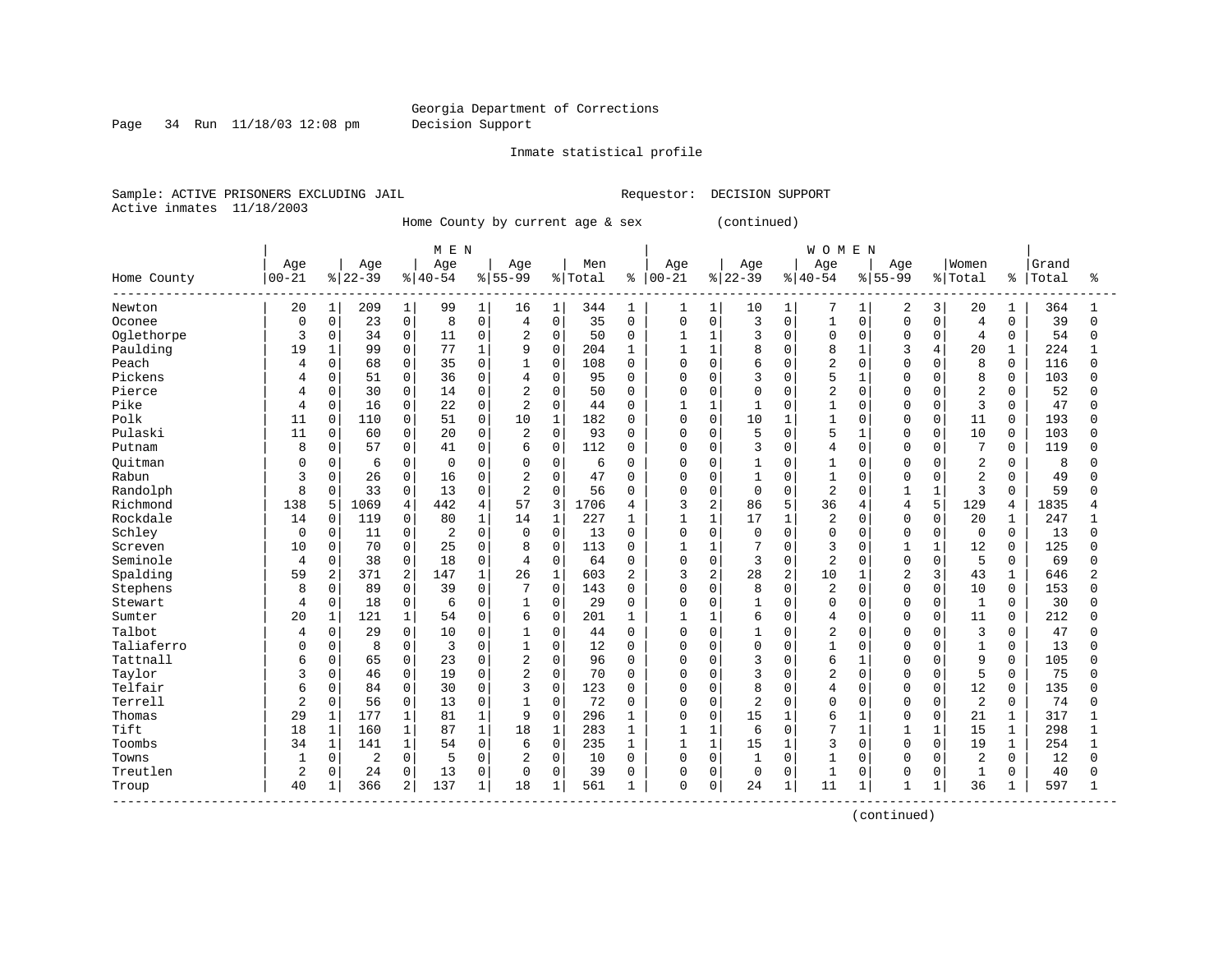Page 35 Run 11/18/03 12:08 pm Decision Support

Inmate statistical profile

Sample: ACTIVE PRISONERS EXCLUDING JAIL **Requestor: DECISION SUPPORT** Active inmates 11/18/2003

Home County by current age & sex (continued)

|                  |                |          |          |                | M E N                        |              |                |                |                    |          |            |          |              |          | <b>WOMEN</b>   |          |           |          |                |          |           |      |
|------------------|----------------|----------|----------|----------------|------------------------------|--------------|----------------|----------------|--------------------|----------|------------|----------|--------------|----------|----------------|----------|-----------|----------|----------------|----------|-----------|------|
|                  | Age            |          | Age      |                | Age                          |              | Age            |                | Men                |          | Age        |          | Age          |          | Age            |          | Age       |          | Women          |          | Grand     |      |
| Home County      | $00 - 21$      |          | $ 22-39$ |                | $ 40-54 $                    |              | $8 55-99$      |                | % Total            | ៖        | $ 00 - 21$ |          | $ 22-39 $    |          | $ 40-54$       |          | $8 55-99$ |          | % Total        | °        | Total     | °≈   |
| Turner           | 4              | 0        | 49       | $\overline{0}$ | 23                           | 0            | 2              | 0              | 78                 | $\Omega$ | 0          | 0        | 3            | 0        |                | $\Omega$ | 0         | 0        | 4              | 0        | 82        |      |
| Twiggs           | 2              | 0        | 22       | 0              | 16                           | 0            |                | $\Omega$       | 41                 | $\Omega$ | 0          | $\Omega$ |              | 0        | 0              |          |           |          |                | U        | 42        |      |
| Union            | 4              | U        | 27       | $\Omega$       | 15                           | $\mathbf{0}$ |                | $\Omega$       | 51                 |          |            |          |              | $\Omega$ |                |          | U         | O        | $\overline{2}$ | $\Omega$ | 53        |      |
| Upson            | 19             |          | 107      | 0              | 52                           | 0            | 14             |                | 192                |          | 0          | $\Omega$ |              | U        |                |          |           | O        | 7              | $\Omega$ | 199       |      |
| Walker           | 10             | $\Omega$ | 151      | $\mathbf{1}$   | 67                           | 1            | 18             | $\mathbf{1}$   | 246                |          | O          | 0        | 12           |          | 12             |          |           |          | 25             |          | 271       |      |
| Walton           | 15             |          | 162      | 1              | 95                           |              | 13             | 1              | 285                |          |            |          | 9            |          | 8              |          |           | 4        | 21             | 1        | 306       |      |
| Ware             | 17             |          | 190      | 1              | 100                          |              | 18             |                | 325                |          |            |          | 15           |          | 6              |          |           |          | 23             |          | 348       |      |
| Warren           | 3              | 0        | 24       | $\Omega$       | 18                           | 0            |                | $\Omega$       | 50                 |          |            |          |              | O        |                |          | U         |          | 3              | 0        | 53        |      |
| Washington       | 13             | 0        | 72       | 0              | 32                           | 0            |                | 0              | 120                |          | 0          | $\Omega$ | $\mathbf{r}$ | O        | $\overline{2}$ |          |           | U        | 9              | 0        | 129       |      |
| Wayne            | 8              | 0        | 95       | $\Omega$       | 33                           | 0            |                | $\Omega$       | 141                | $\Omega$ |            |          | 5            | 0        | 4              | C        |           |          | 11             | $\Omega$ | 152       |      |
| Webster          | U              | O        | 4        | 0              |                              | O            |                | $\Omega$       |                    | $\Omega$ | O          | $\Omega$ | U            | $\Omega$ | $\Omega$       |          | U         | O        | $\mathbf 0$    | O        |           |      |
| Wheeler          | 2              | U        | 12       | O              | 8                            |              |                | $\Omega$       | 25                 |          | O          | C        |              |          |                |          | O         |          | 2              |          | 27        |      |
| White            | 4              | 0        | 35       | $\Omega$       | 13                           | 0            | $\overline{2}$ | 0              | 54                 |          | 2          |          |              | $\Omega$ |                |          |           | $\Omega$ | 4              | $\Omega$ | 58        |      |
| Whitfield        | 31             |          | 322      | 1              | 181                          | 2            | 36             | $\overline{2}$ | 570                |          | 5          | 3        | 47           | 3        | 15             |          |           |          | 68             | 2        | 638       |      |
| Wilcox           |                | 0        | 20       | $\Omega$       | 17                           | 0            |                | $\Omega$       | 48                 |          |            |          |              | $\Omega$ | $\Omega$       |          | U         |          | 5              | 0        | 53        |      |
| Wilkes           | ∠              | 0        | 36       | 0              | 15                           | $\Omega$     | 6              | 0              | 59                 |          | 0          | $\Omega$ |              | O        |                |          |           | O        | $\overline{2}$ | U        | 61        |      |
| Wilkinson        |                | 0        | 34       | 0              | 16                           | 0            | $\overline{2}$ | $\Omega$       | 53                 |          | $\Omega$   | $\Omega$ | 4            | 0        |                | $\Omega$ | 0         | O        | 5              | 0        | 58        |      |
| Worth            | $\overline{2}$ | 0        | 60       | 0              | 35                           | 0            | 6              | 0              | 103                | O        | 0          | $\Omega$ | 7            | 0        | 3              | 0        | 0         | 0        | 10             | 0        | 113       |      |
| Total reported   |                |          |          |                | 2909 100 24189 100 11125 100 |              |                |                | 1874 100 40097 100 |          | 148 100    |          | 1733 100     |          | 931 100        |          | 77 100    |          | 2889 100       |          | 42986 100 |      |
| Percent reported |                | 90.9     |          | 91.2           |                              | 89.7         |                | 89.3           |                    | 90.7     |            | 86.5     | 90.5         |          |                | 92.2     |           | 92.8     |                | 90.9     |           | 90.7 |
| Not reported     | 292            |          | 2339     |                | 1278                         |              | 225            |                | 4134               |          | 23         |          | 182          |          | 79             |          | 6         |          | 290            |          | 4424      |      |
| Total            | 3201           |          | 26528    |                | 12403                        |              | 2099           |                | 44231              |          | 171        |          | 1915         |          | 1010           |          | 83        |          | 3179           |          | 47410     |      |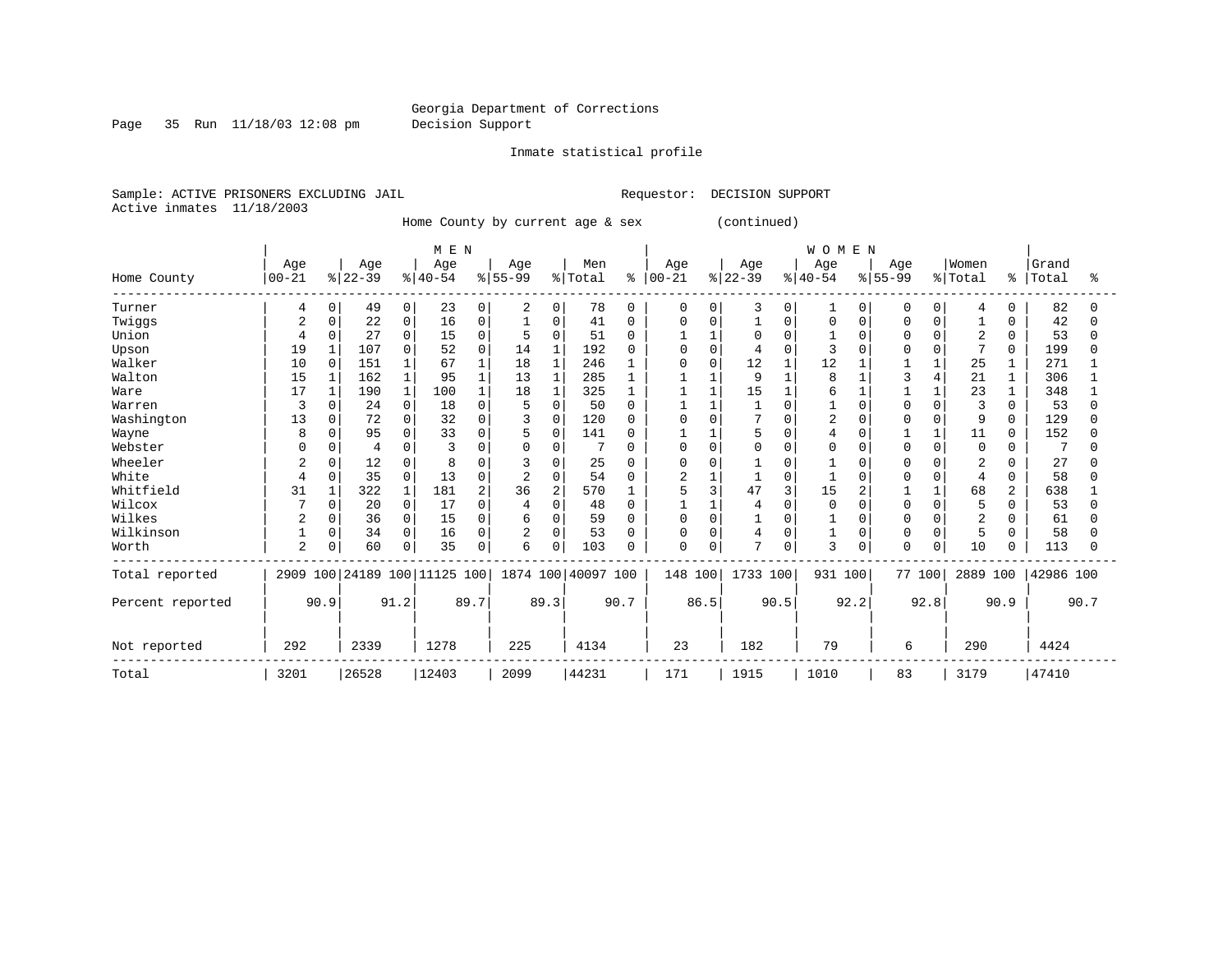Sample: ACTIVE PRISONERS EXCLUDING JAIL

Inmate statistical profile<br>Requestor: DECISION SUPPORT

Active inmates 11/18/2003

Prison Sentence In Years by current age & sex

|                                    |                   |                 |                              |                | M E N            |              |                 |                |                    |      |                      |                |                  |          | WOMEN            |          |                  |                |                  |          |                      |                |
|------------------------------------|-------------------|-----------------|------------------------------|----------------|------------------|--------------|-----------------|----------------|--------------------|------|----------------------|----------------|------------------|----------|------------------|----------|------------------|----------------|------------------|----------|----------------------|----------------|
| Sentence In Years                  | Age<br>$ 00 - 21$ |                 | Age<br>$ 22-39$              |                | Age<br>$ 40-54 $ |              | Age<br>$ 55-99$ |                | Men<br>% Total     |      | Age<br>$8   00 - 21$ |                | Age<br>$ 22-39$  |          | Age<br>$ 40-54 $ |          | Age<br>$8 55-99$ |                | Women<br>% Total |          | Grand<br>%   Total   | ిక             |
| $0 - 1$                            | 37                | 1               | 107                          | 0              | 52               | 0            | 6               | 0              | 202                | 0    | 4                    | $\overline{2}$ | 22               | 1        | 3                | 0        | 0                | 0              | 29               | 1        | 231                  | 0              |
| $1.1 - 2$                          | 131               | 4               | 498                          | 2              | 190              | $\sqrt{2}$   | 20              | $\mathbf{1}$   | 839                | 2    | 10                   | 6              | 90               | 5        | 50               | 5        | $\overline{2}$   | 2              | 152              | 5        | 991                  | $\overline{a}$ |
| $2.1 - 3$                          | 299               | 9               | 1202                         | 5              | 484              | 4            | 45              | $\overline{2}$ | 2030               | 5    | 18                   | 11             | 197              | 10       | 88               | 9        | 6                | 7              | 309              | 10       | 2339                 | 5              |
| $3.1 - 4$                          | 341               | 11              | 1365                         | 5              | 592              | 5            | 62              | 3              | 2360               | 5    | 24                   | 14             | 179              | 9        | 90               | 9        | $\overline{4}$   | 5              | 297              | 9        | 2657                 | б              |
| $4.1 - 5$                          | 226               | $7\phantom{.0}$ | 973                          | 4              | 375              | 3            | 47              | $\overline{2}$ | 1621               | 4    | 13                   | 8              | 127              | 7        | 55               | 5        | 3                | 4              | 198              | 6        | 1819                 | 4              |
| $5.1 - 6$                          | 557               | 17              | 2888                         | 11             | 1118             | 9            | 136             | 6              | 4699               | 11   | 31                   | 18             | 305              | 16       | 163              | 16       | 7                | 8              | 506              | 16       | 5205                 | 11             |
| $6.1 - 7$                          | 149               | 5               | 951                          | 4              | 311              | 3            | 47              | 2              | 1458               | 3    | 4                    | 2              | 78               | 4        | 45               | 4        | 3                | 4              | 130              | 4        | 1588                 | 3              |
| $7.1 - 8$                          | 143               | 4               | 1115                         | $\overline{4}$ | 409              | 3            | 45              | $\overline{2}$ | 1712               | 4    | 10                   | 6              | 81               | 4        | 41               | 4        | $\mathbf{1}$     | 1              | 133              | 4        | 1845                 | 4              |
| $8.1 - 9$                          | 118               | 4               | 1079                         | 4              | 361              | 3            | 60              | 3              | 1618               | 4    | 4                    | 2              | 78               | 4        | 32               | 3        | $\mathbf 0$      | 0              | 114              | 4        | 1732                 | 4              |
| $9.1 - 10$                         | 27                | 1               | 334                          | 1              | 110              | 1            | 11              | 1              | 482                | 1    | 0                    | 0              | 22               | 1        | 12               | 1        | 1                | $\mathbf{1}$   | 35               | 1        | 517                  | 1              |
| $10.1 - 12$                        | 634               | 20              | 4868                         | 18             | 1567             | 13           | 251             | 12             | 7320               | 17   | 28                   | 17             | 284              | 15       | 135              | 13       | 7                | 8              | 454              | 14       | 7774                 | 16             |
| $12.1 - 15$                        | 127               | 4               | 1791                         | 7              | 611              | 5            | 97              | 5              | 2626               | 6    | 3                    | 2              | 102              | 5        | 48               | 5        | 6                |                | 159              | 5        | 2785                 | 6              |
| $15.1 - 20$                        | 169               | 5               | 2773                         | 10             | 1309             | 11           | 209             | 10             | 4460               | 10   | 5                    | 3              | 104              | 5        | 64               | 6        | 6                | 7              | 179              | 6        | 4639                 | 10             |
| 20.1-OVER                          | 106               | 3               | 3456                         | 13             | 2387             | 19           | 435             | 21             | 6384               | 14   | 6                    | 4              | 105              | 6        | 74               | 7        | 8                | 10             | 193              | 6        | 6577                 | 14             |
| LIFE                               | 119               | 4               | 2861                         | 11             | 2341             | 19           | 594             | 28             | 5915               | 13   | 9                    | 5              | 126              | 7        | 100              | 10       | 29               | 35             | 264              | 8        | 6179                 | 13             |
| <b>DEATH</b>                       | 0                 | 0               | 53                           | 0              | 50               | 0            | 8               | $\mathbf 0$    | 111                | 0    | 0                    | 0              | 1                | $\Omega$ | $\mathbf 0$      | $\Omega$ | $\mathbf 0$      | $\Omega$       | 1                | $\Omega$ | 112                  | $\Omega$       |
| LIFE W/O PAROLE                    | 6                 | 0               | 186                          | $\mathbf{1}$   | 118              | $\mathbf{1}$ | 26              | $\mathbf{1}$   | 336                | 1    | 0                    | 0              | $\overline{2}$   | $\Omega$ | 1                | $\Omega$ | $\Omega$         | $\Omega$       | 3                | $\Omega$ | 339                  | $\mathbf{1}$   |
| YOUTHFUL OFFENDERS                 | 0                 | 0               | $\mathbf{1}$                 | 0              | 1                | 0            | 0               | $\mathbf 0$    | 2                  | 0    | 0                    | 0              | 0                | 0        | $\mathbf 0$      | 0        | $\mathbf 0$      | $\overline{0}$ | 0                | 0        | 2                    | 0              |
| Total reported                     |                   |                 | 3189 100 26501 100 12386 100 |                |                  |              |                 |                | 2099 100 44175 100 |      |                      |                | 169 100 1903 100 |          | 1001 100         |          |                  | 83 100         |                  |          | 3156 100   47331 100 |                |
| Percent reported                   |                   | 99.6            |                              | 99.9           |                  | 99.9         |                 | 100.0          |                    | 99.9 |                      | 98.8           |                  | 99.4     |                  | 99.1     |                  | 100.0          |                  | 99.3     |                      | 99.8           |
| <b>NOT REPORTED</b>                | 12                |                 | 27                           |                | 17               |              | 0               |                | 56                 |      | 2                    |                | 12               |          | 9                |          | $\mathbf 0$      |                | 23               |          | 79                   |                |
| Total                              | 3201              |                 | 26528                        |                | 12403            |              | 2099            |                | 44231              |      | 171                  |                | 1915             |          | 1010             |          | 83               |                | 3179             |          | 47410                |                |
|                                    |                   |                 |                              |                |                  |              |                 |                |                    |      |                      |                |                  |          |                  |          |                  |                |                  |          |                      |                |
| AVG EXCLUDING<br>LIFE, DEATH, YO   | 7.17              |                 | 11.08                        |                | 13.02            |              | 14.85           |                | 11.42              |      | 6.76                 |                | 7.51             |          | 8.14             |          | 9.86             |                | 7.71             |          | 11.15                |                |
| AVG INCLUDING<br>LIFE=21, YO=3 YRS | 7.68              |                 | 12.09                        |                | 14.44            |              | 16.45           |                | 12.64              |      | 7.52                 |                | 8.40             |          | 9.42             |          | 13.75            |                | 8.81             |          | 12.38                |                |

Page 36 Run 11/18/03 12:08 pm Decision Support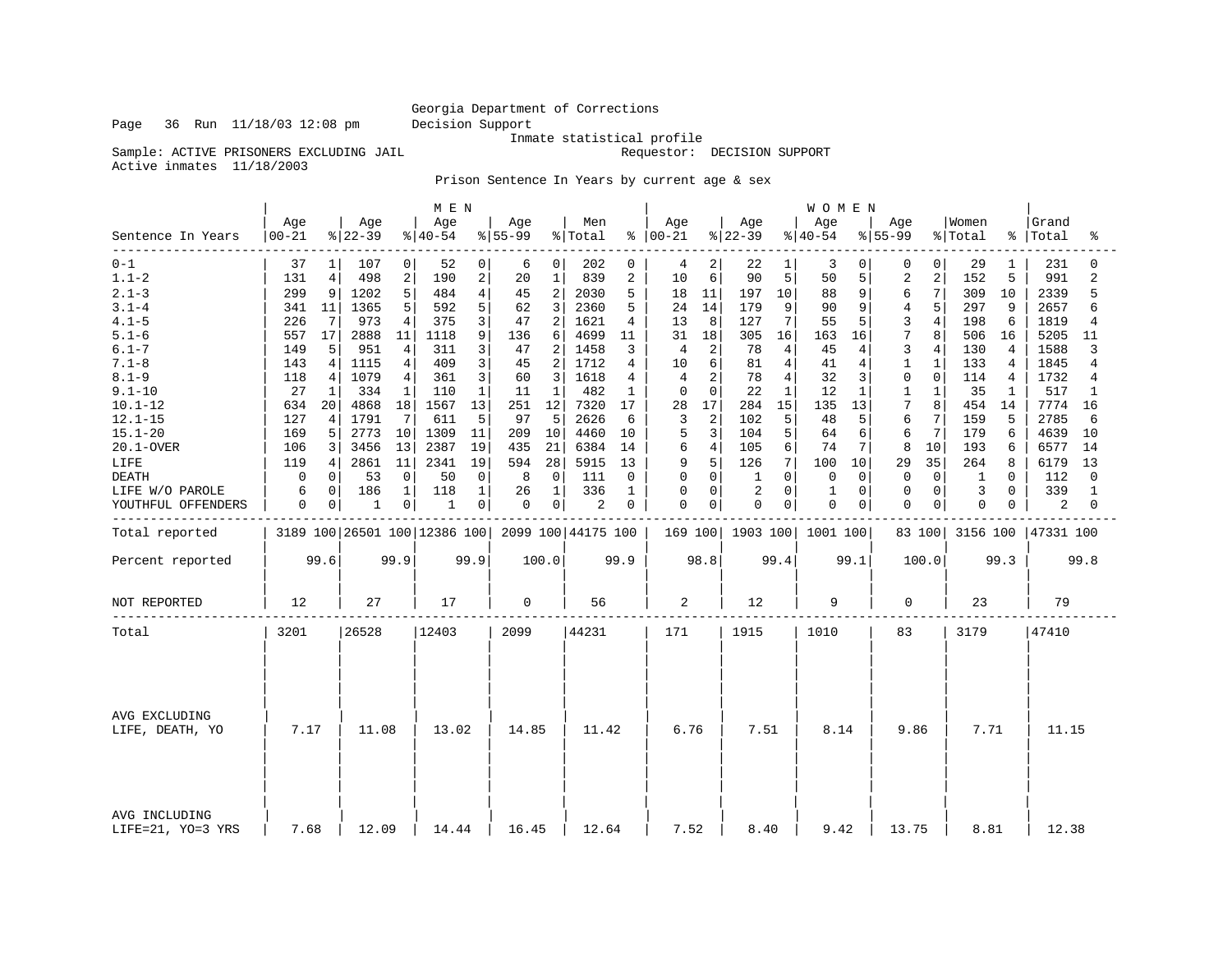Page 37 Run 11/18/03 12:08 pm Decision Support

Inmate statistical profile

Sample: ACTIVE PRISONERS EXCLUDING JAIL **Requestor: DECISION SUPPORT** Active inmates 11/18/2003

Probation To Follow Prison by current age & sex

|                                     | Age          | Aqe                               | M E N<br>Age                          | Aqe         | Men                              | Aqe                  | Age                     | <b>WOMEN</b><br>Aqe<br>Aqe |                      | Women                    | Grand                      |
|-------------------------------------|--------------|-----------------------------------|---------------------------------------|-------------|----------------------------------|----------------------|-------------------------|----------------------------|----------------------|--------------------------|----------------------------|
| Prob After Prison                   | $ 00 - 21$   | $ 22-39 $                         | $8140 - 54$                           | $8155 - 99$ | % Total<br>ွေ                    | $ 00-21$             | $ 22-39 $               | $8155 - 99$<br>$8140 - 54$ |                      | % Total<br>- န ၂         | Total                      |
| PROBATION TO FOLLOW<br>NO PROBATION | 1625<br>1584 | 51 11253<br>42 <br>49 15304<br>58 | 38 <sup>1</sup><br>4758<br>62<br>7661 | 744<br>1360 | 35 18380<br>42<br>65 25909<br>59 | 53<br>91<br>47<br>80 | 844<br>44<br>1077<br>56 | 43<br>430<br>58<br>581     | 30<br>36<br>53<br>64 | 1395<br>44<br>1791<br>56 | 19775<br>42<br>27700<br>58 |
| Total reported                      |              |                                   | 3209 100 26557 100 12419 100          |             | 2104 100 44289 100               | 171<br>100           |                         | 1921 100 1011 100          | 83 100               | 3186 100                 | 47475 100                  |
| Percent reported                    | 100.0        | 100.0                             | 100.0                                 | 100.0       | 100.0                            | 100.0                | 100.0                   | 100.0                      | 100.0                | 100.0                    | 100.0                      |
| NOT REPORTED                        | $\mathbf 0$  | $\mathbf 0$                       | 0                                     | $\Omega$    | $\mathbf 0$                      | $\mathbf 0$          | $\Omega$                | $\mathbf 0$                | $\mathbf 0$          | $\mathbf 0$              |                            |
| Total                               | 3201         | 26528                             | 12403                                 | 2099        | 44231                            | 171                  | 1915                    | 1010                       | 83                   | 3179                     | 47410                      |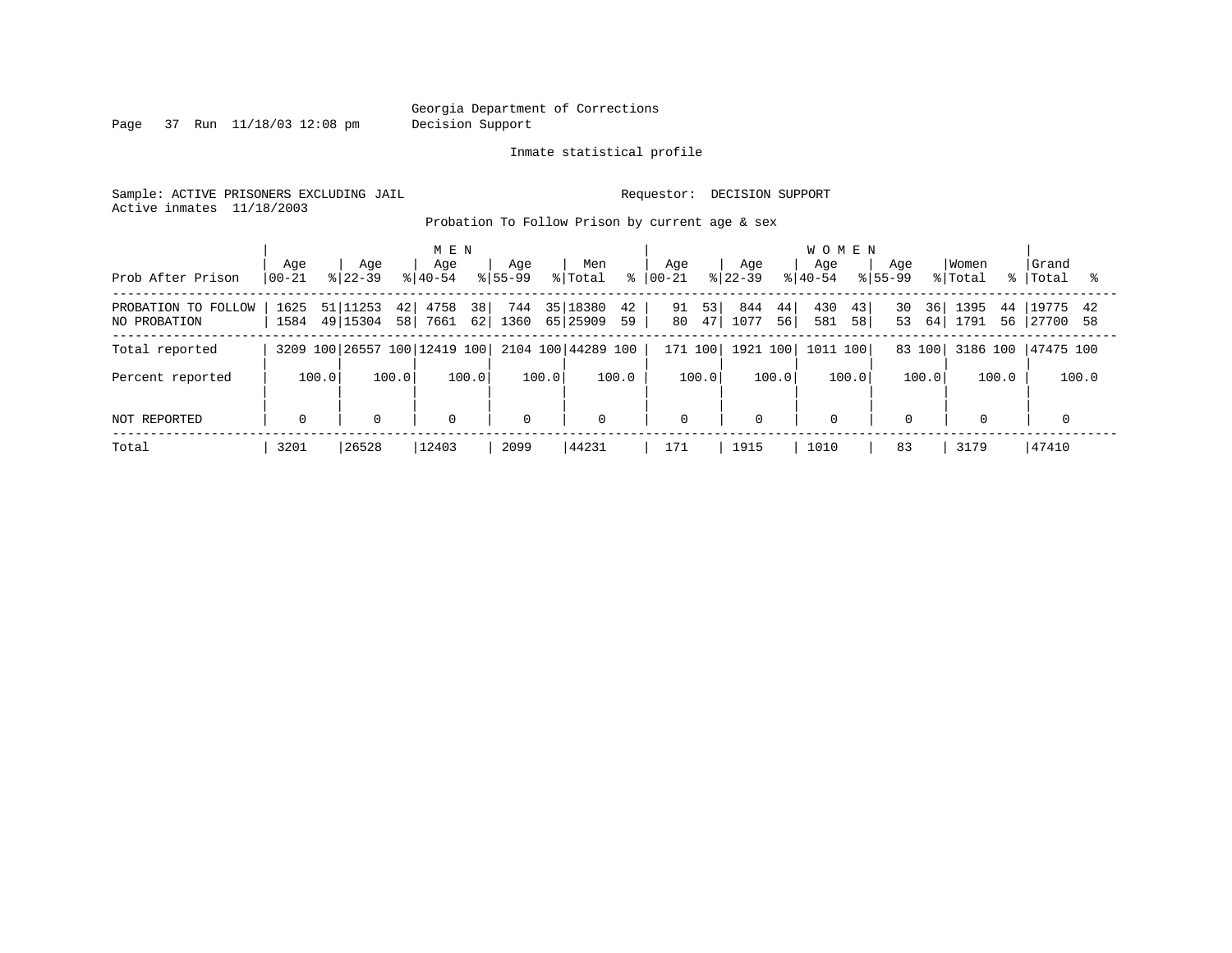Page 38 Run 11/18/03 12:08 pm Decision Support

#### Inmate statistical profile

Sample: ACTIVE PRISONERS EXCLUDING JAIL **Requestor: DECISION SUPPORT** Active inmates 11/18/2003

Admission Type by current age & sex

|                        |           |          |              |          | M E N                        |             |          |          |                    |               |              |          |          |              | <b>WOMEN</b> |          |             |              |          |              |              |        |
|------------------------|-----------|----------|--------------|----------|------------------------------|-------------|----------|----------|--------------------|---------------|--------------|----------|----------|--------------|--------------|----------|-------------|--------------|----------|--------------|--------------|--------|
|                        | Age       |          | Age          |          | Age                          |             | Age      |          | Men                |               | Aqe          |          | Age      |              | Aqe          |          | Aqe         |              | Women    |              | Grand        |        |
| Admission Type         | $00 - 21$ |          | $ 22-39$     |          | $ 40-54$                     |             | $ 55-99$ |          | % Total            | $\frac{8}{6}$ | $00 - 21$    |          | $ 22-39$ |              | $8 40-54$    |          | $8155 - 99$ |              | % Total  | ႜ            | Total        |        |
| COMMITTED FROM COURT   | 2648      |          | 83 18150     | 68       | 8227                         | 66          | 1608     |          | 77 30633           | 69            | 141          | 83       | 1246     | 65           | 646          | 65       | 70          | 84           | 2103     | 67           | 32736        | 69     |
| RETURN APPEAL/BOND     |           | $\Omega$ | 9            | $\Omega$ | 3                            | $\mathbf 0$ | 0        | $\Omega$ | 13                 | 0             | <sup>0</sup> | 0        | 0        | $\mathbf 0$  | 0            | $\Omega$ | 0           | $\Omega$     | 0        | $\Omega$     | 13           | $\cap$ |
| PAROLE REV/NEW SENT    | 63        |          | 3102         | 12       | 1791                         | 14          | 216      | 10       | 5172               | 12            |              | 3        | 137      | 7            | 115          | 11       |             |              | 258      |              | 5430         | 11     |
| PAR REV/NO NEW SENT    | 12        | 0        | 857          |          | 495                          | 4           | 58       | 3        | 1422               | 3             |              | $\Omega$ | 69       | 4            | 31           | 3        |             | $\mathbf{1}$ | 101      |              | 1523         |        |
| PROB VIOL/TOTAL REV    | $\Omega$  |          | $\Omega$     |          |                              |             | 0        | $\Omega$ | -1                 | 0             |              | $\Omega$ |          | $\Omega$     | 0            | $\Omega$ | 0           | $\Omega$     | $\Omega$ | $\Omega$     | -1           |        |
| PROB VIOL/PARTIAL      | 219       | 7        | 1412         |          | 587                          | 5.          | 49       | 2        | 2267               | 5             |              | 5        | 220      | 12           | 103          | 10       |             | 6            | 337      | 11           | 2604         |        |
| FM OTHER CUST<br>ADMIT |           | n.       | 15           | O        | 12                           |             |          | O        | 35                 | 0             |              | $\Omega$ |          | $\Omega$     | 2            | $\Omega$ |             | O            | 3        | <sup>0</sup> | 38           |        |
| SHOCK INCARCERATION    | $\Omega$  | 0        | $\Omega$     | U        | $\Omega$                     | O           | 0        | $\Omega$ | O                  | 0             | <sup>0</sup> | $\Omega$ | n        | $\cap$       | O            | $\Omega$ | U           | $\Omega$     | $\Omega$ | $\Omega$     | $\Omega$     |        |
| PROB REV/REMAINDER     | 211       | 7        | 2490         | 9        | 931                          | 8           | 92       | 4        | 3724               | 8             | 12           | 7        | 213      | 11           | 98           | 10       | 6           | 7            | 329      | 10           | 4053         |        |
| NEW SENT/PAR REV PND   |           | $\Omega$ | 38           | O        | 38                           | $\Omega$    | 6        | $\Omega$ | 83                 | 0             | $\Omega$     | $\Omega$ | $\Omega$ | $\Omega$     |              | $\Omega$ | 0           | $\Omega$     | 1        | $\Omega$     | 84           |        |
| LIFE W/O PAROLE        |           | $\Omega$ | 119          | O        | 73                           | 1           | 16       |          | 213                | 0             |              | $\Omega$ |          | $\Omega$     |              | $\Omega$ |             | $\Omega$     |          | $\Omega$     | 214          |        |
| PAROLE REV BOOT CAMP   | O         | 0        |              | ∩        | $\Omega$                     | $\Omega$    | $\Omega$ | O        | -1                 | 0             |              | $\Omega$ |          | $\Omega$     | O            | $\Omega$ |             | $\cap$       | 0        | U            | -1           |        |
| PAR REV/RSN UNKNOWN    |           | n.       | 6            | U        | 52                           |             | 29       | 1        | 87                 | 0             |              | $\Omega$ | O        | <sup>n</sup> | O            | $\Omega$ |             | O            | O        | U            | 87           |        |
| PROBATION/PAROLE REV   |           |          | <sup>0</sup> |          | $\Omega$                     |             | $\Omega$ | U        | O                  | 0             |              | $\Omega$ |          | <sup>n</sup> | O            | $\Omega$ |             | O            | O        |              | $\Omega$     |        |
| PB PAROLE RESCINDED    | U         | U        | 4            |          |                              |             | $\Omega$ | O        | 6                  | O             |              | $\Omega$ |          | U            | U            | $\Omega$ |             | O            | $\Omega$ | O            | 6            |        |
| PROB REVOC/SPEC COND   | 17        | 1        | 76           |          | 39                           |             | 6        | $\Omega$ | 138                | 0             |              |          | 16       | 1            |              | $\Omega$ |             | $\Omega$     | 22       | 1            | 160          |        |
| PAR REV/REVOC CENTER   |           | $\Omega$ | 194          |          | 124                          |             | 12       |          | 332                |               |              | $\Omega$ |          | $\Omega$     |              | 0        |             |              |          | $\Omega$     | 333          |        |
| INFORMATION ONLY       |           | O        | $\Omega$     | n        | O                            |             | 0        | $\Omega$ | O                  | 0             |              | $\Omega$ |          | $\Omega$     |              | $\Omega$ |             | O            | O        | O            | 0            |        |
| INCOMPLETE SENT PKG    |           | 0        | <sup>0</sup> | n        |                              |             | 0        | O        | O                  | 0             |              | O        |          | $\Omega$     |              | $\Omega$ |             | O            | O        | O            | <sup>0</sup> |        |
| HANCOCK REVOC CENTER   |           | $\Omega$ | 2            | U        | 0                            | O           | 0        | O        | 2                  | 0             |              | O        |          | $\Omega$     |              | $\Omega$ |             | O            | O        | U            | 2            |        |
| WHITWORTH DETENTION    |           | $\Omega$ | 24           | 0        | 11                           | 0           | 0        | $\Omega$ | 36                 | 0             |              | O        | 0        | $\Omega$     |              | 0        |             | O            | 0        | O            | 36           |        |
| DCYS AT RISK           | 8         | 0        | 4            | $\Omega$ | $\Omega$                     | $\Omega$    | $\Omega$ | $\Omega$ | 12                 | 0             |              | $\Omega$ |          | $\Omega$     | Λ            | 0        |             | $\Omega$     | 0        | 0            | 12           |        |
| <b>OTHER</b>           | 0         | 0        | $\Omega$     | 0        | $\Omega$                     | $\Omega$    | 0        | 0        | 0                  | O             | $\Omega$     | $\Omega$ |          | 0            | N            | $\Omega$ |             | $\Omega$     | $\Omega$ |              | $\Omega$     |        |
| Total reported         |           |          |              |          | 3189 100 26503 100 12386 100 |             |          |          | 2099 100 44177 100 |               | 169 100      |          | 1903 100 |              | 1001 100     |          |             | 83 100       | 3156 100 |              | 47333 100    |        |
| Percent reported       |           | 99.6     |              | 99.9     |                              | 99.9        |          | 100.0    |                    | 99.9          |              | 98.8     |          | 99.4         |              | 99.1     |             | 100.0        |          | 99.3         |              | 99.8   |
| <b>UNKNOWN</b>         | 12        |          | 25           |          | 17                           |             | 0        |          | 54                 |               | 2            |          | 12       |              | 9            |          | 0           |              | 23       |              | 77           |        |
| Total                  | 3201      |          | 26528        |          | 12403                        |             | 2099     |          | 44231              |               | 171          |          | 1915     |              | 1010         |          | 83          |              | 3179     |              | 47410        |        |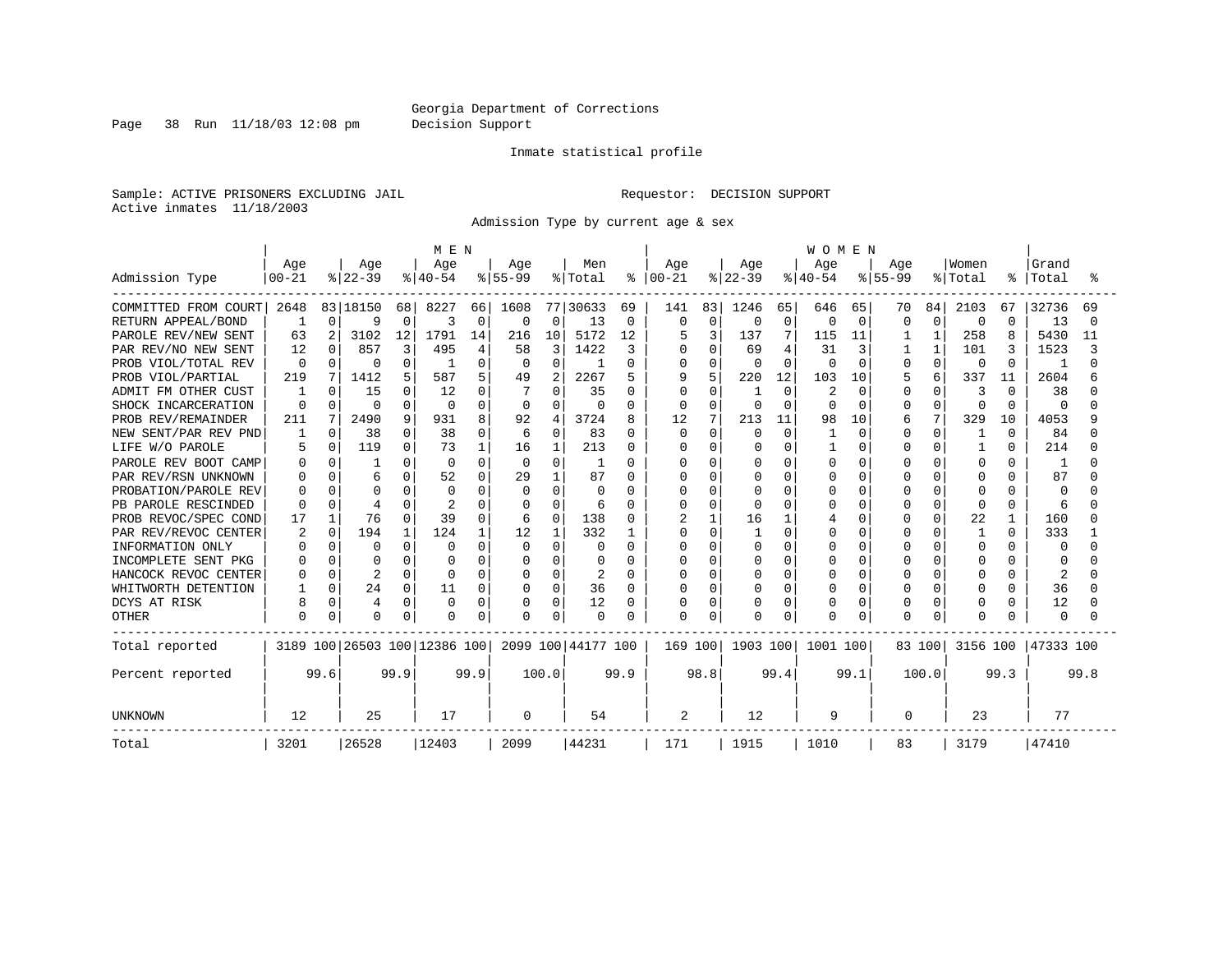Page 39 Run 11/18/03 12:08 pm Decision Support

Inmate statistical profile

Sample: ACTIVE PRISONERS EXCLUDING JAIL **Requestor: DECISION SUPPORT** Active inmates 11/18/2003

Release Type by current age & sex

| Release Type                         | Age<br>  00-21 |   | Aqe<br>$8122 - 39$                 |                            | M E N<br>Aqe<br>$8140 - 54$ |   | Aqe<br>$8155 - 99$ |               | Men<br>% Total           | °≈ | Aqe<br>$ 00 - 21$ |        | Aqe<br>$ 22-39 $             | <b>WOMEN</b><br>Aqe<br>$ 40-54 $ | Aqe<br>$8155 - 99$ |                          | Women<br>% Total | Grand<br>%   Total  |  |
|--------------------------------------|----------------|---|------------------------------------|----------------------------|-----------------------------|---|--------------------|---------------|--------------------------|----|-------------------|--------|------------------------------|----------------------------------|--------------------|--------------------------|------------------|---------------------|--|
| PAROLE<br>SENTENCE EXPIRED<br>Active | 12<br>$\Omega$ | 0 | 25<br>3201 100 26528 100 12402 100 | $\overline{0}$<br>$\Omega$ |                             | 0 |                    | 0<br>$\Omega$ | 54<br>2099 100 44230 100 |    | ∠                 | $\cap$ | $\Omega$<br>171 100 1915 100 | 1010 100                         | $\Omega$           | 01<br>$\Omega$<br>83 100 | 23               | 3179 100  47409 100 |  |
| Total                                | 3201           |   | 26528                              |                            | 12403                       |   | 2099               |               | 44231                    |    | 171               |        | 1915                         | 1010                             | 83                 |                          | 3179             | 47410               |  |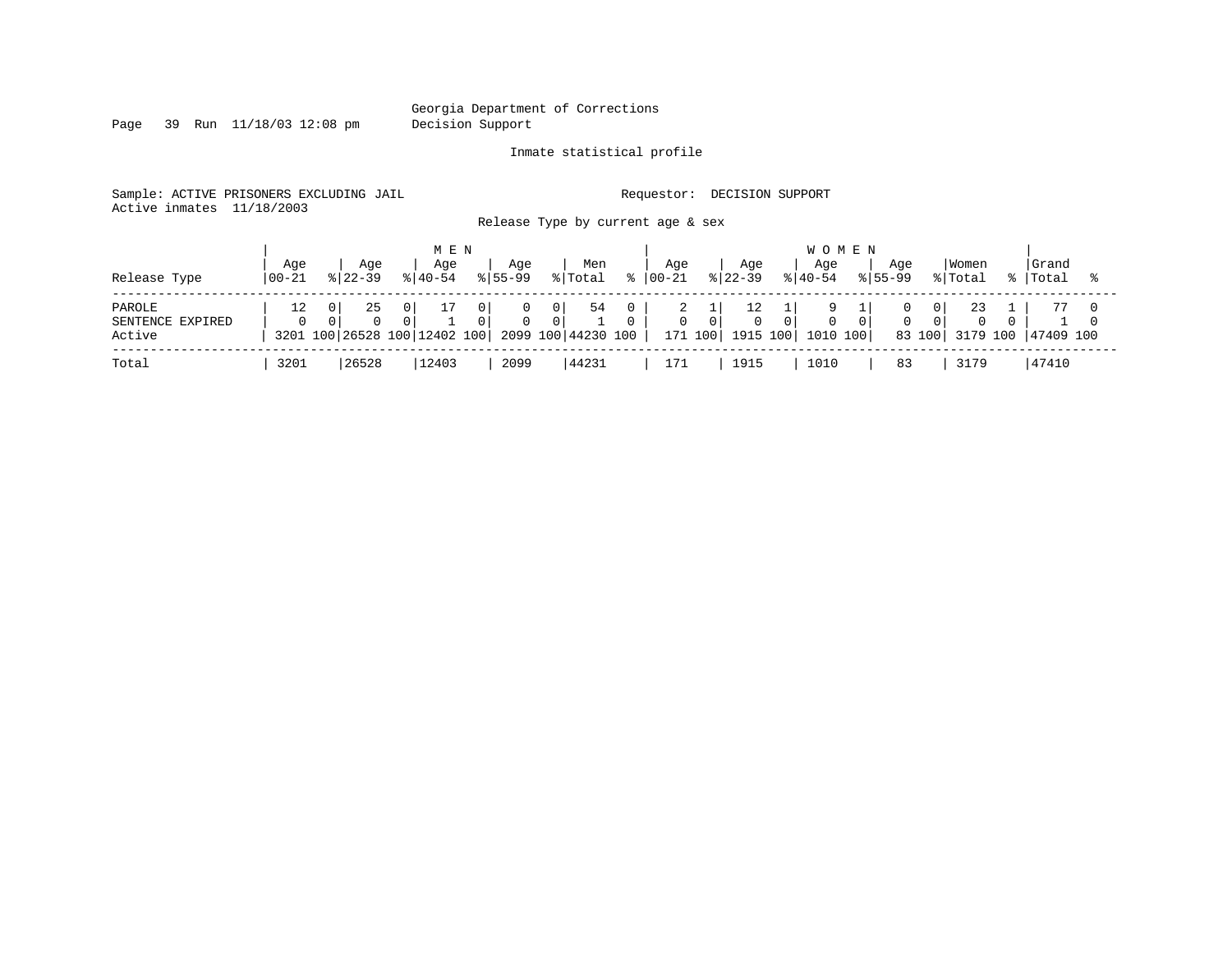Page 40 Run 11/18/03 12:08 pm Decision Support

#### Inmate statistical profile

Sample: ACTIVE PRISONERS EXCLUDING JAIL **Requestor: DECISION SUPPORT** Active inmates 11/18/2003

Inst By Group by current age & sex

|                      |             |                |           |                 | M E N                        |                |             |                |                    |          |            |          |                |          | <b>WOMEN</b> |       |             |          |                |       |           |       |
|----------------------|-------------|----------------|-----------|-----------------|------------------------------|----------------|-------------|----------------|--------------------|----------|------------|----------|----------------|----------|--------------|-------|-------------|----------|----------------|-------|-----------|-------|
|                      | Age         |                | Age       |                 | Age                          |                | Age         |                | Men                |          | Age        |          | Age            |          | Age          |       | Age         |          | Women          |       | Grand     |       |
| Inst By Group        | $ 00-21$    |                | $8 22-39$ |                 | $8 40-54$                    |                | $8155 - 99$ |                | % Total            | ႜ        | $ 00 - 21$ |          | $8 22-39$      |          | $ 40-54$     |       | $8155 - 99$ |          | % Total        | °≈    | Total     |       |
| County jails         | 0           | 0              | $\Omega$  | 0               | 0                            | 0              |             | 0              |                    |          | 0          | 0        |                | $\Omega$ |              |       |             | $\Omega$ | $\Omega$       |       |           |       |
| Transitional centers | 12          | $\overline{0}$ | 530       | 2               | 290                          | 2              | 18          |                | 850                |          | б          | 4        | 125            | 7        | 76           | 8     |             |          | 208            |       | 1058      |       |
| County camps         | 459         | 14             | 3562      | 13 <sub>1</sub> | 917                          | $\overline{ }$ | 34          | $\overline{2}$ | 4972               | 11       |            |          | $\overline{a}$ |          | $\Omega$     |       |             |          | $\overline{2}$ |       | 4974      | 1 O   |
| Inmate boot camps    | 181         | 6              | 579       |                 | 0                            |                | $\Omega$    |                | 760                |          | 0          |          |                |          |              |       |             |          | $\Omega$       |       | 760       |       |
| State prisons        | 2207        | 69             | 18887     | 71              | 9869                         | 80             | 1884        |                | 90 32847           | 74       | 165        | 96       | 1787           | 93       | 933          | 92    | 82          | 99       | 2967           | 93    | 35814     |       |
| Private prisons      | 332         | 10             | 2839      |                 | 1255                         | 10             | 161         | 8 I            | 4587               | 10       | $\Omega$   |          | 0              |          | $\Omega$     |       |             |          | $\Omega$       |       | 4587      | 1 O   |
| Other                | 4           | $\Omega$       | 12        | 0               | 4                            | $\mathbf 0$    |             | 0              | 21                 | $\Omega$ | 0          | $\Omega$ |                | $\Omega$ |              |       | $\Omega$    | 0        | 2              |       | 23        |       |
| Total reported       |             |                |           |                 | 3195 100 26409 100 12335 100 |                |             |                | 2098 100 44037 100 |          | 171 100    |          | 1915 100       |          | 1010         | 100   | 83 100      |          | 3179 100       |       | 47216 100 |       |
| Percent reported     |             | 100.0          |           | 100.0           |                              | 100.0          |             | 100.0          |                    | 100.0    |            | 100.0    |                | 100.0    |              | 100.0 |             | 100.0    |                | 100.0 |           | 100.0 |
| Not reported         | $\mathbf 0$ |                | $\Omega$  |                 | $\Omega$                     |                | $\Omega$    |                | $\mathbf 0$        |          | 0          |          | $\Omega$       |          | $\Omega$     |       | $\Omega$    |          | $\Omega$       |       |           |       |
|                      |             |                |           |                 |                              |                |             |                |                    |          |            |          |                |          |              |       |             |          |                |       |           |       |
| Total                | 3201        |                | 26528     |                 | 12403                        |                | 2099        |                | 44231              |          | 171        |          | 1915           |          | 1010         |       | 83          |          | 3179           |       | 47410     |       |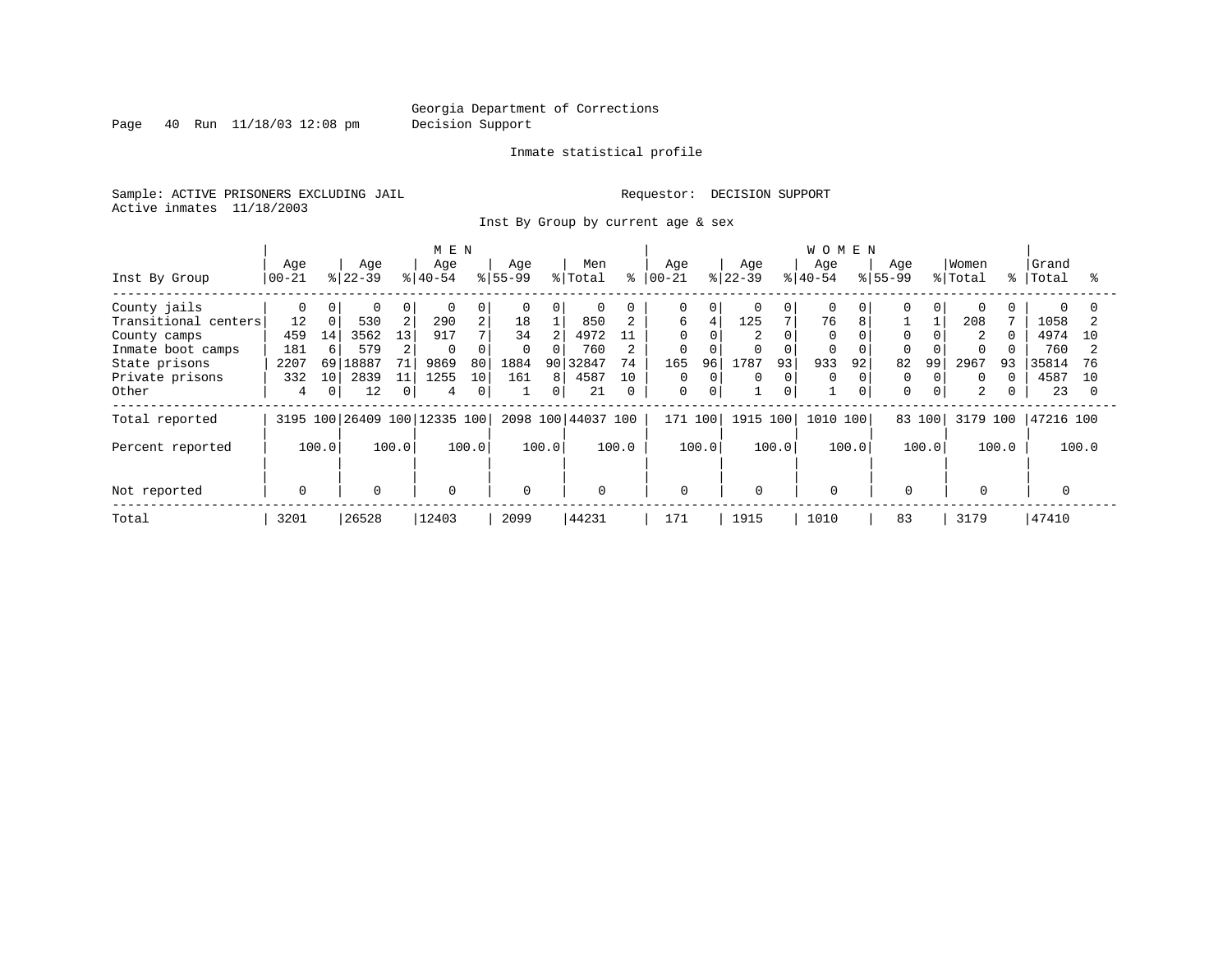Page 41 Run 11/18/03 12:08 pm Decision Support

#### Inmate statistical profile

Sample: ACTIVE PRISONERS EXCLUDING JAIL **Requestor: DECISION SUPPORT** Active inmates 11/18/2003

Institution by current age & sex

|                      |                |              |          |              | M E N     |              |                |                |          |              |               |                |           |             | W O M E N |             |              |              |                |          |       |              |
|----------------------|----------------|--------------|----------|--------------|-----------|--------------|----------------|----------------|----------|--------------|---------------|----------------|-----------|-------------|-----------|-------------|--------------|--------------|----------------|----------|-------|--------------|
|                      | Age            |              | Age      |              | Age       |              | Age            |                | Men      |              | Age           |                | Age       |             | Age       |             | Age          |              | Women          |          | Grand |              |
| Institution          | $00 - 21$      |              | $ 22-39$ |              | $8 40-54$ |              | $8 55-99$      |                | % Total  |              | $8   00 - 21$ |                | $ 22-39 $ |             | $8 40-54$ |             | $8 55-99$    |              | % Total        | ႜ        | Total |              |
| Albany Trans Ctr     | 1              | 0            | 93       | 0            | 51        | 0            | 2              | $\overline{0}$ | 147      | $\Omega$     | 0             | $\mathbf{0}$   | 0         | 0           | 0         | 0           | 0            | 0            | 0              | $\Omega$ | 147   |              |
| Atlanta Trans Ctr(M) | $\overline{2}$ | $\mathbf 0$  | 139      | $\mathbf{1}$ | 93        | $\mathbf{1}$ | 5              | $\mathbf 0$    | 239      | $\mathbf{1}$ | O             | $\mathbf 0$    | 0         | $\mathbf 0$ | $\Omega$  | $\Omega$    | $\Omega$     | $\Omega$     | $\Omega$       | $\Omega$ | 239   | 1            |
| Macon Trans Ctr      | 3              | $\Omega$     | 99       | $\mathbf 0$  | 45        | 0            | 1              | 0              | 148      | 0            | $\Omega$      | $\Omega$       | $\Omega$  | $\mathbf 0$ | 0         | 0           | 0            | $\Omega$     | 0              | $\Omega$ | 148   | <sup>0</sup> |
| Metro Trans Ctr (W)  |                | 0            | $\Omega$ | $\mathbf 0$  | $\Omega$  | $\Omega$     | $\Omega$       | $\Omega$       | $\Omega$ | $\Omega$     | б             | $\overline{4}$ | 124       | 7           | 76        | 9           | $\mathbf{1}$ | $\mathbf{1}$ | 207            |          | 207   |              |
| Savannah Mens TC     |                | $\Omega$     | 112      | 1            | 51        | 0            | 5              | $\Omega$       | 169      | 0            | $\cap$        | $\Omega$       | O         | $\Omega$    | $\Omega$  | $\Omega$    | U            | $\Omega$     | $\Omega$       | $\Omega$ | 169   |              |
| Savannah Womens TC   | n              | $\Omega$     | $\Omega$ | $\Omega$     | $\Omega$  | 0            | $\mathbf 0$    | $\Omega$       | 0        | $\Omega$     | U             | $\Omega$       |           | $\Omega$    | U         | $\Omega$    | $\Omega$     | 0            | $\mathbf{1}$   | $\Omega$ | 1     |              |
| Augusta Trans Ctr    |                | 0            | 119      | 1            | 68        | 1            | $\mathbf{1}$   | 0              | 194      | 1            |               | $\mathbf 0$    | O         | $\mathbf 0$ | 0         | 0           | O            | 0            | $\Omega$       | 0        | 194   |              |
| Coastal Trans Ctr    |                | $\Omega$     | 46       | $\mathbf 0$  | 23        | $\Omega$     | $\overline{2}$ | $\Omega$       | 73       | $\Omega$     | U             | $\Omega$       | O         | $\Omega$    | U         | $\Omega$    | <sup>0</sup> | U            | $\Omega$       | $\Omega$ | 73    |              |
| Lagrange Trans Ctr   |                | 0            | 41       | $\mathbf 0$  | 27        | 0            | 3              | $\Omega$       | 74       | $\Omega$     | $\Omega$      | $\Omega$       | 0         | $\Omega$    | 0         | $\Omega$    | O            | U            | $\Omega$       | $\Omega$ | 74    |              |
| Central State Hosp   |                | 0            | 12       | $\mathbf 0$  | 4         | 0            | $\mathbf{1}$   | $\Omega$       | 21       | $\Omega$     | U             | $\Omega$       |           | $\Omega$    |           | $\Omega$    | U            | U            | $\overline{2}$ | $\Omega$ | 23    |              |
| Bulloch County       | 16             | $\mathbf{1}$ | 94       | $\Omega$     | 23        | $\Omega$     | $\Omega$       | $\Omega$       | 133      | 0            | O             | $\Omega$       |           | $\Omega$    | $\Omega$  | $\Omega$    | <sup>0</sup> | 0            | $\mathbf{1}$   | $\Omega$ | 134   |              |
| Carroll County       | 29             | 1            | 144      | $\mathbf{1}$ | 54        | $\mathbf{1}$ | 2              | $\Omega$       | 229      | 1            | Ω             | $\Omega$       | O         | $\Omega$    | O         | $\Omega$    | O            | 0            | $\Omega$       | $\Omega$ | 229   |              |
| Clarke County        | 12             | $\mathbf 0$  | 74       | $\mathbf 0$  | 19        | 0            | $\mathbf{1}$   | $\Omega$       | 106      | 0            |               | $\mathbf 0$    | 0         | $\mathbf 0$ | $\Omega$  | $\mathbf 0$ | $\Omega$     | $\Omega$     | $\Omega$       | 0        | 106   |              |
| Colquitt County      | 21             | 1            | 121      | $\mathbf{1}$ | 29        | $\Omega$     | $\mathbf 0$    | $\Omega$       | 171      | 0            | Λ             | $\mathbf 0$    | 0         | $\Omega$    | O         | $\Omega$    | <sup>0</sup> | O            | $\Omega$       | $\Omega$ | 171   |              |
| Coweta County        | 22             | 1            | 125      | $\mathbf{1}$ | 44        | 0            | 3              | $\Omega$       | 194      | 1            | Ω             | $\mathbf 0$    | 0         | $\Omega$    | O         | $\Omega$    | 0            | U            | $\Omega$       | 0        | 194   |              |
| Decatur County       | 15             | 1            | 148      | 1            | 37        | 0            | 0              | $\Omega$       | 200      | 1            | Λ             | 0              | O         | 0           | U         | $\Omega$    | O            |              | $\Omega$       | 0        | 200   |              |
| Effingham County     | 23             | $\mathbf{1}$ | 188      | $\mathbf{1}$ | 28        | $\Omega$     | $\overline{2}$ | $\Omega$       | 241      | 1            | U             | $\Omega$       | O         | $\Omega$    | $\cap$    | $\Omega$    | <sup>0</sup> | U            | $\Omega$       | $\Omega$ | 241   |              |
| Floyd County         | 25             | 1            | 236      | $\mathbf{1}$ | 74        | $\mathbf{1}$ | $\Omega$       | $\Omega$       | 335      | $\mathbf{1}$ | Ω             | $\Omega$       | 0         | $\Omega$    | O         | $\Omega$    | $\Omega$     | 0            | $\Omega$       | $\Omega$ | 335   |              |
| Gwinnett County      | 17             | $\mathbf{1}$ | 178      | $\mathbf{1}$ | 49        | $\Omega$     | $\mathbf 0$    | $\Omega$       | 244      | $\mathbf{1}$ |               | $\mathbf 0$    | O         | $\Omega$    | $\Omega$  | $\Omega$    | O            | O            | $\Omega$       | $\Omega$ | 244   |              |
| Hall County          | 7              | $\Omega$     | 119      | $\mathbf{1}$ | 27        | $\Omega$     | $\mathbf{1}$   | $\Omega$       | 154      | $\Omega$     | U             | $\Omega$       | O         | $\Omega$    | 0         | $\Omega$    | O            | O            | $\Omega$       | $\Omega$ | 154   | <sup>n</sup> |
| Harris County        | 11             | $\Omega$     | 84       | $\Omega$     | 14        | $\Omega$     | $\Omega$       | $\Omega$       | 109      | $\Omega$     | O             | $\mathbf 0$    | O         | $\Omega$    | 0         | $\Omega$    | O            |              | $\Omega$       | $\Omega$ | 109   |              |
| Jackson County       | 10             | $\Omega$     | 118      | 1            | 42        | $\Omega$     | 3              | $\Omega$       | 173      | 0            | U             | $\Omega$       | O         | $\Omega$    | U         | $\cap$      | U            | U            | $\Omega$       | $\Omega$ | 173   |              |
| Jefferson County     | 19             | 1            | 132      | 1            | 35        | $\Omega$     | 1              | $\Omega$       | 187      | 1            | Λ             | $\mathbf 0$    | O         | $\Omega$    | U         | $\Omega$    | <sup>0</sup> | $\Omega$     | $\Omega$       | $\Omega$ | 187   |              |
| Mitchell County      | 11             | $\Omega$     | 85       | $\Omega$     | 18        | $\Omega$     | $\mathbf{1}$   | $\Omega$       | 115      | 0            |               | $\Omega$       | 0         | $\Omega$    | O         | $\Omega$    | 0            | $\Omega$     | $\Omega$       | $\Omega$ | 115   |              |
| Muscogee County      | 45             | 2            | 364      | 2            | 78        | $\mathbf 1$  | 5              | $\Omega$       | 492      | 1            |               | $\mathbf 0$    | 0         | $\Omega$    | 0         | $\mathbf 0$ | $\Omega$     | 0            | $\Omega$       | $\Omega$ | 492   |              |
| Richmond County      | 16             | $\mathbf{1}$ | 149      | $\mathbf{1}$ | 39        | $\Omega$     | 4              | $\Omega$       | 208      | 1            | O             | $\Omega$       | $\Omega$  | 0           | $\Omega$  | $\Omega$    | $\sqrt{ }$   | 0            | $\mathbf 0$    | $\Omega$ | 208   | $\mathbf{1}$ |
| Screven County       | 13             | $\Omega$     | 101      | $\mathbf 0$  | 29        | 0            | $\mathbf 0$    | $\Omega$       | 143      | $\Omega$     | O             | $\mathbf 0$    | 0         | $\Omega$    | O         | $\Omega$    | <sup>0</sup> | O            | $\mathbf 0$    | $\Omega$ | 143   | U            |
| Spalding County      | 29             | $\mathbf{1}$ | 265      | 1            | 78        | $\mathbf{1}$ | 6              | $\Omega$       | 378      | 1            | Λ             | 0              |           | $\Omega$    | $\Omega$  | $\Omega$    | U            |              | 1              | $\Omega$ | 379   |              |
| Stewart County       |                | $\Omega$     | 59       | $\Omega$     | 16        | $\Omega$     | $\Omega$       | $\Omega$       | 82       | $\Omega$     | N             | $\Omega$       | O         | $\Omega$    | U         | $\Omega$    | U            | U            | $\Omega$       | $\Omega$ | 82    |              |
| Sumter County        | 37             | 1            | 246      | 1            | 54        | $\mathbf{1}$ | 1              | $\Omega$       | 338      | 1            | Ω             | $\Omega$       | 0         | $\Omega$    | 0         | $\Omega$    | <sup>0</sup> | U            | $\Omega$       | 0        | 338   |              |
| Terrell County       | 8              | $\Omega$     | 88       | $\mathbf 0$  | 28        | 0            | $\mathbf{1}$   | 0              | 125      | $\Omega$     |               | $\mathbf 0$    | O         | $\mathbf 0$ | U         | $\Omega$    | <sup>0</sup> | 0            | $\Omega$       | 0        | 125   |              |
| Thomas County        | 6              | 0            | 100      | 0            | 22        | 0            | 2              | 0              | 130      | 0            | O             | 0              | 0         | 0           | O         | 0           | <sup>0</sup> | $\Omega$     | $\Omega$       | 0        | 130   |              |
| Troup County         | 30             | 1            | 190      | 1            | 45        | 0            | 0              | 0              | 265      | 1            | O             | 0              | 0         | 0           | 0         | $\Omega$    | O            | O            | $\Omega$       | 0        | 265   |              |
| Clayton County       | 30             | $\mathbf 1$  | 154      | $\mathbf{1}$ | 35        | $\Omega$     | $\mathbf{1}$   | $\Omega$       | 220      | 1            | O             | $\Omega$       | 0         | $\Omega$    | $\Omega$  | $\Omega$    | $\Omega$     | $\Omega$     | $\Omega$       | $\Omega$ | 220   |              |
| Ware Prison          | 56             | 2            | 607      | 3            | 271       | 3            | 41             | 2              | 975      | 3            | 0             | 0              | 0         | $\mathbf 0$ | 0         | $\mathbf 0$ | $\Omega$     | $\Omega$     | $\Omega$       | $\Omega$ | 975   |              |
| Lowndes Prison       | 45             | 2            | 176      | $\mathbf{1}$ | 70        | $\mathbf{1}$ | 4              | $\mathbf{0}$   | 295      | 1            | O             | 0              | O         | 0           | $\Omega$  | 0           | <sup>0</sup> | 0            | $\Omega$       | 0        | 295   |              |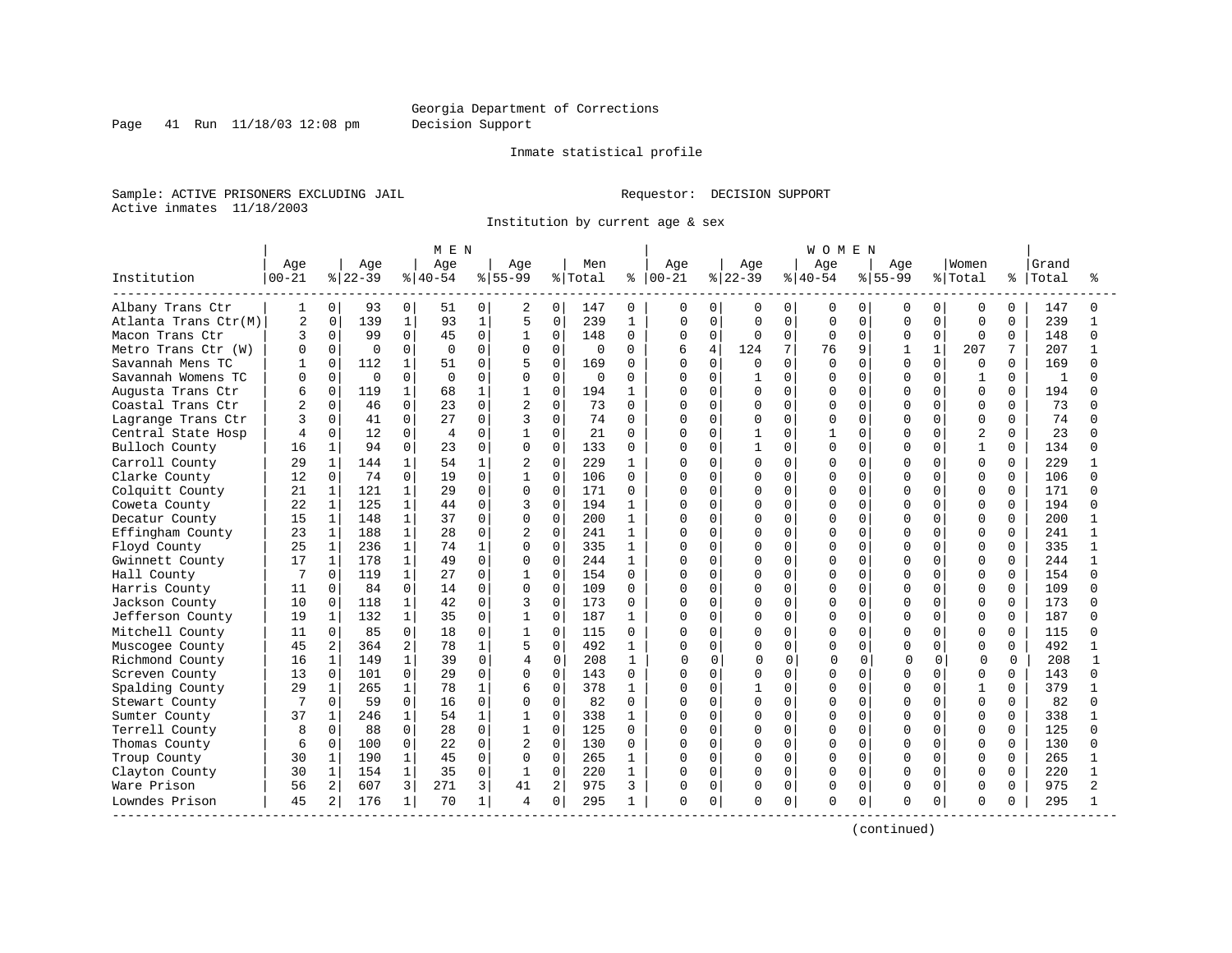Page 42 Run 11/18/03 12:08 pm Decision Support

Inmate statistical profile

Sample: ACTIVE PRISONERS EXCLUDING JAIL REGUESTOR: DECISION SUPPORT Active inmates 11/18/2003

Institution by current age & sex (CONTINUED)

|                      |              |                |                |                | MEN       |                |           |                |         |                |           |              |              |              | <b>WOMEN</b> |          |              |              |             |              |       |                |
|----------------------|--------------|----------------|----------------|----------------|-----------|----------------|-----------|----------------|---------|----------------|-----------|--------------|--------------|--------------|--------------|----------|--------------|--------------|-------------|--------------|-------|----------------|
|                      | Age          |                | Age            |                | Age       |                | Age       |                | Men     |                | Age       |              | Age          |              | Age          |          | Age          |              | Women       |              | Grand |                |
| Institution          | $00 - 21$    |                | $ 22-39$       |                | $8 40-54$ |                | $8 55-99$ |                | % Total | ႜ              | $00 - 21$ |              | $ 22-39$     |              | $ 40-54$     |          | $8 55-99$    |              | % Total     | နွ           | Total | °              |
| Dodge Prison         | 42           | 2              | 640            | 3              | 406       | 4              | 66        | 4              | 1154    | 3              | $\Omega$  | 0            | 0            | $\Omega$     | 0            | 0        | <sup>0</sup> | 0            | $\Omega$    | $\Omega$     | 1154  | 3              |
| Phillips Prison      | 23           | 1              | 389            | 2              | 255       | $\overline{c}$ | 51        | 3              | 718     | 2              | 0         | $\Omega$     | 0            | $\Omega$     | $\Omega$     | $\Omega$ | $\Omega$     | $\Omega$     | $\Omega$    | $\Omega$     | 718   | $\overline{a}$ |
| Walker Prison        | 42           | 2              | 331            | $\overline{2}$ | 208       | $\overline{c}$ | 30        | $\overline{2}$ | 611     | 2              | U         | $\Omega$     | O            | $\Omega$     | $\Omega$     | $\Omega$ | $\cap$       | $\Omega$     | $\mathbf 0$ | $\Omega$     | 611   | $\overline{c}$ |
| Wayne Prison         | 21           | $\mathbf{1}$   | 98             | 0              | 60        | $\mathbf{1}$   | 6         | $\Omega$       | 185     | $\Omega$       |           | $\Omega$     | O            | $\Omega$     | $\Omega$     | $\Omega$ |              | $\Omega$     | $\mathbf 0$ | $\Omega$     | 185   | በ              |
| Arrendale Prison     | 384          | 14             | 585            | 3              | 231       | 2              | 11        | $\mathbf 1$    | 1211    | ζ              |           | $\Omega$     | $\Omega$     | 0            | $\Omega$     | $\Omega$ |              | $\Omega$     | $\mathbf 0$ | $\Omega$     | 1211  |                |
| Montgomery Prison    | 34           | $\mathbf{1}$   | 270            | $\mathbf{1}$   | 75        | $\mathbf{1}$   | 10        | $\mathbf{1}$   | 389     | $\mathbf{1}$   | U         | U            | $\Omega$     | 0            | $\Omega$     | $\Omega$ |              | U            | $\mathbf 0$ | $\Omega$     | 389   |                |
| Lee Prison           | 44           | $\overline{2}$ | 409            | 2              | 247       | $\overline{2}$ | 27        | 1              | 727     | 2              | U         | <sup>0</sup> | $\Omega$     | 0            | $\Omega$     | $\Omega$ |              |              | $\mathbf 0$ | $\Omega$     | 727   | $\overline{a}$ |
| Georgia State Prison | 23           |                | 767            | 3              | 333       | 3              | 50        | 3              | 1173    | 3              | U         | O            | $\Omega$     | 0            | $\Omega$     | O        |              |              | $\mathbf 0$ |              | 1173  | ς              |
| Mens Prison          | 2            | $\Omega$       | 137            | $\mathbf{1}$   | 227       | 2              | 302       | 17             | 668     |                | U         | C            | $\Omega$     | <sup>n</sup> | $\Omega$     | $\Omega$ |              |              | $\Omega$    | $\Omega$     | 668   | 2              |
| Jackson Prison-Diag  | 152          | 6              | 922            | 4              | 467       | 4              | 63        | 3              | 1604    | 4              | U         | U            | <sup>0</sup> | 0            | $\Omega$     | O        |              | $\Omega$     | $\Omega$    | U            | 1604  |                |
| Jackson Prison-Perm  | $\mathbf{1}$ | $\Omega$       | 139            | $\mathbf{1}$   | 93        | $\mathbf{1}$   | 9         | $\Omega$       | 242     | 1              | O         | U            | O            | $\Omega$     | $\Omega$     | $\Omega$ |              | $\Omega$     | $\Omega$    | $\Omega$     | 242   |                |
| Coastal Prison       | 154          | 6              | 879            | 4              | 401       | $\overline{4}$ | 42        | $\mathcal{L}$  | 1476    | 4              |           | U            | O            | 0            | $\Omega$     | $\Omega$ |              | $\Omega$     | $\mathbf 0$ | $\Omega$     | 1476  |                |
| Scott Prison         | 32           | 1              | 679            | 3              | 400       | $\overline{4}$ | 50        | 3              | 1161    | 3              | U         | <sup>0</sup> | $\Omega$     | 0            | $\Omega$     | $\Omega$ |              | $\Omega$     | $\Omega$    | $\Omega$     | 1161  | 3              |
| Rivers Prison        | 42           | 2              | 628            | 3              | 371       | 3              | 51        | 3              | 1092    | 3              |           | 0            | 0            | 0            | $\Omega$     | $\Omega$ |              | 0            | $\mathbf 0$ | $\Omega$     | 1092  | 3              |
| Rutledge Prison      | 28           | $\mathbf{1}$   | 250            | $\mathbf{1}$   | 236       | $\overline{c}$ | 52        | 3              | 566     | $\overline{a}$ | U         | $\Omega$     | O            | 0            | $\Omega$     | O        |              | $\Omega$     | $\Omega$    | $\Omega$     | 566   | $\mathbf{1}$   |
| Central Prison       | 21           | $\mathbf{1}$   | 373            | 2              | 323       | 3              | 61        | 3              | 778     | 2              | U         | <sup>0</sup> | O            | 0            | $\Omega$     | $\Omega$ |              | $\Omega$     | $\Omega$    | $\Omega$     | 778   | $\overline{a}$ |
| Augusta Med Prison   | 34           | $\mathbf 1$    | 521            | $\overline{a}$ | 324       | 3              | 104       | 6              | 983     | 3              | U         | <sup>0</sup> | $\Omega$     | 0            | $\Omega$     | $\Omega$ |              | $\Omega$     | $\mathbf 0$ | $\Omega$     | 983   | 2              |
| Rogers Prison        | 152          | 6              | 830            | 4              | 263       | $\overline{2}$ | 9         | $\Omega$       | 1254    | ζ              | U         | $\Omega$     | $\Omega$     | $\Omega$     | $\Omega$     | $\Omega$ |              |              | $\mathbf 0$ |              | 1254  | ς              |
| Burruss Prison       | 26           | 1              | 163            | $\mathbf{1}$   | 80        | $\mathbf{1}$   | 11        | $\mathbf{1}$   | 280     |                | U         | U            | O            | 0            | $\Omega$     | $\cap$   |              | $\cap$       | $\Omega$    | $\cap$       | 280   |                |
| Bostick Prison       | 13           | $\Omega$       | 195            | $\mathbf{1}$   | 237       | $\overline{2}$ | 166       | 9              | 611     | 2              | U         | U            | $\Omega$     | $\Omega$     | $\Omega$     | $\Omega$ |              | $\Omega$     | $\Omega$    | $\Omega$     | 611   | 2              |
| Valdosta Prison      | 23           | $\mathbf{1}$   | 462            | $\overline{2}$ | 237       | $\overline{a}$ | 43        | $\overline{a}$ | 765     | $\overline{a}$ | U         | <sup>0</sup> | O            | $\Omega$     | $\Omega$     | $\Omega$ |              | $\Omega$     | $\Omega$    | $\Omega$     | 765   | $\overline{c}$ |
| Hays Prison          | 43           | 2              | 512            | $\overline{2}$ | 255       | 2              | 41        | $\overline{2}$ | 851     | $\overline{c}$ | 0         | 0            | $\Omega$     | 0            | $\Omega$     | $\Omega$ |              | $\Omega$     | $\mathbf 0$ | $\Omega$     | 851   | 2              |
| Hancock Prison       | 63           | 2              | 708            | 3              | 353       | 3              | 62        | 3              | 1186    | ζ              | U         | <sup>0</sup> | $\Omega$     | 0            | $\Omega$     | $\Omega$ |              | $\Omega$     | $\mathbf 0$ | $\Omega$     | 1186  |                |
| Telfair Prison       | 63           | $\overline{2}$ | 688            | 3              | 269       | 3              | 31        | $\overline{2}$ | 1051    | 3              | O         | <sup>0</sup> | 0            | $\Omega$     | $\Omega$     | $\Omega$ |              | <sup>0</sup> | $\mathbf 0$ | $\Omega$     | 1051  |                |
| Autry Prison         | 86           | 3              | 788            | $\overline{4}$ | 380       | $\overline{4}$ | 72        | $\overline{4}$ | 1326    | 4              | U         | $\Omega$     | $\Omega$     | 0            | $\Omega$     | $\Omega$ |              | <sup>0</sup> | $\Omega$    | $\Omega$     | 1326  | ς              |
| Johnson Prison       | 35           | $\mathbf{1}$   | 490            | 2              | 328       | 3              | 55        | 3              | 908     | 2              | U         | O            | 0            | 0            | $\Omega$     | $\Omega$ |              | $\Omega$     | $\mathbf 0$ | $\Omega$     | 908   | 2              |
| Wilcox Prison        | 67           | $\overline{a}$ | 715            | 3              | 476       | $\overline{4}$ | 77        | $\overline{4}$ | 1335    | $\overline{4}$ | U         | <sup>0</sup> | O            | 0            | $\Omega$     | $\Omega$ |              |              | $\mathbf 0$ | <sup>0</sup> | 1335  | ς              |
| Calhoun Prison       | 83           | 3              | 791            | 4              | 312       | 3              | 55        | 3              | 1241    |                | O         | O            | O            | 0            | $\Omega$     | $\Omega$ |              |              | $\mathbf 0$ |              | 1241  | ς              |
| Dooly Prison         | 46           | 2              | 668            | 3              | 372       | 3              | 62        | 3              | 1148    |                | U         | U            | $\Omega$     | U            | $\Omega$     | $\cap$   |              |              | $\Omega$    | $\Omega$     | 1148  | ς              |
| Macon Prison         | 34           | 1              | 884            | 4              | 369       | 3              | 78        | $\overline{4}$ | 1365    | 4              | U         | U            | U            | <sup>n</sup> | $\Omega$     | U        |              |              | $\Omega$    | $\Omega$     | 1365  | 3              |
| Smith Prison         | 49           | $\overline{a}$ | 749            | 3              | 287       | 3              | 43        | $\overline{2}$ | 1128    | 3              | O         | 0            | ∩            | $\Omega$     | $\Omega$     | $\Omega$ | n            | $\Omega$     | 0           | O            | 1128  | ζ              |
| Homerville Prison    |              | $\Omega$       | 117            | $\mathbf{1}$   | 72        | $\mathbf{1}$   | 4         | $\Omega$       | 194     | $\mathbf{1}$   | O         | $\Omega$     | $\Omega$     | $\Omega$     | $\Omega$     | $\Omega$ | $\Omega$     | $\Omega$     | $\Omega$    | $\Omega$     | 194   |                |
| Washingtn Women Pris | $\Omega$     | 0              | $\overline{2}$ | $\Omega$       | $\Omega$  | $\Omega$       | $\Omega$  | $\Omega$       | 2       | $\Omega$       | 66        | 49           | 643          | 38           | 320          | 36       | 31           | 43           | 1060        | 38           | 1062  |                |
| Baldwin Prison       | 69           | 3              | 399            | 2              | 191       | 2              | 18        | 1              | 677     | 2              | $\Omega$  | $\Omega$     | $\Omega$     | $\Omega$     | $\Omega$     | $\Omega$ | $\Omega$     | $\Omega$     | $\Omega$    | <sup>0</sup> | 677   | $\mathfrak{D}$ |
| Metro Womens Prison  | $\Omega$     | 0              | $\Omega$       | 0              | -1        | 0              | $\Omega$  | 0              | 1       | U              | 48        | 36           | 517          | 31           | 284          | 32       | 22           | 31           | 871         | 31           | 872   | $\mathfrak{D}$ |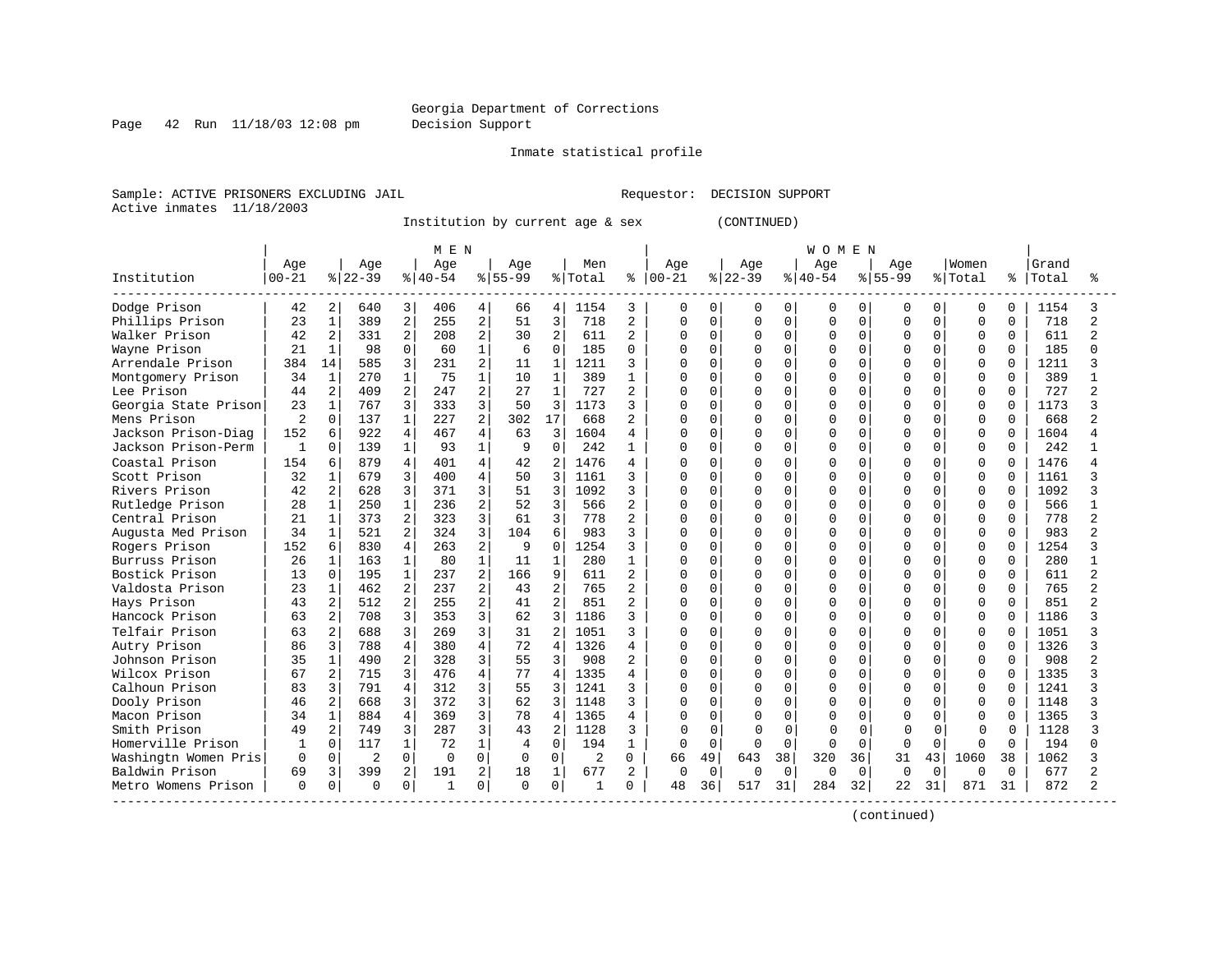Page 43 Run 11/18/03 12:08 pm Decision Support

Inmate statistical profile

Sample: ACTIVE PRISONERS EXCLUDING JAIL **Requestor: DECISION SUPPORT** Active inmates 11/18/2003

Institution by current age & sex (CONTINUED)

|                      |          |          |          |      | M E N                        |      |          |      |                    |      |               |          |           |             | <b>WOMEN</b> |          |           |          |              |              |           |      |
|----------------------|----------|----------|----------|------|------------------------------|------|----------|------|--------------------|------|---------------|----------|-----------|-------------|--------------|----------|-----------|----------|--------------|--------------|-----------|------|
|                      | Age      |          | Age      |      | Age                          |      | Age      |      | Men                |      | Age           |          | Age       |             | Age          |          | Age       |          | Women        |              | Grand     |      |
| Institution          | $ 00-21$ |          | $ 22-39$ |      | $ 40-54 $                    |      | $ 55-99$ |      | % Total            |      | $8   00 - 21$ |          | $ 22-39 $ |             | $ 40-54 $    |          | $ 55-99 $ |          | % Total      | ፠            | Total     |      |
| Pulaski Womens Pris  |          |          |          |      | n                            |      | $\Omega$ |      |                    | 0    | 51            | 38       | 627       | 37          | 329          | 37       | 29        | 40       | 1036         | 37           | 1037      |      |
| Pelham PreTrans Unit |          | $\Omega$ | 101      |      | 65                           |      | 8        | 0    | 179                | 0    | O             | $\Omega$ | ∩         | $\mathbf 0$ |              | $\Omega$ | $\Omega$  | $\Omega$ | 0            | $\Omega$     | 179       |      |
| Milan Prison         | 37       |          | 158      |      | 52                           |      | 3        | 0    | 250                |      | O             |          |           | $\Omega$    |              |          |           | $\Omega$ | 0            | $\Omega$     | 250       |      |
| D Ray James Prison   | 131      |          | 980      |      | 405                          |      | 47       |      | 1563               |      | <sup>0</sup>  |          |           | $\Omega$    |              |          |           | $\Omega$ | 0            |              | 1563      |      |
| Coffee Corr Facility | 106      | 4        | 963      |      | 396                          |      | 53       |      | 1518               |      |               |          |           | $\Omega$    |              |          |           | $\Omega$ | $\Omega$     |              | 1518      |      |
| Wheeler Corr Facilty | 95       |          | 896      |      | 454                          |      | 61       |      | 1506               |      |               |          |           | $\Omega$    |              |          |           | $\Omega$ | 0            |              | 1506      |      |
| Whitworth Pre-Parole | 8        |          | 69       |      | 23                           |      | $\Omega$ |      | 100                |      |               |          |           | $\Omega$    |              |          |           | $\Omega$ |              |              | 100       |      |
| Ware Annex           | 28       |          | 127      |      | 50                           |      | 3        |      | 208                |      | O             |          |           | $\Omega$    |              |          |           | $\Omega$ |              |              | 208       |      |
| Phillips Annex       | 28       |          | 112      |      | 55                           |      | 6        |      | 201                |      |               |          |           | $\Omega$    |              | $\cap$   |           | $\Omega$ | O            | O            | 201       |      |
| Hays Annex           | 50       |          | 225      |      | 94                           |      | 6        | 0    | 375                |      |               |          |           | $\Omega$    |              |          |           |          | 0            | 0            | 375       |      |
| Hancock Annex        | 18       |          | 133      |      | 50                           |      |          |      | 202                |      | 0             |          |           | $\Omega$    |              | $\Omega$ |           | $\Omega$ | <sup>0</sup> | <sup>n</sup> | 202       |      |
| Dodge BC             | 22       |          | 50       |      |                              |      | $\Omega$ |      | 72                 |      | $\Omega$      |          |           | $\Omega$    |              | $\Omega$ |           | $\Omega$ |              |              | 72        |      |
| Montgomery BC        | 20       |          | 59       |      |                              |      | $\Omega$ |      | 79                 |      | $\Omega$      |          |           | $\Omega$    |              |          |           | $\Omega$ |              |              | 79        |      |
| Burruss BC           | 34       |          | 120      |      |                              |      | $\Omega$ | 0    | 154                |      | O             |          |           | $\cap$      |              |          |           | $\cap$   |              | U            | 154       |      |
| Hays BC              | 40       |          | 137      |      |                              |      | $\Omega$ |      | 177                | n.   | $\cap$        |          |           | $\cap$      |              |          |           | $\Omega$ | $\Omega$     |              | 177       |      |
| Baldwin BC           | 225      |          | 3332     | 15   | 1951                         | 18   | 586      | 32   | 6094               | 16   | 13            | 10       | 250       | 15          | 159          | 18       | 39        | 54       | 461          |              | 6555      | 16   |
| Total reported       |          |          |          |      | 3361 100 29647 100 14354 100 |      |          |      | 2685 100 50047 100 |      | 184 100       |          | 2165 100  |             | 1169 100     |          | 122 100   |          | 3640 100     |              | 53687 100 |      |
| Percent reported     |          | 84.4     |          | 82.6 |                              | 85.8 |          | 86.5 |                    | 83.8 |               | 78.9     |           | 88.1        |              | 87.2     |           | 86.7     |              | 87.3         |           | 84.0 |
| Not Reported         | 500      |          | 4610     |      | 1766                         |      | 283      |      | 7159               |      | 36            |          | 228       |             | 129          |          | 11        |          | 404          |              | 7563      |      |
| Total                | 3201     |          | 26528    |      | 12403                        |      | 2099     |      | 44231              |      | 171           |          | 1915      |             | 1010         |          | 83        |          | 3179         |              | 47410     |      |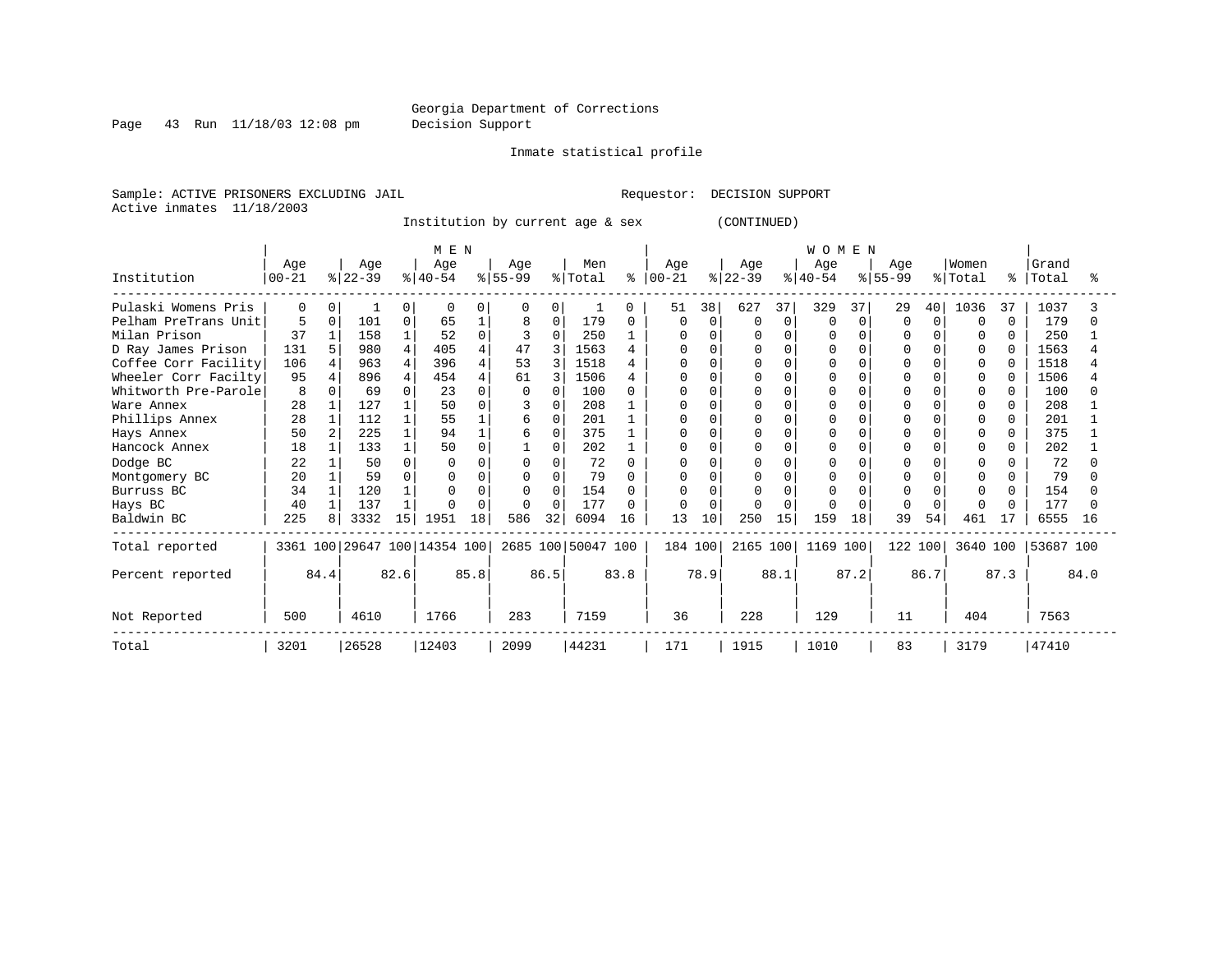Page 44 Run 11/18/03 12:08 pm Decision Support

#### Inmate statistical profile

Sample: ACTIVE PRISONERS EXCLUDING JAIL **Requestor: DECISION SUPPORT** Active inmates 11/18/2003

Misdemeanors And Felonies by current age & sex

| Crime Type                   | Age<br>  00-21             | Aqe<br>$8122 - 39$ | M E N<br>Age<br>$8140 - 54$  | Age<br>$8155 - 99$        | Men<br>% Total<br>⊱                                                  | Aqe<br>$ 00-21 $    | Age<br>$ 22-39 $                                         | <b>WOMEN</b><br>Aqe<br>$8140 - 54$ | Aqe<br>$8155 - 99$                   | Women<br>% Total     | Grand<br>%   Total |
|------------------------------|----------------------------|--------------------|------------------------------|---------------------------|----------------------------------------------------------------------|---------------------|----------------------------------------------------------|------------------------------------|--------------------------------------|----------------------|--------------------|
| <b>MISDEMEANOR</b><br>FELONY | $\overline{2}$<br>$\Omega$ | 2<br>$\Omega$      | 5<br>$\overline{0}$          | $\circ$<br>0 <sup>1</sup> | 9<br>$\mathbf{0}$<br>3187 100 26499 100 12381 100 2099 100 44166 100 | 0<br>$\overline{0}$ | $\overline{0}$<br>- 0 I<br>169 100   1903 100   1000 100 | - 0 I                              | $\Omega$<br>0 <sup>1</sup><br>83 100 | $\Omega$<br>3155 100 | 10<br>47321 100    |
| Total reported               |                            |                    | 3189 100 26501 100 12386 100 |                           | 2099 100 44175 100                                                   | 169 100             | 1903 100                                                 | 1001 100                           | 83 100                               | 3156 100             | 47331 100          |
| Percent reported             | 99.6                       | 99.9               | 99.9                         | 100.0                     | 99.9                                                                 | 98.8                | 99.4                                                     | 99.1                               | 100.0                                | 99.3                 | 99.8               |
| NOT REPORTED                 | 12                         | 27                 | 17                           | $\Omega$                  | 56                                                                   | 2                   | 12                                                       | 9                                  | $\mathbf 0$                          | 23                   | 79                 |
| Total                        | 3201                       | 26528              | 12403                        | 2099                      | 44231                                                                | 171                 | 1915                                                     | 1010                               | 83                                   | 3179                 | 47410              |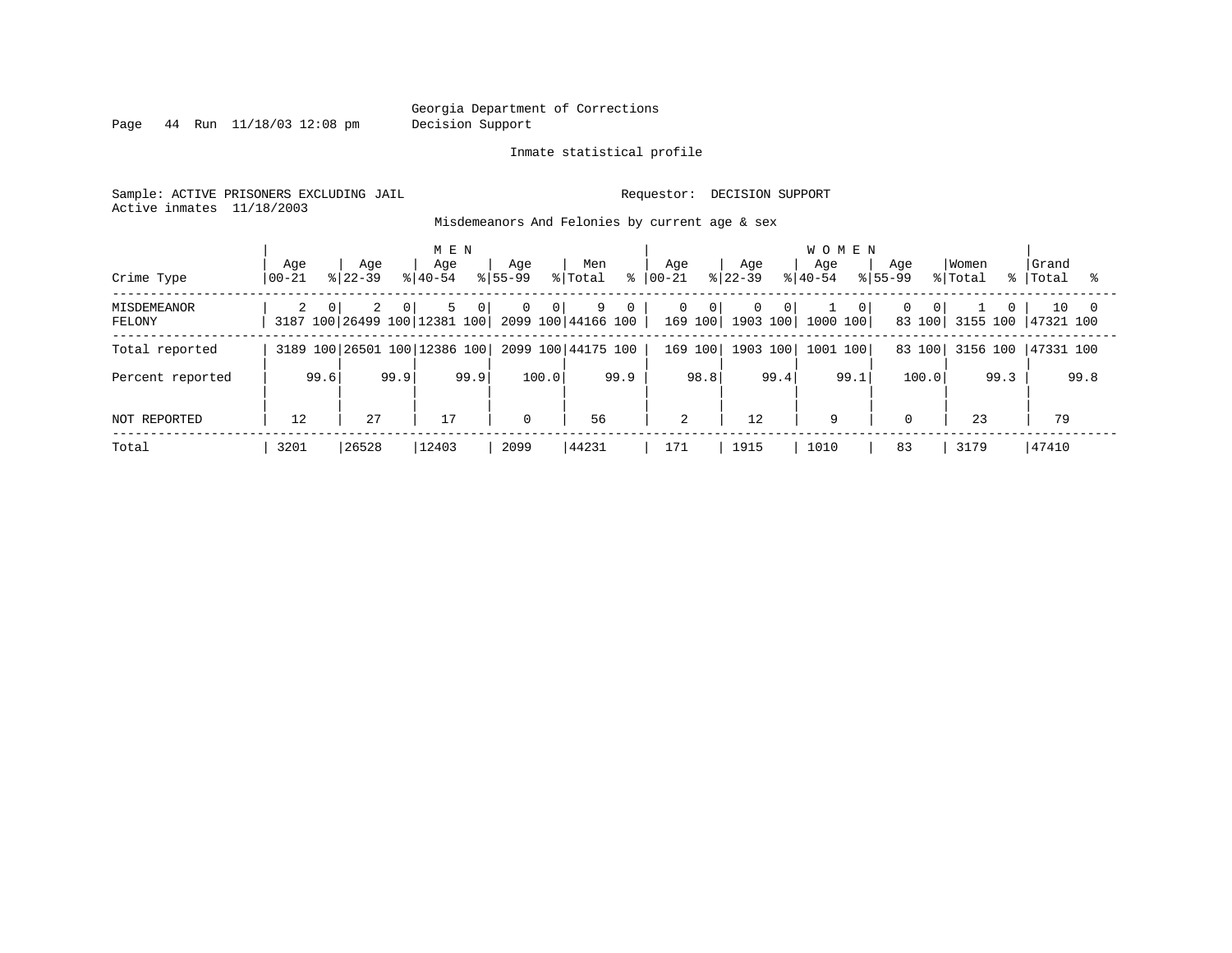Page 45 Run 11/18/03 12:08 pm Decision Support

#### Inmate statistical profile

Sample: ACTIVE PRISONERS EXCLUDING JAIL **Requestor: DECISION SUPPORT** Active inmates 11/18/2003

Crimes By Group by current age & sex

|                      |                  |              |                    |              | M E N                        |             |                  |          |                    |                |                 |                |                  |              | <b>WOMEN</b>    |                |                    |              |                  |                |                |          |
|----------------------|------------------|--------------|--------------------|--------------|------------------------------|-------------|------------------|----------|--------------------|----------------|-----------------|----------------|------------------|--------------|-----------------|----------------|--------------------|--------------|------------------|----------------|----------------|----------|
| Crimes By Group      | Age<br>$00 - 21$ |              | Age<br>$8$   22-39 |              | Age<br>$8140 - 54$           |             | Age<br>$8 55-99$ |          | Men<br>% Total     | ႜ              | Age<br>$ 00-21$ |                | Age<br>$ 22-39 $ |              | Age<br>$ 40-54$ |                | Age<br>$8155 - 99$ |              | Women<br>% Total |                | Grand<br>Total |          |
| HOMICIDE             | 225              | 7            | 3332               | 13           | 1951                         | 16          | 586              | 28       | 6094               | 14             | 13              | 8              | 250              | 13           | 159             | 16             | 39                 | 48           | 461              | 15             | 6555           | 14       |
| <b>ABORTION</b>      | $\mathbf 0$      | $\Omega$     | $\Omega$           | $\mathbf 0$  | 0                            | $\mathbf 0$ | $\mathbf 0$      | 0        | $\Omega$           | $\mathbf 0$    | 0               | $\Omega$       | $\Omega$         | $\mathbf 0$  | 0               | $\overline{0}$ | $\Omega$           | $\Omega$     | $\Omega$         | $\Omega$       | $\Omega$       | $\Omega$ |
| BODILY INJRY&REL OFF | 500              | 16           | 4610               | 17           | 1766                         | 14          | 283              | 13       | 7159               | 16             | 36              | 21             | 228              | 12           | 129             | 13             | 11                 | 13           | 404              | 13             | 7563           | 16       |
| ARSON & REL OFF      | 4                | $\Omega$     | 76                 | $\Omega$     | 39                           | $\Omega$    | 4                | $\Omega$ | 123                | $\Omega$       | 0               | 0              | 10               | 1            | 9               |                | 1                  | $\mathbf{1}$ | 20               | 1              | 143            |          |
| DAMAGE OF PROPERTY   | 14               | $\Omega$     | 59                 | $\Omega$     | 27                           | 0           | 1                | U        | 101                | $\Omega$       | 2               | $\mathbf{1}$   | 3                | $\Omega$     |                 | $\Omega$       | U                  | U            | 7                | <sup>0</sup>   | 108            |          |
| BURGLARY & REL OFF   | 488              | 15           | 3067               | 12           | 1438                         | 12          | 73               | ζ        | 5066               | 11             | 11              | 7              | 135              | 7            | 56              | 6              | 0                  | $\Omega$     | 202              | 6              | 5268           | 11       |
| FORGERY & REL OFF    | 42               | $\mathbf{1}$ | 648                | 2            | 368                          | 3           | 24               | 1        | 1082               | 2              | 17              | 10             | 321              | 17           | 153             | 15             |                    | 9            | 498              | 16             | 1580           | ζ        |
| <b>THEFT</b>         | 231              | 7            | 1465               | 6            | 751                          | 6           | 70               | 3        | 2517               | 6              | 15              | 9              | 190              | 10           | 151             | 15             | 5                  | 6            | 361              | 11             | 2878           | б        |
| <b>ROBBERY</b>       | 957              | 30           | 4558               | 17           | 1222                         | 10          | 103              | 5        | 6840               | 15             | 39              | 23             | 164              | 9            | 35              | 4              | 2                  | 2            | 240              | 8              | 7080           | 15       |
| SEXUAL OFFENSES      | 308              | 10           | 2932               | 11           | 2420                         | 20          | 682              | 33       | 6342               | 14             | 2               | $\mathbf{1}$   | 62               | 3            | 27              | 3              |                    | 4            | 94               |                | 6436           | 14       |
| OBSCENITY CRIMES     | 0                | $\Omega$     | ∩                  | $\Omega$     | O                            | 0           | 1                | 0        |                    | 0              | 0               | $\Omega$       | U                | $\Omega$     | $\Omega$        | $\Omega$       | $\Omega$           | 0            | $\Omega$         | O              |                |          |
| TREASON & REL OFF    | 0                | $\Omega$     | 0                  | 0            | O                            | O           | 0                | 0        | O                  | O              | 0               | $\Omega$       | $\Omega$         | $\Omega$     | O               | $\Omega$       | O                  | 0            | $\Omega$         | $\Omega$       | 0              |          |
| CRIMES INVOLVNG GOVT | 38               | 1            | 415                | 2            | 142                          | 1           | 8                | U        | 603                | 1              | 3               | 2              | 33               | 2            | 13              |                | $\Omega$           | O            | 49               | $\overline{c}$ | 652            |          |
| FALSIFICATIONS       | 3                | $\Omega$     | 19                 | $\Omega$     | 6                            | O           | 0                | 0        | 28                 | $\Omega$       | O               | $\Omega$       | 5                | $\Omega$     | 3               | $\Omega$       | O                  | 0            | 8                | $\cap$         | 36             |          |
| OBSTRUCT LAW ENFORCE |                  | $\Omega$     | 63                 | 0            | 26                           | 0           | 3                | U        | 93                 | $\Omega$       | $\Omega$        | $\Omega$       | 3                | $\Omega$     | 2               | 0              | 1                  | 1            | 6                | $\Omega$       | 99             |          |
| DISORDERLY CONDUCT   |                  |              | 27                 | 0            | 8                            | O           | 2                | U        | 41                 | O              | U               | 0              | 2                | $\Omega$     | U               | 0              | 0                  | 0            | 2                | O              | 43             |          |
| GAMBLING & REL OFF   |                  | $\Omega$     | $\mathbf{1}$       | $\Omega$     |                              | 0           | $\Omega$         | $\Omega$ | 3                  | O              | 0               | $\Omega$       | $\Omega$         | $\Omega$     | 0               | O              | $\Omega$           | U            | $\Omega$         | $\Omega$       | 3              |          |
| CRUELTY TO CHILDREN  | 4                | $\Omega$     | 197                | 1            | 56                           | 0           | 10               | $\Omega$ | 267                | 1              | 3               | $\overline{a}$ | 72               | 4            | 9               |                | 0                  | 0            | 84               | 3              | 351            |          |
| CRIMES WITH GUNS     | 42               | 1            | 586                | 2            | 251                          | 2           | 46               | 2        | 925                | $\overline{2}$ | O               | $\mathbf 0$    | 19               | $\mathbf{1}$ | 9               | $\mathbf{1}$   |                    | $\mathbf{1}$ | 29               | $\mathbf{1}$   | 954            |          |
| INVASION PRIVACY     | 3                | $\Omega$     | 12                 | $\Omega$     | 8                            | $\Omega$    | $\mathbf{1}$     | $\Omega$ | 24                 | $\Omega$       | O               | $\Omega$       | U                | $\Omega$     | U               | $\Omega$       | <sup>0</sup>       | 0            | $\Omega$         | <sup>0</sup>   | 24             |          |
| RACKETEERING         |                  |              | 32                 | $\Omega$     | 17                           | $\Omega$    | $\overline{4}$   | O        | 54                 | $\Omega$       | <sup>0</sup>    | $\Omega$       | 6                | $\Omega$     | 5               |                | 1                  | $\mathbf{1}$ | 12               | <sup>0</sup>   | 66             |          |
| DRUG ABUSE OFFENSES  | 319              | 10           | 3538               | 13           | 1435                         | 12          | 132              | 6        | 5424               | 12             | 18              | 11             | 322              | 17           | 196             | 20             | 8                  | 10           | 544              | 17             | 5968           | 13       |
| DRUG TRAFFICKING     | 35               | 1            | 818                | 3            | 236                          | 2           | 32               | 2        | 1121               | 3              | 6               | 4              | 54               | 3            | 25              | 3              | 3                  | 4            | 88               | 3              | 1209           | 3        |
| AUTO CRIMES          | 3                | $\Omega$     | 137                | $\mathbf{1}$ | 171                          | 1           | 24               | 1        | 335                | 1              | 1               | 1              | 6                | $\Omega$     | 11              | -1             | 0                  | $\Omega$     | 18               | 1              | 353            |          |
| REVENUE & CONTRABAND | 0                | $\Omega$     | $\Omega$           | $\mathbf 0$  | 0                            | $\Omega$    | $\Omega$         | $\Omega$ | 0                  | $\Omega$       | $\Omega$        | $\Omega$       | 0                | $\Omega$     | $\Omega$        | $\Omega$       | $\Omega$           | 0            | $\Omega$         | $\Omega$       | 0              |          |
| CRIMES OF OTH STATES | $\mathbf{1}$     | $\Omega$     | $\Omega$           | $\Omega$     |                              | O           | $\Omega$         | $\Omega$ | κ                  | $\Omega$       | <sup>0</sup>    | $\Omega$       | Ω                | $\Omega$     | $\Omega$        | O              | $\Omega$           | $\Omega$     | $\Omega$         | $\Omega$       | 3              |          |
| MISC. FELONIES       | 28               | 1            | 97                 | 0            | 31                           | 0           | 8                | 0        | 164                | 0              | 3               | 2              | 16               | 1            | 4               | 0              | <sup>0</sup>       | 0            | 23               | 1              | 187            |          |
| MISDEMEANORS         | $\overline{2}$   | 0            | 2                  | 0            | 5                            | 0           | 0                | 0        | 9                  | 0              | 0               | $\Omega$       | Ω                | 0            |                 | 0              | 0                  | 0            | $\mathbf{1}$     |                | 10             |          |
| Total reported       |                  |              |                    |              | 3253 100 26691 100 12378 100 |             |                  |          | 2097 100 44419 100 |                | 169 100         |                | 1901 100         |              | 999 100         |                |                    | 82 100       | 3151 100         |                | 47570 100      |          |
| Percent reported     |                  | 99.6         |                    | 99.8         |                              | 99.8        |                  | 99.9     |                    | 99.8           |                 | 98.8           |                  | 99.3         |                 | 98.9           |                    | 98.8         |                  | 99.1           |                | 99.8     |
| NOT REPORTED         | 13               |              | 50                 |              | 25                           |             | 2                |          | 90                 |                | 2               |                | 14               |              | 11              |                | 1                  |              | 28               |                | 118            |          |
| Total                | 3201             |              | 26528              |              | 12403                        |             | 2099             |          | 44231              |                | 171             |                | 1915             |              | 1010            |                | 83                 |              | 3179             |                | 47410          |          |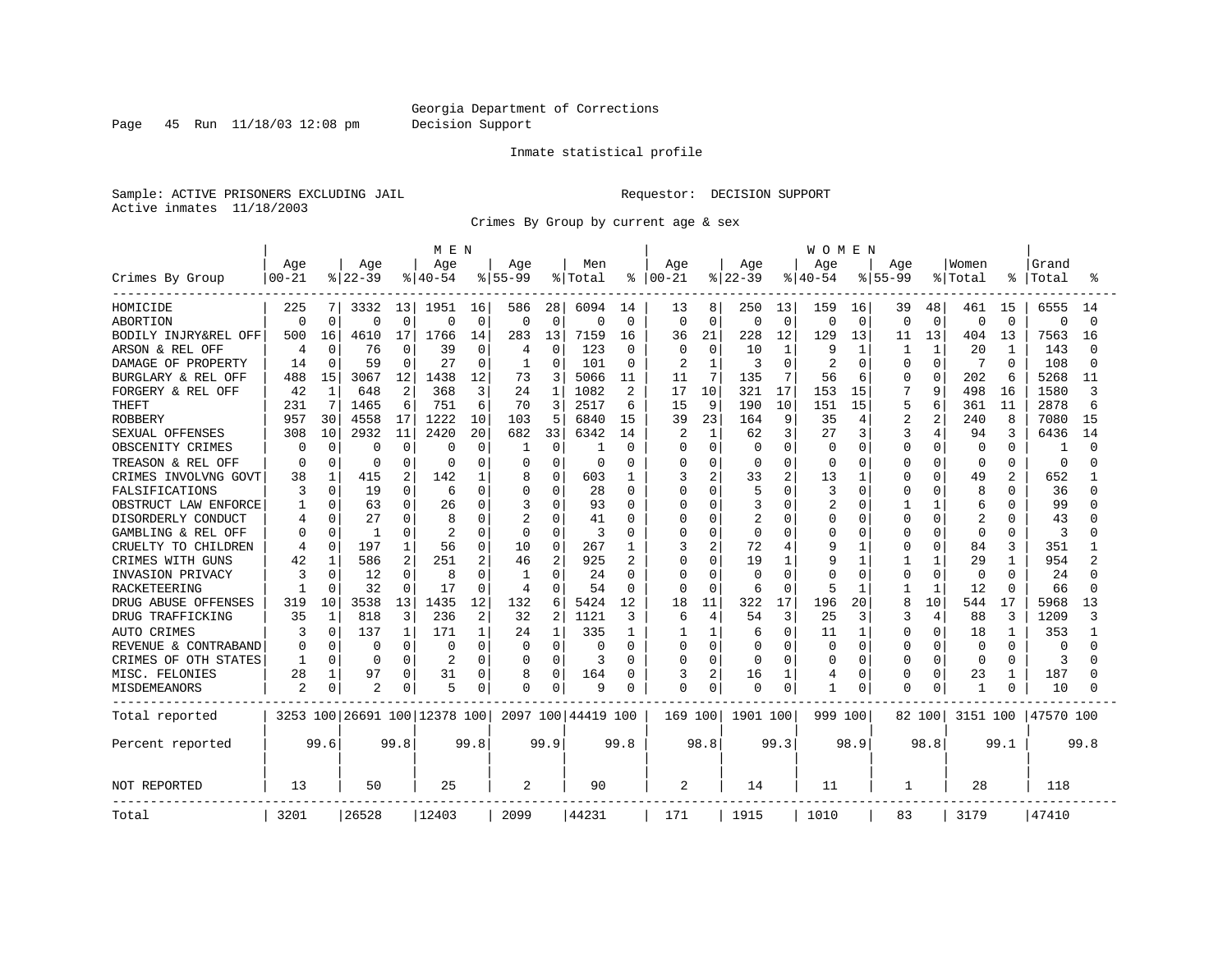Page 46 Run 11/18/03 12:08 pm Decision Support

#### Inmate statistical profile

Sample: ACTIVE PRISONERS EXCLUDING JAIL **Requestor: DECISION SUPPORT** Active inmates 11/18/2003

Most Serious Offense by current age & sex

|                                                                                                                                   |                |              |           |              | M E N        |                |                |                |              |              |               |              |                |              | W O M E N      |              |             |              |                |              |                |          |
|-----------------------------------------------------------------------------------------------------------------------------------|----------------|--------------|-----------|--------------|--------------|----------------|----------------|----------------|--------------|--------------|---------------|--------------|----------------|--------------|----------------|--------------|-------------|--------------|----------------|--------------|----------------|----------|
|                                                                                                                                   | Aqe            |              | Age       |              | Age          |                | Age            |                | Men          |              | Age           |              | Aqe            |              | Aqe            |              | Aqe         |              | Women          |              | Grand          |          |
| Most Serious Offense 00-21                                                                                                        |                |              | $ 22-39 $ |              | $ 40-54$     |                | $8155 - 99$    |                | % Total      |              | $8   00 - 21$ |              | % 22-39        |              | $8 40-54$      |              | $8155 - 99$ |              | % Total        | ႜၟ           | Total          | ႜ        |
| NOTE: In the table below, misdemeanors come first, and are in lower-case letters. AFTER THAT COME FELONIES, IN UPPER-CASE LETTERS |                |              |           |              |              |                |                |                |              |              |               |              |                |              |                |              |             |              |                |              |                |          |
| s/d of marijuana                                                                                                                  |                | 0            |           | 0            | $\Omega$     | 0              | 0              | 0              | 1            | O            | $\Omega$      | $\Omega$     | 0              | 0            | $\Omega$       | 0            | O           | $\Omega$     | $\Omega$       | O            |                | O        |
| poss of marijuana                                                                                                                 |                | $\Omega$     | U         | $\Omega$     |              | $\Omega$       | U              | $\Omega$       | $\mathbf{1}$ | 0            | $\Omega$      | $\cap$       | $\cap$         | $\Omega$     | $\Omega$       | $\Omega$     | O           | $\Omega$     | $\Omega$       | 0            |                | ∩        |
| dui                                                                                                                               |                | $\Omega$     | $\Omega$  | $\Omega$     | 2            | $\Omega$       | 0              | $\Omega$       | 2            | $\Omega$     | <sup>0</sup>  | $\Omega$     | $\Omega$       | $\Omega$     | $\Omega$       | $\Omega$     | $\Omega$    | $\Omega$     | $\Omega$       | 0            | $\overline{2}$ | $\cap$   |
| obstr of law enf off                                                                                                              |                | $\Omega$     |           | $\Omega$     | $\Omega$     | $\Omega$       | 0              | $\Omega$       | $\mathbf{1}$ | $\Omega$     | $\Omega$      | $\Omega$     |                | $\Omega$     | 1              | $\Omega$     | $\Omega$    | $\Omega$     | 1              | 0            | $\overline{2}$ | $\cap$   |
| crmnl trespassing                                                                                                                 |                | $\Omega$     | $\Omega$  | $\Omega$     |              | $\Omega$       | 0              | $\Omega$       | 1            | <sup>0</sup> | $\Omega$      | $\Omega$     | $\Omega$       | $\Omega$     | $\Omega$       | $\Omega$     | O           | $\Omega$     | $\Omega$       | 0            |                |          |
| family violence batt                                                                                                              |                | $\Omega$     | $\Omega$  | $\Omega$     | $\Omega$     | $\Omega$       | O              | $\Omega$       | 1            | $\Omega$     | $\Omega$      | $\Omega$     | $\cap$         | $\Omega$     | $\Omega$       | $\Omega$     | $\cap$      | $\Omega$     | $\Omega$       | 0            |                | ∩        |
| misc public order of                                                                                                              |                | $\Omega$     |           | $\Omega$     | $\Omega$     | $\Omega$       | 0              | $\Omega$       | 1            | O            | O             | <sup>0</sup> |                | U            | $\Omega$       | $\Omega$     | n           | $\Omega$     | O              | 0            |                |          |
| theft by deception <                                                                                                              | $\Omega$       | $\mathbf 0$  |           | $\Omega$     |              | $\Omega$       | O              | $\Omega$       | $\mathbf{1}$ | O            | $\Omega$      | <sup>0</sup> | $\Omega$       |              | $\Omega$       | $\Omega$     |             | $\Omega$     | $\Omega$       | U            |                | ∩        |
| MISC HOMICIDE OFFENS                                                                                                              | 1              | 0            | 10        | $\Omega$     | $\mathbf{1}$ | $\Omega$       | $\mathbf{1}$   | $\Omega$       | 13           | $\Omega$     | <sup>0</sup>  | $\Omega$     | 1              | $\Omega$     | $\overline{2}$ | $\Omega$     | $\Omega$    | $\Omega$     | 3              | 0            | 16             | U        |
| <b>MURDER</b>                                                                                                                     | 95             | 3            | 2147      | $\mathsf{R}$ | 1517         | 12             | 460            | 22.2           | 4219         | 10           | 8             |              | 118            | 6            | 91             | 9            | 28          | 34           | 245            | 8            | 4464           |          |
| VOLUNTARY MANSLAUGHT                                                                                                              | 46             | $\mathbf{1}$ | 676       | 3            | 302          | $\overline{2}$ | 91             | $\overline{4}$ | 1115         | κ            | 3             | 2            | 99             | 5            | 53             | 5            | 7           | 8            | 162            | 5            | 1277           | ζ        |
| INVOLUNTARY MANSLAUG                                                                                                              | 9              | $\Omega$     | 85        | $\Omega$     | 24           | $\Omega$       | 8              | $\Omega$       | 126          | $\Omega$     | $\Omega$      | $\Omega$     | 13             | $\mathbf{1}$ | $\overline{4}$ | $\Omega$     | 1           | $\mathbf{1}$ | 18             | $\mathbf{1}$ | 144            | $\cap$   |
| RECKLESS ABANDONMENT                                                                                                              | $\mathbf{1}$   | $\Omega$     | $\Omega$  | $\Omega$     | $\Omega$     | $\Omega$       | $\Omega$       | $\Omega$       | 1            | $\Omega$     | <sup>0</sup>  | $\Omega$     | $\Omega$       | $\Omega$     | $\Omega$       | $\Omega$     | $\Omega$    | $\Omega$     | $\Omega$       | $\Omega$     | -1             | ∩        |
| FETICIDE                                                                                                                          |                | $\Omega$     |           | $\Omega$     |              | $\Omega$       | 0              | $\Omega$       | ζ            | $\Omega$     | <sup>0</sup>  | $\Omega$     | $\Omega$       | $\Omega$     | $\Omega$       | $\Omega$     | $\Omega$    | $\Omega$     | $\Omega$       | $\Omega$     | 3              | ∩        |
| VEHICULAR HOMICIDE                                                                                                                |                | $\Omega$     | 194       | 1            | 99           | $\mathbf{1}$   | 25             | $\mathbf{1}$   | 326          | 1            | 1             | $\mathbf{1}$ | 20             |              | 10             |              |             | 4            | 34             | 1            | 360            |          |
| HOMICIDE BY PILOT DU                                                                                                              |                | $\Omega$     |           | $\Omega$     | ζ            | $\Omega$       | $\Omega$       | $\Omega$       | 10           | <sup>0</sup> | $\Omega$      | $\Omega$     | $\Omega$       | $\Omega$     | $\Omega$       | $\Omega$     | $\Omega$    | $\Omega$     | $\Omega$       | 0            | 10             | $\Omega$ |
| CONCEAL DEATH OF ANO                                                                                                              |                | $\Omega$     | 4         | $\Omega$     | 3            | $\Omega$       | $\overline{c}$ | $\Omega$       | 10           | $\Omega$     | 1             | 1            | n              | <sup>0</sup> | $\Omega$       | $\Omega$     | $\Omega$    | $\Omega$     | -1             | 0            | 11             | ∩        |
| ATMPT MURDER                                                                                                                      |                | $\Omega$     | 5         | $\Omega$     |              | $\Omega$       | $\Omega$       | $\Omega$       | 6            | $\Omega$     | <sup>0</sup>  | $\Omega$     | $\Omega$       | $\Omega$     | $\mathbf{1}$   | $\Omega$     | O           | $\Omega$     | $\mathbf{1}$   | 0            | 7              | $\cap$   |
| MISC ASSAULT/BATTERY                                                                                                              |                | $\Omega$     | 28        | $\Omega$     |              | $\Omega$       | $\Omega$       | $\Omega$       | 38           | $\Omega$     |               | -1           |                | $\Omega$     | $\Omega$       | $\Omega$     | $\Omega$    | $\Omega$     | $\overline{2}$ | 0            | 40             | ∩        |
| FAMILY VIOLENCE BATT                                                                                                              | $\overline{c}$ | 0            | 34        | $\Omega$     | 17           | $\Omega$       | 1              | $\Omega$       | 54           | $\Omega$     | $\Omega$      | $\Omega$     | $\mathbf{1}$   | $\Omega$     | $\Omega$       | $\Omega$     | $\Omega$    | $\Omega$     | 1              | 0            | 55             | ∩        |
| <b>AGGRAV ASSAULT</b>                                                                                                             | 327            | 10           | 2826      | 11           | 1031         | 8              | 180            | 9              | 4364         | 10           | 23            | 14           | 156            | $\mathsf{R}$ | 97             | 10           | 4           | 5            | 280            | 9            | 4644           | 1 O      |
| ATMPT AGGRAV ASSAULT                                                                                                              | $\mathbf{1}$   | $\Omega$     | 2         | $\Omega$     | $\Omega$     | $\Omega$       | $\Omega$       | $\Omega$       | 3            | $\Omega$     | <sup>0</sup>  | $\Omega$     | $\Omega$       | $\Omega$     | $\Omega$       | $\Omega$     | $\Omega$    | $\Omega$     | $\Omega$       | 0            | 3              | $\cap$   |
| <b>AGGRAV BATTERY</b>                                                                                                             | 41             | $\mathbf{1}$ | 349       | $\mathbf{1}$ | 143          | $\mathbf{1}$   | 23             | $\mathbf{1}$   | 556          | 1            | 6             | 4            | 19             |              | 9              | 1            | 3           | 4            | 37             | 1            | 593            | 1        |
| TERRORIST THREATS &                                                                                                               | 28             | $\mathbf{1}$ | 180       | $\mathbf{1}$ | 80           | $\mathbf{1}$   | 6              | $\Omega$       | 294          | 1            | 1             | $\mathbf{1}$ | $\mathsf{Q}$   | $\Omega$     | 7              | $\mathbf{1}$ | $\Omega$    | $\Omega$     | 17             | $\mathbf{1}$ | 311            | 1        |
| FALSE IMPRISONMENT                                                                                                                | 10             | $\Omega$     | 70        | $\Omega$     | 31           | $\Omega$       | $\overline{4}$ | $\Omega$       | 115          | $\Omega$     | 1             | $\mathbf{1}$ | $\overline{2}$ | $\Omega$     | 3              | $\Omega$     | $\Omega$    | $\Omega$     | 6              | $\Omega$     | 121            | U        |
| KIDNAPPING                                                                                                                        | 62             | 2            | 766       | 3            | 315          | 3              | 45             | 2              | 1188         | 3            | $\mathbf{1}$  | $\mathbf{1}$ | 24             |              | 5              | $\Omega$     |             | $\mathbf 1$  | 31             |              | 1219           | κ        |
| INTERFERENCE WITH CU                                                                                                              | $\Omega$       | $\Omega$     | 5         | $\Omega$     | $\Omega$     | $\Omega$       | $\Omega$       | $\Omega$       | 5            | $\Omega$     | $\Omega$      | $\Omega$     | $\Omega$       | $\Omega$     | $\Omega$       | $\Omega$     | $\Omega$    | $\Omega$     | $\Omega$       | $\Omega$     | 5              | $\cap$   |
| AGGRAV ASSAULT POLCE                                                                                                              | 12             | 0            | 194       | $\mathbf{1}$ | 73           | 1              | 15             | $\mathbf{1}$   | 294          | -1           | 2             | 1            | q              | $\Omega$     | 3              | 0            | -1          | $\mathbf{1}$ | 15             | 0            | 309            |          |
| AGGRAV BATTERY PEACE                                                                                                              | $\overline{2}$ | $\Omega$     |           | $\Omega$     |              | $\Omega$       | $\mathbf 0$    | $\Omega$       | 10           | $\Omega$     | $\Omega$      | $\Omega$     |                |              | $\Omega$       | $\Omega$     | $\Omega$    | $\Omega$     | $\Omega$       | $\Omega$     | 10             | $\cap$   |
| SIMPLE BATTERY                                                                                                                    | U              | $\Omega$     | б         | $\Omega$     | $\Omega$     | $\Omega$       | 0              | $\Omega$       | 6            | $\Omega$     | U             | $\Omega$     | $\Omega$       | $\Omega$     | $\mathbf{1}$   | $\Omega$     | O           | $\Omega$     | $\mathbf{1}$   | U            |                | ∩        |
| RECK COND                                                                                                                         |                | $\Omega$     | 6         | $\Omega$     | ζ            | $\Omega$       | $\Omega$       | $\Omega$       | 9            | $\Omega$     | <sup>0</sup>  | $\Omega$     | 5              | $\Omega$     | $\mathbf{1}$   | $\Omega$     | $\Omega$    | $\Omega$     | 6              | 0            | 15             | U        |
| INJURY BY VEHICLE                                                                                                                 |                | $\Omega$     | 12        | $\Omega$     |              | $\Omega$       | 0              | $\Omega$       | 21           | $\Omega$     | 1             | 1            |                | $\Omega$     | 1              | $\Omega$     | 2           | 2            | 5              | 0            | 26             | U        |
| STALKING                                                                                                                          | $\Omega$       | 0            |           | 0            | $\mathbf{1}$ | 0              | $\Omega$       | $\mathbf 0$    | 2            | 0            | $\Omega$      | $\Omega$     | $\Omega$       | 0            | $\Omega$       | 0            | $\Omega$    | 0            | $\Omega$       | 0            | 2              | $\cap$   |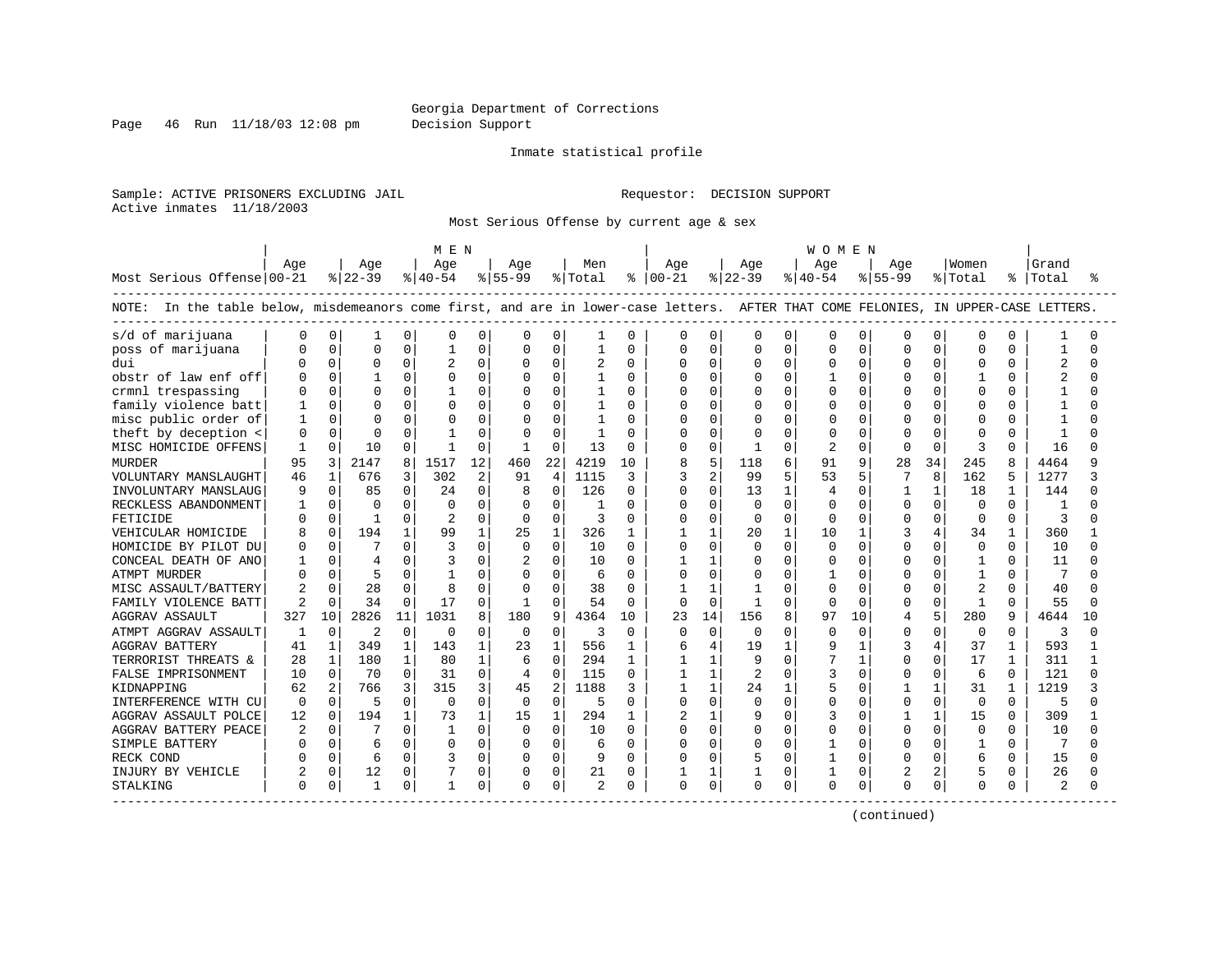Page 47 Run 11/18/03 12:08 pm Decision Support

Inmate statistical profile

Sample: ACTIVE PRISONERS EXCLUDING JAIL **Requestor: DECISION SUPPORT** Active inmates 11/18/2003

Most Serious Offense by current age & sex (CONTINUED)

|                            |     |          |              |                | M E N      |             |           |          |         |              |               |          |                |              | W O M E N    |          |             |              |          |               |              |    |
|----------------------------|-----|----------|--------------|----------------|------------|-------------|-----------|----------|---------|--------------|---------------|----------|----------------|--------------|--------------|----------|-------------|--------------|----------|---------------|--------------|----|
|                            | Age |          | Age          |                | Age        |             | Age       |          | Men     |              | Age           |          | Age            |              | Age          |          | Age         |              | Women    |               | Grand        |    |
| Most Serious Offense 00-21 |     |          | $ 22-39$     |                | $ 40-54$   |             | $8 55-99$ |          | % Total |              | $8   00 - 21$ |          | $ 22-39$       |              | $ 40-54 $    |          | $8155 - 99$ |              | % Total  | $\frac{1}{6}$ | Total        | ిన |
| AGGRAV STALKING            | 10  | 0        | 123          | 0              | 54         | 0           | 8         | 0        | 195     | 0            | 0             | 0        | 1              | 0            | 2            | 0        | 0           | 0            | 3        | 0             | 198          | O  |
| ATMPT KIDNAP               |     | 0        | 1            | 0              |            | 0           |           | $\Omega$ | 5       | $\Omega$     | 0             | 0        | 0              | 0            | $\Omega$     | $\Omega$ |             | 0            | 0        | O             | 5            | ∩  |
| ARSON MISC                 |     | 0        | $\mathbf{1}$ | O              |            | 0           | $\Omega$  | $\Omega$ | 2       | $\Omega$     | U             | $\Omega$ | 0              | O            | $\Omega$     | $\Omega$ |             | $\Omega$     | 0        | $\Omega$      | 2            | U  |
| ARSON 1ST DEGREE           |     | 0        | 66           | $\Omega$       | 32         | $\Omega$    |           | $\Omega$ | 106     | $\Omega$     |               | $\Omega$ | 10             | $\mathbf{1}$ | 9            | 1        |             | 1            | 20       | 1             | 126          | U  |
| ARSON 2ND DEGREE           |     | 0        | 8            | O              |            | $\Omega$    |           | $\Omega$ | 13      | <sup>0</sup> |               | $\Omega$ | 0              | 0            | <sup>0</sup> | $\Omega$ |             | $\Omega$     | $\Omega$ | 0             | 13           |    |
| ARSON 3RD DEGREE           |     | 0        | $\mathbf{1}$ | O              |            | $\Omega$    |           | $\Omega$ |         | U            |               | $\Omega$ | O              | 0            | $\Omega$     | $\Omega$ |             | $\Omega$     | 0        |               | -1           |    |
| CRMNL POSS EXPLOSIVE       |     | O        |              | O              |            | 0           |           | 0        |         | O            |               | 0        |                | O            | $\Omega$     | O        |             | $\Omega$     | C        |               |              |    |
| MISC CRIMINAL DAMAGE       |     | 0        |              | 0              |            | 0           |           | $\Omega$ | 0       | $\Omega$     |               | 0        |                | O            | $\Omega$     | 0        |             | $\Omega$     |          | 0             | $\mathbf{1}$ |    |
| CRMNL DAMAGE 1ST DEG       |     | 0        | 15           | $\Omega$       |            | $\Omega$    |           | $\Omega$ | 28      | $\Omega$     |               | $\Omega$ | O              | U            |              | $\Omega$ |             | $\Omega$     |          | $\Omega$      | 29           |    |
| CRMNL DAMAGE 2ND DEG       |     | 0        | 42           | 0              | 20         | 0           |           | 0        | 69      | $\Omega$     |               |          |                | O            |              | 0        |             | 0            |          | O             | 73           |    |
| VANDALISM TO CHURCH        |     | 0        | $\Omega$     | 0              | n          | 0           | 0         | $\Omega$ | 0       | n            | U             | 0        |                | 0            | $\Omega$     | 0        |             | 0            |          |               | -1           |    |
| ALTER ID                   |     | $\Omega$ | 2            | 0              |            | $\Omega$    | 0         | 0        | 4       | $\Omega$     | O             | $\Omega$ | 0              | 0            | $\Omega$     | $\Omega$ |             | $\Omega$     | $\Omega$ | 0             | 4            |    |
| <b>BURGLARY</b>            | 479 | 15       | 3034         | 11             | 1425       | 12          | 71        | 3        | 5009    | 11           | 10            | 6        | 132            |              | 55           | 5        |             | $\Omega$     | 197      | 6             | 5206         | 11 |
| POSS BURGLAR TOOLS         | 3   | 0        | 18           | 0              | 6          | 0           |           | 0        | 28      | $\Omega$     | O             | O        | 3              |              |              | O        |             |              | 4        |               | 32           | U  |
| ATMPT BURGLARY             |     | 0        | 15           | 0              |            | $\mathbf 0$ |           | 0        | 29      | O            |               |          | 0              |              | $\Omega$     | $\Omega$ |             |              |          |               | 30           |    |
| MISC FORGERY               |     | 0        | 4            | O              |            | 0           | $\cap$    | $\Omega$ |         | $\Omega$     | 0             | $\Omega$ | $\Omega$       | O            |              | $\cap$   |             | $\Omega$     |          | $\cap$        | 9            |    |
| FORGERY 1ST DEGREE         | 34  |          | 549          | 2              | 326        | 3           | 21        | 1        | 930     | 2            | 12            | 7        | 287            | 15           | 132          | 13       |             | 7            | 437      | 14            | 1367         |    |
| FORGERY 2ND DEGREE         |     | 0        | 19           | $\Omega$       | $\sqrt{2}$ | $\Omega$    | $\Omega$  | $\cap$   | 25      | $\Omega$     | 2             |          | 4              | 0            | 3            | $\Omega$ |             | $\Omega$     | <b>q</b> | U             | 34           | U  |
| <b>BAD CHECKS</b>          |     | 0        | 4            | O              |            | 0           |           | O        | 8       |              | U             | $\Omega$ | 5              | 0            | 3            | $\Omega$ |             | $\Omega$     | 8        |               | 16           | U  |
| THEFT CREDIT CARD          |     | $\Omega$ | 15           | $\Omega$       |            | $\Omega$    |           | $\Omega$ | 20      | $\Omega$     |               | 0        | $\overline{2}$ | 0            |              | 0        |             | $\Omega$     | 3        | O             | 23           |    |
| FRAUDULENT CREDIT CA       |     | 0        | 37           | 0              | 10         | 0           |           | $\Omega$ | 54      | $\Omega$     |               | 2        | 16             | 1            |              |          |             | $\Omega$     | 26       |               | 80           |    |
| TELECOMMUNICATIONS F       |     | 0        |              | 0              |            | 0           |           | O        | 2       | O            |               | O        | 0              | 0            | $\Omega$     | O        |             | $\Omega$     | 0        | U             |              |    |
| <b>COMPUTER THEFT</b>      |     | 0        | 0            | 0              |            | $\Omega$    |           | 0        | 0       | $\Omega$     |               | 0        | 1              | 0            | $\Omega$     | $\Omega$ |             | $\Omega$     | -1       | U             |              |    |
| ATMPT FORGERY              |     | O        | <sup>0</sup> | O              |            | 0           |           | O        |         | O            |               | $\Omega$ | U              | 0            | $\Omega$     | $\Omega$ |             | <sup>0</sup> | $\Omega$ | U             |              |    |
| FRAUDULENT ACCESS CO       |     | 0        | -1           | $\Omega$       |            | 0           |           | $\Omega$ | 3       | <sup>0</sup> |               | 0        | 0              | 0            | $\Omega$     | $\Omega$ |             | $\Omega$     | 0        | 0             | 3            |    |
| MISC FRAUD                 |     | 0        | 17           | 0              | -11        | 0           | 3         | $\Omega$ | 32      | O            |               | n        | 6              | 0            | 5            | 0        |             |              | 12       | 0             | 44           | U  |
| THEFT BY TAKING            | 61  | 2        | 507          | $\overline{2}$ | 219        | 2           | 21        | 1        | 808     | 2            |               | 4        | 64             | 3            | 45           | 4        |             |              | 117      | 4             | 925          |    |
| THEFT BY DECEPTION         |     | 0        | 18           | 0              | 17         | $\Omega$    | 3         | $\Omega$ | 38      | O            |               |          | 9              |              | 2            | 0        |             | 0            | 12       |               | 50           |    |
| THEFT BY EXTORTION         |     | O        | $\Omega$     | O              |            | $\Omega$    |           | O        | 2       |              |               | n        | 0              |              | $\Omega$     | O        |             |              | 0        |               |              |    |
| THEFT OF LOST PROPER       |     | 0        | -1           | O              | 0          | $\Omega$    |           | $\Omega$ | 2       | ∩            | Ω             | 0        | $\Omega$       | O            | $\Omega$     | O        |             | $\Omega$     | $\Omega$ | U             | 2            |    |
| THEFT BY REC STOLEN        | 109 | 3        | 534          | 2              | 181        | 1           | 10        | 0        | 834     |              | 5             | 3        | 31             | 2            | 12           |          |             |              | 49       | 2             | 883          |    |
| THEFT OF SERVICES          |     | 0        | -1           | $\Omega$       | $\Omega$   | $\Omega$    | $\Omega$  | O        | 1       | <sup>0</sup> | U             | n        | O              | 0            | $\Omega$     | $\Omega$ |             | <sup>0</sup> | $\Omega$ | U             | -1           | N  |
| THEFT BY CONVERSION        |     | 0        | 13           | 0              | 10         | $\mathbf 0$ |           | 0        | 25      | O            |               | $\Omega$ | 2              | 0            |              | $\Omega$ |             | $\Omega$     | 3        |               | 28           |    |
| THEFT OF TRADE SECRE       | 0   | 0        | $\Omega$     | 0              |            | 0           |           | 0        | 1       |              | 0             | 0        | 0              | 0            | $\Omega$     | 0        | 0           | 0            | 0        |               | 1            | N  |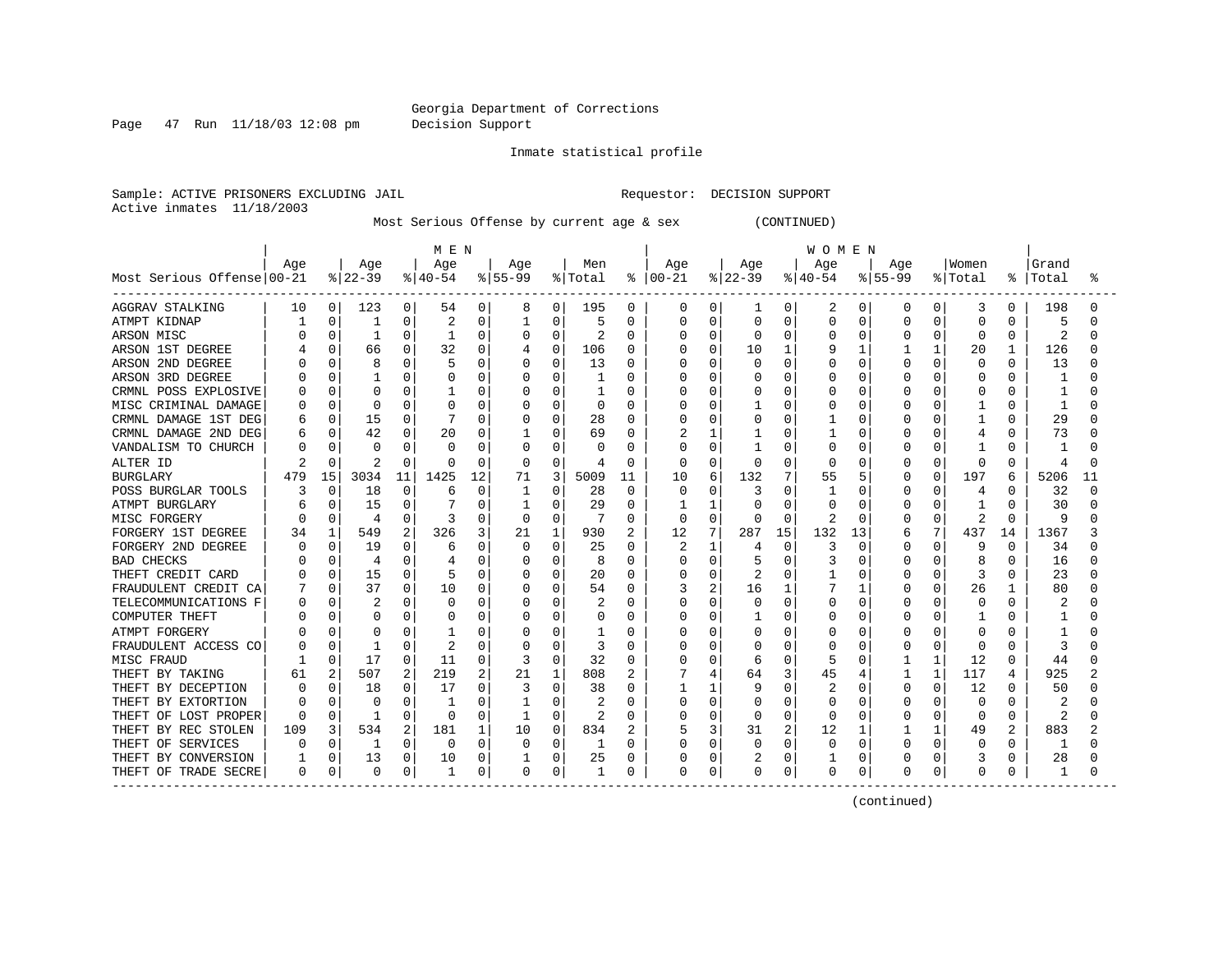Page 48 Run 11/18/03 12:08 pm Decision Support

Inmate statistical profile

Sample: ACTIVE PRISONERS EXCLUDING JAIL **Requestor: DECISION SUPPORT** Active inmates 11/18/2003

Most Serious Offense by current age & sex (CONTINUED)

|                            |     |          |                |                | M E N    |             |              |                |              |              |            |                |          |          | <b>WOMEN</b> |                |                |          |              |              |       |   |
|----------------------------|-----|----------|----------------|----------------|----------|-------------|--------------|----------------|--------------|--------------|------------|----------------|----------|----------|--------------|----------------|----------------|----------|--------------|--------------|-------|---|
|                            | Age |          | Age            |                | Age      |             | Age          |                | Men          |              | Age        |                | Age      |          | Age          |                | Age            |          | Women        |              | Grand |   |
| Most Serious Offense 00-21 |     |          | $ 22-39$       |                | $ 40-54$ |             | $8155 - 99$  |                | % Total      | ႜ            | $ 00 - 21$ |                | $ 22-39$ |          | $ 40-54$     |                | $8155 - 99$    |          | % Total      | ႜ            | Total | ႜ |
| CONVSN PAYMNTS REAL        | 0   | 0        |                | 0              | 1        | 0           | 0            | 0              | 2            | 0            | 0          | 0              | 0        | 0        | 0            | 0              | 0              | 0        | 0            | 0            | 2     |   |
| ATMPT THEFT BY TAKIN       |     | 0        | $\overline{2}$ | 0              | 1        | 0           | $\Omega$     | $\mathbf 0$    |              | $\Omega$     | 0          | 0              | 0        | 0        | 0            | 0              | $\Omega$       | 0        | $\Omega$     | 0            | 5     |   |
| THEFT MOTORVEH OR PA       | 21  |          | 90             | 0              | 23       | 0           |              | $\Omega$       | 137          | $\Omega$     | O          | $\mathbf 0$    | 5        | $\Omega$ |              | 0              | <sup>0</sup>   |          |              | <sup>0</sup> | 144   |   |
| THEFT BRING PROP IN        |     | O        |                | O              |          | O           |              | O              | 13           | O            | U          | $\Omega$       | U        | O        | U            | O              | U              | U        | <sup>0</sup> | U            | 13    |   |
| THEFT RECV PROP OUT        | C   | O        | $\overline{2}$ | O              | 1        | 0           | $\Omega$     | $\Omega$       | 3            | O            | Ω          | $\Omega$       | 0        | U        | O            | O              | O              | O        | $\Omega$     | $\Omega$     | 3     |   |
| THEFT BY SHOPLIFTING       | 10  | 0        | 201            |                | 244      | 2           | 26           | 1              | 481          |              |            | 1              | 75       |          | 87           | 9              | 3              | 4        | 167          | 5            | 648   |   |
| ENTERING VEHICLE           | 27  | 1        | 88             | O              | 47       | 0           | 3            | $\Omega$       | 165          | $\Omega$     | 0          | $\overline{0}$ | 4        | O        | 2            | O              | 0              | U        | 6            | O            | 171   |   |
| <b>ROBBERY</b>             | 340 | 11       | 1377           | 5              | 387      | 3           | 24           | $\mathbf{1}$   | 2128         | 5            | 16         | 9              | 81       | 4        | 16           | $\overline{2}$ | $\overline{2}$ | 2        | 115          | 4            | 2243  |   |
| ARMED ROBBERY              | 511 | 16       | 2968           | 11             | 786      | 6           | 78           | 4              | 4343         | 10           | 14         | 8              | 68       | 4        | 19           | 2              | $\Omega$       | O        | 101          | κ            | 4444  |   |
| ROBBERY BY FORCE           | 30  | 1        | 45             | $\Omega$       |          | $\Omega$    | 0            | $\Omega$       | 83           | $\Omega$     | 4          | 2              | 3        | O        | $\Omega$     | 0              | O              | O        | 7            | $\Omega$     | 90    |   |
| ROBBERY BY INTIMIDAT       | 33  | 1        | 56             | 0              | 12       | 0           | 0            | $\Omega$       | 101          | $\Omega$     | 2          | 1              | 5        | O        | 0            | 0              | O              | 0        | 7            | $\Omega$     | 108   |   |
| ROBBERY BY SUDDEN SN       |     | 0        | 32             | 0              | 17       | $\Omega$    |              | $\Omega$       | 58           | $\Omega$     | U          | $\Omega$       | 4        | O        | 0            | O              | O              | O        | 4            | O            | 62    |   |
| HIJACKING MOTOR VEHI       |     | 0        | 18             | 0              | ∩        | 0           | 0            | $\Omega$       | 27           | $\Omega$     | U          | O              |          | O        | O            | U              | O              | O        |              | <sup>0</sup> | 28    |   |
| ATMPT ROBBERY              | 6   | $\Omega$ | 18             | 0              |          | 0           |              | $\Omega$       | 32           | $\Omega$     | 0          | $\Omega$       |          | 0        | 0            | 0              | O              |          |              | O            | 33    |   |
| ATMPT ARMED ROBBERY        | 20  | 1        | 44             | $\Omega$       |          | $\Omega$    |              | $\cap$         | 68           | $\Omega$     | 3          | 2              |          |          | 0            | U              |                |          |              | O            | 72    |   |
| MISC SEXUAL OFFENSE        | O   | $\Omega$ | 13             | $\Omega$       | 6        | $\Omega$    | <sup>0</sup> | $\cap$         | 19           | <sup>0</sup> | O          | C              | $\Omega$ | N        |              | U              | n              |          |              | $\Omega$     | 20    |   |
| <b>RAPE</b>                | 42  | 1        | 781            | 3              | 801      | 6           | 130          | 6              | 1754         |              | N          | $\Omega$       |          | O        | 2            | $\Omega$       |                |          | 4            | U            | 1758  |   |
| SODOMY                     |     | 0        | 10             | 0              | 9        | $\Omega$    | 8            | $\Omega$       | 28           | <sup>0</sup> | Ω          | $\Omega$       | U        | O        | O            | O              | O              | O        | <sup>0</sup> | <sup>0</sup> | 28    |   |
| AGGRAV SODOMY              |     | 0        | 89             | $\Omega$       | 104      | 1           | 37           | $\overline{2}$ | 236          | 1            | 0          | $\Omega$       |          | O        |              | $\Omega$       |                | 1        | 4            | $\Omega$     | 240   |   |
| INCEST                     |     | 0        | 55             | 0              | 72       | 1           | 24           | 1              | 153          | $\Omega$     | 0          | 0              |          | $\Omega$ |              | $\Omega$       | O              | U        | 5            | $\Omega$     | 158   |   |
| <b>BIGAMY</b>              |     | U        | $\Omega$       | 0              | 1        | $\Omega$    | $\Omega$     | $\Omega$       | $\mathbf{1}$ | $\Omega$     |            | 0              |          | $\Omega$ | O            | $\Omega$       | O              | O        | $\Omega$     | $\Omega$     | 1     |   |
| AGGRAV SEXUAL BATTER       |     | 0        | 45             | 0              | 46       | 0           | 13           | 1              | 106          | 0            | 0          | 0              | O        | O        | 2            | 0              | C              | 0        | 2            | $\Omega$     | 108   |   |
| PIMPING A MINOR UNDE       |     | 0        | <sup>0</sup>   | U              | O        | 0           | $\Omega$     | $\Omega$       | 2            | <sup>0</sup> |            | 1              |          | O        | O            | O              | O              | O        | -1           | O            | З     |   |
| PANDERING BY COMPULS       | O   | 0        | $\Omega$       | O              |          | 0           | $\Omega$     | $\Omega$       | 2            | $\Omega$     | Ω          | $\mathbf 0$    |          | O        | O            | N              | $\Omega$       | O        | 0            | $\Omega$     |       |   |
| STATUTORY RAPE             | 91  | 3        | 474            | $\overline{a}$ | 101      | $\mathbf 1$ | 23           | $\mathbf{1}$   | 689          | 2            | U          | $\Omega$       |          | O        | 3            | O              | O              | $\Omega$ | 10           | $\Omega$     | 699   |   |
| CHILD MOLESTATION          | 117 | 4        | 910            | 3              | 750      | 6           | 280          | 13             | 2057         | 5            |            | 1              | 30       | 2        | 5            | 0              |                | 1        | 37           | -1           | 2094  |   |
| ENTICING CHILD-INDEC       | 2   | 0        | 35             | $\Omega$       | 22       | 0           | 9            | $\Omega$       | 68           | 0            | U          | $\Omega$       | 5        | O        | O            | O              | <sup>0</sup>   | 0        | 5            | $\Omega$     | 73    |   |
| AGGRAV CHILD MOLESTA       | 36  | 1        | 481            | 2              | 490      | 4           | 156          |                | 1163         | 3            | 0          | $\Omega$       | 12       |          | 11           |                | 0              | 0        | 23           |              | 1186  |   |
| SEXL/ASSLT/AGN/PERS/       |     | 0        |                | 0              |          | 0           |              | $\Omega$       |              | $\cap$       | Ω          | $\Omega$       |          | O        | 0            | O              | ∩              |          |              | O            | 6     |   |
| SOLICIT SODOMY FROM        |     | $\Omega$ | O              | O              |          | 0           |              | $\Omega$       | 3            | <sup>0</sup> | Ω          | ∩              | O        | O        | O            | O              | O              | O        | $\Omega$     | O            | Р     |   |
| SEX OFFENDER FAIL RE       |     | 0        |                | 0              |          | 0           |              | $\mathbf 0$    | 10           | $\Omega$     | U          | $\Omega$       | O        | O        | O            | 0              | O              | O        | $\Omega$     | O            | 10    |   |
| ATMPT RAPE                 |     | 0        | 18             | 0              |          | 0           | $\Omega$     | 0              | 26           | 0            | Ω          | $\Omega$       | U        | O        | O            | O              | O              | O        | $\Omega$     | O            | 26    |   |
| ATMPT AGGRAV SODOMY        |     | 0        | 3              | 0              |          | $\mathbf 0$ |              | 0              |              | $\Omega$     | 0          | $\Omega$       |          | 0        | 0            | 0              |                |          | $\Omega$     | O            | 9     |   |
| ATMPT CHILD MOLESTAT       | 0   | 0        |                | 0              | $\Omega$ | 0           |              | 0              | 3            | $\Omega$     | 0          | 0              | O        | 0        | 0            | 0              | $\Omega$       | 0        | $\Omega$     | 0            | 3     |   |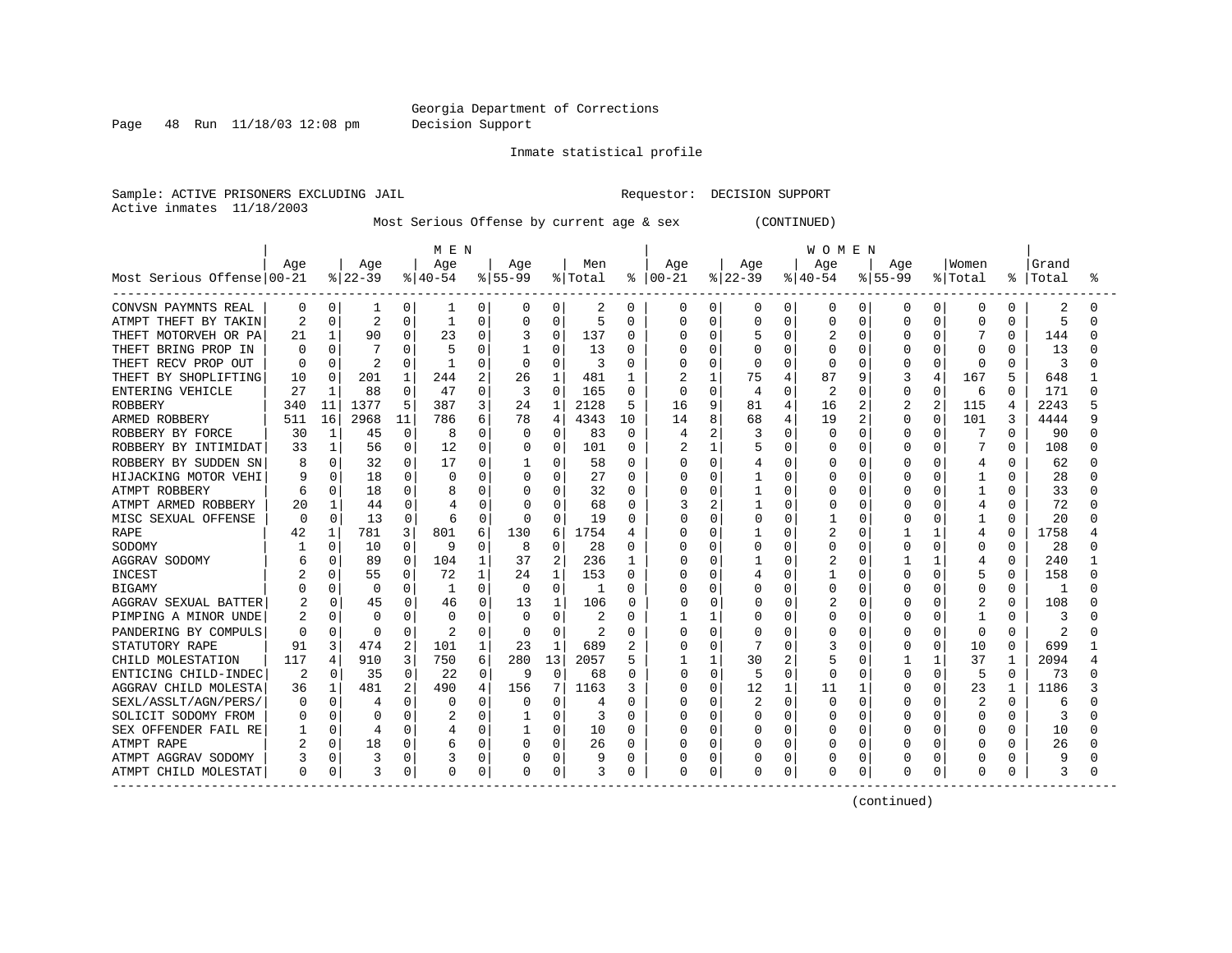Page 49 Run 11/18/03 12:08 pm Decision Support

Inmate statistical profile

Sample: ACTIVE PRISONERS EXCLUDING JAIL **Requestor: DECISION SUPPORT** Active inmates 11/18/2003

Most Serious Offense by current age & sex (CONTINUED)

|                            |          |          |              |          | M E N        |          |              |              |         |              |          |              |          |          | <b>WOMEN</b> |          |           |          |              |              |           |   |
|----------------------------|----------|----------|--------------|----------|--------------|----------|--------------|--------------|---------|--------------|----------|--------------|----------|----------|--------------|----------|-----------|----------|--------------|--------------|-----------|---|
|                            | Age      |          | Age          |          | Age          |          | Age          |              | Men     |              | Age      |              | Age      |          | Age          |          | Age       |          | Women        |              | Grand     |   |
| Most Serious Offense 00-21 |          |          | $ 22-39 $    |          | $ 40-54$     |          | $8 55-99$    |              | % Total | ႜ            | $ 00-21$ |              | $ 22-39$ |          | $ 40-54$     |          | $8 55-99$ |          | % Total      |              | %   Total | ႜ |
| AGG ASLT W ATMPT TO        | ı        | 0        |              | 0        | 1            | 0        | 0            | 0            | 9       | 0            | 0        | 0            | 0        | 0        | 0            | 0        | 0         | 0        | 0            | 0            | 9         | O |
| EXHIB SEX SHOWS TO M       |          | $\Omega$ | 0            | $\Omega$ |              | 0        |              | 0            |         | 0            | 0        | $\mathbf 0$  | 0        | 0        | 0            | Ω        | 0         | 0        | $\Omega$     |              |           |   |
| BRIBERY GOVT OFFICER       |          | $\Omega$ |              | $\Omega$ |              | 0        | 0            | 0            | 5       | $\Omega$     | Ω        | $\mathbf 0$  |          | $\Omega$ |              | $\Omega$ | $\Omega$  | O        | 3            | 0            | 8         | ∩ |
| VIOL OATH PUBLIC OFF       |          |          | -1           | $\Omega$ |              | O        | O            | O            |         | $\Omega$     | Λ        | $\Omega$     | N        | O        | O            | 0        | O         |          | $\Omega$     | <sup>0</sup> |           |   |
| DEFRAUDING STATE           |          |          | n            | $\Omega$ |              | O        | 0            | O            |         | $\Omega$     |          | $\Omega$     | O        | U        |              | 0        |           | O        |              | 0            |           |   |
| INFLUENCING WITNESS        |          | $\Omega$ | 2            | $\Omega$ | -1           | 0        | 0            | 0            | 4       | $\Omega$     |          | 0            | 0        | $\Omega$ | O            | U        |           | $\Omega$ | $\Omega$     | 0            | 4         |   |
| OBSTR OF LAW ENF OFF       | 37       | 1        | 410          | 2        | 135          | 1        | 8            | 0            | 590     |              | 3        | $\sqrt{2}$   | 32       | 2        | 9            |          | O         | 0        | 44           |              | 634       |   |
| PERJURY                    |          | $\Omega$ |              | $\Omega$ | 1            | 0        |              | 0            | 2       | $\Omega$     |          | $\mathbf 0$  | 0        | $\Omega$ | 0            | $\Omega$ | O         | 0        | $\Omega$     | $\Omega$     | 2         |   |
| IMPERSONATING OFFICE       |          | O        | 3            | O        |              | 0        | 0            | 0            |         | $\Omega$     |          | 0            |          | O        | O            | O        | O         | O        |              | 0            | 5         | ∩ |
| <b>EMBRACERY</b>           |          | 0        | 1            | 0        |              | 0        | 0            | 0            |         | 0            |          | 0            | 0        | O        | 0            | O        | O         | 0        | $\Omega$     | 0            |           | ∩ |
| FALSE STATEMENTS GOV       |          | 0        | 13           | 0        |              | 0        |              | 0            | 20      | 0            | U        | 0            |          | 0        | 3            | 0        | C         | 0        | 5            | 0            | 25        | n |
| IMPERSNTNG IN LEGAL        |          | 0        | -1           | 0        | $\Omega$     | 0        |              | $\Omega$     | 1       | $\Omega$     | U        | 0            | 2        | 0        | O            | O        | O         | 0        | 2            | 0            | 3         | ∩ |
| <b>ESCAPE</b>              |          | O        | 53           | 0        | 23           | 0        |              | 0            | 79      | 0            | U        | 0            |          | O        | 0            | 0        | O         | O        |              | 0            | 80        | U |
| AIDING ESCAPE              |          | O        |              | 0        | 1            | 0        |              | 0            | 3       | 0            | Ω        | $\Omega$     | 0        | 0        | 0            | Ω        | O         | O        | $\Omega$     | 0            | 3         |   |
| HINDERING APPREH OR        |          | 0        |              | 0        |              | 0        |              | $\Omega$     |         | $\Omega$     | ი        | $\Omega$     | 2        |          |              |          |           |          |              |              | 9         |   |
| COMPOUNDING A CRIME        |          | U        |              | 0        |              | 0        |              | O            |         | $\Omega$     | Ω        | ∩            | O        | O        | O            |          | O         | O        | $\Omega$     |              |           |   |
| <b>BAIL JUMPING</b>        |          | U        | 3            | 0        |              | U        | O            | <sup>0</sup> | 5       | <sup>0</sup> | U        | $\Omega$     | N        | U        |              | U        | U         | U        |              | <sup>0</sup> | 6         |   |
| FALSE PUBLIC ALARM         |          | 0        |              | U        |              | U        | O            | <sup>0</sup> |         | <sup>0</sup> | ი        | $\Omega$     | N        | O        | O            | O        | O         | O        | $\Omega$     | <sup>0</sup> |           |   |
| CRMNL INTERFERE GOVT       |          | 0        | 26           | 0        |              | O        |              | $\Omega$     | 40      | $\Omega$     | Ω        | $\Omega$     |          | O        | 0            | O        |           | 0        | 2            | 0            | 42        |   |
| LOTTERY VIOLATION          |          | $\Omega$ | $\Omega$     | 0        |              | U        | O            | 0            | -1      | $\Omega$     | Ω        | 0            | O        | $\Omega$ | O            | U        | O         | $\Omega$ | $\Omega$     | 0            |           |   |
| REMOVAL BAGGAGE, CARG      |          | 0        | -1           | U        |              | U        |              | 0            | 2       | <sup>0</sup> | ი        | 0            | Ω        | U        | O            | N        |           | $\Omega$ | $\Omega$     | 0            | 2         |   |
| CRUELTY TO CHILDREN        |          | 0        | 190          | 1        | 49           | 0        |              | 0            | 250     | 1            |          | $\mathbf{1}$ | 71       | 4        | 8            | 1        |           | 0        | 81           | 3            | 331       |   |
| ATMPT CRUELTY TO CHI       |          | $\Omega$ | O            | 0        | $\mathbf{1}$ | O        | <sup>0</sup> | $\Omega$     | 1       | <sup>0</sup> | O        | 0            | N        | O        | O            | 0        | O         | 0        | $\Omega$     | <sup>0</sup> | -1        | ∩ |
| SEX EXPLOITATION CHI       |          | $\Omega$ | 6            | 0        |              | 0        |              | $\Omega$     | 15      | $\Omega$     |          | 1            |          | U        | <sup>0</sup> | 0        |           | O        | 1            | 0            | 16        |   |
| ABANDONMENT OF CHILD       |          | 0        | 1            | 0        |              | $\Omega$ |              | O            |         | <sup>0</sup> | N        | ∩            |          | O        |              | U        |           | O        | 2            | <sup>0</sup> | 3         |   |
| MISC WEAPON/EXPLOSIV       |          | 0        | 6            | 0        |              | 0        |              | $\Omega$     | 8       | 0            | U        | $\Omega$     | 0        | O        | O            | 0        | O         | O        | $\Omega$     | 0            | 8         |   |
| CARRY CONCEALED WEAP       | $\Omega$ | 0        | 2            | O        | -1           | 0        | 0            | 0            | 3       | 0            | U        | $\Omega$     | N        | O        | 0            | N        | O         | 0        | $\Omega$     | 0            | 3         | U |
| POSS OF FIREARM DUR        | 15       | 0        | 140          | 1        | 47           | 0        | 8            | $\Omega$     | 210     | $\Omega$     | O        | 0            |          |          | 2            |          |           | O        |              | 0            | 217       |   |
| POSS OF CERTAIN WEAP       | -1       | 0        | 19           | 0        | 8            | 0        |              | $\Omega$     | 32      | $\Omega$     | ი        | $\Omega$     | O        |          | O            | N        |           | O        | $\Omega$     | O            | 32        |   |
| POSS FIREARM CONVCT        | 21       |          | 410          | 2        | 192          | 2        | 34           | 2            | 657     |              | N        | $\Omega$     | 14       |          |              | 1        |           | 1        | 22           |              | 679       |   |
| CARRY WEAPON AT SCHO       |          | $\Omega$ | 3            | 0        | 0            | 0        | O            | O            |         | O            | U        | 0            | N        | $\Omega$ | O            | 0        | O         | O        | ∩            | 0            |           |   |
| POSS WEAPON BY PRISO       |          | 0        | 0            | 0        |              | 0        |              | $\Omega$     |         | <sup>0</sup> | Ω        | $\Omega$     | U        | O        | O            | 0        | O         | $\Omega$ | <sup>0</sup> | 0            |           |   |
| DESTROY/INJUR POLICE       | 0        | 0        | 1            | 0        |              | 0        |              | 0            |         | $\Omega$     | Ω        | 0            |          | 0        | 0            | 0        |           | $\Omega$ | 0            | 0            |           |   |
| MISUSE FIREARM HUNTI       | 0        | 0        | $\mathbf{1}$ | 0        | $\Omega$     | 0        | 0            | 0            | 1       | 0            | 0        | 0            | 0        | 0        | 0            | 0        | $\Omega$  | 0        | $\Omega$     | 0            |           |   |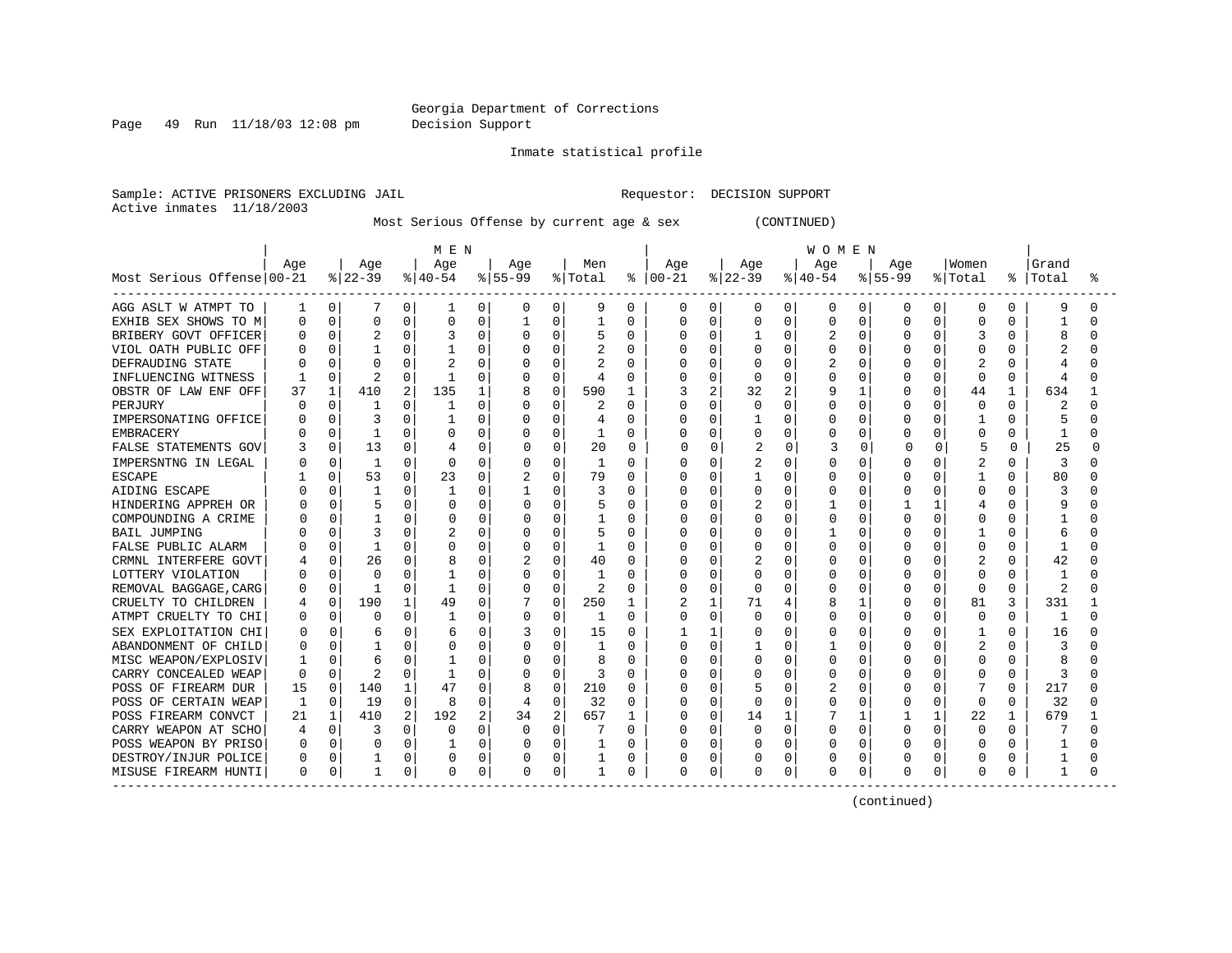Page 50 Run 11/18/03 12:08 pm Decision Support

Inmate statistical profile

Sample: ACTIVE PRISONERS EXCLUDING JAIL **Requestor: DECISION SUPPORT** Active inmates 11/18/2003

Most Serious Offense by current age & sex (CONTINUED)

|                            | M E N |             |              |              |              |              |           |                |         |              | W O M E N     |              |              |              |          |          |                |              |          |              |                |  |
|----------------------------|-------|-------------|--------------|--------------|--------------|--------------|-----------|----------------|---------|--------------|---------------|--------------|--------------|--------------|----------|----------|----------------|--------------|----------|--------------|----------------|--|
|                            | Age   |             | Age          |              | Age          |              | Age       |                | Men     |              | Age           |              | Age          |              | Age      |          | Aqe            |              | Women    |              | Grand          |  |
| Most Serious Offense 00-21 |       |             | $ 22-39$     |              | $ 40-54$     |              | $8 55-99$ |                | % Total |              | $8   00 - 21$ |              | $ 22-39 $    |              | $ 40-54$ |          | $8155 - 99$    |              | % Total  | ႜ            | Total          |  |
| CRUELTY TO ANIMALS         | 0     | 0           | 4            | 0            | 0            | 0            | 0         | 0              | 4       | 0            | 0             | 0            | 0            | 0            | 0        | 0        | 0              | 0            | 0        | 0            | $\overline{4}$ |  |
| AGGRAV CRUELTY TO AN       |       | $\Omega$    | 0            | 0            |              | 0            | $\Omega$  | $\mathbf 0$    |         | $\Omega$     | 0             | 0            | 0            | 0            | 0        | O        | $\Omega$       | O            | $\Omega$ | U            |                |  |
| PEEPING TOM                |       | 0           | 12           | $\Omega$     | 8            | $\Omega$     |           | $\Omega$       | 24      | $\Omega$     | U             | $\Omega$     | 0            | $\Omega$     | U        | $\Omega$ | <sup>0</sup>   | O            | $\Omega$ | $\cap$       | 24             |  |
| RACKETEERING               |       | 0           | 32           | 0            | 17           | $\Omega$     |           | $\Omega$       | 54      | 0            | Ω             | $\Omega$     | б            | O            |          | $\Omega$ |                | 1            | 12       | <sup>0</sup> | 66             |  |
| S/D NARCOTICS OPIATE       |       | 0           | 66           | $\Omega$     | 52           | $\Omega$     | 3         | $\Omega$       | 124     | 0            | 0             | $\Omega$     | 4            | O            | 5        | 0        | 3              | 4            | 12       | 0            | 136            |  |
| S/D DEP STIM CNTRF D       | 6     | $\Omega$    | 79           | $\Omega$     | 29           | $\Omega$     | 3         | 0              | 117     | 0            |               | $\mathbf{1}$ | 14           |              | б        |          | 0              | 0            | 21       | 1            | 138            |  |
| S/D OF LSD                 |       | $\Omega$    | $\Omega$     | O            |              | 0            |           | 0              | 2       | 0            |               | 0            | U            | O            | O        | O        | O              | 0            | 0        | $\Omega$     | 2              |  |
| S/D OF MARIJUANA           | 22    | $\mathbf 1$ | 186          | $\mathbf{1}$ | 70           | $\mathbf{1}$ | 6         | $\mathbf 0$    | 284     | 1            |               | $\mathbf 0$  | 6            | $\Omega$     | 6        | 1        | 0              | 0            | 12       | $\Omega$     | 296            |  |
| POSS NARCOTICS OPIAT       | 12    | $\Omega$    | 161          | $\mathbf{1}$ | 98           | 1            | 11        | $\mathbf{1}$   | 282     | 1            |               | 1            | 26           | 1            | 23       | 2        | <sup>0</sup>   | 0            | 51       | 2            | 333            |  |
| POSS DEP STIM CNTRF        | 13    | $\Omega$    | 177          | 1            | 67           | 1            | 6         | $\Omega$       | 263     | 1            |               | 1            | 32           | 2            | 16       | 2        | 0              | 0            | 49       | $\mathbf{2}$ | 312            |  |
| POSS OF LSD                |       | 0           | 4            | 0            | -1           | 0            | 0         | $\mathbf 0$    | 6       | 0            | 0             | $\mathbf 0$  | 1            | $\Omega$     | 0        | 0        | O              | 0            | 1        | $\Omega$     | 7              |  |
| POSS OF MARIJUANA          | 38    | 1           | 214          | 1            | 51           | $\Omega$     | 6         | $\Omega$       | 309     | 1            |               | -1           | 11           | 1            |          | 0        |                | $\mathbf{1}$ | 18       | 1            | 327            |  |
| ILLEGAL ATTM TO OBT        | O     | 0           | 3            | $\Omega$     | 3            | 0            | 0         | $\Omega$       | 6       | 0            | O             | 0            | 4            | 0            | 2        | 0        | $\Omega$       | O            | 6        | $\Omega$     | 12             |  |
| VIOL GA CNTRL SBST A       |       | $\Omega$    | 23           | $\Omega$     | 11           | $\Omega$     |           | $\Omega$       | 36      | $\Omega$     | U             | $\Omega$     | 2            | U            |          |          | O              |              | 3        |              | 39             |  |
| VIOL DNGROUS DRGS AC       |       | 0           | $\mathbf{1}$ | 0            | 0            | 0            |           | 0              |         | <sup>0</sup> | 0             | $\Omega$     | 0            |              | 0        |          | 0              |              | 0        |              |                |  |
| UNLWFL MFG/DEL/DIST        |       | 0           | 13           | $\Omega$     | 6            | $\Omega$     | $\Omega$  | $\Omega$       | 21      | ∩            | $\cap$        | U            |              | U            | $\cap$   | U        |                | <sup>0</sup> |          |              | 22             |  |
| POSS DRUG RELATED MA       |       | 0           | $\Omega$     | O            |              | $\Omega$     |           | $\cap$         | 1       | <sup>0</sup> | Ω             | ∩            |              | U            | O        | U        | O              |              |          | <sup>0</sup> | 2              |  |
| S/D CONT SUB PUBLIC        |       | 0           | 70           | $\Omega$     | 13           | 0            |           | $\cap$         | 92      | $\Omega$     |               | $\Omega$     |              | 0            | O        | U        |                | 0            |          | U            | 99             |  |
| S/D CONT SUB SCHOOL        |       | $\Omega$    | 27           | $\cap$       |              | $\Omega$     | -1        | $\Omega$       | 39      | $\Omega$     |               | $\Omega$     | <sup>0</sup> | 0            | -1       | U        | O              | $\Omega$     | 1        | U            | 40             |  |
| S/D COCAINE                | 76    | 2           | 1134         | 4            | 464          | 4            | 38        | $\overline{c}$ | 1712    | 4            | 2             | $\mathbf{1}$ | 72           |              | 50       | 5        | 2              | 2            | 126      | 4            | 1838           |  |
| POSS OF COCAINE            | 133   | 4           | 1343         | 5            | 543          | 4            | 51        | $\overline{2}$ | 2070    | 5            | 11            | 7            | 131          | 7            | 77       | 8        | $\overline{2}$ | 2            | 221      |              | 2291           |  |
| ATMPT VIOL SUBSTANCE       | 1     | 0           | 37           | $\Omega$     | 17           | 0            | 4         | $\Omega$       | 59      | $\Omega$     | O             | $\Omega$     | 10           | 1            | 4        | 0        | O              | 0            | 14       | $\Omega$     | 73             |  |
| MISC DRUGS TRAFFICKI       | 12    | 0           | 334          | 1            | 98           | 1            | 15        | $\mathbf{1}$   | 459     | 1            |               | 2            | 23           | $\mathbf{1}$ | 14       | 1        |                | $\mathbf{1}$ | 42       | $\mathbf{1}$ | 501            |  |
| TRAF COCAINE LESS 20       | 15    | 0           | 292          | $\mathbf 1$  | 74           | 1            |           | $\Omega$       | 388     | 1            | U             | $\Omega$     | 14           | $\mathbf{1}$ | 5        | 0        | O              | 0            | 19       | 1            | 407            |  |
| TRAF COCAINE 201-400       |       | 0           | 59           | $\Omega$     | 12           | $\mathbf 0$  | 3         | $\Omega$       | 77      | $\Omega$     | U             | $\Omega$     | 5            | $\Omega$     |          | U        | O              | 0            | 6        | $\Omega$     | 83             |  |
| TRAF COCAINE 401+ GM       |       | 0           | 84           | 0            | 30           | 0            |           | <sup>0</sup>   | 120     | 0            |               |              | 6            | 0            |          | 0        |                | 2            | 10       | $\Omega$     | 130            |  |
| TRAF NARCOTIC LESS 1       | O     | 0           | $\Omega$     | $\Omega$     |              | $\Omega$     |           | $\Omega$       | 1       | 0            |               | $\Omega$     | 0            | O            | 0        | 0        | O              | 0            | 0        | O            | 1              |  |
| TRAF NARCOTIC 15-28        |       | 0           |              | 0            | 2            | $\Omega$     |           | $\Omega$       | 2       |              |               | $\Omega$     | 0            | O            | 0        |          |                | O            |          |              | 2              |  |
| TRAF NARCOTIC 29+ GM       |       | 0           | 10           | $\Omega$     |              | 0            |           | 0              | 15      | $\Omega$     | U             | O            | 0            | U            |          |          | O              |              |          | O            | 17             |  |
| TRAF MARIJNA 101-200       |       | $\Omega$    |              | 0            |              | $\Omega$     |           | $\Omega$       | 8       | <sup>0</sup> | Ω             | $\Omega$     |              | O            | O        | 0        | $\Omega$       | O            |          | O            |                |  |
| TRAF MARIJNA 2001-10       |       | 0           |              | 0            | <sup>0</sup> | 0            | $\Omega$  | $\Omega$       |         | <sup>0</sup> | Ω             | $\Omega$     | U            | $\Omega$     | O        | 0        | O              | O            | $\Omega$ | O            |                |  |
| TRAF AMPHTMINE 28-19       |       | $\Omega$    | 9            | $\Omega$     |              | $\Omega$     | O         | $\Omega$       | 12      | $\Omega$     |               |              | U            | O            |          | 0        | O              | $\Omega$     | 2        | $\Omega$     | 14             |  |
| TRAF AMPHTMINE 200-3       | 0     | $\Omega$    | 3            | 0            |              | $\mathbf 0$  |           | $\Omega$       | 3       |              | 0             | 0            |              | 0            | 0        | 0        |                | 0            | 0        | O            | 3              |  |
| TRAF AMPHTMINE 400+        |       | 0           |              | 0            | 3            | 0            |           | 0              | 9       | 0            | 0             | 0            |              | 0            | 0        | 0        | $\Omega$       | 0            |          | 0            | 10             |  |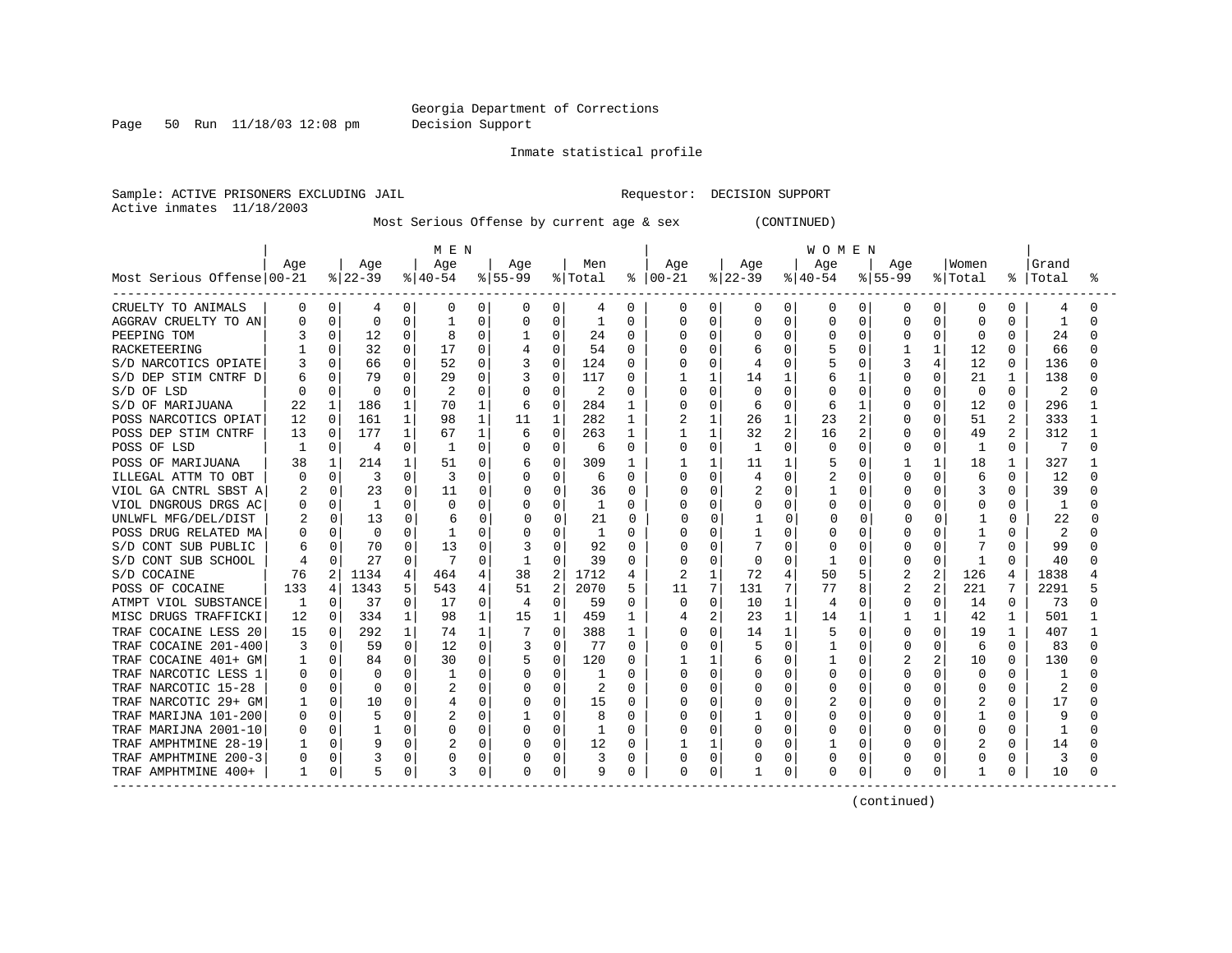Page 51 Run 11/18/03 12:08 pm Decision Support

Inmate statistical profile

Sample: ACTIVE PRISONERS EXCLUDING JAIL **Requestor: DECISION SUPPORT** Active inmates 11/18/2003

Most Serious Offense by current age & sex (CONTINUED)

|                            | M E N |     |           |    |           |          |           |    |          |    |             | WOMEN |           |          |           |    |           |    |          |    |       |    |  |
|----------------------------|-------|-----|-----------|----|-----------|----------|-----------|----|----------|----|-------------|-------|-----------|----------|-----------|----|-----------|----|----------|----|-------|----|--|
|                            | Age   |     | Age       |    | Age       |          | Age       |    | Men      |    | Age         |       | Age       |          | Age       |    | Aqe       |    | Women    |    | Grand |    |  |
| Most Serious Offense 00-21 |       |     | $ 22-39 $ |    | $ 40-54 $ |          | $ 55-99 $ |    | % Total  | ႜ  | $ 00 - 21 $ |       | $ 22-39 $ |          | $ 40-54 $ |    | $ 55-99 $ |    | % Total  | °≈ | Total |    |  |
| CNSPIRE TRAFFIC CNTR       |       |     |           |    |           |          |           |    |          |    |             |       |           |          |           |    |           |    |          |    |       |    |  |
| USE COMM FACLTY VIO        |       |     |           |    |           |          |           |    |          |    |             |       |           |          |           |    |           |    |          |    |       |    |  |
| ATT/CONSPRCY COMMT C       |       |     | 14        |    |           |          |           |    | 22       |    |             |       |           |          |           |    |           |    |          |    | 26    |    |  |
| VIOL MOTOR VEHICLE L       |       |     | 50        |    | 35        |          |           |    | 90       |    |             |       |           |          |           |    |           |    |          |    | 96    |    |  |
| CHOP SHOP VIOLATION        |       |     |           |    |           |          |           |    |          |    |             |       |           |          |           |    |           |    |          |    |       |    |  |
| DRVNG HABTL VIOLATOR       |       |     | 82        |    | 127       |          | 19        |    | 228      |    |             |       |           |          |           |    |           |    | 10       |    | 238   |    |  |
| HABIT TRAF VOIL/IMPA       | 0     |     |           |    | 9         |          |           | 0  | 17       |    |             |       |           |          |           |    |           |    |          |    | 18    |    |  |
| MISC MRALS/PBLIC H/S       |       |     |           |    |           |          |           |    | 14       |    |             |       |           |          |           |    |           |    |          |    | 16    |    |  |
| MISC CORRECTIONL INS       |       |     |           |    |           |          |           |    |          |    |             |       |           |          |           |    |           |    |          |    |       |    |  |
| VIOLATN OTHR STATES        |       |     |           |    |           |          |           |    |          |    |             |       |           |          |           |    |           |    |          |    |       |    |  |
| CONSPIRACY                 | 15    |     | 59        |    |           |          |           |    | 87       |    |             |       |           |          |           |    |           |    | 15       |    | 102   |    |  |
| CRMNL ATMPT                | 1625  | 51  | 1253      | 42 | 4758      | 38       | 744       | 35 | 18380    | 42 | 91          | 54    | 844       | 44       | 430       | 43 | 30        | 36 | 1395     | 44 | 19775 | 42 |  |
| AIRCRAFT HIJACKING         | 1584  | 501 | 15304     | 58 | 7661      | 62       | 1360      |    | 65 25909 | 59 | 80          | 47    | 1077      | 57       | 581       | 58 | 53        | 64 | 1791     | 57 | 27700 | 59 |  |
| CRMNL SOLICITATION         |       |     |           |    |           | 0        |           |    |          |    | 0           |       |           |          | 0         |    |           |    |          |    | 8     |    |  |
| PARTY TO A CRIME           |       |     |           |    |           |          |           | O  | 10       |    | 0           |       |           |          |           |    |           |    |          |    |       |    |  |
| CRMNL TRESPASSING          |       | 0   | $\Omega$  |    | 0         | $\Omega$ | O         | 0  |          |    | 0           | C.    |           | $\Omega$ | $\Omega$  |    |           |    | $\Omega$ |    |       |    |  |
| Total                      | 3201  |     | 26528     |    | 12403     |          | 2099      |    | 44231    |    | 171         |       | 1915      |          | 1010      |    | 83        |    | 3179     |    | 47410 |    |  |